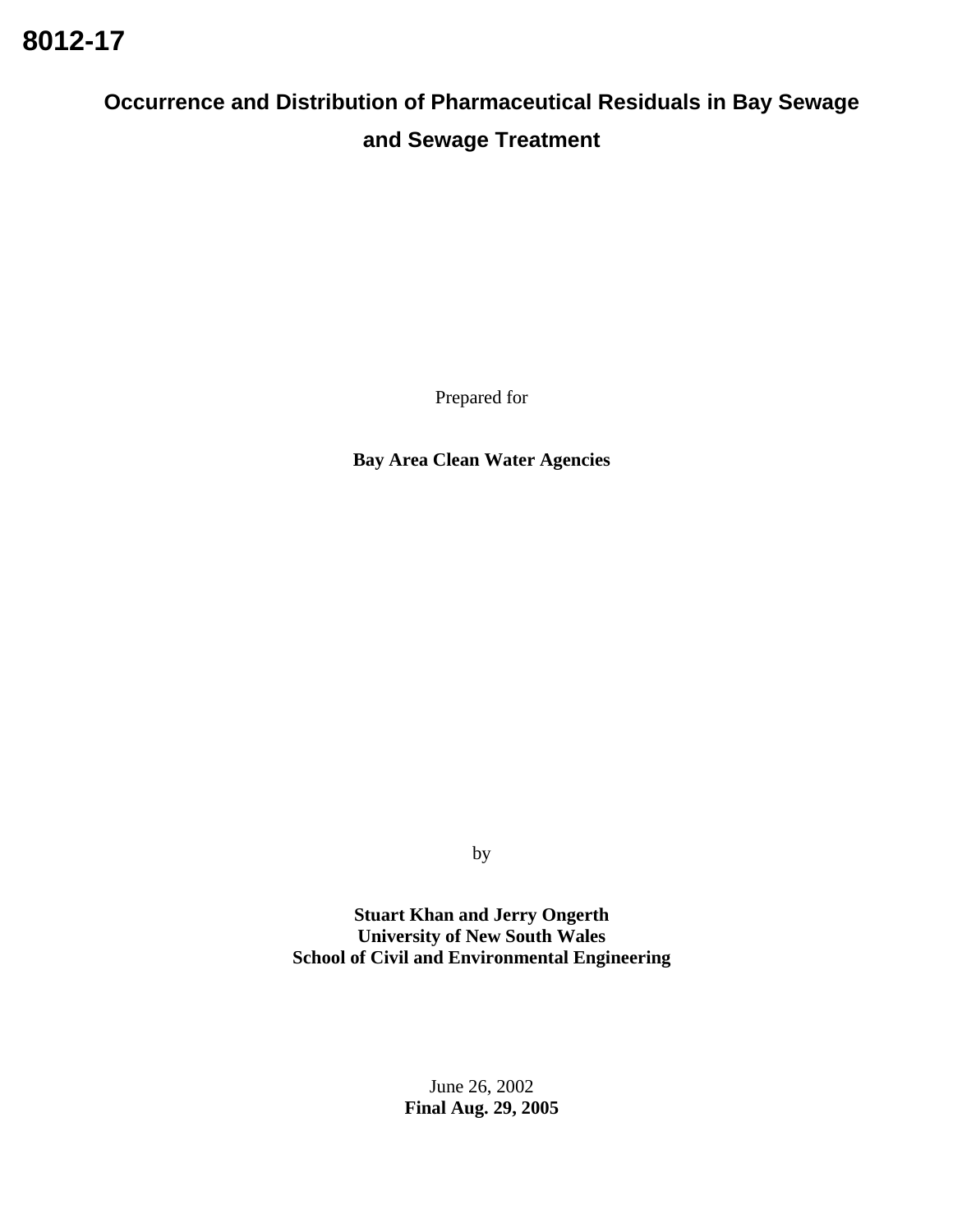# **Chapter 1**

# **1.1 Introduction**

Organic compounds are used for an almost infinite variety of purposes in today's society. It is becoming clear that their residues of can be found in surface and groundwater throughout the globe. Increasing numbers of reports documenting the presence of such residues with increasing frequency and in increasingly widespread locations raises questions about their origin, factors controlling their distribution in the environment, how they can be controlled, and ultimately their significance to human health and the environment. Among the organic contaminants identified in work reported over the last 10 to 15 years are residues of pharmaceuticals, or more generally pharmaceutically active compounds (PhAC's). These are compounds that are administered to humans for therapeutic purposes. Included are prescription drugs, non prescription or "over-the-counter" medications, and illicit compounds.

Residuals of pharmaceuticals are of interest and potential concern for a variety of reasons. The are produced specifically for their ability to elicit physiological effects. Their control by the prescription system is based on the likelihood of their potentially serious adverse effects on unintended consumers. Also, the number of drugs in use is large. An internet website maintains a list of the 200 most widely used pharmaceuticals in the USA, http://www.rxlist.com/top200.htm. The quantity of drug use per capita is surprisingly high, estimated to be more than 50 g per capita per year or 135 mg per person per day for the entire population.

Reports identifying pharmaceutical residuals, often along with contaminants in other categories such as endocrine disrupters and personal care products, have resulted typically from application of refined analytical schemes to samples collected from a variety of sources of interest to the individual investigator. The important feature is the capability of the analytical scheme. All analytical schemes are specific to compounds having a limited range of chemical characteristics that permit them to be 'collected' by the concentration procedure and subsequent processing, typically chromatography, perhaps aided by chemical derivatization, with subsequent detection and identification of individual compounds by mass spectrometry. Application of such schemes typically can detect organic residuals of compounds that are relatively hydrophobic and reasonably stable at temperatures used in chromatography. Limits of detection for reasonably skilful and well-controlled application are typically on the order of 0.01 to 0.1 µg/L or in the range of 10 to 100 parts per trillion.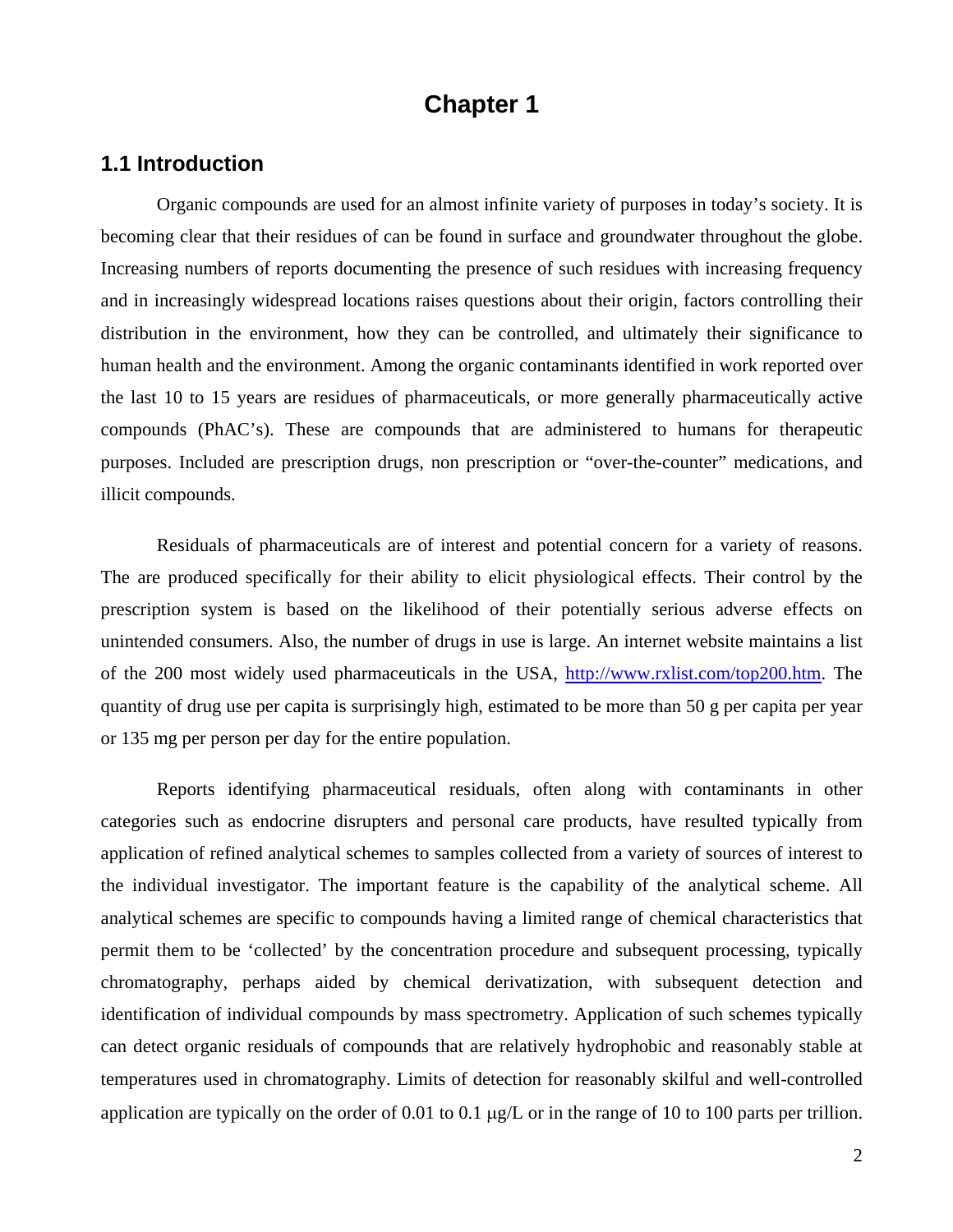A reasonable characterization of this approach would be an ad hoc survey. It would reveal the presence of compounds identifiable by the analytical procedure and present in the detectable range. Examination of the physical/chemical characteristics of pharmaceutical compounds as a class (for example) would show that a large proportion would not be readily detectable by many of the relatively conventional analytical schemes raising the question of what might be found, or might actually be present, if a truly comprehensive analytical scheme or combination of schemes might be available.

On examination of the topic, pharmaceutical residuals would appear to be a class of compounds that should lend itself to relatively straightforward comprehensive description. Their source should be almost exclusively human excretion as a product of their intended use and human physiology and metabolism. Excretion of human waste is collected efficiently in sewage. Sewage generation has well-defined and reasonably predictable characteristics. Sewage is conveyed efficiently to treatment facilities that also have well-defined characteristics. In addition, the framework for describing the behavior, fate, and distribution of organic compounds in wastewater treatment, and indeed in the environment, is well-established (Clark and McKay, 1998). This line of reasoning led to the umbrella project for which the two California sewage treatment plants, in addition to those in Australia and Germany, were sampled and analyzed for the concentration of selected organic pharmaceutical residuals.

### **1.2 Purpose and Scope**

The purpose of the umbrella project was to examine the predictability of pharmaceutical residual occurrence in municipal sewage and of the fate and distribution of residuals in sewage treatment. The scope included development of a model to predict the concentration of individual pharmaceutical compounds that should appear in raw sewage based on use statistics and their pharmaco/physiological and physical/chemical characteristics in combination with local wastewater generation characteristics. The model was also included components designed to predict the distribution of individual compounds through biological secondary sewage treatment. The model was applied to predict the appearance and distribution of all prescription compounds in use sufficiently high to generate measurable concentrations in raw sewage. For Australia, the location the project, this corresponded to the 50 compounds in highest use on a mass basis. The capability of the predictive model was tested by analysing samples from eight sewage treatment plants located in Australia, Germany, and the USA.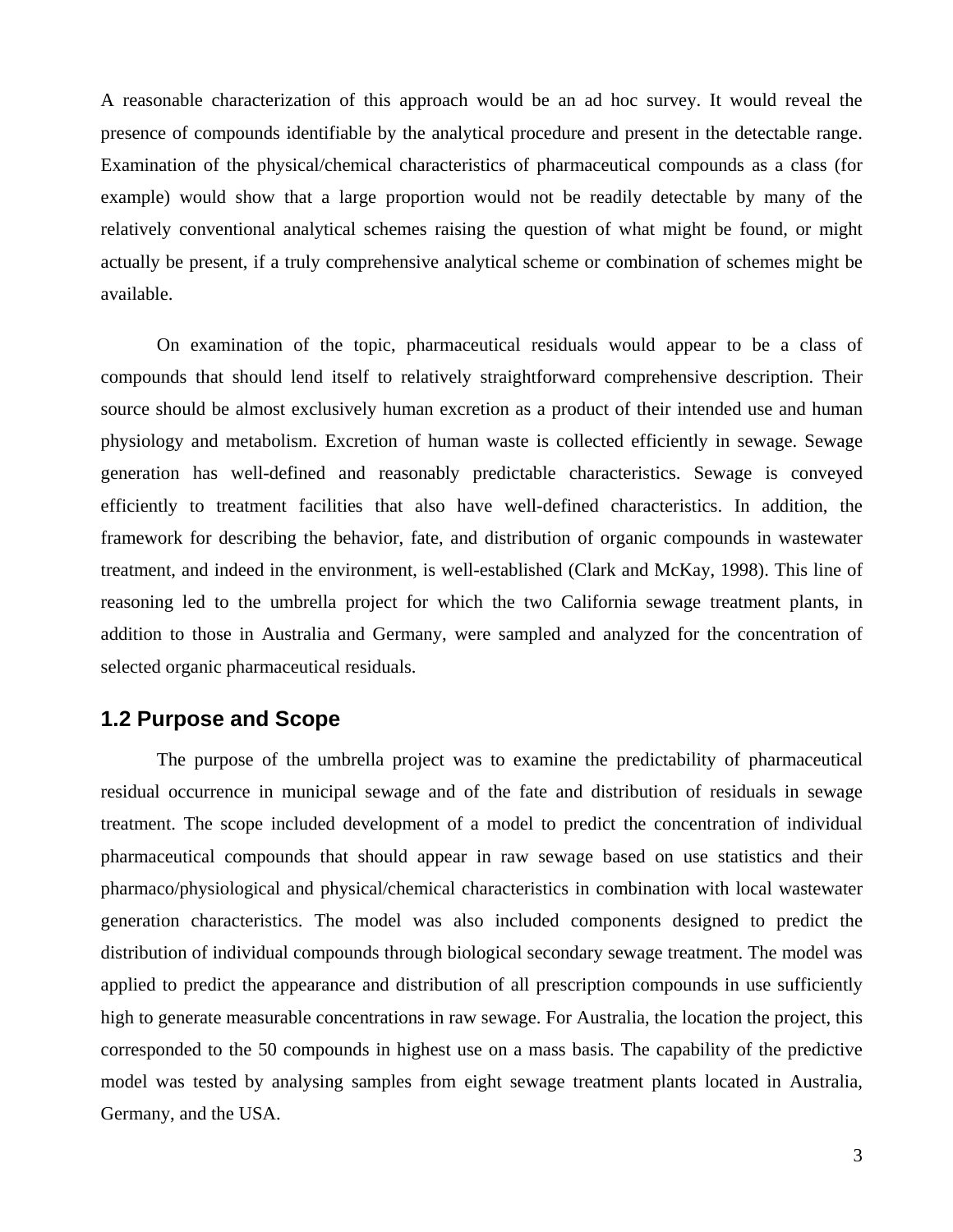The specific purpose of this project was to determine the profile of pharmaceutical residuals measurable in two large (ca. 100 MGD) California municipal sewage treatment plants for general comparison to more extensively developed Australian data and to accompanying German data. The comparisons were viewed as valuable to evaluation of the predictive model and to providing broader understanding of the general (generalizable) characteristics of pharmaceutical residuals in municipal sewage.

## **1.3 Objectives and Approach**

The objectives of this project were to collect samples of sewage and solids from the subject sewage treatment plants to permit completing a mass balance on residuals of individual pharmaceutical compounds. Concentration measurements for selected compounds provided a basis for evaluating the model and for comparison between local and remote locations having differing compound use characteristics.

Samples were collected by the operating agency staffs and delivered to a central lab for processing to a stable residual. The residuals were then transported by hand to the University of New South Wales where analytical procedures were completed for both liquid and solid residues. Information on the physical and operational characteristics of the individual treatment plants pertaining to completing mass balances was obtained from the operating agencies. All data were incorporated into the Doctoral Dissertation of Stuart Khan (Khan, 2002).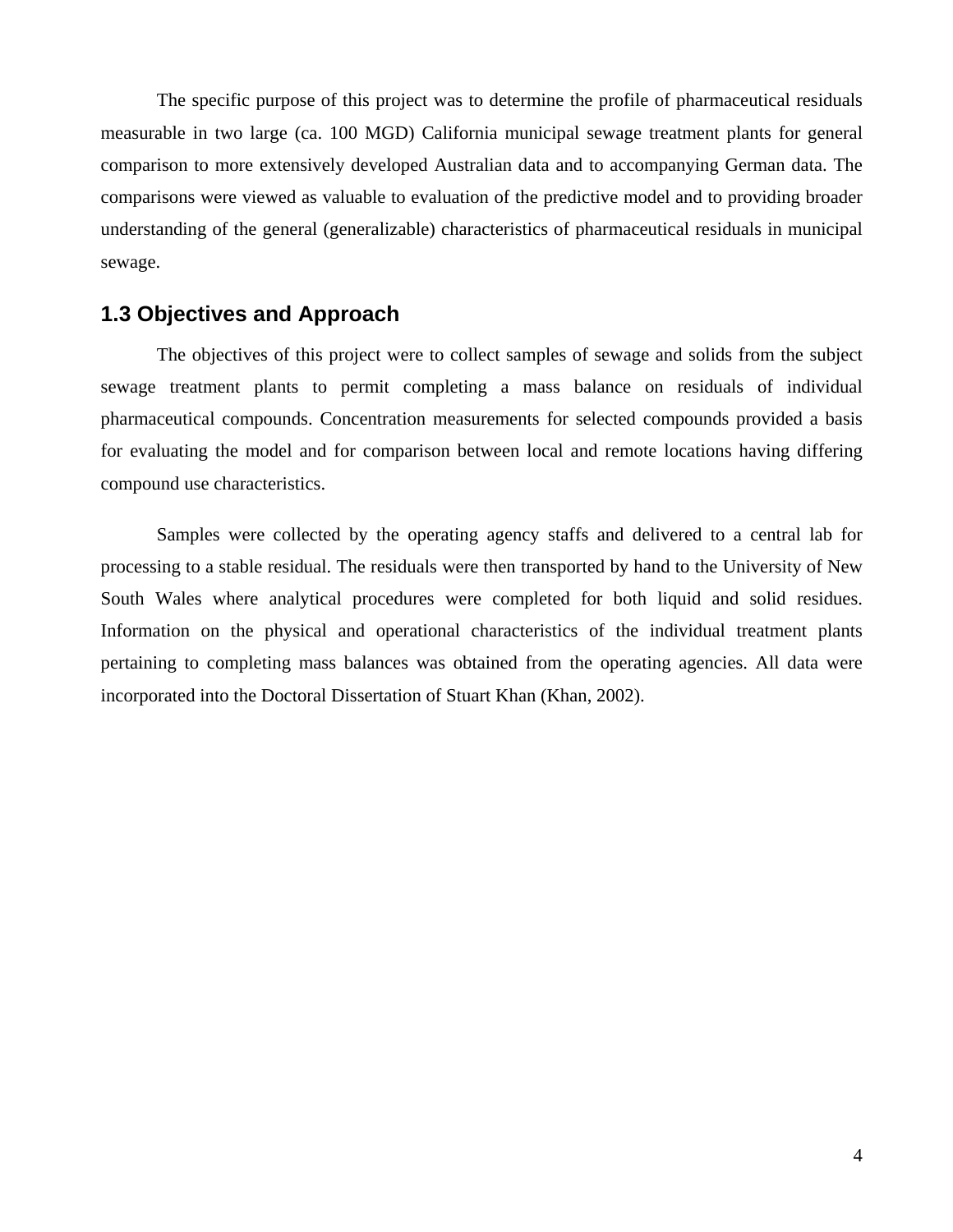# **Chapter 2--Predicting PhAC Fate in an Example STP**

#### **2.1.1 Predicting PhAC origin and distribution in sewage and sewage treatment.**

 A theoretical model was developed to predict the concentration of PhAC's in raw sewage and their fate and distribution through sewage treatment and discharge to surface water, Figure 2.1. The model uses pharmaceutical use statistics, physiological metabolism and excretion information, physical and chemical compound characteristics, fugacity relationships and mass balances to predict concentrations generated in a typical population and their resulting partitioning and distribution into the environment. Statistics on pharmaceutical use for the 50 highest use compounds in Australia were used to drive the model, Table 2.1.



**Figure 2.1. Schematic diagram of pharmaceutical residual mass balance** 

The model was based on mass balances and use of the fugacity concept to predict equilibrium distribution between phases. Mass balance data were obtained from primary sources including: the Australian government, Department of Health & Aged Care (Ref. 3); published characteristics of the individual pharmaceuticals, Table 2.1; and data describing process design and operating features of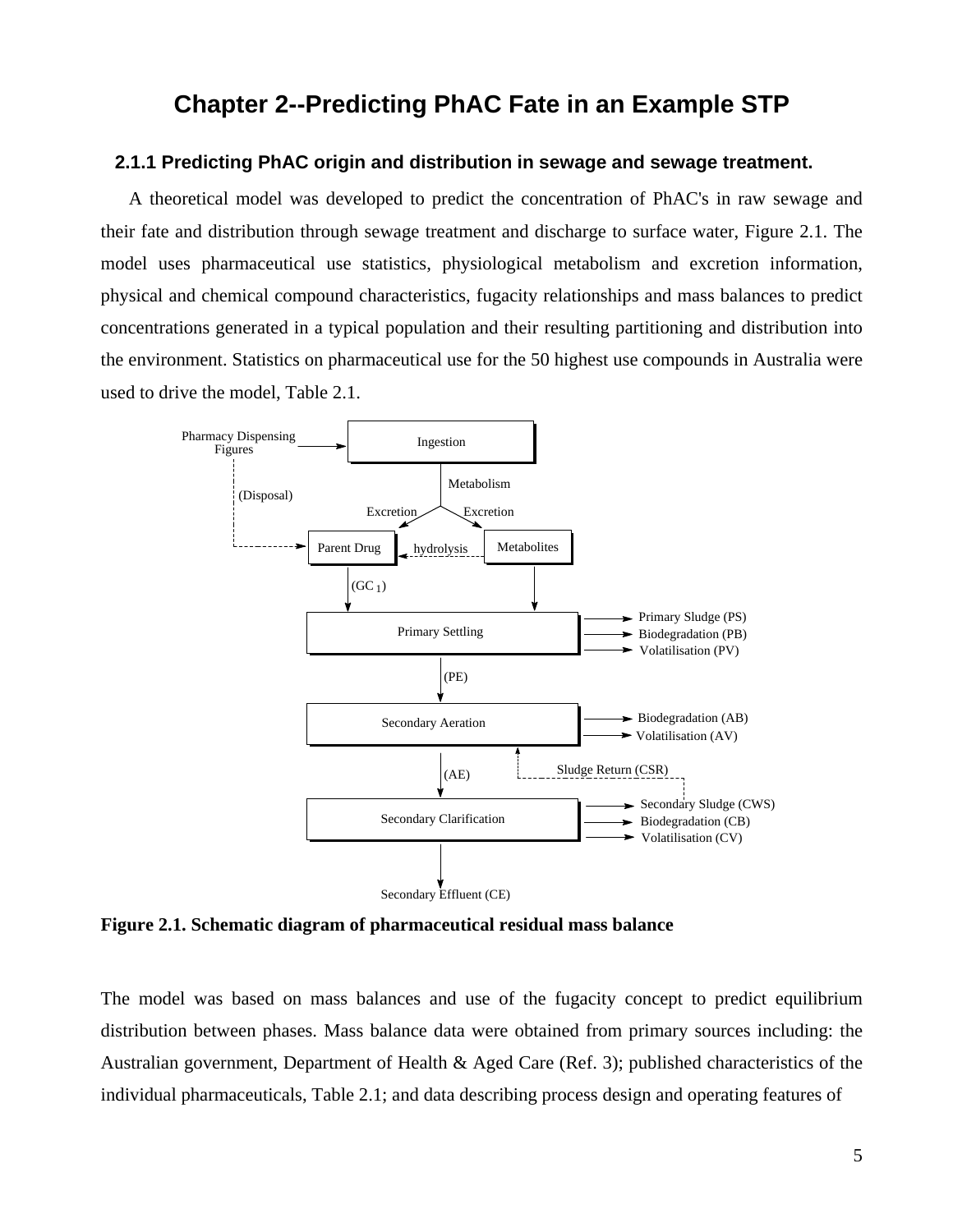|   | No. Name                        | Annual<br>dispensed<br>mass (kg) | Excreted<br>Biliary/<br>Fecal /<br>Renal<br>unchanged | Excreted<br>Renal<br>hydrolysable<br>conjugates | Molecular<br>Mass<br>(disp.)<br>(g/mol) | Molecular<br>Mass<br>(aqueous)<br>(g/mol) | Henry's<br>Law<br>Const.<br>(Unitless) | P            | Log Acid pKa<br>base<br><b>or</b><br>neut. |             | Aerobic<br>Biodeg.<br>halflife in<br>$2000$ mg/L<br>MLSS (h) |
|---|---------------------------------|----------------------------------|-------------------------------------------------------|-------------------------------------------------|-----------------------------------------|-------------------------------------------|----------------------------------------|--------------|--------------------------------------------|-------------|--------------------------------------------------------------|
|   | 1 PARACETAMOL                   | 295882                           | 0.03                                                  | 0.93                                            | 151.16                                  | 151.16                                    | 6E-13                                  | 0.46         | $\mathbf n$                                | 9.5         | 13                                                           |
| 2 | METFORMIN (hydrochloride)       | 90878                            | 1.00                                                  | 0.00                                            | 165.63                                  | 129.17                                    | 8E-16                                  | $-2.6$       | $\mathbf b$                                | 2.8         | 22                                                           |
|   | 3 LACTULOSE                     | 88099                            | 0.03                                                  | 0.00                                            | 342.3                                   | 342.3                                     | 8E-16                                  | $-4.7$       | $\mathbf n$                                | $\mathbf n$ | 4                                                            |
| 4 | AMOXYCILLIN                     | 46204                            | 0.68                                                  | 0.00                                            | 419.45                                  | 365.41                                    | $2E-21$                                | 0.87         | a                                          | 2.4         | 9                                                            |
| 5 | RANITIDINE (hydrochloride)      | 33724                            | 0.30                                                  | 0.00                                            | 350.87                                  | 314.41                                    | 3E-15                                  | 0.27         | a                                          | 8.2         | 64                                                           |
|   | 6 CEPHALEXIN                    | 25408                            | 0.90                                                  | 0.00                                            | 365.41                                  | 347.4                                     | 3E-17                                  | 0.65         | a                                          | 2.5         | 6                                                            |
| 7 | NAPROXEN                        | 22850                            | 0.10                                                  | 0.60                                            | 230.26                                  | 230.26                                    | $3E-10$                                | 3.18         | a                                          | 4.2         | 12                                                           |
| 8 | VALPROATE (sodium)              | 20889                            | 0.05                                                  | 0.20                                            | 166.2                                   | 144.21                                    | 3E-06                                  | 2.75         | a                                          | 5           | 9                                                            |
| 9 | <b>ASPIRIN</b>                  | 20389                            | 0.00                                                  | 0.00                                            | 180.16                                  | 180.16                                    | 1E-09                                  | $-1.1$       | a                                          | 3.5         | 15                                                           |
|   | 9b SALICYLIC ACID (ex-aspirin)  | 20389                            | 0.08                                                  | 0.85                                            | 180.16                                  | 138.12                                    | 1E-08                                  | 2.26         | a                                          | 3           | 20                                                           |
|   | 10 GEMFIBROZIL                  | 20042                            | 0.76                                                  | 0.00                                            | 250.34                                  | 250.34                                    | 1E-08                                  | 4.77         | a                                          | 4.8         | 22                                                           |
|   | 11 ALLOPURINOL                  | 19168                            | 0.30                                                  | 0.00                                            | 136.11                                  | 136.11                                    | $2E-14$                                | $-0.6$       | $\mathbf n$                                | 9.4         | 20                                                           |
|   | 11b OXIPURINOL (ex-allopurinol) | 19168                            | 0.70                                                  | 0.00                                            | 136.11                                  | 152.11                                    | $2E-18$                                | $-0.3$       | $\mathbf n$                                | $\mathbf n$ | 20                                                           |
|   | <b>12 SULPHASALAZINE</b>        | 17998                            | 0.00                                                  | 0.00                                            | 398.39                                  | 398.39                                    | $2E-18$                                | 3.81         | a                                          | 0.6         | 56                                                           |
|   | 13 IBUPROFEN                    | 14196                            | 0.10                                                  | 0.05                                            | 206.28                                  | 206.28                                    | 2E-07                                  | 3.97         | a                                          | 4.4         | 16                                                           |
|   | 14 CHLOROTHIAZIDE               | 12181                            | 1.00                                                  | 0.00                                            | 295.72                                  | 295.72                                    | 4E-12                                  | $-1.9$       | a                                          | 6.7         | 55                                                           |
|   | 15 QUININE (sulphate)           | 11670                            | 0.20                                                  | 0.00                                            | 782.9                                   | 324.43                                    | 9E-16                                  | 3.44         | b                                          | 8.8         | 50                                                           |
|   | <b>16 ERYTHROMYCIN</b>          | 10971                            | 0.04                                                  | 0.00                                            | 733.94                                  | 733.94                                    | 5E-29                                  | 3.06         | a                                          | 8.9         | 259                                                          |
|   | 17 CEFACLOR                     | 10463                            | 0.73                                                  | 0.00                                            | 385.83                                  | 367.81                                    | 1E-17                                  | 0.35         | a                                          | 2.4         | 9                                                            |
|   | <b>18 CARBAMAZEPINE</b>         | 9975                             | 0.03                                                  | 0.00                                            | 236.27                                  | 236.27                                    | $1E-10$                                | 2.45         | $\mathbf n$                                | $\mathbf n$ | 31                                                           |
|   | 19 VERAPAMIL (hydrochloride)    | 9786                             | 0.16                                                  | 0.04                                            | 491.07                                  | 454.61                                    | 9E-15                                  | 3.79         | b                                          | 8.9         | 119                                                          |
|   | 20 MOCLOBEMIDE                  | 9457                             | 0.01                                                  | 0.00                                            | 268.75                                  | 268.75                                    | 2E-14                                  | 1.16         | b                                          | 6.2         | 63                                                           |
|   | 21 PHENOXYMETHYLPENICILLIN      | 9209                             | 0.30                                                  | 0.00                                            | 350.4                                   | 350.4                                     | 4E-15                                  | 2.09         | a                                          | 2.7         | 9                                                            |
|   | 22 DILTIAZEM (hydrochloride)    | 8669                             | 0.03                                                  | 0.00                                            | 450.98                                  | 414.53                                    | 9E-17                                  | 2.7          | b                                          | 7.7         | 34                                                           |
|   | 23 SULPHAMETHOXAZOLE            | 7322                             | 0.30                                                  | 0.00                                            | 253.28                                  | 253.28                                    | 1E-12                                  | 0.89         | a                                          | 5.6         | 49                                                           |
|   | 24 GLICLAZIDE                   | 6842                             | 0.01                                                  | 0.80                                            | 323.42                                  | 323.42                                    | 8E-13                                  | 2.12         | b                                          | 5.8         | 49                                                           |
|   | 25 METHYLDOPA                   | 6596                             | 0.68                                                  | 0.17                                            | 238.24                                  | 238.24                                    | $2E-18$                                | $-1.8$       | a                                          | 2.2         | 15                                                           |
|   | 26 METOPROLOL (tartrate)        | 6176                             | 0.07                                                  | 0.00                                            | 684.82                                  | 267.37                                    | 1E-13                                  | 1.88         | b                                          | 9.7         | 23                                                           |
|   | 27 FRUSEMIDE                    | 5350                             | 0.75                                                  | 0.14                                            | 330.74                                  | 330.74                                    | 4E-16                                  | 2.03         | a                                          | 3.9         | 79                                                           |
|   | 28 ATENOLOL                     | 5189                             | 0.93                                                  | 0.00                                            | 266.34                                  | 266.34                                    | 1E-18                                  | 0.23         | $\mathbf b$                                | 9.6         | 14                                                           |
|   | 29 FLUCLOXACILLIN               | 4844                             | 0.58                                                  | 0.00                                            | 453.87                                  | 453.87                                    | 2E-17                                  | 2.58         | a                                          | 2.7         | 24                                                           |
|   | 30 CIMETIDINE                   | 4788                             | 0.48                                                  | 0.00                                            | 252.34                                  | 252.34                                    | 1E-15                                  | 0.4          | b                                          | 6.8         | $38\,$                                                       |
|   | 31 KETOPROFEN                   | 4439                             | 0.10                                                  | 0.70                                            | 254.28                                  | 254.28                                    | $2E-11$                                | $\mathbf{0}$ | $\rm{a}$                                   | 4.6         | 17                                                           |
|   | 32 PHENYTOIN                    | 4431                             | 0.00                                                  | 0.00                                            | 252.27                                  | 252.27                                    | $1E-11$                                | 2.47         | a                                          | 8           | $46\,$                                                       |
|   | 33 DICLOFENAC                   | 4389                             | 0.02                                                  | 0.15                                            | 318.13                                  | 296.16                                    | 5E-12                                  | 4.51         | a                                          | 4.5         | 50                                                           |
|   | 34 CODEINE (phosphate)          | 4256                             | 0.10                                                  | 0.00                                            | 397.36                                  | 299.37                                    | 8E-14                                  | 0.6          | b                                          | 8.2         | 65                                                           |
|   | 35 CLAVULANIC ACID              | 3790                             | 0.33                                                  | 0.00                                            | 199.16                                  | 199.16                                    | 2E-16                                  | $-2$         | $\rm{a}$                                   | 2.7         | 5                                                            |
|   | 36 ROXITHROMYCIN                | 3745                             | 0.74                                                  | $0.00\,$                                        | 837.07                                  | 837.07                                    | 5E-31                                  | 2.75         | $\mathbf n$                                | $\mathbf n$ | 362                                                          |
|   | 37 IRBESARTAN                   | 3638                             | 0.80                                                  | 0.06                                            | 428.54                                  | 428.54                                    | 7E-15                                  | 5.31         | $\mathbf n$                                | $\mathbf n$ | 28                                                           |
|   | 38 SERTRALINE                   | 3151                             | 0.00                                                  | 0.00                                            | 306.24                                  | 306.24                                    | 5E-08                                  | 5.29         | $\mathbf b$                                | 8.9         | 89                                                           |
|   | 39 DICLOXACILLIN                | 3147                             | 0.60                                                  | 0.00                                            | 470.33                                  | 470.33                                    | 1E-07                                  | 2.91         | a                                          | 2.8         | 39                                                           |
|   | 40 METRONIDAZOLE                | 3147                             | 0.25                                                  | $0.00\,$                                        | 171.16                                  | 171.16                                    | $2E-11$                                | $-0.1$       | $\mathbf n$                                | 2.5         | 28                                                           |

#### **Table 2.1. Australian Top 50\* Prescription Pharmaceuticals By Mass: Dispensed mass, excretion, residual excretion, and physical/chemical properties.**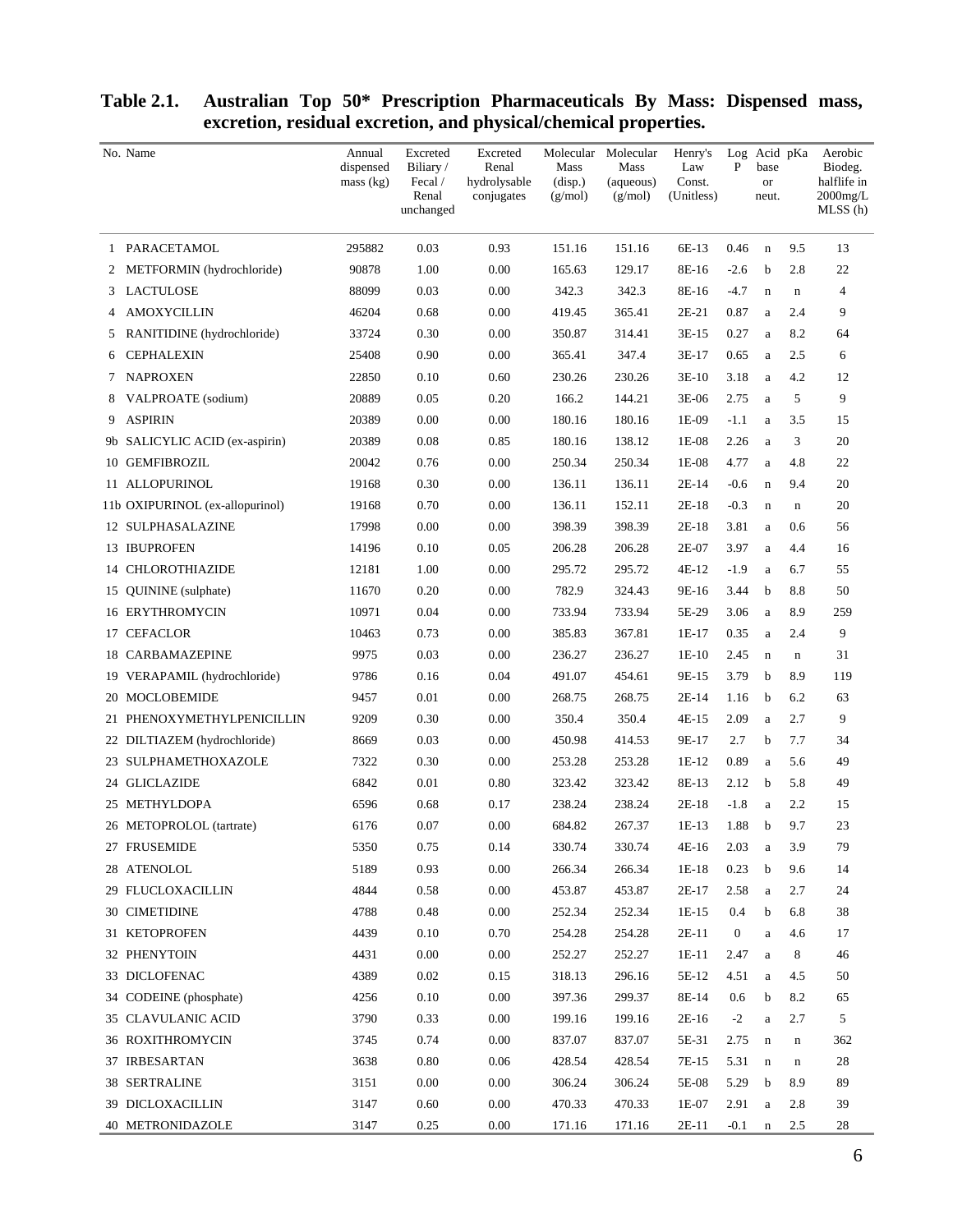| 41 CAPTOPRIL                 | 2944 | 0.45 | 0.00 | 217.29 | 217.29 | $4E-13$ | 0.34   | a            | 3.7         | 7  |
|------------------------------|------|------|------|--------|--------|---------|--------|--------------|-------------|----|
| 42 TRIMETHOPRIM              | 2694 | 0.43 | 0.00 | 290.32 | 290.32 | $2E-14$ | 0.91   | b            | 7.2         | 42 |
| 43 ISOSORBIDE MONONITRATE    | 2611 | 0.00 | 0.00 | 191.14 | 191.14 | 6E-14   | $-0.4$ | $\mathbf n$  | $\mathbf n$ | 21 |
| 44 NIZATIDINE                | 2547 | 0.60 | 0.00 | 331.45 | 331.45 | $2E-18$ | $-0.4$ | h            | 6.8         | 68 |
| 45 TIAPROFENIC ACID          | 2413 | 0.54 | 0.00 | 260.31 | 260.31 | $1E-11$ | 2.82   | a            | 3           | 17 |
| 46 DOTHIEPIN (hydrochloride) | 2286 | 0.05 | 0.10 | 331.9  | 295.45 | $1E-09$ | 2.8    | $\mathbf n$  | $\mathbf n$ | 74 |
| 47 SIMVASTATIN               | 2253 | 0.73 | 0.00 | 418.57 | 418.57 | $3E-10$ | 4.68   | $\mathbf n$  | $\mathbf n$ | 21 |
| 48 HYDROCHLOROTHIAZIDE       | 2251 | 1.00 | 0.00 | 297.73 | 297.73 | $4E-12$ | $-0.1$ | a            | 7           | 72 |
| 49 SOTALOL (hydrochloride)   | 2095 | 0.75 | 0.00 | 308.82 | 272.4  | $3E-14$ | 0.24   | <sub>b</sub> | 8.3         | 22 |
| 50 DOXYCYCLINE               | 1773 | 0.35 | 0.00 | 462.46 | 462.46 | 5E-24   | $-0.2$ | a            | 7.7         | 52 |

\*After the elimination of some compounds as described in the text.

sewage treatment plants in Australia, Germany, and the USA. The final model was used to predict the concentration of PhAC's in raw sewage and their distribution through sewage treatment and discharge to surface water. The model takes into account the total mass of each compound prescribed on an annual basis per capita, physiological metabolism and excretion information, physical and chemical compound characteristics (fugacity). Sewage samples were collected from each of the treatment plants as 24 hour composites. Samples were refrigerated as collected and delivered to the lab for processing within 24 hours. Analyses were performed by filtration, extraction, derivatization, and GC/MS analysis as described in detail elsewhere (3)

#### **2.1.2 Predicted concentrations in sewage**

Application of the model to each of the top 50 compounds resulted in prediction that 30 of the pharmaceuticals and the two tested metabolites should be present in raw sewage at concentrations of 1 µg/L or greater (Table 2.2, Column 3). The nine highest compounds predicted, each with concentrations greater than 5  $\mu$ g/L, were: paracetamol (76  $\mu$ g/L), metformin (37  $\mu$ g/L), amoxicillin (14  $\mu$ g/L), cephalexin (11  $\mu$ g/L), gemfibrozil and oxipurinol (each 8  $\mu$ g/L), chlorothiazide (6  $\mu$ g/L), naproxen and ranitidine (each 5  $\mu$ g/L). The next 18 compounds with concentrations predicted to be between 1 and 5 µg/L were: lactulose, valproate, salicylic acid, allopurinol, quinine, cefaclor, phenoxymethylpenicillin, sulphamethoxazole, gliclazide, methyldopa, frusemide, atenolol, flucloxacillin, cimetidine, ketoprofen, roxithromycin, irbesartin, dicloxacillin, and hydrochlorothiazide.

Application of the model to effluent from the example activated sludge-treated secondary STP predicted that 14 of the compounds would be expected at a concentration of 1  $\mu$ g/L or greater. Those compounds were paracetamol (35  $\mu$ g/L), metformin (22  $\mu$ g/L), amoxycillin and chlorothiazide, (each 5  $\mu$ g/L), ranitidine, gemfibrozil and oxipurinol (each 4  $\mu$ g/L), naproxen (3  $\mu$ g/L), salicylic acid,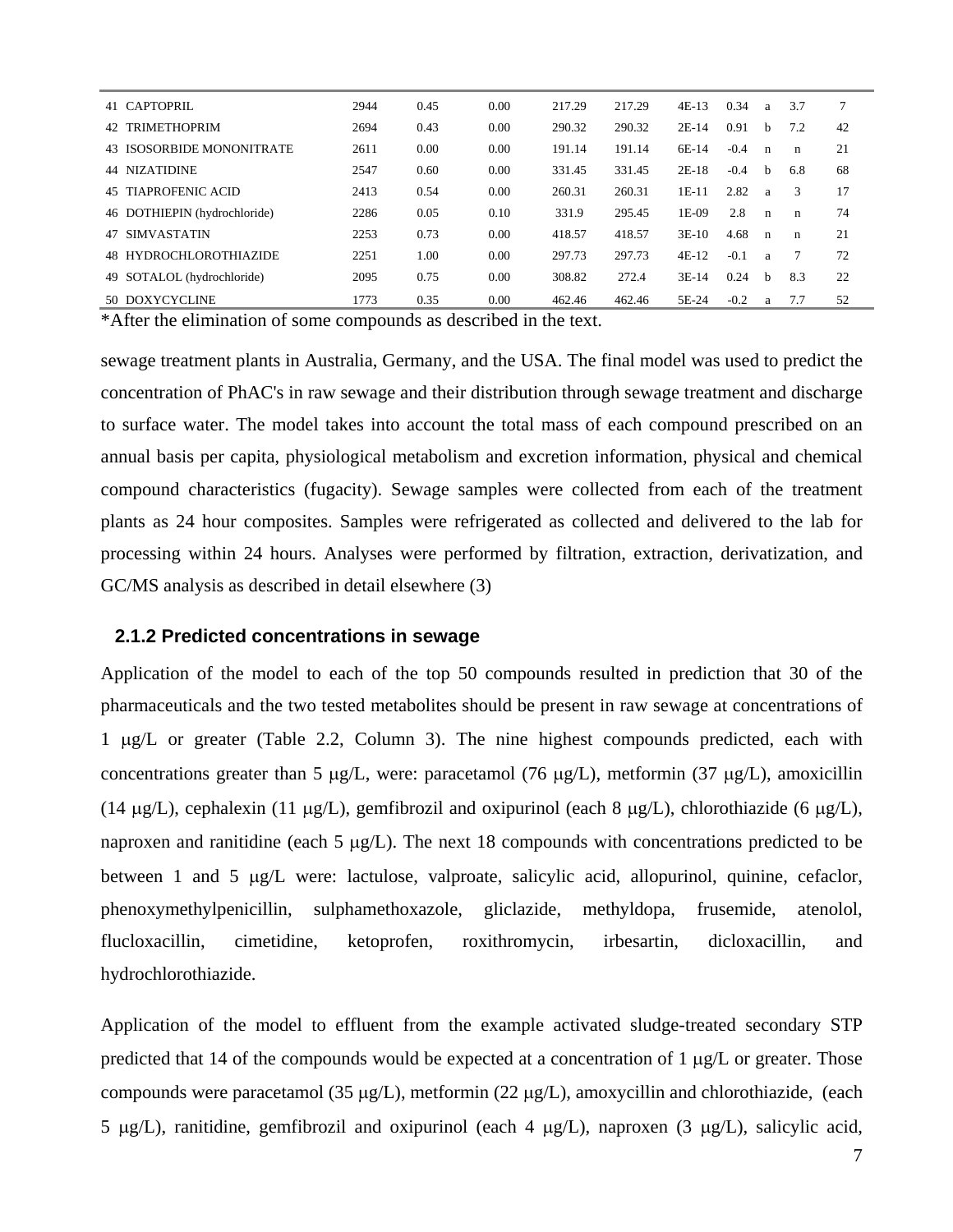allopurinol and frusemide (each 2 µg/L), cefaclor, gliclazide, methyldopa, atenolol, roxithromycin and hydrochlorothiazide (each 1  $\mu$ g/L) (Table 2.2, Column 6). Among the remainder of the 52 compounds, 23 are predicted to appear in secondary effluent at concentrations between 0.1 and 1 µg/L and 6 more between 0.01 and 0.1 µg/L.

### **2.1.3 Removal Mechanisms**

 $\Gamma$ 

The percent removals presented in Table 2.2 (Columns 7, 8, 9), refer to the amounts removed by the aggregate of biodegradation and partitioning to sludges on the basis of the original amount present in

| Table 2.2. Australian Top50* Prescription Pharmaceuticals: Predicted concentrations in |
|----------------------------------------------------------------------------------------|
| primary clarifier, aeration tank and secondary clarifier.                              |

| No. | Name                            | $(\mu g/l)$    | $(\mu g/l)$    | Effluent $(\mu g/l)$ | Influent Primary Effluent Aeration Tank Clarifier Effluent Removal to<br>$(\mu g/l)$ | sludge $(\%)$  | Biodegrad.<br>(% ) | removal<br>total $(\%)$ |
|-----|---------------------------------|----------------|----------------|----------------------|--------------------------------------------------------------------------------------|----------------|--------------------|-------------------------|
| 1   | PARACETAMOL                     | 76             | 74             | 38                   | 35                                                                                   | 3              | 53                 | 56                      |
| 2   | METFORMIN (hydrochloride)       | 37             | 36             | 23                   | 22                                                                                   | 4              | 40                 | 44                      |
|     | 3 LACTULOSE                     | 1              | $\mathbf{1}$   | $3.E-01$             | $3.E-01$                                                                             | 1              | 80                 | 81                      |
| 4   | <b>AMOXYCILLIN</b>              | 14             | 14             | 6                    | 5                                                                                    | $\overline{2}$ | 64                 | 66                      |
| 5   | RANITIDINE (hydrochloride)      | 5              | 5              | 4                    | 4                                                                                    | 5              | 18                 | 23                      |
| 6   | <b>CEPHALEXIN</b>               | 11             | 11             | 4                    | 3                                                                                    | $\overline{2}$ | 72                 | 74                      |
| 7   | <b>NAPROXEN</b>                 | 5              | 5              | $\overline{2}$       | $\overline{2}$                                                                       | 3              | 55                 | 58                      |
| 8   | VALPROATE (sodium)              | 1              | $\mathbf{1}$   | $6.E - 01$           | $5.E-01$                                                                             | $\overline{2}$ | 62                 | 65                      |
| 9   | <b>ASPIRIN</b>                  | $1.E-03$       | $1.E-03$       | $6.E-04$             | $5.E-04$                                                                             | 3              | 50                 | 53                      |
|     | 9b SALICYLIC ACID (ex-aspirin)  | 4              | $\overline{4}$ | $\overline{2}$       | $\overline{2}$                                                                       | 4              | 42                 | 46                      |
|     | 10 GEMFIBROZIL                  | 8              | 8              | $\overline{7}$       | 4                                                                                    | 8              | 47                 | 55                      |
|     | 11 ALLOPURINOL                  | 3              | 3              | $\overline{2}$       | $\overline{2}$                                                                       | 4              | 42                 | 46                      |
|     | 11b OXIPURINOL (ex-allopurinol) | 8              | 8              | 5                    | 4                                                                                    | 4              | 43                 | 46                      |
|     | <b>12 SULPHASALAZINE</b>        | $9.E - 04$     | $9.E-04$       | $8.E-04$             | $7.E-04$                                                                             | 5              | 20                 | 25                      |
|     | <b>13 IBUPROFEN</b>             | $9.E - 01$     | $9.E - 01$     | $5.E-01$             | $5.E-01$                                                                             | 4              | 49                 | 52                      |
|     | <b>14 CHLOROTHIAZIDE</b>        | 6              | 6              | 5                    | 5                                                                                    | 5              | 20                 | 25                      |
|     | 15 QUININE (sulphate)           | 1              | $5.E-01$       | $4.E-01$             | $4.E-01$                                                                             | 5              | 22                 | 27                      |
|     | <b>16 ERYTHROMYCIN</b>          | $2.E-01$       | $2.E-01$       | $3.E-01$             | $2.E-01$                                                                             | 13             | $\overline{7}$     | 20                      |
|     | 17 CEFACLOR                     | 4              | 4              | 1                    | 1                                                                                    | $\overline{2}$ | 64                 | 67                      |
|     | <b>18 CARBAMAZEPINE</b>         | $2.E-01$       | $2.E-01$       | $1.E-01$             | $1.E-01$                                                                             | 6              | 33                 | 39                      |
|     | 19 VERAPAMIL (hydrochloride)    | $8.E - 01$     | $8.E - 01$     | $8.E - 01$           | $8.E - 01$                                                                           | 6              | 11                 | 16                      |
|     | 20 MOCLOBEMIDE                  | $5.E-02$       | $5.E-02$       | 4.E-02               | 4.E-02                                                                               | 5              | 18                 | 24                      |
|     | 21 PHENOXYMETHYLPENICILLIN      | 1              | 1              | $6.E-01$             | $5.E-01$                                                                             | 2              | 65                 | 67                      |
|     | 22 DILTIAZEM (hydrochloride)    | $1.E-01$       | $1.E - 01$     | $9.E-02$             | $9.E-02$                                                                             | 4              | 30                 | 35                      |
|     | 23 SULPHAMETHOXAZOLE            | 1              | 1              | $9.E - 01$           | $9.E - 01$                                                                           | 5              | 22                 | 27                      |
|     | 24 GLICLAZIDE                   | 1              | 1              | 1                    | 1                                                                                    | 5              | 23                 | 29                      |
|     | 25 METHYLDOPA                   | 3              | 3              | 1                    | 1                                                                                    | 3              | 50                 | 53                      |
|     | 26 METOPROLOL (tartrate)        | $9.E-02$       | $9.E-02$       | $6.E-02$             | $5.E-02$                                                                             | 4              | 39                 | 42                      |
|     | 27 FRUSEMIDE                    | $\overline{2}$ | 2              | $\overline{2}$       | $\overline{2}$                                                                       | 5              | 15                 | 20                      |
|     | 28 ATENOLOL                     | 3              | 2              | 1                    | 1                                                                                    | 3              | 52                 | 55                      |
|     | 29 FLUCLOXACILLIN               | 1              | 1              | $9.E-01$             | $9.E-01$                                                                             | 4              | 38                 | 41                      |

٦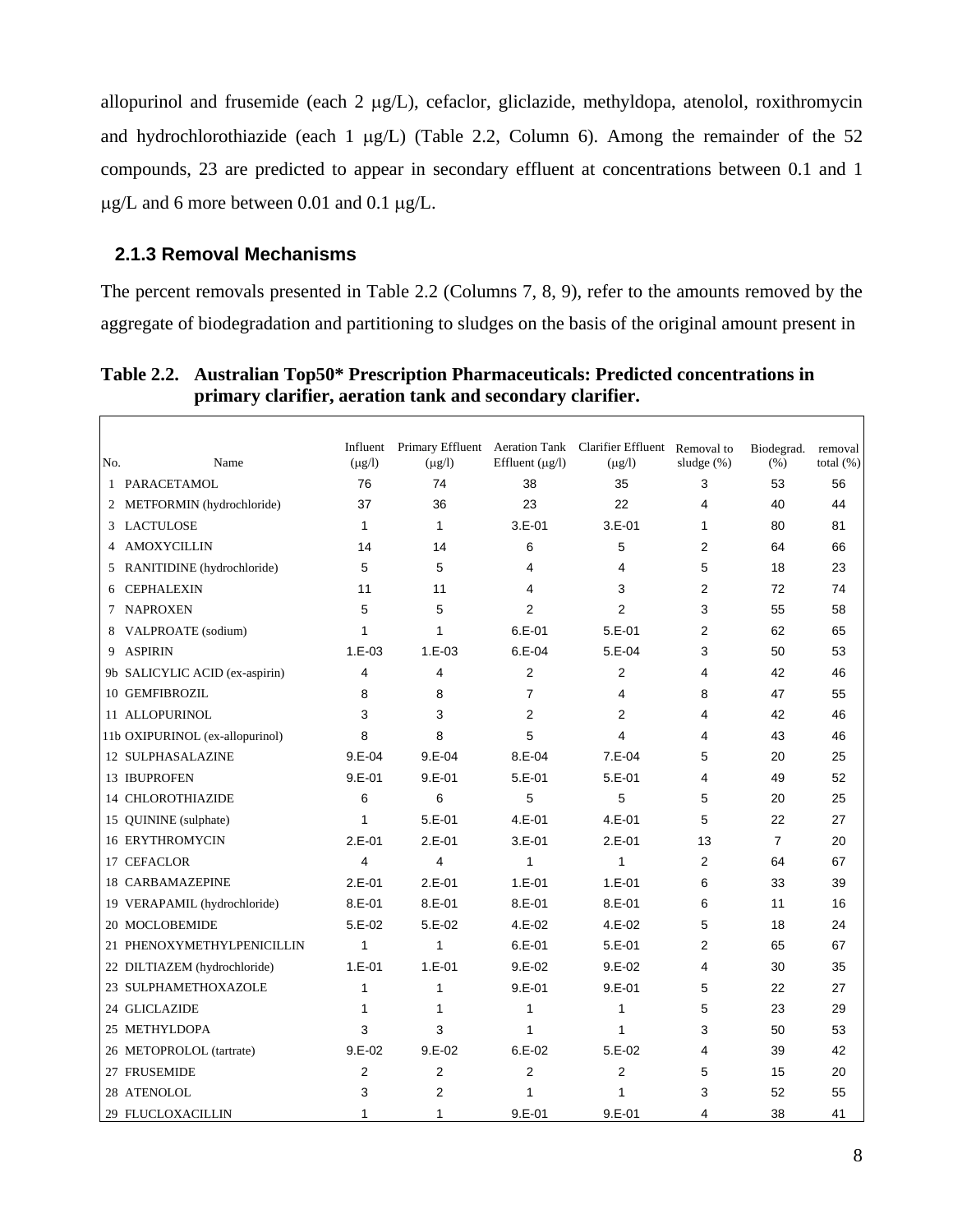| <b>30 CIMETIDINE</b>                 | 1              | 1          | $9.E-01$           | $9.E-01$   | 4              | 27 | 32 |
|--------------------------------------|----------------|------------|--------------------|------------|----------------|----|----|
| <b>31 KETOPROFEN</b>                 | 1              |            | $6.E-01$           | $5.E-01$   | 3              | 47 | 51 |
|                                      |                |            |                    |            |                |    |    |
| 32 PHENYTOIN                         | $2.E-04$       | $2.E-04$   | $2.E-04$           | $2.E-04$   | 6              | 25 | 32 |
| 33 DICLOFENAC                        | $2.E-01$       | $2.E-01$   | $2.E-01$           | $1.E - 01$ | $\overline{7}$ | 24 | 30 |
| 34 CODEINE (phosphate)               | $2.E-01$       | $2.E-01$   | $1.E-01$           | $1.E - 01$ | 5              | 18 | 23 |
| <b>35 CLAVULANIC ACID</b>            | $6.E-01$       | $6.E-01$   | $2.E-01$           | $2.E-01$   | $\overline{2}$ | 76 | 78 |
| <b>36 ROXITHROMYCIN</b>              | 1              |            | 2                  |            | 10             | 4  | 14 |
| <b>37 IRBESARTAN</b>                 | $\overline{2}$ | $8.E - 01$ | $\overline{2}$     | $2.E-02$   | 50             | 49 | 99 |
| <b>38 SERTRALINE</b>                 | $3.E-03$       | $3.E-03$   | 4.E-03             | $3.E-03$   | 10             | 16 | 26 |
| <b>39 DICLOXACILLIN</b>              | 1              | 1          | $7.E-01$           | $7.E-01$   | 5              | 27 | 32 |
| <b>40 METRONIDAZOLE</b>              | 4.E-01         | $4.E-01$   | $3.E-01$           | $3.E-01$   | 4              | 34 | 38 |
| 41 CAPTOPRIL                         | $7.E-01$       | $7.E-01$   | $2.E-01$           | $2.E-01$   | $\overline{2}$ | 68 | 70 |
| <b>42 TRIMETHOPRIM</b>               | $6.E-01$       | $6.E-01$   | $5.E-01$           | $4.E-01$   | 5              | 25 | 30 |
| <b>43 ISOSORBIDE MONONITRATE</b>     | $1.E-04$       | $1.E-04$   | 8.E-05             | $8.E-05$   | 4              | 41 | 45 |
| <b>44 NIZATIDINE</b>                 | $8.E - 01$     | $8.E-01$   | 7.E-01             | $7.E-01$   | 5              | 17 | 22 |
| <b>45 TIAPROFENIC ACID</b>           | $7.E-01$       | $7.E-01$   | $4.E-01$           | $4.E-01$   | 3              | 47 | 50 |
| 46 DOTHIEPIN (hydrochloride)         | $1.E-01$       | $1.E-01$   | $1.E-01$           | $8.E-02$   | 9              | 19 | 27 |
| <b>47 SIMVASTATIN</b>                | $9.E-01$       | $5.E-01$   | $9.E - 01$         | $3.E-02$   | 37             | 59 | 97 |
| 48 HYDROCHLOROTHIAZIDE               | 1              |            | 1                  |            | 5              | 16 | 22 |
| 49 SOTALOL (hydrochloride)           | 7.E-01         | $7.E-01$   | $5.E-01$           | $4.E-01$   | 4              | 39 | 43 |
| 50 DOXYCYCLINE<br>$\cdots$<br>$\sim$ | $3.E-01$       | $3.E-01$   | $3.E-01$<br>$\sim$ | $3.E-01$   | 5              | 22 | 26 |

\*After the elimination of some compounds as described in the text.

raw sewage. Overall compound removals are predicted to range from a minimum of 14% to as much as 99%. Significant removal should occur in both the aeration tank and the secondary clarifier, with individual variations dependant on the respective compound characteristics. It can be shown that some compounds were predicted to have a greater total concentration in aeration tank effluent (prior to secondary clarification) than in primary tank effluent. These were compounds that are not quickly biodegraded and are highly lipophilic, thus being accumulated in the high biomass concentration of the aeration tank. For these compounds, a significant fraction will be carried into waste secondary sludges.

In this study, examination of the factors that accounted for removal in the secondary treatment process, in combination with the parameter ranges reported or estimated for the compounds, showed that removal was generally predicted to be dominated by biodegradation. The exceptions occurred where the compound had an exceedingly high Log  $D<sub>pH</sub>$  value combined with a high or medium-range biodegradation half-life.

The influence of differences in partitioning coefficients and aerobic biodegradation rates are illustrated in Figure 2.2. Four compounds were selected to illustrate the range of typical compound distribution and fate. Ketoprofen is an example of a compound with low Log  $D_{6.5}$  (-1.91) and low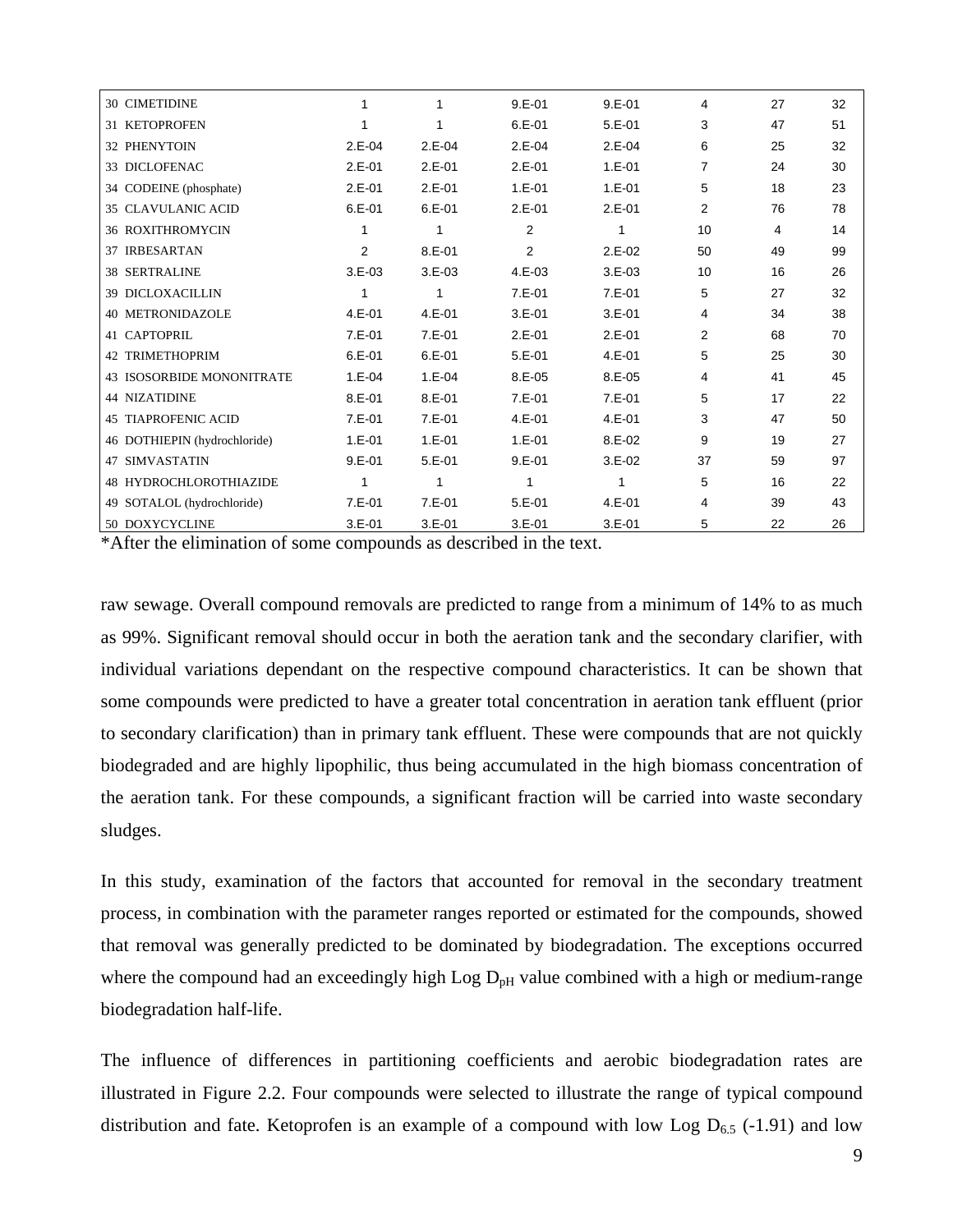biodegradation half-life (17 h). It is effectively removed by aeration treatment, but not significantly by partitioning. Roxithromycin has a mid-range Log  $D_{6,5}$  (2.75), though it has a very high aerobic biodegradation half-life (362 h) and was removed much less significantly in the aeration tank. In fact the aeration tank effluent was predicted to carry a higher concentration of roxithromycin than the primary effluent due to the elevated biosolids concentration. Irbesartan has a particularly high Log  $D_{6.5}$  (5.31) and a medium-low biodegradation half-life (28 h). It was predicted to be significantly removed by both primary and secondary settling. It was further predicted to exhibit an analogous concentration increase to that of roxithromycin in the aeration tank effluent.



#### **Figure 2.2 Comparison of partitioning and biodegradation rates: Concentrations of Ketoprofen (#31), Irbesartan (#37) and Roxithromycin (#36) in various treatment effluents**

#### **2.1.4 Explanation of anomalies**

The concentrations of a small number of compounds, such as paracetamol and aspirin, are expected to be significantly underestimated due to the fact that these drugs may be purchased from nonpharmacy sources such as supermarkets (and hence, go uncounted in this study). Other sources of these compounds not considered (and of unknown significance) include international visitors and internet sales.

In comparison to data reported from Europe, an obvious omission from the "top 50" pharmaceuticals of this study is clofibrate and its principal metabolite clofibric acid. This has been shown to be present in most investigations of pharmaceutical residuals elsewhere in the world (Daughton and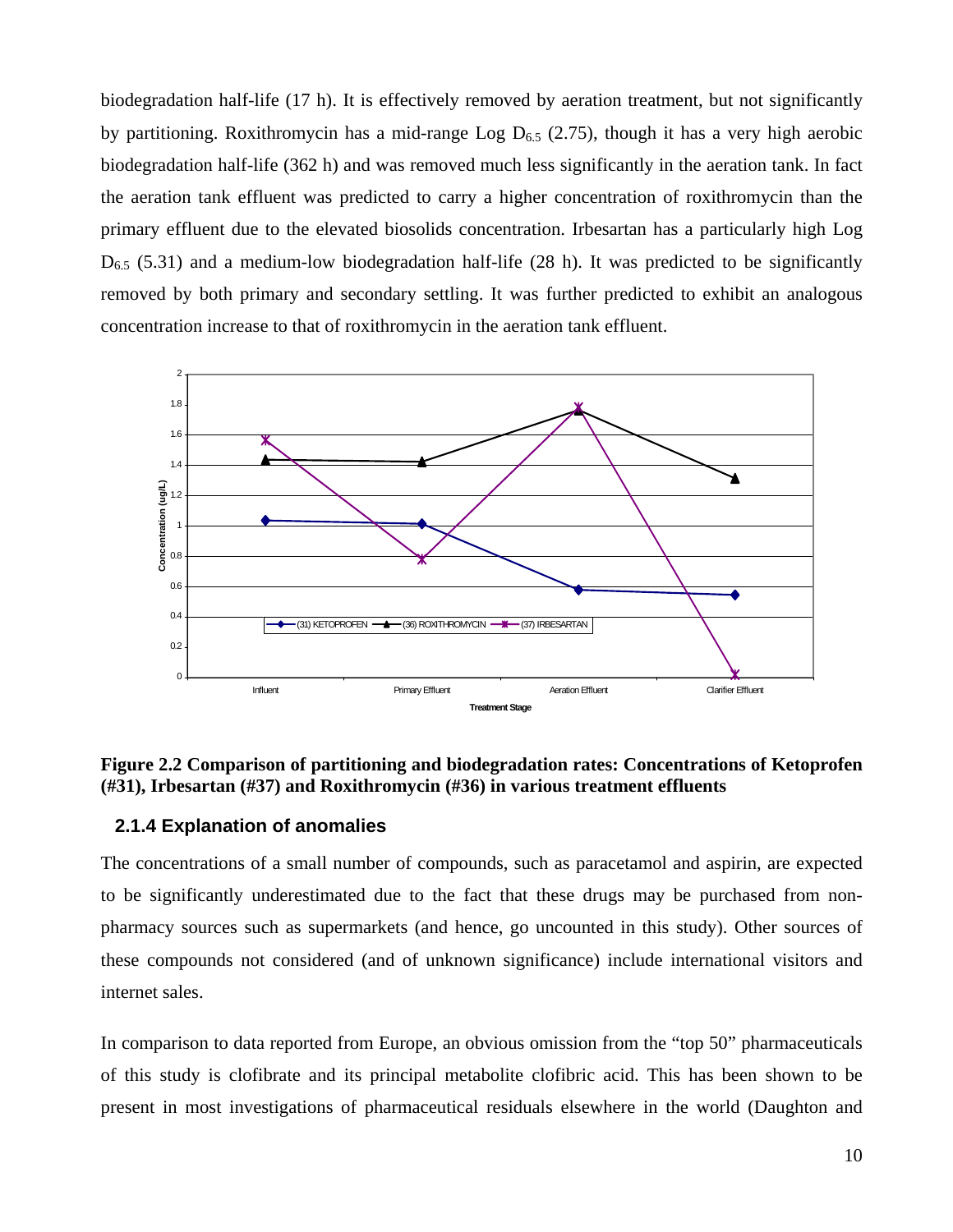Ternes, 1999). The prescription rate of clofibrate has been gradually decreased in Australia with published statistics showing dramatic preference for the alternate drug, gemfibrozil (Australian Commonwealth Department of Health and Aged Care (CDHFS), 1999). As a result, concentrations of clofibric acid in STPs are likely to be very low. However, clofibric acid's demonstrated environmental persistence (Buser *et al.*, 1998a) may result in a continuing measurable concentration in the Australian aquatic environment.

#### **2.1.5 Predicted Concentrations in Sludge**

A recent review published by the UK Environment Agency noted that no quantitative data were found on concentrations of pharmaceuticals in sludge, although this is a potential route for lipophilic substances to the terrestrial environment (Ayscough *et al.*, 2000). Principal reasons for the lack of such data are likely to be inherent difficulties associated with the laboratory extraction and the analysis of sludge samples.

Fugacity-based modelling provides a promising method for estimating concentrations of likely target compounds in sludges.

The concentrations of the compounds predicted to occur on both a wet and dry sludge basis were estimated by extending the fugacity model further to calculate the concentrations associated with both the aqueous and the biomass components of the sludge streams. In doing so, I have considered the "sludge stream" to be the pipeline between the primary tank and any later sludge tanks rather than the sludge tanks themselves. The transport and transformation mechanisms, normally considered with the fugacity approach to chemical fates and distributions in a STP, include the various exiting streams along with biodegradation and volatilisation. Each of these is assigned a fugacity rate parameter (D) as described elsewhere (Khan & Ongerth, 2004). The fugacity of the primary sludge stream (*f<sub>PS</sub>*) is then:

$$
f_{PS} = \frac{f_P \times D_{PS-N}}{D_{PSB} + D_{PSV} + D_{PS-OUT}}
$$

where  $f_P$  is the fugacity in the primary tank,  $D_{PS-IN}$  is the flow rate into the primary sludge stream pipeline,  $D_{PSB}$  is the loss due to biodegradation,  $D_{PSV}$  is the loss due to volatilisation from the pipeline and  $D_{PS-OUT}$  is the flow rate out of the pipeline.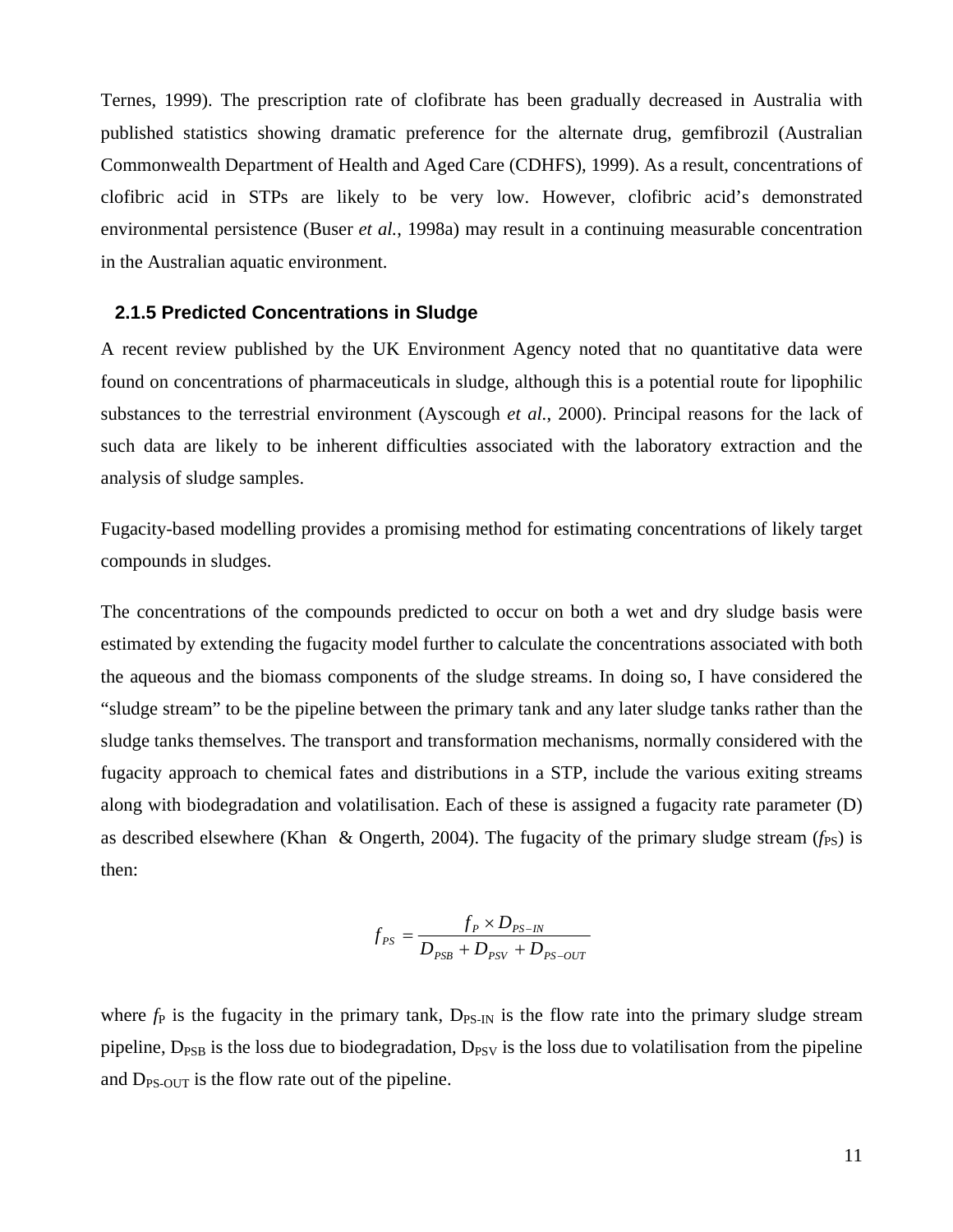Given that the residence time in the pipeline is short, I have assumed that  $D_{PSB}$  and  $D_{PSV}$  are negligible. It was then reasonable to further assume  $D_{PS-IN} = D_{PS-OUT}$ . The fugacity relationship then simplifies to  $f_{PS} = f_{P}$ .

The chemical concentrations in the aqueous and biomass components of the primary sludge stream are then given by:

$$
C_{aqueous} = f_P \times Z_W
$$

$$
C_{biomass} = f_P \times Z_B
$$

where  $Z_W$  and  $Z_B$  are the fugacity capacities of the chemical in water and biomass respectively. These relationships provide a useful prediction of the chemical concentrations in the filtrate and in the solids of a sludge sample that have been separated from the liquid phase by filtration. The chemical concentration in the wet sludge was calculated as the weighted average of these concentrations according to the sludge biomass concentration. The same relationships can be used for the secondary sludge tank and corresponding pipeline.

Application of the model to each of the top 50 compounds using chemical and physical properties (Khan and Ongerth, 2004) and system characteristics resulted in the predicted concentrations shown in Table 2.3.

|     |                                 | <b>Influent</b>               |                               | <b>Concentration in primary sludge</b> |              | <b>Concentration in secondary sludge</b> |                  |                                         |  |
|-----|---------------------------------|-------------------------------|-------------------------------|----------------------------------------|--------------|------------------------------------------|------------------|-----------------------------------------|--|
| No. | <b>Name</b>                     | <b>Aqueous</b><br>$(\mu g/l)$ | <b>Aqueous</b><br>$(\mu g/I)$ | $Dry (µg/kg)$ Wet <sup>a</sup>         | $(\mu g/kg)$ | <b>Aqueous</b><br>$(\mu g/l)$            | Dry $(\mu g/kg)$ | <b>Wet</b> <sup>a</sup><br>$(\mu g/kg)$ |  |
| 1   | <b>PARACETAMOL</b>              | 76                            | 74                            | 102                                    | 77           | 35                                       | 49               | 36                                      |  |
| 2   | METFORMIN (hydrochloride)       | 37                            | 36                            | 29                                     | 37           | 22                                       | 18               | 22                                      |  |
| 3   | <b>LACTULOSE</b>                |                               |                               | 1                                      |              | $3.E-01$                                 | $2.E-01$         | 3.E-01                                  |  |
| 4   | <b>AMOXYCILLIN</b>              | 14                            | 14                            | 11                                     | 14           | 5                                        | $\overline{4}$   | 5                                       |  |
| 5   | RANITIDINE (hydrochloride)      | 5                             | 5                             | 5                                      | 5            | 4                                        | 4                | $\overline{4}$                          |  |
| 6.  | <b>CEPHALEXIN</b>               | 11                            | 11                            | 9                                      | 11           | 3                                        | 3                | 3                                       |  |
| 7   | <b>NAPROXEN</b>                 | 5                             | 5                             | 11                                     | 5            | $\overline{c}$                           | 5                | $\overline{c}$                          |  |
| 8   | VALPROATE (sodium)              |                               |                               | 6                                      | 2            | 5.E-01                                   | $\overline{c}$   | 5.E-01                                  |  |
| 9   | <b>ASPIRIN</b>                  | $1.E-03$                      | $1.E-03$                      | 8.E-04                                 | $1.E-03$     | 5.E-04                                   | $4.E-04$         | 5.E-04                                  |  |
| 9b  | SALICYLIC ACID (ex-aspirin)     | 4                             | $\overline{4}$                | 3                                      | 4            | $\overline{c}$                           | $\overline{2}$   | $\overline{2}$                          |  |
| 10  | <b>GEMFIBROZIL</b>              | 8                             | 7                             | 1725                                   | 59           | 4                                        | 873              | 9                                       |  |
| 11  | <b>ALLOPURINOL</b>              | 3                             | 3                             | 3                                      | 3            | 2                                        |                  | $\overline{2}$                          |  |
|     | 11b OXIPURINOL (ex-allopurinol) | 8                             | 8                             | 7                                      | 8            | 4                                        | 4                | 4                                       |  |
| 12  | SULPHASALAZINE                  | 9.E-04                        | 9.E-04                        | $7.E-04$                               | $9.E-04$     | 7.E-04                                   | $6.E-04$         | $7.E-04$                                |  |
| 13  | <b>IBUPROFEN</b>                | 9.E-01                        | 9.E-01                        | 14                                     |              | 5.E-01                                   |                  | 5.E-01                                  |  |

**Table 2.3. Pharmaceutical residuals in raw influent, primary and secondary sludge; and percentages of residual removal to primary, secondary and total sludge.**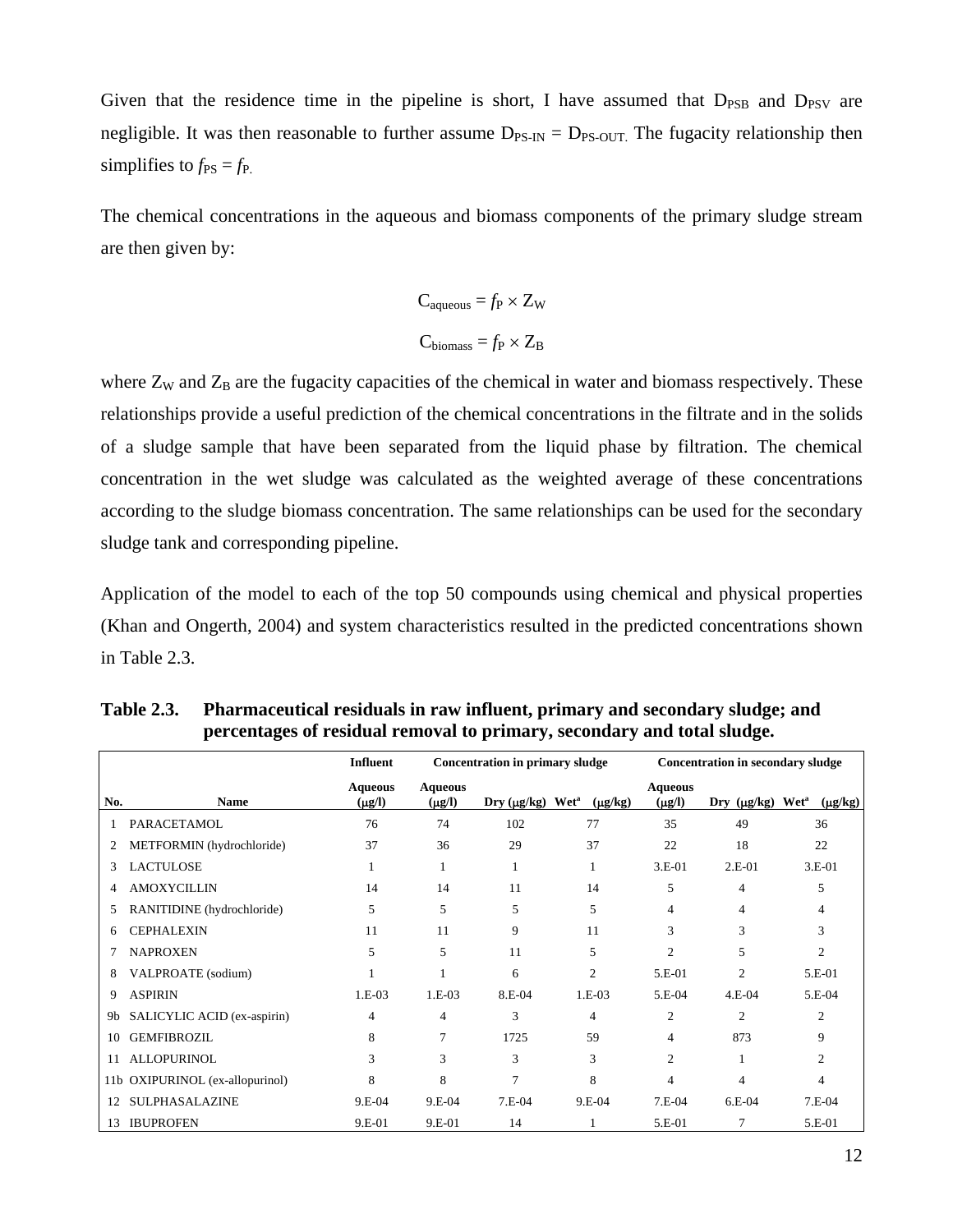|    | 14 CHLOROTHIAZIDE          | 6              | 6              | 5              | 6              | 5              | $\overline{4}$ | 5              |
|----|----------------------------|----------------|----------------|----------------|----------------|----------------|----------------|----------------|
| 15 | QUININE (sulphate)         | 5.E-01         | 5.E-01         | $\overline{c}$ | $6.E-01$       | 4.E-01         | $\mathbf{1}$   | 4.E-01         |
|    | 16 ERYTHROMYCIN            | $2.E-01$       | $2.E-01$       | 51             | $\overline{c}$ | $2.E-01$       | 45             | 4.E-01         |
| 17 | <b>CEFACLOR</b>            | $\overline{4}$ | $\overline{4}$ | 3              | $\overline{4}$ | $\mathbf{1}$   | $\mathbf{1}$   | $\mathbf{1}$   |
| 18 | <b>CARBAMAZEPINE</b>       | $2.E-01$       | 2.E-01         | $\mathbf Q$    | $4.E-01$       | 1.E-01         | 6              | 1.E-01         |
| 19 | VERAPAMIL (hydrochloride)  | 8.E-01         | 8.E-01         | 5              | $\mathbf{1}$   | 8.E-01         | $\overline{4}$ | 8.E-01         |
| 20 | <b>MOCLOBEMIDE</b>         | 5.E-02         | 5.E-02         | 1.E-01         | 5.E-02         | $4.E-02$       | 1.E-01         | 4.E-02         |
| 21 | PHENOXYMETHYLPENICILLIN    | $\mathbf{1}$   | $\mathbf{1}$   | $\mathbf{1}$   | $\mathbf{1}$   | 5.E-01         | $4.E-01$       | 5.E-01         |
| 22 | DILTIAZEM (hydrochloride)  | 1.E-01         | $1.E-01$       | $\mathbf{1}$   | $1.E-01$       | 9.E-02         | 6.E-01         | 9.E-02         |
| 23 | SULPHAMETHOXAZOLE          | $\mathbf{1}$   | $\mathbf{1}$   | $\mathbf{1}$   | $\mathbf{1}$   | 9.E-01         | 9.E-01         | 9.E-01         |
| 24 | <b>GLICLAZIDE</b>          | $\mathbf{1}$   | $\mathbf{1}$   | 33             | $\overline{c}$ | $\mathbf{1}$   | 25             | $\mathbf{1}$   |
| 25 | METHYLDOPA                 | 3              | 3              | $\overline{c}$ | 3              | $\mathbf{1}$   | $\mathbf{1}$   | $\mathbf{1}$   |
| 26 | METOPROLOL (tartrate)      | 9.E-02         | 9.E-02         | 7.E-02         | 9.E-02         | 5.E-02         | 4.E-02         | 5.E-02         |
| 27 | <b>FRUSEMIDE</b>           | $\overline{2}$ | $\overline{2}$ | $\overline{c}$ | $\overline{c}$ | $\overline{c}$ | $\overline{2}$ | $\overline{2}$ |
| 28 | <b>ATENOLOL</b>            | 3              | $\overline{2}$ | $\overline{c}$ | $\overline{2}$ | $\mathbf{1}$   | $\mathbf{1}$   | $\mathbf{1}$   |
| 29 | <b>FLUCLOXACILLIN</b>      | $\mathbf{1}$   | $\mathbf{1}$   | $\mathbf{1}$   | $\mathbf{1}$   | 9.E-01         | 7.E-01         | 9.E-01         |
| 30 | <b>CIMETIDINE</b>          | $\mathbf{1}$   | $\mathbf{1}$   | $\mathbf{1}$   | $\mathbf{1}$   | 9.E-01         | 8.E-01         | 9.E-01         |
| 31 | <b>KETOPROFEN</b>          | $\mathbf{1}$   | $\mathbf{1}$   | 8.E-01         | $\mathbf{1}$   | 5.E-01         | 4.E-01         | 5.E-01         |
| 32 | <b>PHENYTOIN</b>           | $2.E-04$       | $2.E-04$       | 1.E-02         | $6.E-04$       | $2.E-04$       | 1.E-02         | $2.E-04$       |
| 33 | <b>DICLOFENAC</b>          | $2.E-01$       | $2.E-01$       | 13             | $6.E-01$       | 1.E-01         | 10             | 2.E-01         |
| 34 | CODEINE (phosphate)        | $2.E-01$       | $2.E-01$       | 1.E-01         | $2.E-01$       | 1.E-01         | $1.E-01$       | 1.E-01         |
| 35 | <b>CLAVULANIC ACID</b>     | 6.E-01         | 6.E-01         | 5.E-01         | 6.E-01         | 2.E-01         | 1.E-01         | 2.E-01         |
| 36 | <b>ROXITHROMYCIN</b>       | $\mathbf{1}$   | $\mathbf{1}$   | 160            | 6              | $\mathbf{1}$   | 149            | $\overline{2}$ |
| 37 | <b>IRBESARTAN</b>          | $\overline{2}$ | $2.E-01$       | 7821           | 235            | 1.E-02         | 576            | 3              |
| 38 | <b>SERTRALINE</b>          | 3.E-03         | $3.E-03$       | 5.E-01         | 2.E-02         | 3.E-03         | $4.E-01$       | 5.E-03         |
| 39 | DICLOXACILLIN              | $\mathbf{1}$   | $\mathbf{1}$   | 8.E-01         | $\mathbf{1}$   | 7.E-01         | 6.E-01         | 7.E-01         |
| 40 | METRONIDAZOLE              | $4.E-01$       | 4.E-01         | $4.E-01$       | $4.E-01$       | 3.E-01         | 3.E-01         | 3.E-01         |
| 41 | <b>CAPTOPRIL</b>           | $7.E-01$       | 7.E-01         | 5.E-01         | 7.E-01         | 2.E-01         | 2.E-01         | 2.E-01         |
| 42 | <b>TRIMETHOPRIM</b>        | $6.E-01$       | 6.E-01         | 6.E-01         | 6.E-01         | 4.E-01         | 5.E-01         | 5.E-01         |
| 43 | ISOSORBIDE MONONITRATE     | 1.E-04         | 1.E-04         | 1.E-04         | 1.E-04         | 8.E-05         | 7.E-05         | 8.E-05         |
| 44 | <b>NIZATIDINE</b>          | 8.E-01         | 8.E-01         | 7.E-01         | 8.E-01         | 7.E-01         | 5.E-01         | 7.E-01         |
| 45 | <b>TIAPROFENIC ACID</b>    | 7.E-01         | 7.E-01         | 6.E-01         | 7.E-01         | 4.E-01         | 3.E-01         | 4.E-01         |
| 46 | DOTHIEPIN (hydrochloride)  | 1.E-01         | 1.E-01         | 13             | 5.E-01         | 8.E-02         | 10             | 1.E-01         |
| 47 | <b>SIMVASTATIN</b>         | 9.E-01         | 3.E-01         | 2938           | 88             | 3.E-02         | 288            | $\overline{c}$ |
| 48 | <b>HYDROCHLOROTHIAZIDE</b> | $\mathbf{1}$   | $\mathbf{1}$   | $\mathbf{1}$   | $\mathbf{1}$   | $\mathbf{1}$   | 9.E-01         | $\mathbf{1}$   |
| 49 | SOTALOL (hydrochloride)    | 7.E-01         | 7.E-01         | 6.E-01         | 7.E-01         | 4.E-01         | $3.E-01$       | 4.E-01         |
| 50 | <b>DOXYCYCLINE</b>         | $3.E-01$       | 3.E-01         | 3.E-01         | 3.E-01         | 3.E-01         | 2.E-01         | 3.E-01         |

<sup>a</sup> "Wet" sludge is as withdrawn from the primary or secondary clarifier, or digester.

All of the compounds investigated were predicted to be present in wet primary sludge at concentrations at least as high as the concentrations of raw sewage. The more lipophilic compounds, characterised by a Log  $D<sub>pH</sub>$  value greater than 2 are predicted in wet primary sludge at significantly higher concentrations than in raw influent. For example, irbesartan, with a Log  $D_{6.5}$  of 5.31, was predicted to be amplified by a factor greater than 100 to a concentration of 235 µg/kg in wet primary sludge.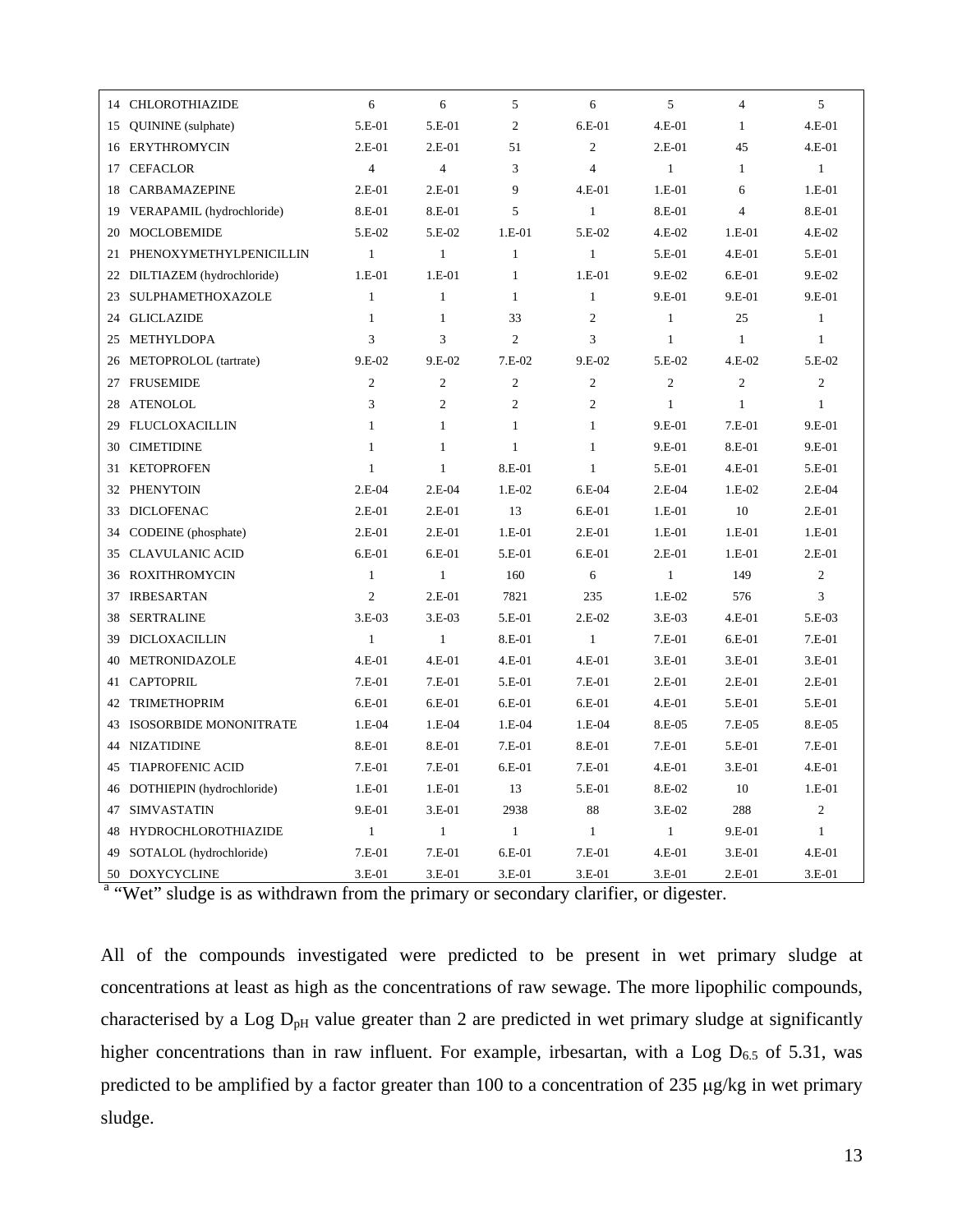

The relative amplifications of pharmaceutical concentrations in (fresh) wet primary and secondary sludge is shown for the top-20 dispensed pharmaceuticals and two metabolites (Figure 2.3).

**Figure 2.3. Concentrations in primary and secondary sludge as a fraction of raw influent concentration (pH 6.5).** 

The predicted amplification of the lipophilic chemicals is even more pronounced in the dry sludge solids with irbesartan predicted at 7.8 mg/kg of dry primary sludge. Many of the more hydrophilic compounds are predicted at lower *w/w* concentrations in dried sludge than in wet sludge. In practice, this effect should only be observed in dewatered sludges (eg. by filtration) rather than air dried ones. Predicted concentrations in secondary sludge were consistently lower than were primary sludge concentrations. One of the most notable reductions was predicted for gemfibrozil due to the combination of a large Log  $D_{6.5}$  (3.06) resulting in significant loss to primary sludge and a short biodegradation half-life (16 h) resulting in significant degradation in the aeration tank.

### **2.1.6 Variable adsorption to sluge**

A study (Stuer-Lauridsen *et al.*, 2000) estimated the concentrations of furosemide, ibuprofen, oxytetracycline and ciprofloxacin in sewage sludge by Equation 1.

$$
C_{\textit{sludge}} = \frac{M_{\textit{act}}}{V_{\textit{w}} / K_{\textit{d}} + M_{\textit{sludge}}}
$$
 **Equation 1**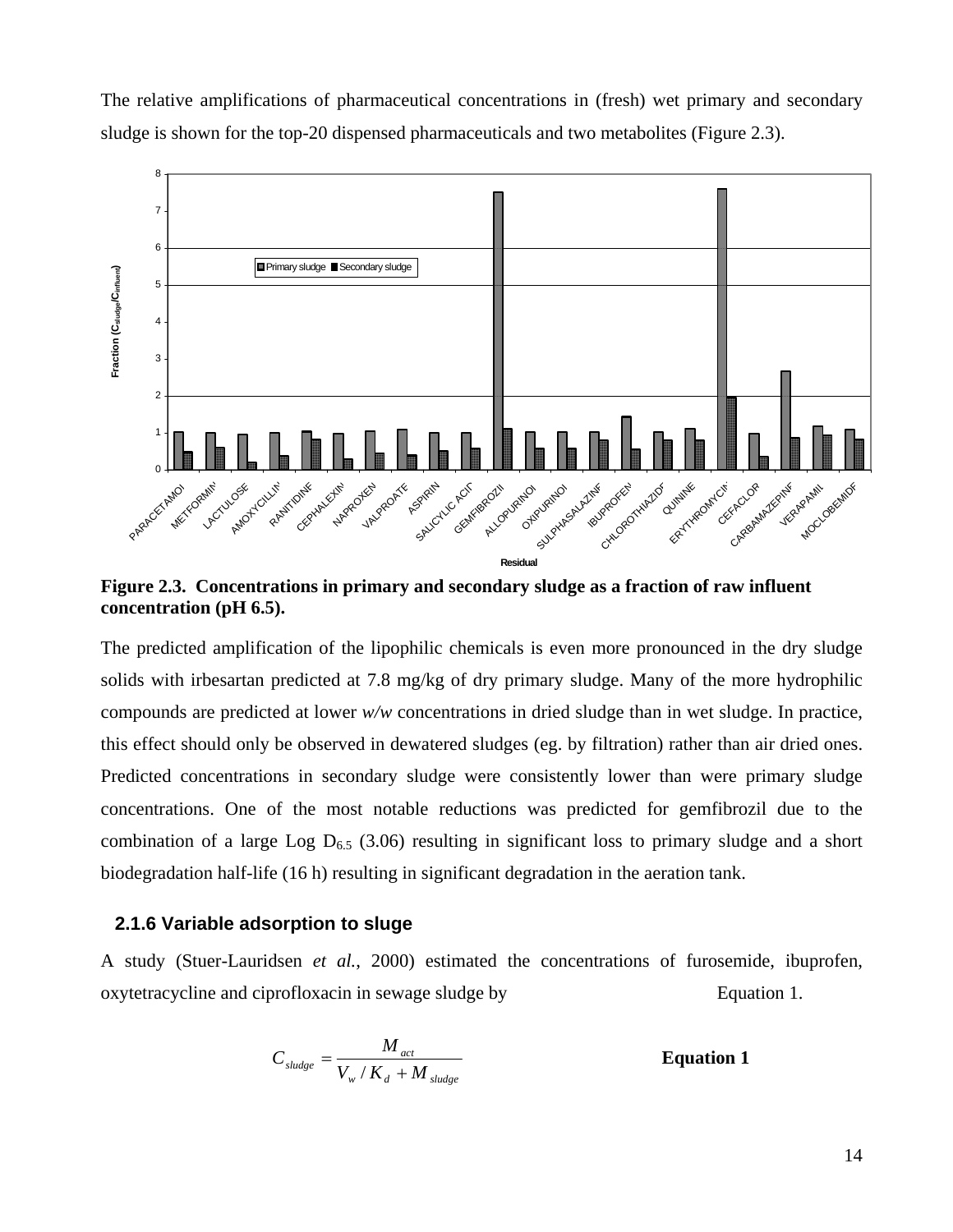where  $M_{\text{act}}$  is the annual consumption of active compound,  $V_w$  is the total annual wastewater volume,  $M_{sludge}$  is the total annual sludge production and  $K_d$  is the sludge-water partition coefficient. Three sets of  $K_d$  data were used: 1)  $K_d$  as estimated by a QSPR program, 2)  $K_d$  as estimated by a QSPR program and corrected for  $pK_a$  and 3) an experimentally observed  $K_d$ . The predicted concentrations are outlined in Table 2.4. The authors noted that the uncorrected  $K_d$  values more closely resembled the experimental values than did the corrected  $K<sub>d</sub>s$ . They suggested that this may indicate that sorption of the furosemide and ibuprofen ions may be more significant than the hydrophobic sorption of the non-ionised species. They concluded that the assumption that only the hydrophobic sorption is significant in the environment might not be justified indiscriminately for pharmaceuticals.

**Table 2.4. Predicted concentrations (mg/kg) of pharmaceuticals in sewage sludge based on estimated and experimental partition coefficients (Stuer-Lauridsen** *et al.***, 2000).** 

|                 | Predicted and measured dry sludge concentrations (mg/kg). |                                               |       |  |  |  |  |  |
|-----------------|-----------------------------------------------------------|-----------------------------------------------|-------|--|--|--|--|--|
|                 | $K_d$ (QSPR)                                              | $K_d$ (experimental)<br>$K_d$ (QSPR corrected |       |  |  |  |  |  |
|                 |                                                           | for $pK_a$ )                                  |       |  |  |  |  |  |
| Furosemide      | 150                                                       | 0.012                                         | 1470  |  |  |  |  |  |
| Ibuprofen       | 34210                                                     | 180                                           | 20330 |  |  |  |  |  |
| Oxytetracycline | 0.026                                                     |                                               | 1990  |  |  |  |  |  |
| Ciprofloxacin   | 0.00095                                                   | -                                             | 130   |  |  |  |  |  |

Four general mechanisms have been proposed to explain the observed, but under-predicted, sorption of ionisable compounds to nonaqueous phases (Westall *et al.*, 1985):

- 1. transfer of the neutral organic species from the bulk of the aqueous phase to the bulk of the nonaqueous phase
- 2. transfer of the ionic organic species with inorganic counterions to the bulk of the nonaqueous phase
- 3. transfer of the ionic organic species to the aqueous-nonaqueous interface with inorganic counterions in the aqueous phase
- 4. association of the organic species with specific functional groups of the nonaqueous phase.

Future improvements may be made to the model, by gaining a closer insight to the nature and significance of these mechanisms.

# **2.2 Conclusion**

The calculations presented in this chapter, and the subsequently derived predicted concentrations, will serve as highly valuable tools in priority setting for further research work. The predicted concentrations are not intended to be precise, but should prove indicative of where analytical effort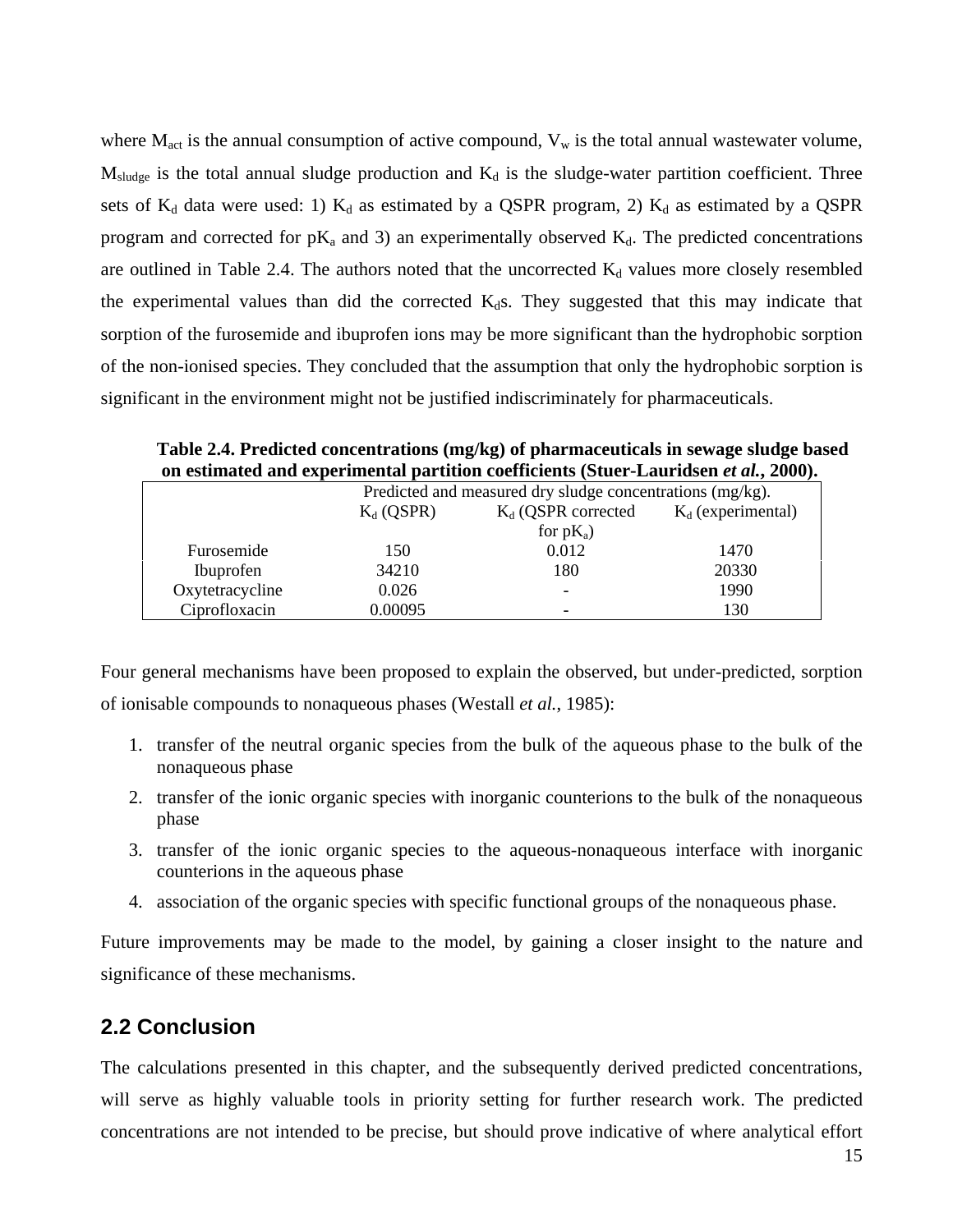should be invested. Once biodegradation rates of these compounds in sewage treatment are better understood and characterized, the predictive value of such a model will increase significantly.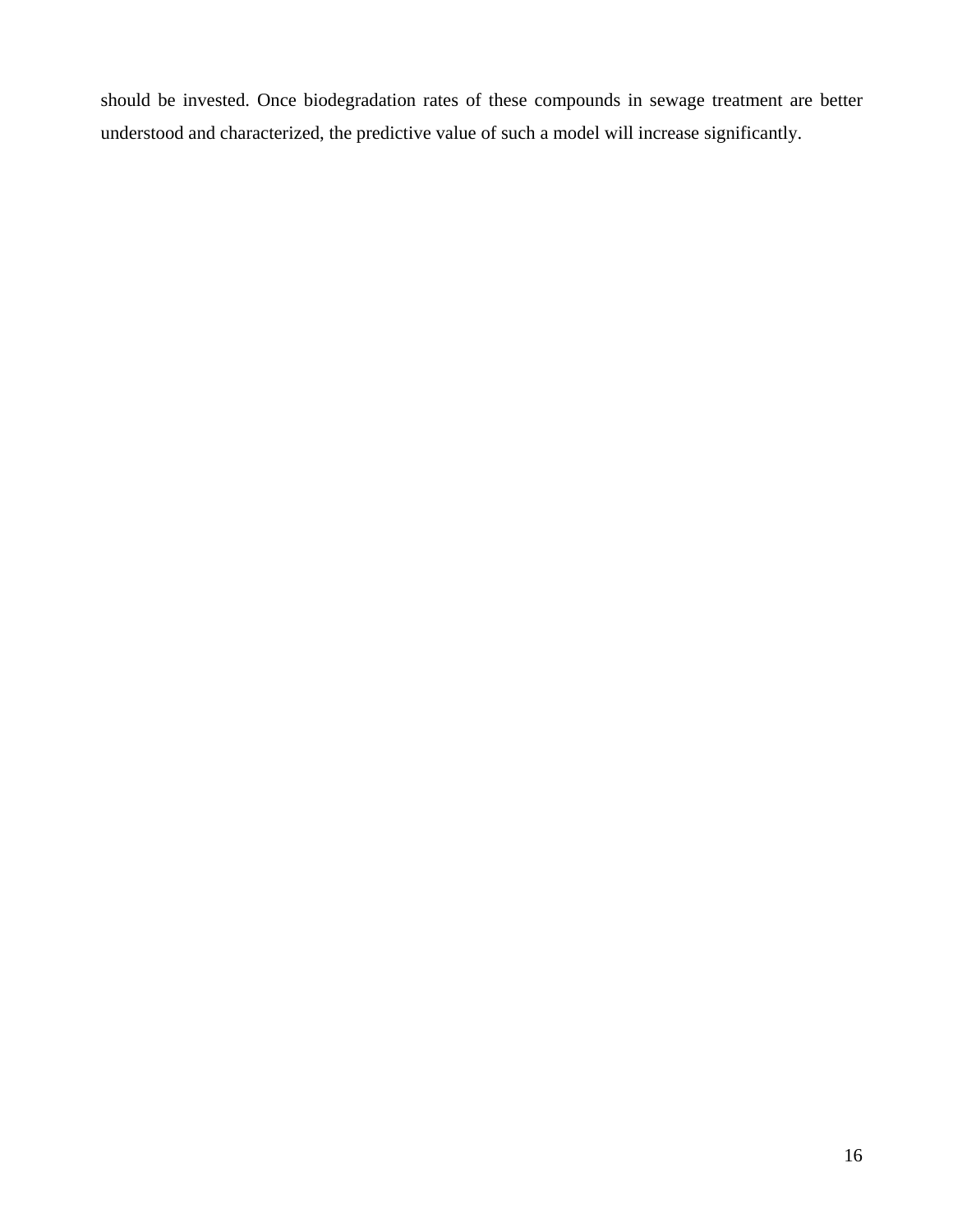# **Chapter 3--Measured Pharmaceutical Residuals in STP's**

# **3.1 Overview**

Sampling and analysis of sewage and sludge was conducted at seven sewage treatment plants in Australia, Germany and the USA to test the predictions generated in Chapter 2. Some of the sampling was conducted to determine the correspondence of PhAC behaviour in sewage to that longestablished for the general organic fraction of municipal sewage. The primary data acquired from each of these studies are presented in this chapter.

All extractions, derivatisations and GC-MS methods were as described previously (Khan & Ongerth, 2002c). Only the specific details or any analytical variations are presented with results in this chapter.

# **3.2 General scan of sewage & sludge: Bondi STP**

Non-target screening of sewage extracts was responsible for the earliest reported cases of pharmaceutical residues in effluents (Garrison *et al.*, 1976; Hignite & Azarnoff, 1977; Rogers *et al.*, 1986). Experimentally acquired mass spectra can now be easily and quickly compared to "standard" mass spectra in extensive electronic databases, for rapid and accurate identification.

Many suitable mass spectral databases are commercially available for this task including general databases such as those published by Wiley and the United States National Institute of Standards and Technology (NIST). More specialised databases are also available.

The Bondi STP is one of the three largest STPs in Sydney, serving a population of 480,000 people. It provides high-rate primary treatment and discharges 130 ML/day via a deep-water ocean outfall.

#### **3.2.1 Analytical details**

A single sewage grab sample (2L) was collected from the influent stream of the Bondi STP on Wednesday 26/05/99 after a period of 24 hr of dry weather. The sample was transported to the laboratory and processed on the same day. The sample was filtered and determined to have an initial pH of 6.6. Two extraction solutions (500 ml) were prepared from the filtered sample. One was adjusted to pH 2 and the other to pH 7. Both samples were extracted by C18 SPE and eluted with methanol.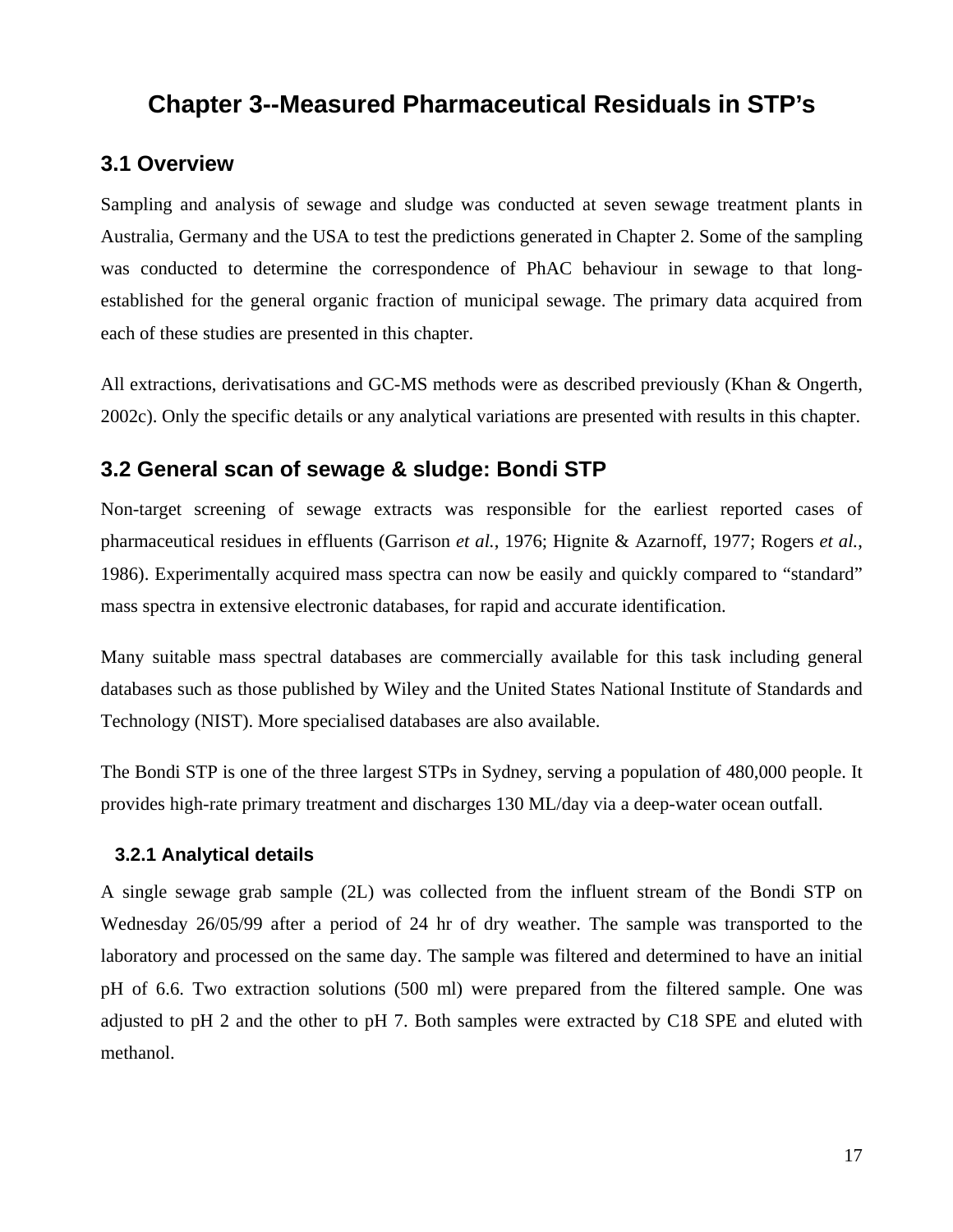A primary sludge sample was collected at a much later date (Tuesday 7/08/01) by staff at the Bondi STP. It was collected at approximately midnight, also under dry weather conditions. The sample was kept refrigerated until 9am the next morning, and then transported to the laboratory for immediate filtration followed by Soxhlet extraction.

Extracts were analysed by GC-MS on full scan mode. All other conditions were as described previously, (Khan & Ongerth, 2004). After carefully adjusting the integration parameters, the chromatograms were thoroughly searched for matches with the Wiley/NIST Registry of Mass Spectral Data (6th Edition). Only matches with an agreement of 90% or greater are reported.

### **3.2.2 Analytical data**

Organic chemicals identified in the non-target analysis of raw sewage and primary sludge are presented in order of GC-MS elution (Table 3.1).

| Compound                                                    | Ph <sub>2</sub> | Ph 7 | Sludge |
|-------------------------------------------------------------|-----------------|------|--------|
| 2-(2-Butoxy-ethoxy)ethanol                                  |                 | ✓    |        |
| Capric acid                                                 |                 |      |        |
| Methylcyclodecane                                           |                 |      |        |
| Cyclotetradecane                                            |                 |      |        |
| 1-Pentadecene                                               |                 |      |        |
| Cyclopropane, nonyl-                                        |                 |      |        |
| 2,6-Di-t-butyl-4-methylene-2,5-cyclohexadiene-1-one         |                 |      |        |
| Methyl laurate                                              |                 |      |        |
| Lauric acid                                                 |                 |      |        |
| Diethyl phthalate                                           |                 |      |        |
| Ibuprofen                                                   |                 |      |        |
| Cyclopentadecane                                            |                 |      |        |
| Methylydihydrojasmonate95                                   |                 |      |        |
| 1-Ethyl-2-Methyl cyclododecane                              |                 |      |        |
| Methyl isomyristate                                         |                 |      |        |
| Methylmyristate                                             |                 |      |        |
| (Z)-4-Vinylcyclooctene                                      |                 |      |        |
| Cyclododecyne                                               |                 |      |        |
| (Z)6,(Z)9-Pentadecadien-1-ol                                |                 |      |        |
| 7R,8S)-cis-anti-cis-7,8-Epoxytricyclo[7.3.0.0(2,6)]dodecane |                 |      |        |
| Myristic acid                                               |                 |      |        |
| N-Butylbenzenesulfonylamine                                 |                 |      |        |
| 1-Dodecanol, ethoxy-                                        |                 |      |        |
| Pentadecanoic acid                                          |                 |      |        |
| Tetradecanoic acid, 12-methyl-, (S)-                        |                 |      |        |
| Versalide (Musk 36A)                                        |                 |      |        |
| Caffeine                                                    |                 |      |        |
| Pentadecanol                                                |                 |      |        |

**Table 3.1. Non-target raw sewage (26/05/99) & sludge analysis (7/08/01), Bondi STP (>90% match)**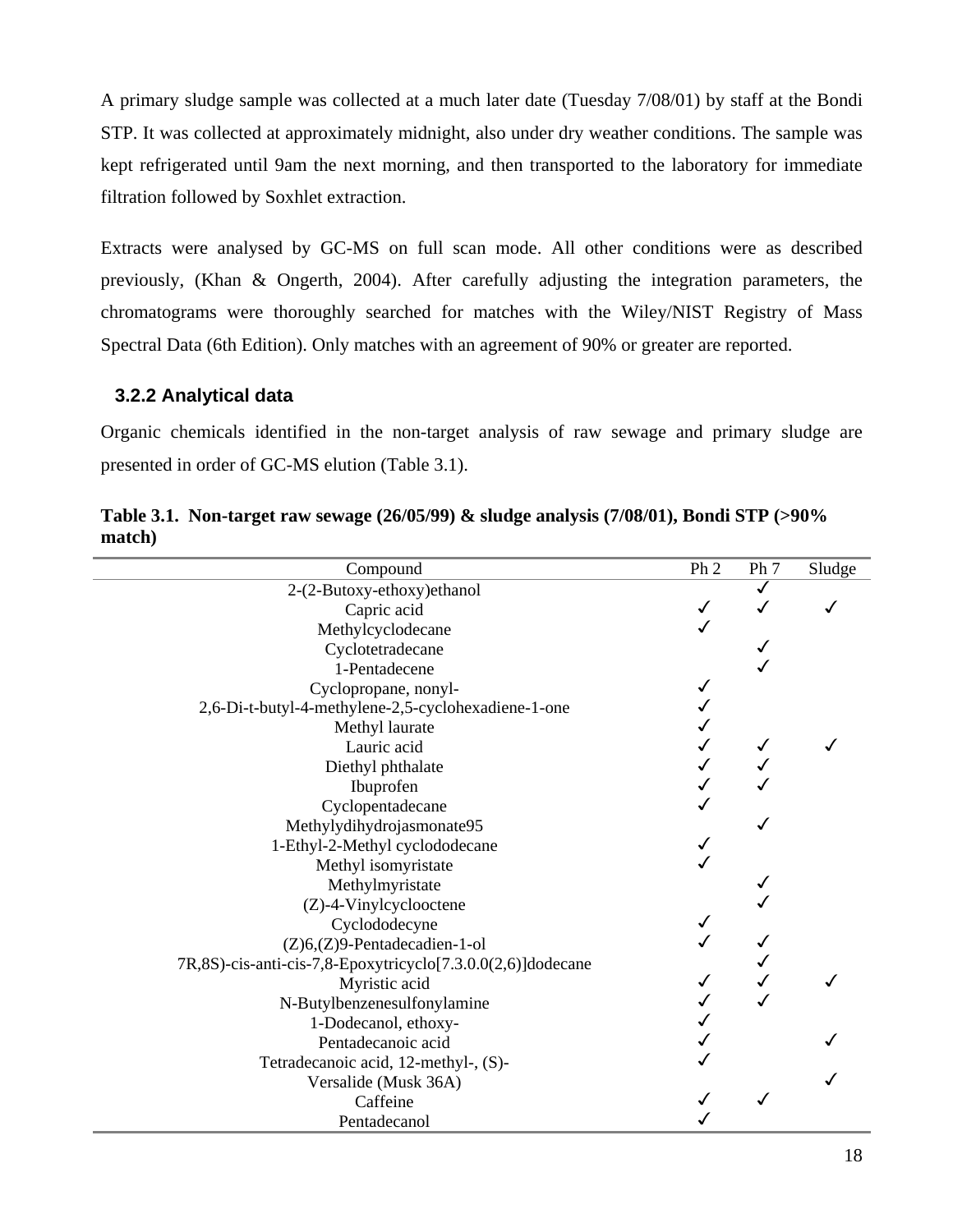| Compound                                                                       | Ph <sub>2</sub> | Ph 7 | Sludge |
|--------------------------------------------------------------------------------|-----------------|------|--------|
| Isobutyl phthalate                                                             |                 | ✓    |        |
| 1-Tetradecene                                                                  |                 |      |        |
| Methyl palmitoleate                                                            | ✓               |      |        |
| Cyclotetradecane                                                               | ✓               |      |        |
| Methylpalmitate                                                                |                 | ✓    |        |
| 9-Hexadecenoic acid                                                            |                 |      |        |
| Dibutylphtalate                                                                | ✓               |      |        |
| Palmitic acid                                                                  |                 |      |        |
| Margaric acid (Heptadecanoic acid)                                             |                 |      |        |
| Methyl oleate                                                                  |                 |      |        |
| Methyl stearate                                                                | $\checkmark$    |      |        |
| 2(1H)-Naphthalenone, octahydro-4a,7,7-trimethyl-, trans-                       |                 |      |        |
| 2-cis-9-Octadecenyloxy ethanol                                                 |                 |      |        |
| 1-Octadecene                                                                   |                 |      |        |
| Palmitelaidic acid, TMS                                                        |                 |      |        |
| 5-Chloro-3'-methyl-1'-phenylspiro(indoline-2,4'-(2)pyrazoline)-5'-one          |                 |      |        |
| 5-Chloro-2-(2,4-dichlorophenoxy)phenol (Triclosan)                             |                 |      |        |
| Methyl octadec-8-enoate                                                        |                 |      |        |
| Oleic acid, methyl ester                                                       |                 |      |        |
| Stearic acid, methyl ester                                                     |                 |      |        |
| Linoleic acid                                                                  |                 |      |        |
| Oleic acid                                                                     | ✓               |      |        |
| Stearic acid                                                                   |                 |      |        |
| Palmitic amide                                                                 |                 |      |        |
| $(R)$ - $(-)$ -14-Methyl-8-hexadecyn-1-ol                                      |                 |      |        |
| 14 -Pregnane                                                                   | $\checkmark$    |      |        |
| 7,15-dimethoxy[2,2](2,6)pyridinophane                                          |                 |      |        |
| Phenanthren-1-carboxylic acid, 1,2,3,4,4A,9,10,10A-octahydro-7-isopropyl-1,4A- |                 |      |        |
| dimethyl                                                                       |                 |      |        |
| Butyl benzyl phthalate                                                         |                 |      |        |
| Oleic acid amide                                                               |                 |      |        |
| Dehydroabietic acid                                                            |                 |      |        |
| Dodecenyl succinic anhydride                                                   |                 |      |        |
| 2-Ethylhexyl diphenyl phosphate                                                |                 |      |        |
|                                                                                |                 |      |        |
| $3\alpha$ -Hydroxy-5 $\beta$ -androstane-17-one                                |                 |      |        |
| Dicyclohexyl phthalate                                                         |                 |      |        |
| Bis(2-ethylhexyl) phthalate                                                    |                 |      |        |
| Omega-Pentadecalactone (Muskolactone)                                          |                 |      |        |
| $5\alpha$ -Androstane-3,17-dione                                               |                 |      |        |
| $Cis-8(10)-p$ -Menthen-9-ol                                                    |                 |      |        |
| Squalene                                                                       |                 |      |        |
| Cholesta-3,5-diene                                                             |                 |      |        |
| $5\alpha$ -Cholestan-3-one                                                     |                 |      |        |
| Dihydrocholesterol                                                             |                 |      |        |
| Cholesterol                                                                    |                 |      |        |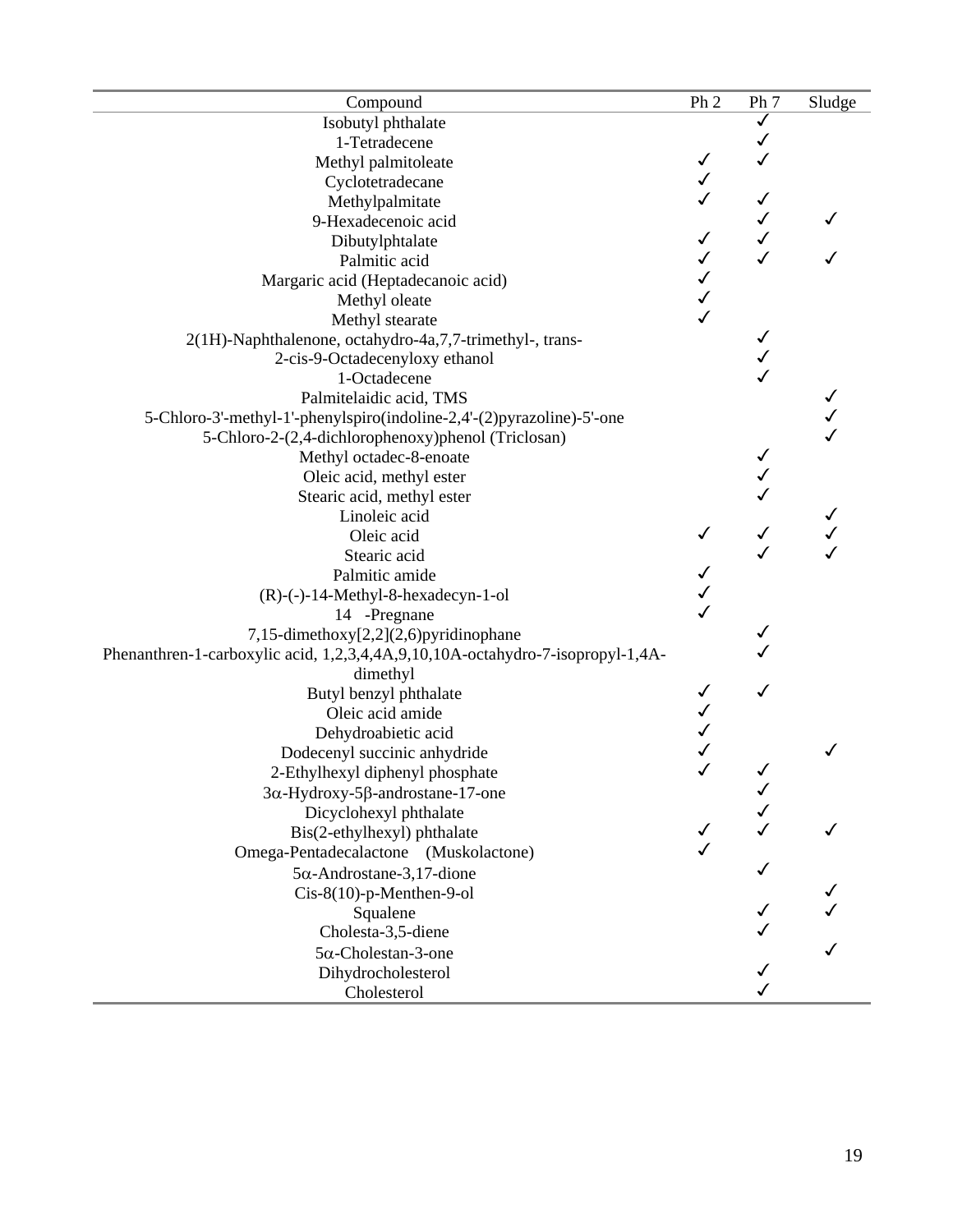# **3.3 General scan of extracted sewage components: Castle Hill STP**

Non-target screening of raw influent was also undertaken at the Castle Hill STP. A number of significant method differences were incorporated with the intention of recovering a more diverse range of compounds.

Castle Hill Sewage Treatment Plant is a tertiary (additional phosphorous removal) STP with disinfection. It serves a population of 23,000 and operates with an average dry weather discharge of 4.4 ML/day. This effluent is discharged to a small inland creek (Cattai Creek). Since June 2000 UV irradiation, rather than chlorination, has been used for disinfection of effluent from Castle Hill STP.



**Figure 3.1. Aerated activated sludge treatment tanks, Castle Hill STP** 



**Figure 3.2. Secondary clarifier, Castle Hill STP** 

# **3.3.1 Analytical details**

Composite raw sewage samples were collected during dry weather, during four consecutive 24-hour periods, from 21/12/01 – 24/12/01. The samples were filtered and then combined. The initial pH was determined to be 6.5. Two 200ml solutions were prepared for extractions at pH 2 and pH 7. SPE was undertaken with PS-DVB sorbent.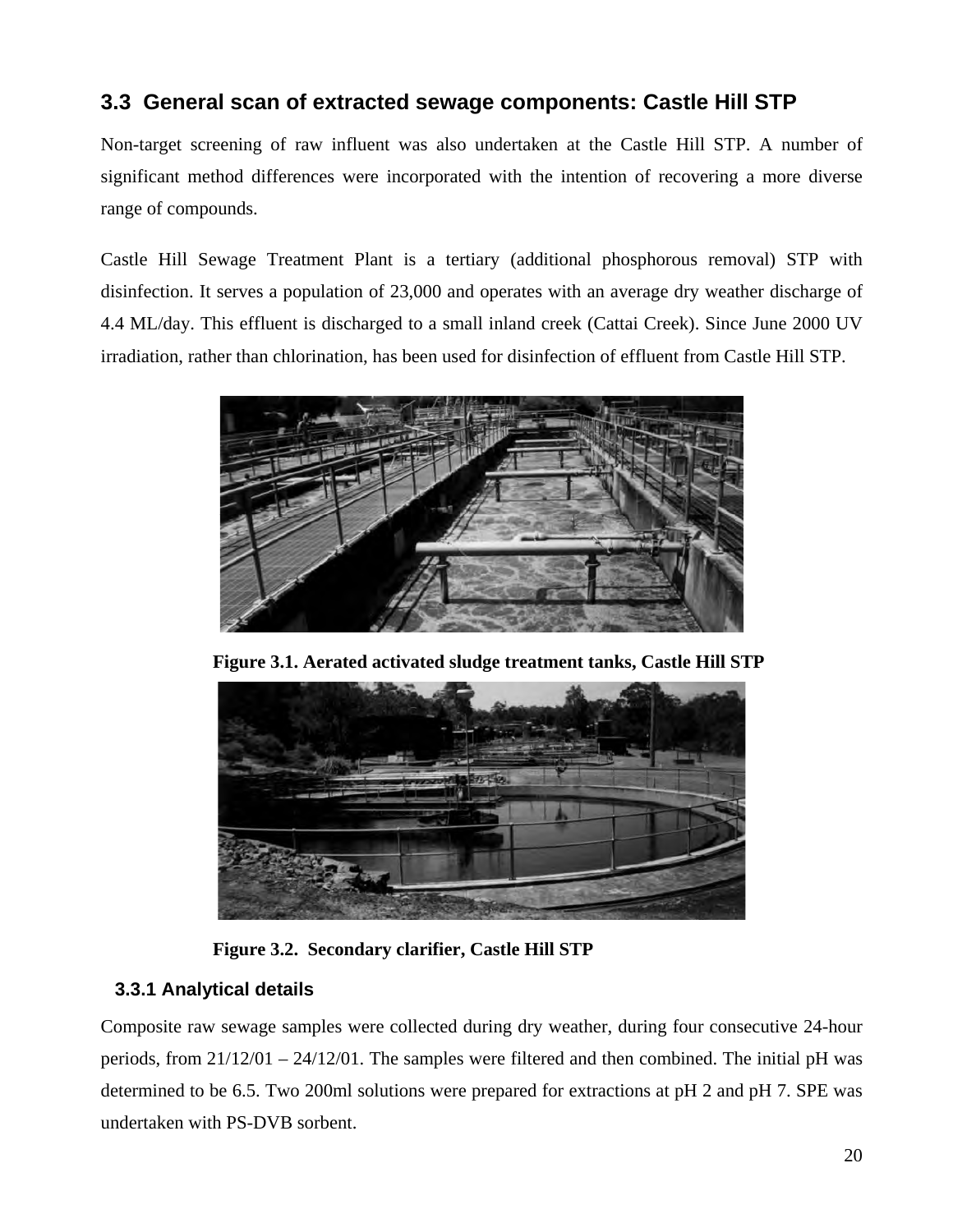In the previous analysis large sections of the total ion chromatogram were swamped with considerable quantities of common long chain fatty acids. This problem was somewhat resolved by gentle derivatisation with BSTFA at room temperature for 30 minutes before analysis. This had the effect of increasing the volatility of these compounds, resulting in earlier elution and narrower peaks.

Extracts were analysed by GC-MS on full scan mode and the chromatograms were searched for matches with the Wiley/NIST Registry of Mass Spectral Data (6th Edition). This library was most suitable for this task as it features many common TMS derivatives. Only matches with an agreement of 90% or greater are reported.

### **3.3.2 Analytical data**

Species identified in the non-target analysis of raw sewage are presented in order of GC-MS elution (Table 3.2). In cases where TMS derivatives were identified, the number of TMS groups is indicated.

| Compound                                                       | pH <sub>2</sub> | pH 7 |
|----------------------------------------------------------------|-----------------|------|
| Phosphoric acid (3TMS)                                         |                 |      |
| Phenylacetic acid (1TMS)                                       |                 |      |
| 5-ethyl-3,12-dioxatricyclo[4.4.2.0(1,6)]dodecan-4-one          |                 |      |
| 2-methoxy-10-oxo-5,11a-dimethyl-7,8-dihydrophenanthrene        |                 |      |
| 3-Phenylpropionic acid (1 TMS)                                 |                 |      |
| Decanoic acid (1 TMS)                                          |                 |      |
| cis-4-hydroxy-cyclohexylcarboxylic acid (2TMS)                 |                 |      |
| 3-Hydroxybenzoic acid (2TMS)                                   |                 |      |
| p-Methoxybenzoic acid (1TMS)                                   |                 |      |
| p-hydroxybenzoic acid (2TMS)                                   |                 |      |
| Cinnamic acid (1TMS)                                           |                 |      |
| 4-Hydroxyphenylacetic acid (2TMS)                              |                 |      |
| 4-Hydroxyphenylethanol (2TMS)                                  |                 |      |
| Ibuprofen (1TMS)                                               |                 |      |
| $1,1,4$ a, 8a. $\alpha$ -tetramethyl-7-oxoperhydrophenanthrene |                 |      |
| Vanillyl alcohol (2TMS)                                        |                 |      |
| Lauric acid (1TMS)                                             |                 |      |
| Propylparaben (1TMS)                                           |                 |      |
| m-Hydroxyphenylpropionic acid (2TMS)                           |                 |      |
| Acetaminophen (1 TMS)                                          |                 |      |
| 4- Hydroxyphenylpropionic acid (2TMS)                          |                 |      |
| Triethylene glycol (2TMS)                                      |                 |      |
| Isovanillic acid (2TMS)                                        |                 |      |
| 3-Vanillylpropanol (2TMS)                                      |                 |      |
| Homovanillic acid (2TMS)                                       |                 |      |
| Azelaic acid (2TMS)                                            |                 |      |
| Myristic acid (TMS)                                            |                 |      |
| Caffeine                                                       |                 |      |
| m-Hydroxyphenylhydracrylate (3TMS)                             |                 |      |

Table 1.2. Non-target screening of raw sewage at Castle Hill STP (>90% match)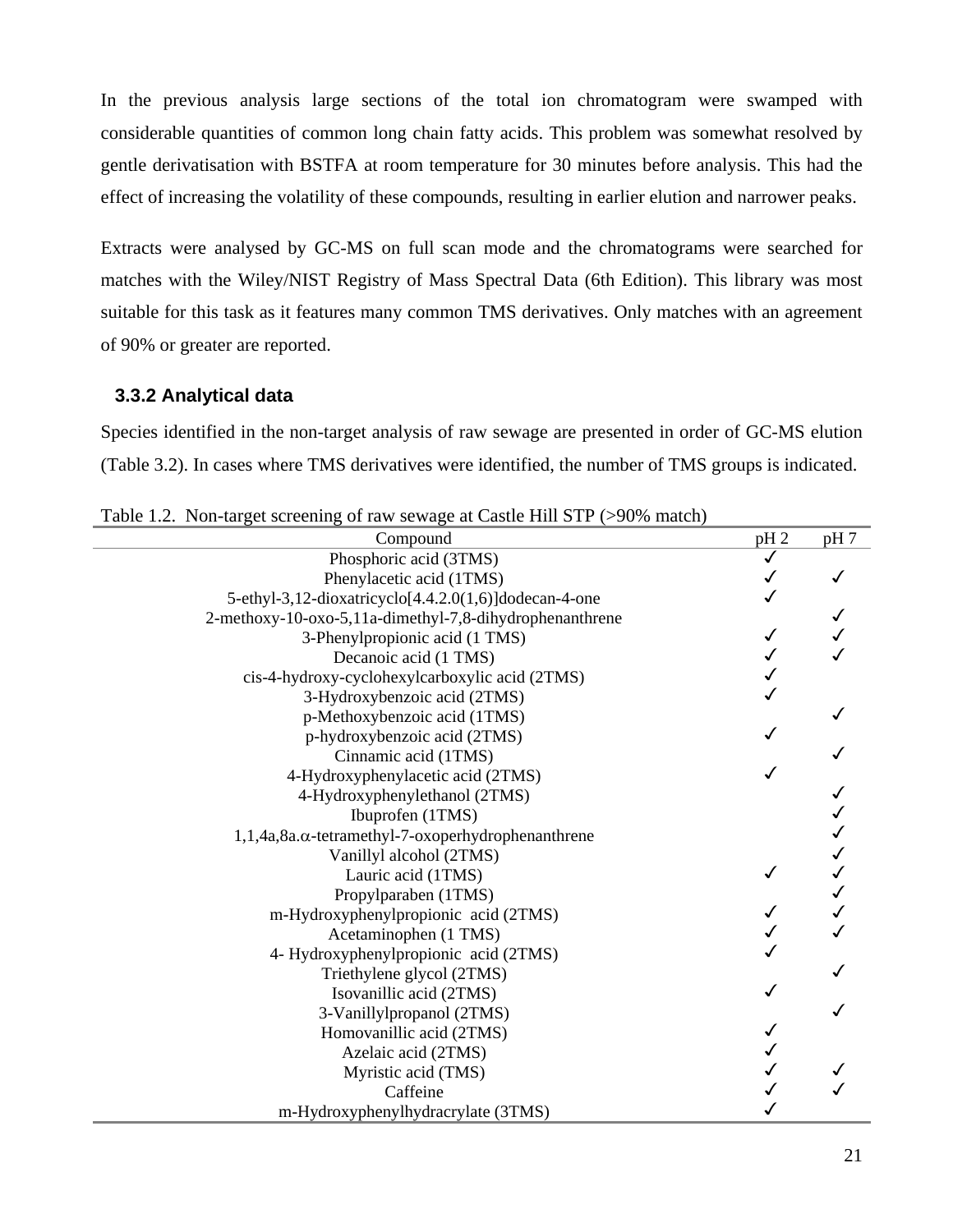| Compound                                                        | pH <sub>2</sub> | pH 7 |
|-----------------------------------------------------------------|-----------------|------|
| Vanillylpropionic acid (2TMS)                                   |                 |      |
| (2-Hydroxyphenyl) pentanoic acid (2TMS)                         |                 |      |
| m-Coumaric acid (2TMS)                                          |                 |      |
| Vanillylacetic acid (2TMS)                                      |                 |      |
| p-Coumaric acid (TMS)                                           |                 |      |
| 1-Hexadecanol (1TMS)                                            |                 |      |
| Iminostilbene                                                   |                 |      |
| Palmitic acid (TMS)                                             |                 |      |
| Palmitoleic acid (TMS)                                          |                 |      |
| Ferulic acid (TMS)                                              |                 |      |
| Heptadecanoic acid (TMS)                                        |                 |      |
| 2,2',3,4,4',5-Hexachlorobiphenyl                                |                 |      |
| Z-9-Octadecen-1-ol (TMS)                                        |                 |      |
| Naproxen metabolite (2TMS)                                      |                 |      |
| Linolic acid (TMS)                                              |                 |      |
| Oleic acid (TMS)                                                |                 |      |
| 11-cis-Octadecenoic acid (TMS)                                  |                 |      |
| Stearic acid (TMS)                                              |                 |      |
| Dehydroabietic acid (TMS)                                       |                 |      |
| 11-Hydroxycephalotaxine                                         |                 |      |
| $5\alpha$ -Androstan-3 $\alpha$ -ol-17-one (TMS) (Androsterone) |                 |      |
| 11-keto-etiocholanolone (TMS)                                   |                 |      |
| Squalene                                                        |                 |      |
| $5\alpha$ -Cholest-7-ene                                        |                 |      |
| Cholesterol (TMS)                                               |                 |      |

A detailed discussion of the analytical results obtained in this study are presented in section 4.3.

# **3.4 Determination of variation among grab-samples**

Sewage is a highly dynamic medium with rapid fluctuation in both flow rate and composition. Accordingly, it was necessary to gain an understanding of the representativeness of a single sewage grab-sample. Some variation was expected in the analysis of a series of samples collected from the same source within a few minutes of each other. This variation may be the result of varying sewage content over this short period. It may also result from variations occurring during the extraction and analysis of samples. The grab-sample variation analysis was undertaken with samples collected at the Castle Hill STP. A description of this STP was given in section 3.3.

### **3.4.1 Analytical details**

Five raw sewage samples (each 1L) were manually extracted from the transfer line between the grit channels and the primary sedimentation tank. Sampling was undertaken on a weekday (Tuesday 11 September 2001) and commenced at 12 noon. All samples were collected within a period of 10 min.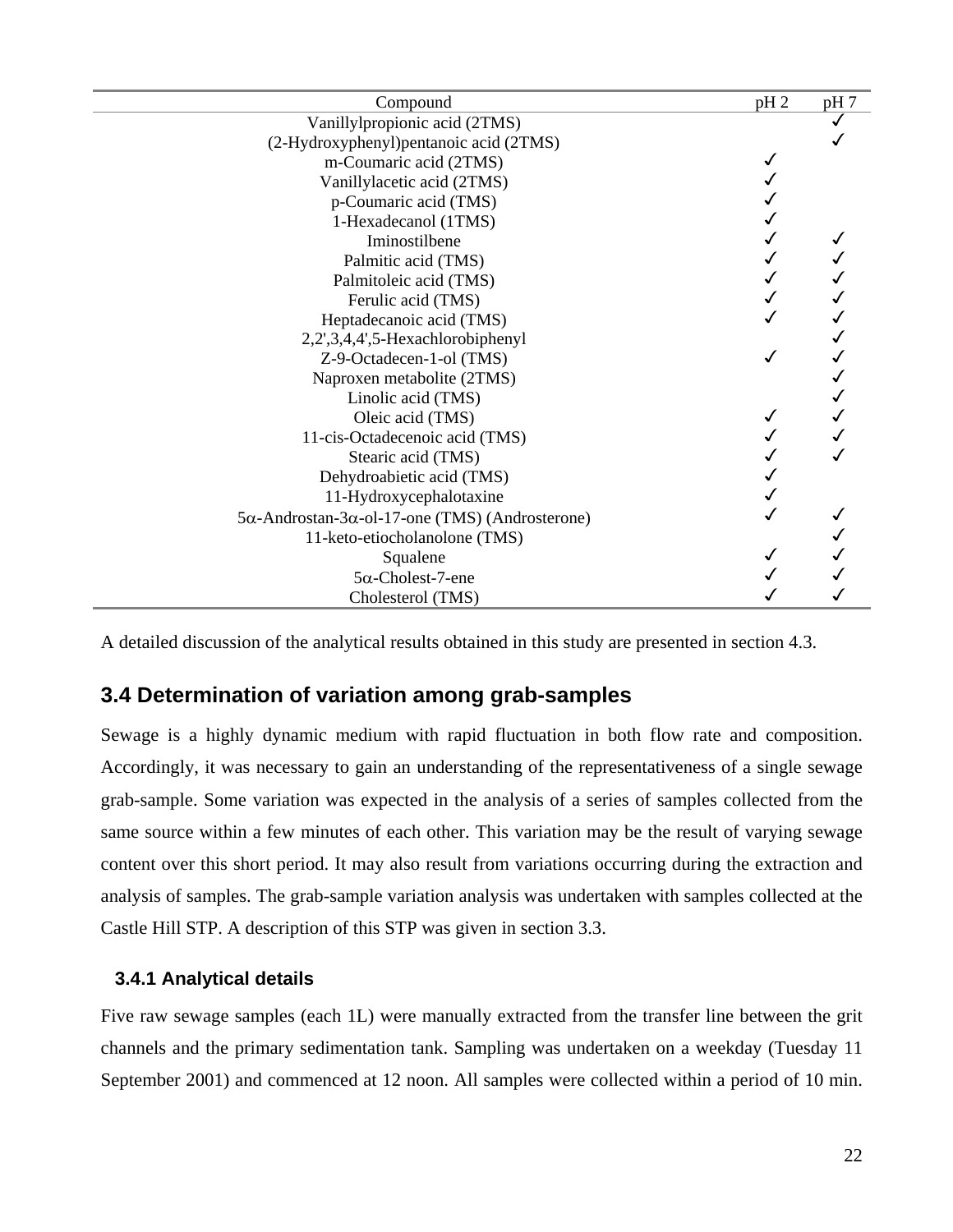Samples were filtered and extracted by SPE with PS-DVB cartridges at pH 2 and pH 7. They were then derivatised and analysed by GC-MS in SIM mode.

### **3.4.2 Analytical data**

The results of the grab-sample variation analysis are displayed in Table 3.4.

 **Table 3.4. Short-term variation of pharmaceutical concentration (**µ**g/l) among sewage grab-samples** 

| ె               |       |       |       |                |       |                  |             |
|-----------------|-------|-------|-------|----------------|-------|------------------|-------------|
| Pharmaceutical  | Ι.    | 2     | 3     | $\overline{4}$ | 5     | Mean & std.      | Coeff. of   |
|                 |       |       |       |                |       | Dev.             | variation % |
| Salicylic acid  | 8.79  | 8.90  | 8.83  | 9.26           | 8.63  | $8.88 \pm 0.23$  | 3           |
| Ibuprofen       | 2.24  | 2.00  | 2.25  | 2.43           | 2.62  | $2.31 \pm 0.23$  | 10          |
| Paracetamol     | 132.5 | 176.7 | 146.6 | 149.3          | 135.3 | $148.1 \pm 17.5$ | 12          |
| Metronidazole   | 0.25  | 0.58  | n.d.  | 0.45           | n.d.  | $0.43 \pm 0.17$  | 40          |
| Methamphetamine | n.d.  | n.d.  | n.d.  | n.d.           | n.d.  | n.d.             |             |
| Gemfibrozil     | 1.58  | 1.54  | 1.47  | 1.45           | 1.48  | $1.50 \pm 0.06$  | 4           |
| Captopril       | n.d.  | n.d.  | n.d.  | n.d.           | n.d.  | n.d.             |             |
| Naproxen        | 4.26  | 3.42  | 3.84  | 3.71           | 3.97  | $3.84 \pm 0.31$  | 8           |
| Methadone       | 0.08  | n.d.  | 0.04  | 0.10           | 0.03  | $0.06 \pm 0.03$  | 50          |
| Ketoprofen      | 0.13  | 0.12  | 0.12  | 0.14           | 0.13  | $0.13 \pm 0.01$  | 8           |
| Phenytoin       | 0.20  | 0.12  | 0.16  | 0.19           | 0.23  | $0.18 \pm 0.04$  | 22          |
| Carbamazepine   | 0.32  | 0.23  | 0.23  | 0.28           | 0.26  | $0.26 \pm 0.04$  | 15          |
| Morphine        | 0.48  | 0.47  | 0.51  | 0.42           | 0.70  | $0.52 \pm 0.11$  | 21          |
|                 |       |       |       |                |       |                  |             |

n.d.: not detected.

A detailed discussion of the analytical results obtained in this study are presented in section 4.4.

# **3.5 Diurnal analysis at Castle Hill STP, Sydney**

This study was devised to provide information on the variation of concentration of pharmaceutical residues over a 24-hour cycle. The analysis was undertaken with samples collected from the Castle Hill STP. A description of this STP was given in section 3.3.

### **3.5.1 Analytical details**

All samples were 1L grab samples collected from the STP grit chamber over a 24-hour period (7am, Tuesday 11 Sep 2001 – 7am, Wednesday 12 Sep 2001). The first three samples (7am, 11 am and 3pm, Tuesday) were manually collected and immediately filtered. They were then stored overnight at  $4^{\circ}$ C. The remaining four samples (7pm and 11pm, Tuesday; and 3am and 7 am, Wednesday) were collected by means of an autosampler. They were stored in the refrigerated autosampler until collection the Wednesday morning and were filtered that afternoon. All samples were processed on the Wednesday. Samples were filtered and extracted by SPE with PS-DVB cartridges at pH 2 and pH 7. They were then derivatised and analysed by GC-MS in SIM mode.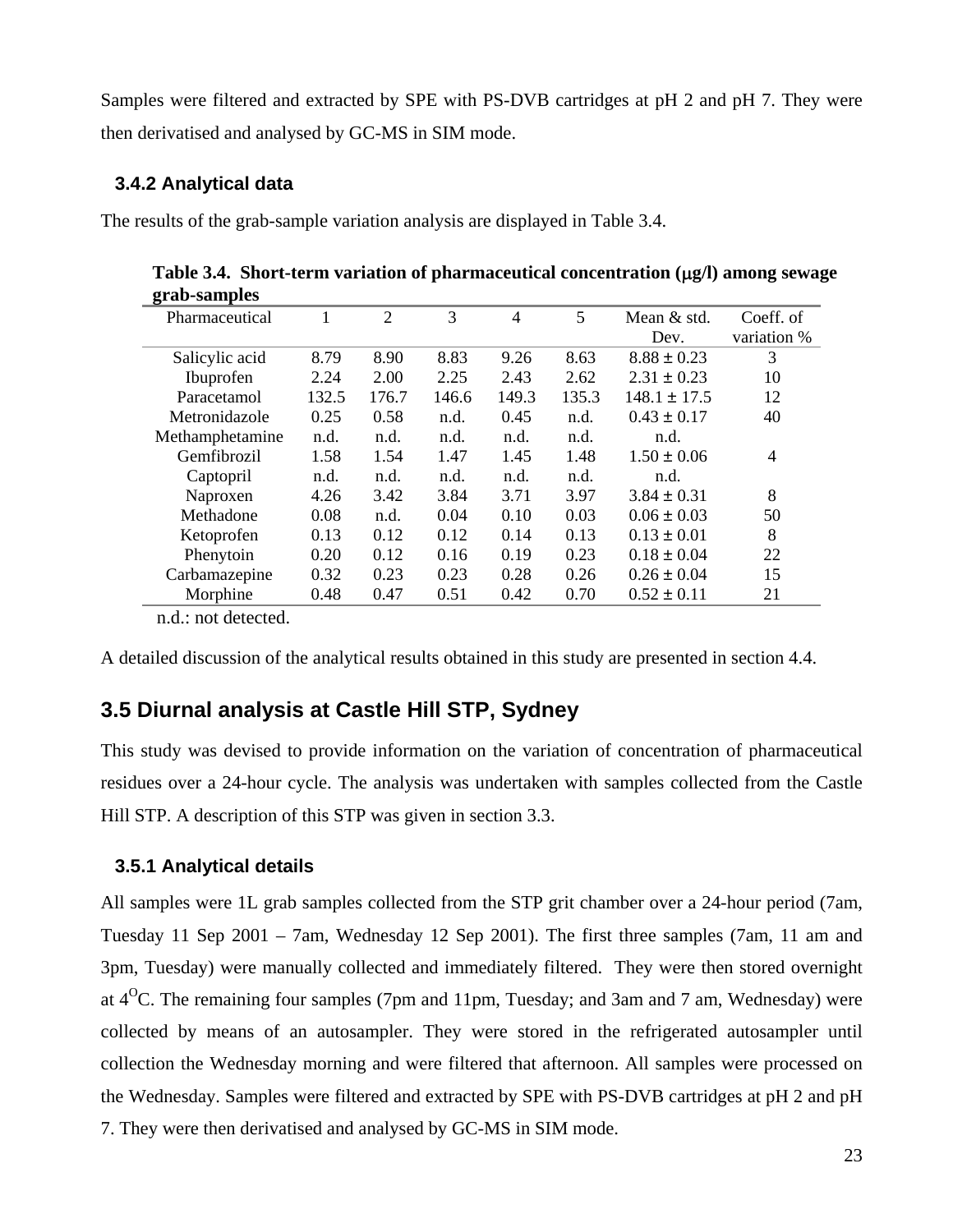### 3.5.1.1 Analytical data

Concentrations of pharmaceuticals and total organic carbon (TOC) in raw sewage samples collected every four hours over a 24-hour cycle are shown in Table 3.4.

| Pharmaceutical  | 7am    | 11am  | 3pm    | 7pm    | 11 <sub>pm</sub> | 3am    | 7am    |
|-----------------|--------|-------|--------|--------|------------------|--------|--------|
| Salicylic acid  | 13.72  | 5.71  | 9.86   | 9.98   | 11.66            | 0.16   | 4.34   |
| Ibuprofen       | 3.80   | 0.80  | 1.47   | 2.64   | 2.97             | 1.96   | 1.17   |
| Paracetamol     | 162.65 | 86.63 | 177.82 | 112.88 | 142.01           | 145.77 | 123.94 |
| Metronidazole   | n.d.   | n.d.  | 0.89   | n.d.   | n.d.             | n.d.   | n.d.   |
| Methamphetamine | n.d.   | n.d.  | n.d.   | n.d.   | n.d.             | n.d.   | n.d.   |
| Gemfibrozil     | 1.87   | 1.75  | 0.80   | 1.27   | 0.21             | 1.85   | 2.44   |
| Captopril       | n.d.   | n.d.  | n.d.   | n.d.   | n.d.             | n.d.   | n.d.   |
| Naproxen        | 11.11  | 1.35  | 6.62   | 4.33   | 5.32             | 3.89   | 1.81   |
| Methadone       | 0.03   | 0.01  | 0.05   | n.d.   | n.d.             | n.d.   | 0.02   |
| Ketoprofen      | 0.18   | 0.36  | 0.19   | 0.19   | 0.83             | 0.20   | 0.10   |
| Phenytoin       | n.d.   | n.d.  | n.d.   | 0.08   | n.d.             | 0.02   | 0.03   |
| Carbamazepine   | n.d.   | 0.05  | 0.08   | 0.11   | 0.10             | 0.13   | 0.08   |
| Morphine        | n.d.   | 0.20  | 0.43   | 0.42   | 0.31             | 0.31   | 0.09   |
| $TOC$ (mg/l)    | 82     | 95    | 115    | 144    | 149              | 112    | 18     |

**Table 3.4. Diurnal analyses of pharmaceuticals (**µ**g/l) and TOC (mg/l) at Castle Hill STP** 

n.d.: not detected.

A detailed discussion of the analytical results obtained in this study are presented in section 4.5.

# **3.6 Seven-day sewage analysis, Castle Hill STP, Sydney**

This analysis was undertaken in order to observe any variation that may have been perceptible over a 7-day cycle, as well as to provide averages and standard deviations of concentrations over comparable days. It was undertaken with samples collected from the Castle Hill STP. A description of this STP was given in section 3.3.

### **3.6.1 Sampling and analysis details**

All samples in this analysis were 24-hour composites. The raw samples were collected with an autosampler from the screenings channel. Raw samples were collected over a 7-day period from Tuesday (18/12/01) to Monday (24/12/01). The raw samples from Saturday and Sunday were stored in the refrigerated autosampler  $(4^{\circ}C)$  until collected on the Monday morning. The primary and secondary composites were supplied by staff at the STP as surplus to their normal testing requirements. These were only available on weekday mornings; hence no primary and secondary results are available for Saturday and Sunday. Samples were filtered and extracted by SPE with PS-DVB cartridges at pH 2 and pH 7. They were then derivatised and analysed by GC-MS in SIM mode.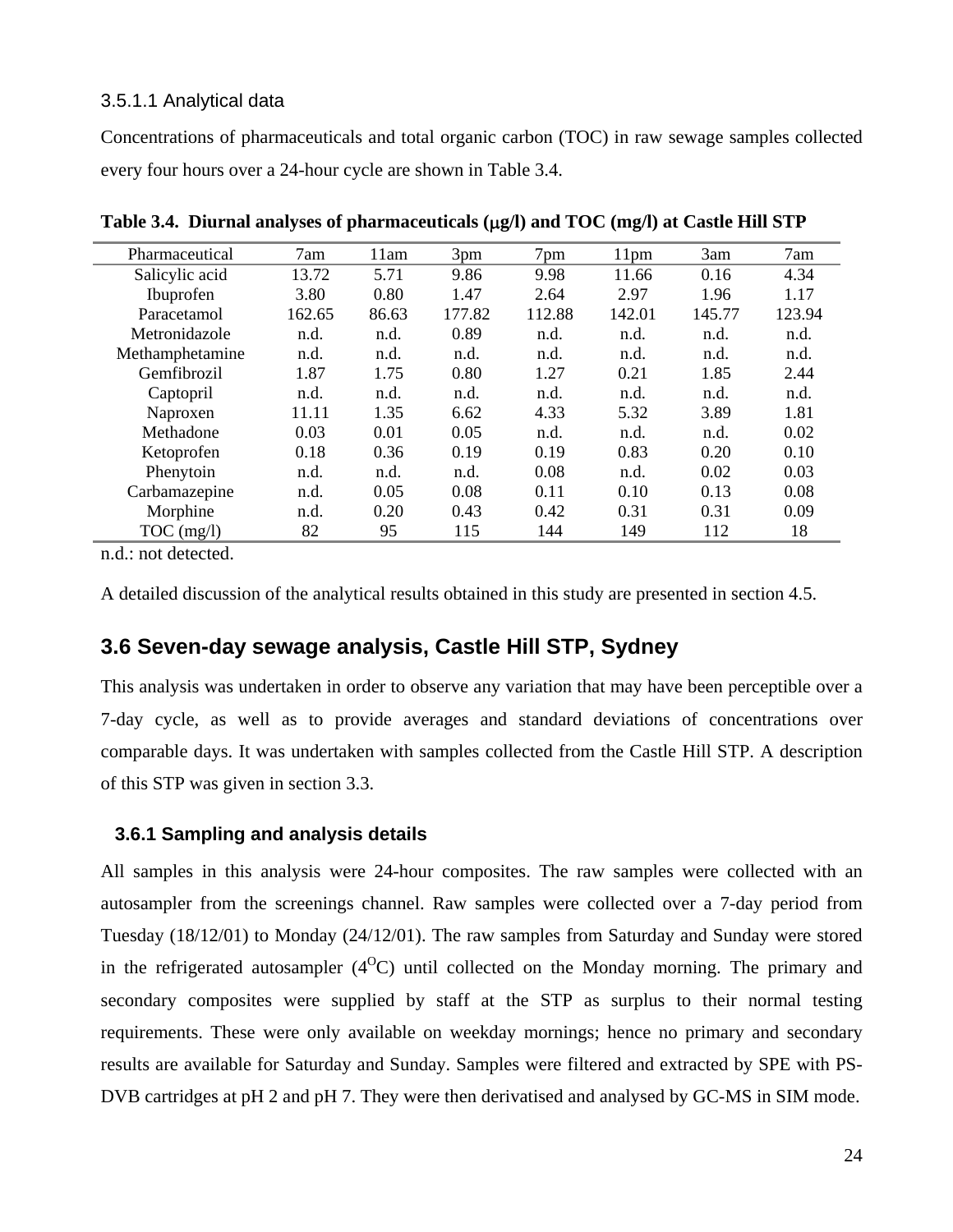### **3.6.2 Analytical data**

Concentrations of pharmaceuticals measured in raw (Table 3.5), primary treated (Table 3.6) and secondary treated (Table 3.7) sewage are shown below.

| Pharmaceutical  | Tue    | Wed    | Thu    | Fri    | Sat    | Sun    | Mon    |
|-----------------|--------|--------|--------|--------|--------|--------|--------|
| Salicylic acid  | 11.95  | 11.36  | 10.19  | 17.96  | 18.25  | 7.22   | 15.68  |
| Ibuprofen       | 2.59   | 2.77   | 2.20   | 3.13   | 2.84   | 2.16   | 2.91   |
| Paracetamol     | 105.64 | 102.70 | 106.67 | 104.76 | 105.78 | 102.58 | 102.62 |
| Metronidazole   | n.d.   | n.d.   | n.d.   | n.d.   | n.d.   | 0.55   | n.d.   |
| Methamphetamine | 0.19   | 0.07   | 0.11   | 0.18   | 0.44   | 0.13   | 0.36   |
| Gemfibrozil     | 1.34   | 1.77   | 1.60   | 1.38   | 1.57   | 1.34   | 1.38   |
| Captopril       | n.d.   | n.d.   | n.d.   | n.d.   | n.d.   | n.d.   | n.d.   |
| Naproxen        | 6.30   | 6.31   | 6.87   | 6.95   | 6.18   | 6.28   | 5.97   |
| Methadone       | n.d.   | n.d.   | n.d.   | n.d.   | 0.07   | n.d.   | 0.02   |
| Ketoprofen      | 0.86   | 0.88   | 1.04   | 0.86   | 0.82   | 0.86   | 0.89   |
| Phenytoin       | n.d.   | n.d.   | n.d.   | n.d.   | n.d.   | n.d.   | n.d.   |
| Carbamazepine   | n.d.   | 0.59   | n.d.   | n.d.   | n.d.   | n.d.   | n.d.   |
| Morphine        | 0.21   | 0.21   | 0.19   | 0.25   | 0.46   | 0.22   | 0.46   |

**Table 3.5. Concentration of pharmaceuticals (**µ**g/l) in raw sewage, Castle Hill STP** 

n.d.: not detected.

Table 3.6. Concentration of pharmaceuticals ( $\mu$ g/l) in primary effluent, Castle Hill STP.

| Pharmaceutical  | Tue   | Wed   | Thu   | Fri   | Mon   |
|-----------------|-------|-------|-------|-------|-------|
| Salicylic acid  | 5.21  | 4.88  | 5.71  | 6.41  | 8.40  |
| Ibuprofen       | 2.77  | 2.02  | 1.93  | 2.14  | 2.38  |
| Paracetamol     | 24.24 | 32.83 | 24.72 | 29.46 | 27.66 |
| Metronidazole   | n.d.  | n.d.  | n.d.  | n.d.  | n.d.  |
| Methamphetamine | n.d.  | n.d.  | n.d.  | 0.15  | 0.22  |
| Gemfibrozil     | 1.22  | 1.39  | 1.21  | 1.22  | 1.20  |
| Captopril       | n.d.  | n.d.  | n.d.  | n.d.  | n.d.  |
| Naproxen        | 5.40  | 5.30  | 4.59  | 5.81  | 6.59  |
| Methadone       | n.d.  | n.d.  | n.d.  | 0.01  | n.d.  |
| Ketoprofen      | 1.01  | 0.88  | 1.32  | 1.01  | 0.87  |
| Phenytoin       | n.d.  | n.d.  | n.d.  | n.d.  | n.d.  |
| Carbamazepine   | n.d.  | n.d.  | n.d.  | n.d.  | n.d.  |
| Morphine        | 0.17  | 0.19  | 0.17  | 0.20  | 0.20  |

n.d.: not detected.

### Table 3.7. Concentration of pharmaceuticals ( $\mu$ g/l) in secondary effluent, Castle Hill STP.

| Pharmaceutical  | Tue  | Wed  | Thu  | Fri  | Mon  |
|-----------------|------|------|------|------|------|
| Salicylic acid  | 0.32 | 0.43 | 0.19 | 0.46 | 0.50 |
| Ibuprofen       | 0.12 | 0.46 | 0.30 | 0.09 | 0.15 |
| Paracetamol     | 0.64 | n.d. | n.d. | 0.20 | 0.33 |
| Metronidazole   | n.d. | n.d. | n.d. | n.d. | n.d. |
| Methamphetamine | n.d. | n.d. | n.d. | n.d. | n.d. |
| Gemfibrozil     | n.d. | 0.28 | 0.25 | 0.26 | 0.21 |
| Captopril       | n.d. | n.d. | n.d. | n.d. | n.d. |
| Naproxen        | 0.30 | 0.55 | 0.25 | 0.31 | 0.35 |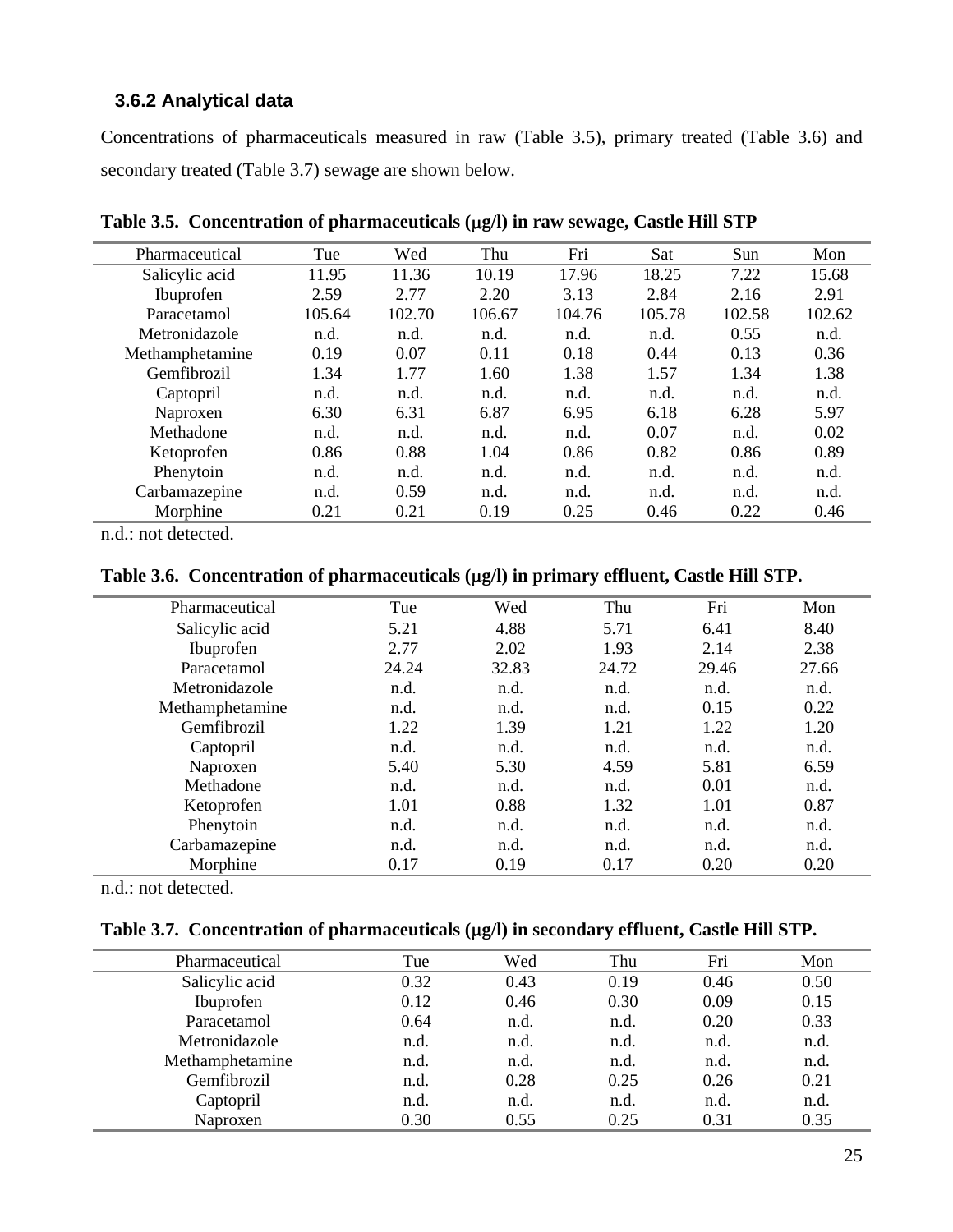| Methadone     | n.d.     | n.d. | n.d.       | n.d. | n.d. |  |
|---------------|----------|------|------------|------|------|--|
| Ketoprofen    | 0.64     | 0.62 | 0.55       | 0.59 | 0.53 |  |
| Phenytoin     | n.d.     | n.d. | n.d.       | n.d. | n.d. |  |
| Carbamazepine | 0.59     | n.d. | n.d.       | n.d. | n.d. |  |
| Morphine      | $0.02\,$ | 0.02 | $\rm 0.02$ | n.d. | n.d. |  |
|               |          |      |            |      |      |  |

A detailed discussion of the analytical results obtained in this study are presented in section 4.6.

# **3.7 Sewage and sludge analysis for Bondi STP, Sydney**

This study was undertaken specifically to examine the degree of removal of compounds to primary sludge and the effect of primary sludge digestion. It was undertaken at the Bondi STP, which was described in Section 3.2.

### **3.7.1 Analytical details**

Requests for samples were made to staff at the Bondi STP. Samples were collected from the raw influent, primary effluent, primary sludge and digested sludge. A duty operator collected the samples at approximately midnight, Tuesday 7/08/01. All samples were 2.5 L grab samples. After collection, samples were refrigerated overnight at the STP then collected early on the following morning. Samples were promptly transported to the laboratory and filtered. Aqueous filtrates were extracted by SPE with PS-DVB cartridges at pH 2 and pH 7. They were then derivatised and analysed by GC-MS in SIM mode. Solid residues of the primary sludge and digested sludge were extracted by Soxhlet extraction.

### **3.7.2 Analytical data**

The concentrations of pharmaceuticals detected in raw influent (aqueous), primary effluent (aqueous), primary sludge (aqueous, dry, combined) and digested sludge (aqueous and dry) are shown in Table 3.8 (Khan & Ongerth, 2002).

|                                | Table 3.8 Concentration of pharmaceuticals in raw and primary sewage as well as primary and |  |
|--------------------------------|---------------------------------------------------------------------------------------------|--|
| digested sludge from Bondi STP |                                                                                             |  |

|                |                     | Primary             |             |                          |              |                 |              |
|----------------|---------------------|---------------------|-------------|--------------------------|--------------|-----------------|--------------|
| Pharmaceutical | Raw Influent        | Effluent            |             | <b>Primary Sludge</b>    |              | Digested Sludge |              |
|                | aqueous $(\mu g/l)$ | aqueous $(\mu g/l)$ |             | aqueous dry $(\mu g/kg)$ | combined     | aqueous         | dry          |
|                |                     |                     | $(\mu g/l)$ |                          | $(\mu g/kg)$ | $(\mu g/l)$     | $(\mu g/kg)$ |
| Paracetamol    | 291.91              | 254.25              | 42.08       | 4535                     | 178.14       | 2.17            | 0.0006       |
| Naproxen       | 3.01                | 3.16                | 1.91        | 1022                     | 32.58        | 0.11            | 0.0010       |
| Salicylic acid | 16.08               | 12.80               | 11.44       | 13748                    | 423.87       | 1.40            | 0.0022       |
| Gemfibrozil    | 3.00                | 1.24                | 1.53        | 1192                     | 37.30        | n.d             | n.d.         |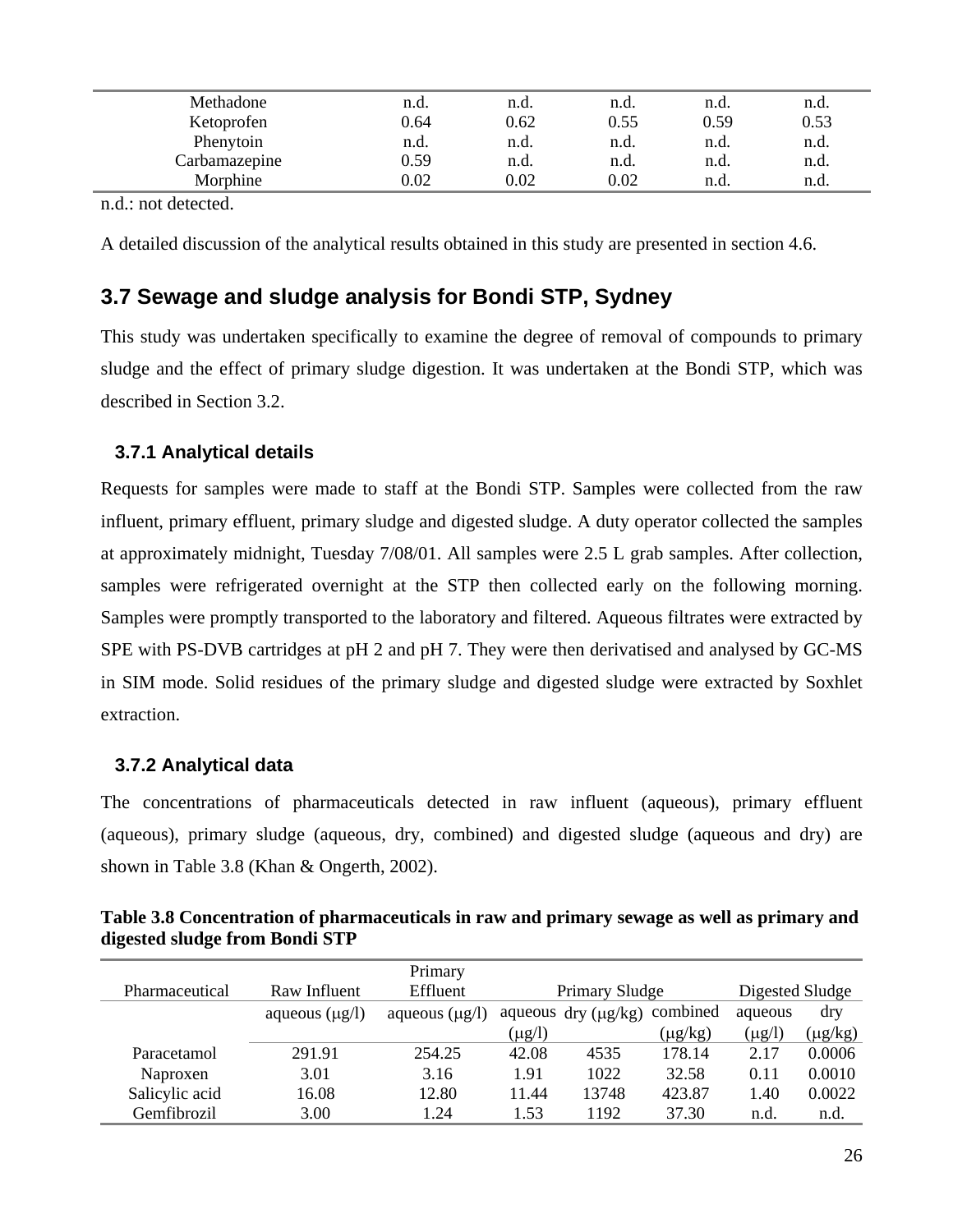| Ibuprofen     | 3.58 | 3.13 | 1.53 | 3988 | 121.18 | 6.45 | 0.0064 |
|---------------|------|------|------|------|--------|------|--------|
| Metronidazole | n.d. | n.d. | n.d. | n.d. | n.d.   | n.d. | 0.0039 |
| Ketoprofen    | 0.40 | 0.47 | 0.65 | 495  | 15.51  | 0.30 | 0.0011 |
| Methadone     | 0.28 | 0.11 | 0.02 | 552  | 16.57  | 0.23 | 0.0016 |
| Phenytoin     | 0.29 | 0.21 | 0.56 | n.d. | 0.56   | 0.01 | 0.0001 |
| Carbamazepine | 0.10 | 0.06 | 2.51 | 1731 | 54.44  | 5.98 | 0.0135 |
| Morphine      | 1.39 | 0.88 | 1.28 | n.d. | 1.28   | 2.23 | n.d.   |
|               |      |      |      |      |        |      |        |

A detailed discussion of the analytical results obtained in this study are presented in section 4.7.

# **3.8 Sewage analysis for three STPs in Berlin, Germany**

A considerable quantity of the published data for pharmaceutical residues in sewage originates from Germany. Specifically, much of this data relates to STPs in Berlin and has been reported by Dr. Thomas Heberer and colleagues at The Technical University of Berlin. For the month of October 2001 Stuart Khan worked in the lab of Dr. Heberer at the Technical University of Berlin. During that time, a number of samples were simultaneously extracted and analysed by Dr. Heberer's group and Dr. Khan. The purpose of was to obtain data on PhAC's in Berlin sewage and STP's and to compare data obtained independent analytical methods applied to the same samples. Six major STPs treat the municipal sewage of Berlin. Three of them were tested in this analysis. They were Schönerlinde, Ruhleben and Falkenberg.

### **3.8.1 Analytical details**

Samples were collected as 24-hour composites of raw influent and final effluent from all three of the selected Berlin STPs.

These samples were extracted on PS-DVB sorbent in Berlin. They were then packaged and sent by mail to Sydney, where they were eluted from the SPE tubes and analysed by GC-MS.

### **3.8.2 Analytical data**

Concentrations of pharmaceuticals measured in raw influents and final effluents from Schönerlinde (SCH), Ruhleben (RUH) and Falkenberg (FAL) STPs are shown in Table 3.9.

| Pharmaceutical |       | SCH      |        | <b>RUH</b> |        | <b>FAI</b> |
|----------------|-------|----------|--------|------------|--------|------------|
|                | Raw   | Effluent | Raw    | Effluent   | Raw    | Effluent   |
| Salicylic acid | 87.24 | 0.21     | 108.64 | 0.33       | 183.71 | 0.15       |
| Ibuprofen      | 12.82 | 0.21     | 11.15  | 0.09       | 16.69  | 0.18       |
| Paracetamol    | 49.16 | በ 69     | 37.53  | l 15       | 58.29  | 0.53       |

**Table 3.9. Influent and effluent concentrations for three Berlin STPs**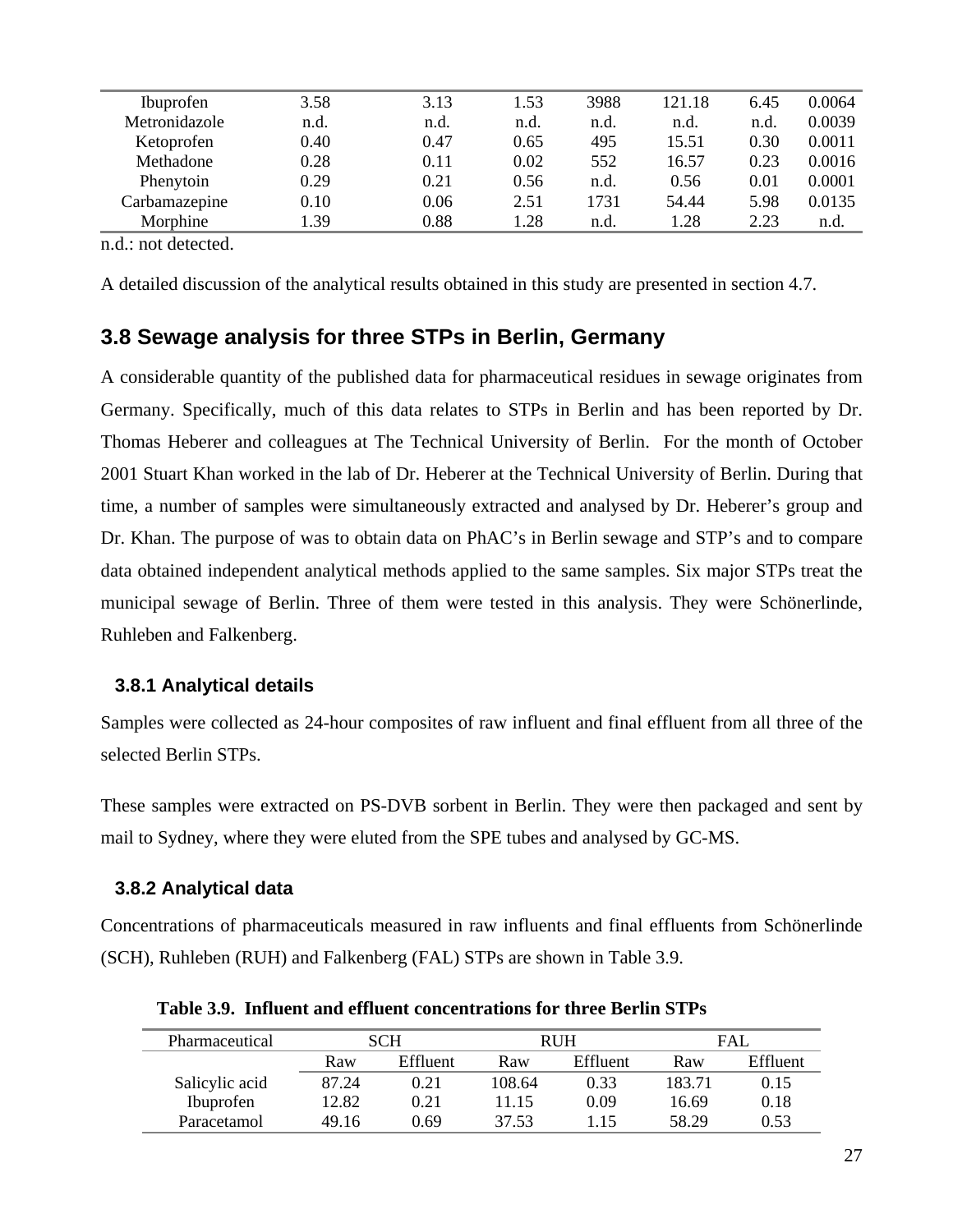| Metronidazole   | n.d. | n.d. | n.d. | n.d. | n.d. | n.d. |
|-----------------|------|------|------|------|------|------|
| Methamphetamine | n.d. | n.d. | 0.33 | n.d. | n.d. | n.d. |
| Gemfibrozil     | 0.57 | 0.17 | 0.37 | n.d. | 0.65 | 0.15 |
| Captopril       | 0.53 | n.d. | 0.55 | 0.08 | 0.65 | n.d. |
| Naproxen        | 0.76 | 0.52 | 0.84 | 0.29 | 0.72 | 0.25 |
| Methadone       | 0.08 | 0.04 | n.d. | 0.04 | 0.09 | n.d. |
| Ketoprofen      | n.d. | 0.32 | 0.23 | 0.14 | 0.09 | 0.12 |
| Phenytoin       | 0.46 | 0.15 | n.d. | 0.09 | n.d. | 0.16 |
| Carbamazepine   | 6.39 | 5.26 | 3.89 | 3.02 | 8.39 | 8.04 |
| Morphine        | 0.97 | 0.15 | 0.74 | 0.01 | 1.12 | 0.08 |
|                 |      |      |      |      |      |      |

These results are compared with those obtained by German colleagues from the Technical University of Berlin in section 4.8.

# **3.9 Sewage & sludge analysis for the East Bay Municipal Utilities District, USA**

Apart from Europe (specifically Germany), the other source of significant available data is the USA. Tests were undertaken at two large STPs in California. The first of these was East Bay Municipal Utilities District (EBMUD).

EBMUD is a large secondary STP. It services an effective population of 600,000 and treats an average dry-weather flow of 300 ML/day (80 MG/day). Treatment steps include pre-chlorination (for odour control), screening, grit removal, primary sedimentation, secondary aeration with high-purity oxygen activated sludge, final clarification, chorine disinfection and dechlorination. The sludge undergoes digestion, dewatering and composting. The effluent is discharged one mile off the East Bay shore through a deep-water outfall into San Francisco Bay.

# **3.9.1 Analytical details**

Samples were collected from the various stages of the primary and secondary treatment processes. These were chosen to define the overall mass-balance of pharmaceutical residues. The sampling points are defined in Figure 3.3 and Table 3.10.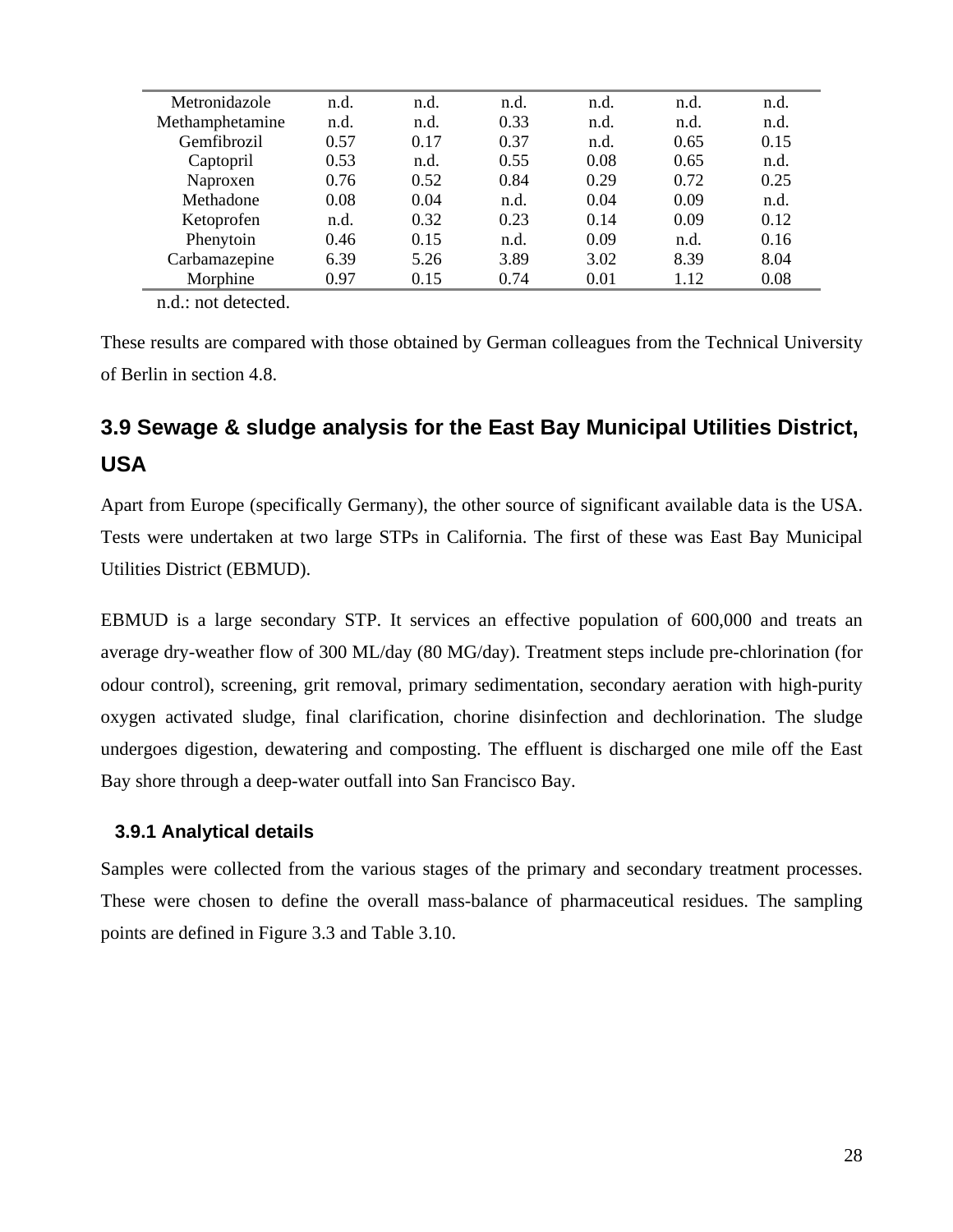

**Figure 3.3. EBMUD Location of sampling points** 

Where possible, 24-hour composites were used. These were supplied from surplus to EBMUD routine analytical needs. Where composites were not available, grab samples were collected as defined in Table 3.10.

| Sample         | Source                            | Type            |
|----------------|-----------------------------------|-----------------|
| L1             | Primary influent                  | 24 hr composite |
| L2             | Primary effluent                  | Grab (noon)     |
| L3             | Secondary mixed liquor            | Grab (noon)     |
| L4             | <b>Effluent EPS</b>               | 24 hr composite |
| L5             | Dewatering centrate               | Grab (noon)     |
| S1             | Primary sludge (PSLX)             | Grab (noon)     |
| S <sub>2</sub> | Secondary return activated sludge | Grab (noon)     |
| S3             | Digested sludge (DSLC)            | 24 hr composite |

**Table 3.10. Description of EBMUD samples.** 

After filtration, both aqueous and biomass fractions of various samples were extracted for analysis. Aqueous phases were extracted using a commercial SPE disk extraction manifold, described previously (Khan, 2002). Empore SDB-XC SPE disks were used for this extraction process. Biomass fractions were extracted by accelerated by accelerated solvent extraction apparatus. All samples were evaporated to dryness and returned to Sydney for GC-MS analysis.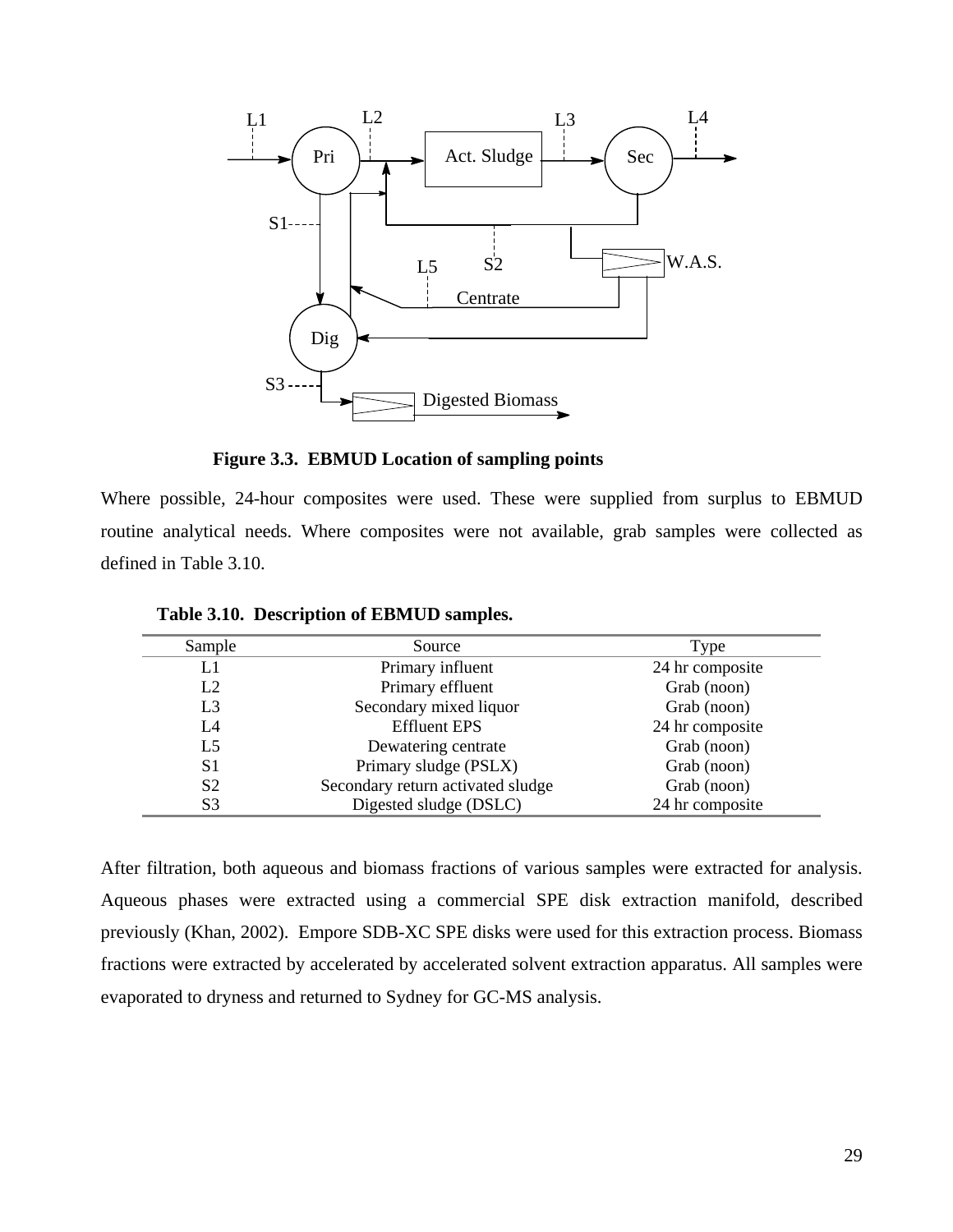### **3.9.2 Analytical data**

The results of this analysis are presented in two sections. First are the aqueous fractions of all samples (both liquid and sludge samples) in section 3.9.2.1. Following are the biomass fractions of the sludge samples in section 3.9.2.2.

### 3.9.2.1 Aqueous fractions

The concentrations of pharmaceuticals measured in the aqueous fractions of samples from EBMUD are shown in Table 3.11.

|                 | L1    | L2    |                | L4   |      |       |      |                |
|-----------------|-------|-------|----------------|------|------|-------|------|----------------|
| Pharmaceutical  |       |       | L <sub>3</sub> |      | L5   | S1    | S2   | S <sub>3</sub> |
| Salicylic acid  | 15.73 | 21.74 | 0.79           | 1.08 | 0.68 | 32.05 | 1.65 | 8.09           |
| Ibuprofen       | 3.68  | 4.73  | n.d.           | 0.21 | 6.69 | 2.93  | 0.33 | 16.14          |
| Paracetamol     | 1.48  | n.d.  | n.d.           | 1.33 | n.d. | 20.36 | n.d. | n.d.           |
| Metronidazole   | n.d.  | n.d.  | n.d.           | n.d. | n.d. | n.d.  | n.d. | n.d.           |
| Methamphetamine | n.d.  | 3.93  | n.d.           | n.d. | 3.19 | n.d.  | n.d. | n.d.           |
| Gemfibrozil     | 0.33  | 0.44  | 0.79           | 1.29 | 3.68 | 0.09  | 0.64 | 5.89           |
| Captopril       | n.d.  | n.d.  | n.d.           | n.d. | n.d. | n.d.  | n.d. | n.d.           |
| Naproxen        | 1.10  | 5.12  | n.d.           | 0.80 | n.d. | n.d.  | 0.05 | n.d.           |
| Methadone       | n.d.  | n.d.  | 0.24           | 0.62 | n.d. | 0.29  | n.d. | 0.34           |
| Ketoprofen      | n.d.  | n.d.  | n.d.           | n.d. | n.d. | n.d.  | n.d. | n.d.           |
| Phenytoin       | n.d.  | n.d.  | n.d.           | n.d. | n.d. | n.d.  | n.d. | n.d.           |
| Carbamazepine   | n.d.  | n.d.  | n.d.           | n.d. | n.d. | n.d.  | n.d. | n.d.           |
| Morphine        | 1.09  | 1.29  | 1.42           | n.d. | 2.49 | n.d.  | 2.65 | 2.39           |

**Table 3.11. Concentrations of pharmaceutical residues in aqueous fractions of EBMUD sewage samples (**µ**g/l)** 

n.d.: not detected.

### 3.9.2.2 Biomass fractions

The concentrations of pharmaceuticals measured in the biomass fractions of the EBMUD samples are shown in Table 3.12. The S1 (primary sludge biomass) sample was not able to be properly measured. The reason was that oils associated with the extracted sample separated from the solvent used in the GC-MS analysis. Two separate phases persisted after the derivatisation reaction. An attempted separate analysis of each phase did not yield usable results.

| Table 3.12 Concentrations of PhAC residues in EBMUD sludge |  |  |
|------------------------------------------------------------|--|--|
|                                                            |  |  |

|                 |                |        | ပ     |
|-----------------|----------------|--------|-------|
| Pharmaceutical  | S1             | S2     | S3    |
| Salicylic acid  | not measurable | 11.43  | 6.95  |
| Ibuprofen       | not measurable | n.d.   | 19.54 |
| Paracetamol     | not measurable | 127.39 | n.d.  |
| Metronidazole   | not measurable | n.d.   | n.d.  |
| Methamphetamine | not measurable | n.d.   | n.d.  |
| Gemfibrozil     | not measurable | 213.69 | 32.02 |
| Captopril       | not measurable | n.d.   | n.d.  |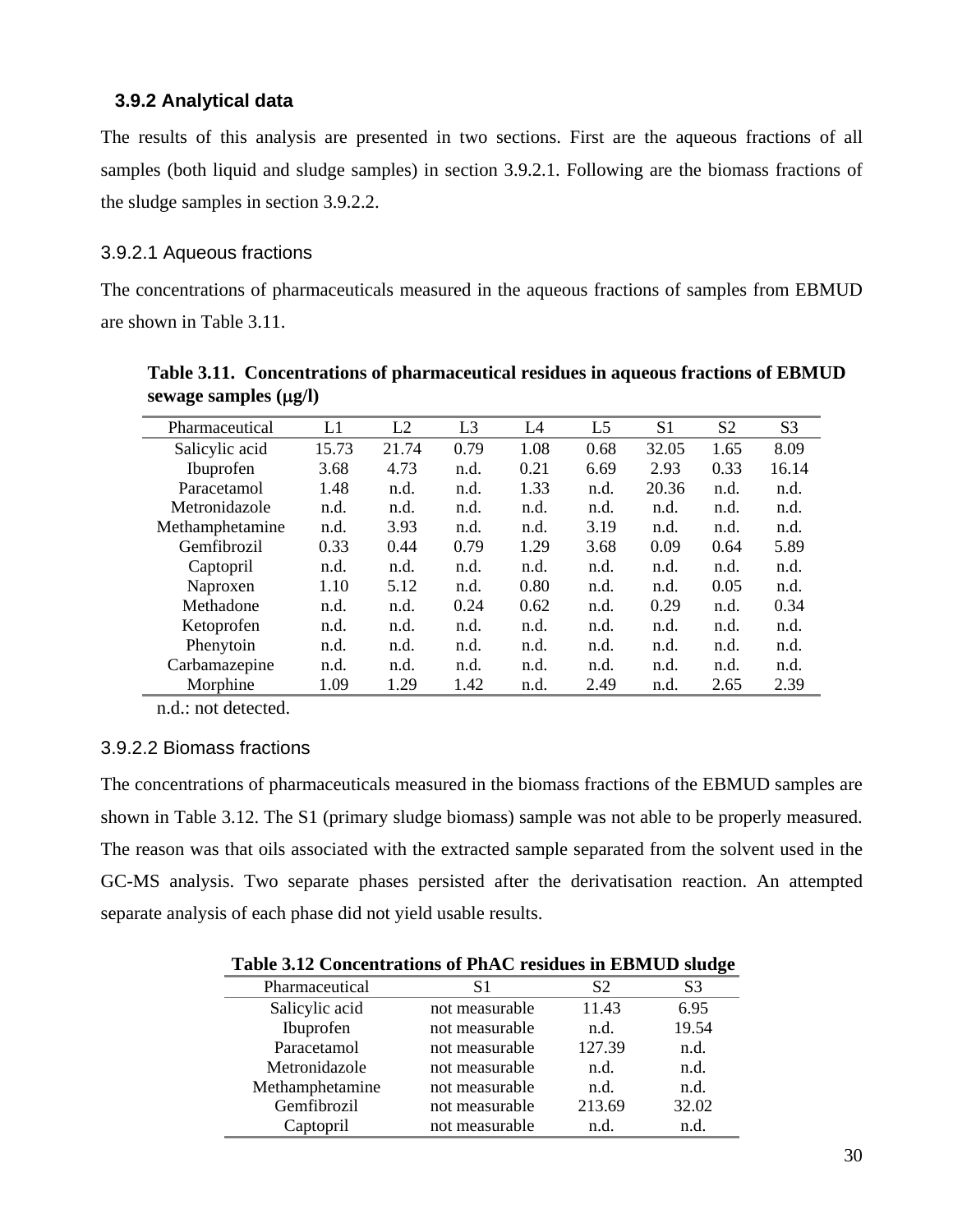| Naproxen      | not measurable | 17.96 | n.d. |  |
|---------------|----------------|-------|------|--|
| Methadone     | not measurable | n.d.  | n.d. |  |
| Ketoprofen    | not measurable | n.d.  | n.d. |  |
| Phenytoin     | not measurable | n.d.  | n.d. |  |
| Carbamazepine | not measurable | n.d.  | n.d. |  |
| Morphine      | not measurable | n.d.  | n.d. |  |
|               |                |       |      |  |

(n.d.: not detected. All measurements expressed as µg/kg dried residue)

A detailed discussion of the analytical results obtained in this study are presented in section 4.9.

# **3.10 Sewage and sludge analysis for San Jose/Santa Clara STP.**

San Jose/Santa Clara STP is one of the largest sewage treatment facilities in California, Figure 3.4. It services an effective population of 1.26 million people. It has an average dry weather influent rate of 450 ML/day (120 MG/day). Approximately 65% of the flow originates from residential sources.



**Figure 3.4. Aerial view of the San Jose/Santa Clara STP** 

The primary settling tanks are arranged in four groups of four. These are designated A, B, C  $\&$  D. Hydraulically, they are maintained with as close to equal flow as possible and the primary effluent from the four groups is all combined in a single channel before being distributed to the aeration tanks. This keeps the influent to both of the secondary aeration parts (see below) of the STP as similar as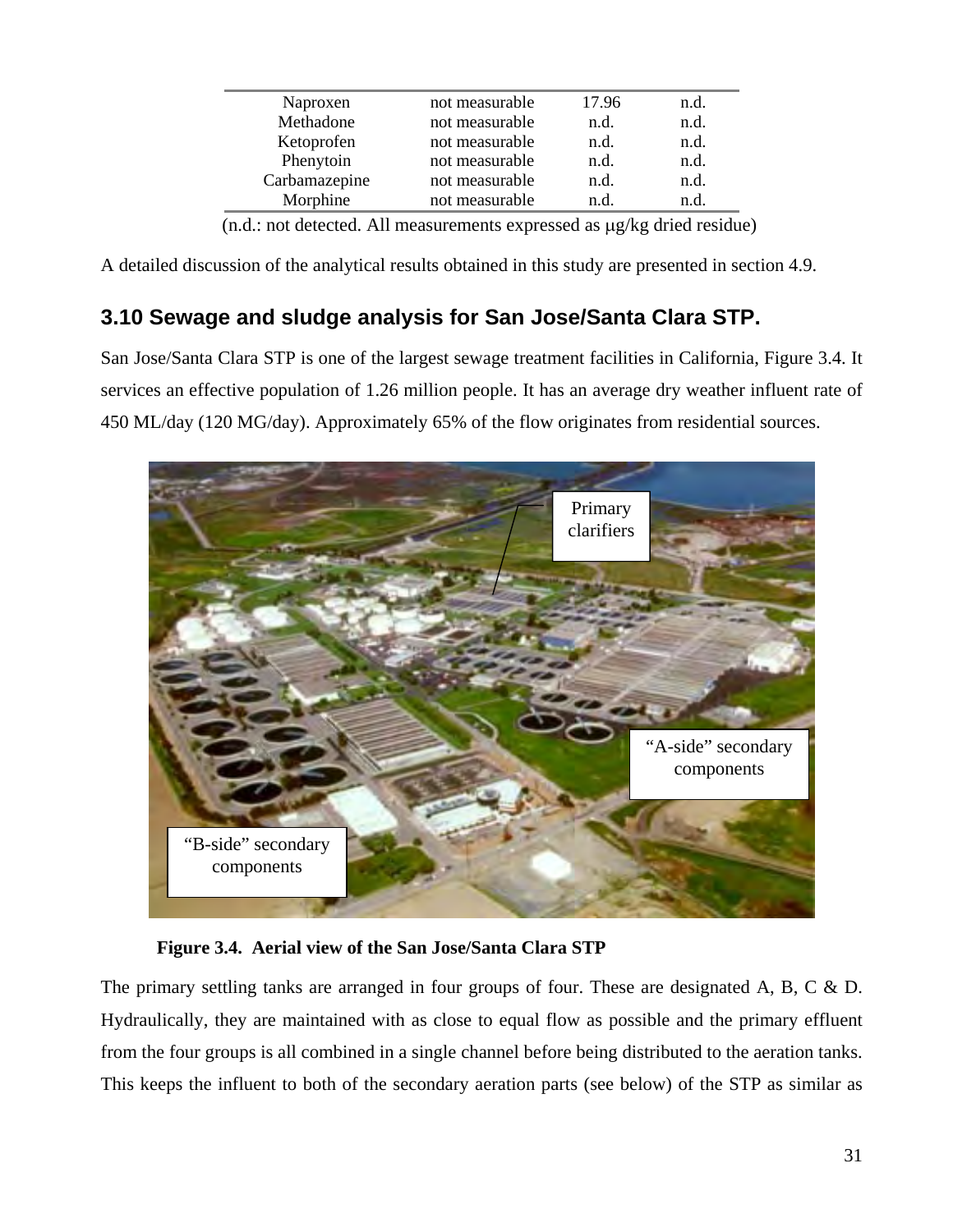possible. The sludge from the A and B primaries is combined, as is the sludge for the C and D primaries. The A/B primary sludge is piped to digesters separately from the C/D primary sludge.

Two separate secondary aeration parts of the plant are similarly designated "A-Side" and "B-side". Previously they have operated with different modes of nutrient removal. However, they currently both operate as biological nitrogen removal (BNR) plants and are being operated in parallel. The "A" and "B" labels in the secondary components of the plant do not refer to the alphabetical labels in the primary components. Following activated sludge treatment and secondary clarification, the suspended solids are further removed by filtration through a multi-layered filter bed of stone, sand and anthracite coal. The effluent is disinfected by chlorination before discharge through a slough into the southern-most tip of San Francisco Bay.

#### **3.10.1 Analytical details**

Samples of sewage and sludge were collected from numerous locations throughout the STP, Figure 3.5. Sampling sites, Table 3.13, were selected with an aim of providing a comprehensive picture of the presence and behaviour of pharmaceuticals throughout the treatment process.





Where possible, 24-hour composite samples were used in the analysis. Where composites were not available, grab samples were used. All composite samples were collected over 24 h commencing at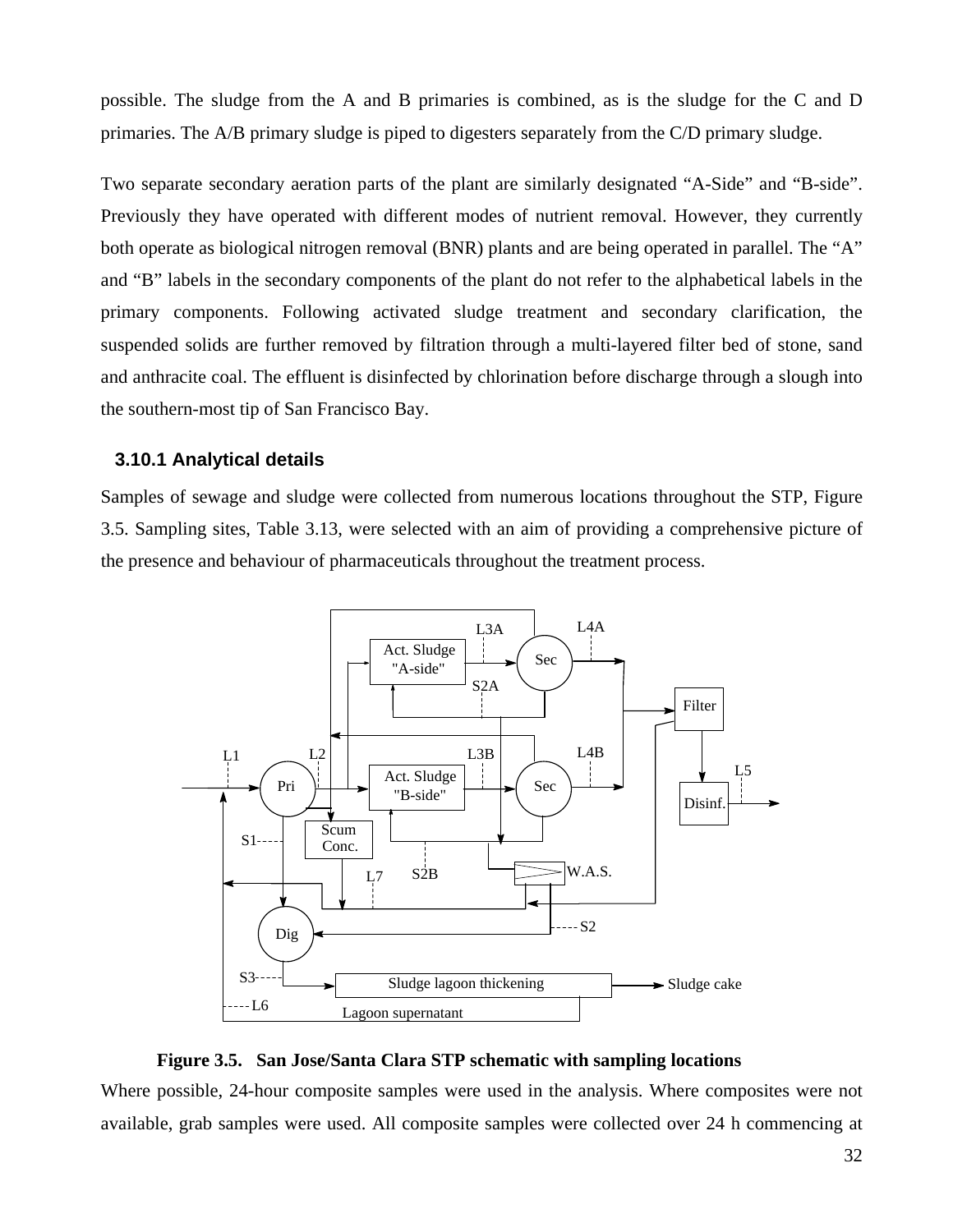noon on Thursday November 1, 2001. All grab samples were 1L and were collected on Friday November 2, 2001.

| Sample           | Source                                | Type             |
|------------------|---------------------------------------|------------------|
| L1               | Raw sewage                            | 24 hr. composite |
| L2               | Primary effluent                      | 24 hr. composite |
| L <sub>3</sub> A | Mixed liquor "A-side"                 | grab             |
| L3B              | Mixed liquor "B-side"                 | grab             |
| L <sub>4</sub> A | Secondary clarifier effluent "A-side" | 24 hr. composite |
| L4B              | Secondary clarifier effluent "B-side" | 24 hr. composite |
| L <sub>5</sub>   | Final effluent                        | 24 hr. composite |
| L <sub>6</sub>   | Lagoon supernatant                    | grab             |
| L7               | Concentrated sludge                   | grab             |
| $S1$ "A/B"       | Primary sludge A/B side               | grab             |
| $S1$ "C/D"       | Primary sludge C/D side               | grab             |
| S <sub>2</sub> A | Return activated sludge "A-side"      | grab             |
| S2B              | Return activated sludge "B-side"      | grab             |
| S <sub>3</sub>   | Sludge to lagoon                      | grab             |

**Table 3.13 Description of samples from San Jose/Santa Clara STP** 

After filtration, both aqueous and biomass fractions of various samples were extracted for analysis. Aqueous phases were extracted using a commercial SPE disk extraction manifold, described previously (Khan, 2002). Empore SDB-XC SPE disks were used for this extraction process. An Accelerated Solvent Extraction apparatus was used to extract the biomass fractions. All samples were evaporated to dryness and transported to Sydney for GC-MS analysis.

### **3.10.2 Analytical data**

The results of this analysis are presented in three sections according to the type of sample (liquid or sludge) and the fraction (aqueous or biomass) after filtration of sludge samples.

### 3.10.2.1 Liquid samples (aqueous fractions)

The concentrations of pharmaceuticals measured in the liquid samples from the San Jose/Santa Clara STP are shown in Table 3.14.

|                     | Table 3.14. Concentration of pharmaceuticals in liquid samples from San Jose/Santa Clara |  |
|---------------------|------------------------------------------------------------------------------------------|--|
| $STP$ , $(\mu g/l)$ |                                                                                          |  |

| Pharmaceutical | IJ    |       | L3A  | .3B  | L4A  | L4B  |      | L6   |       |
|----------------|-------|-------|------|------|------|------|------|------|-------|
| Salicylic acid | 3.41  | 11.50 | 0.77 | 0.03 | 0.19 | 0.04 | 0.09 | 0.13 | 57.88 |
| Ibuprofen      | 0.68  | 3.82  | 0.11 | 0.02 | .36  | n.d. | n.d. | 0.83 | 7.37  |
| Paracetamol    | . .59 | .61   | n.d. | n.d. | n.d. | n.d. | n.d. | n.d. | 22.93 |
| Metronidazole  | n.d.  | n.d.  | n.d. | n.d. | n.d. | n.d. | n.d. | n.d. | n.d.  |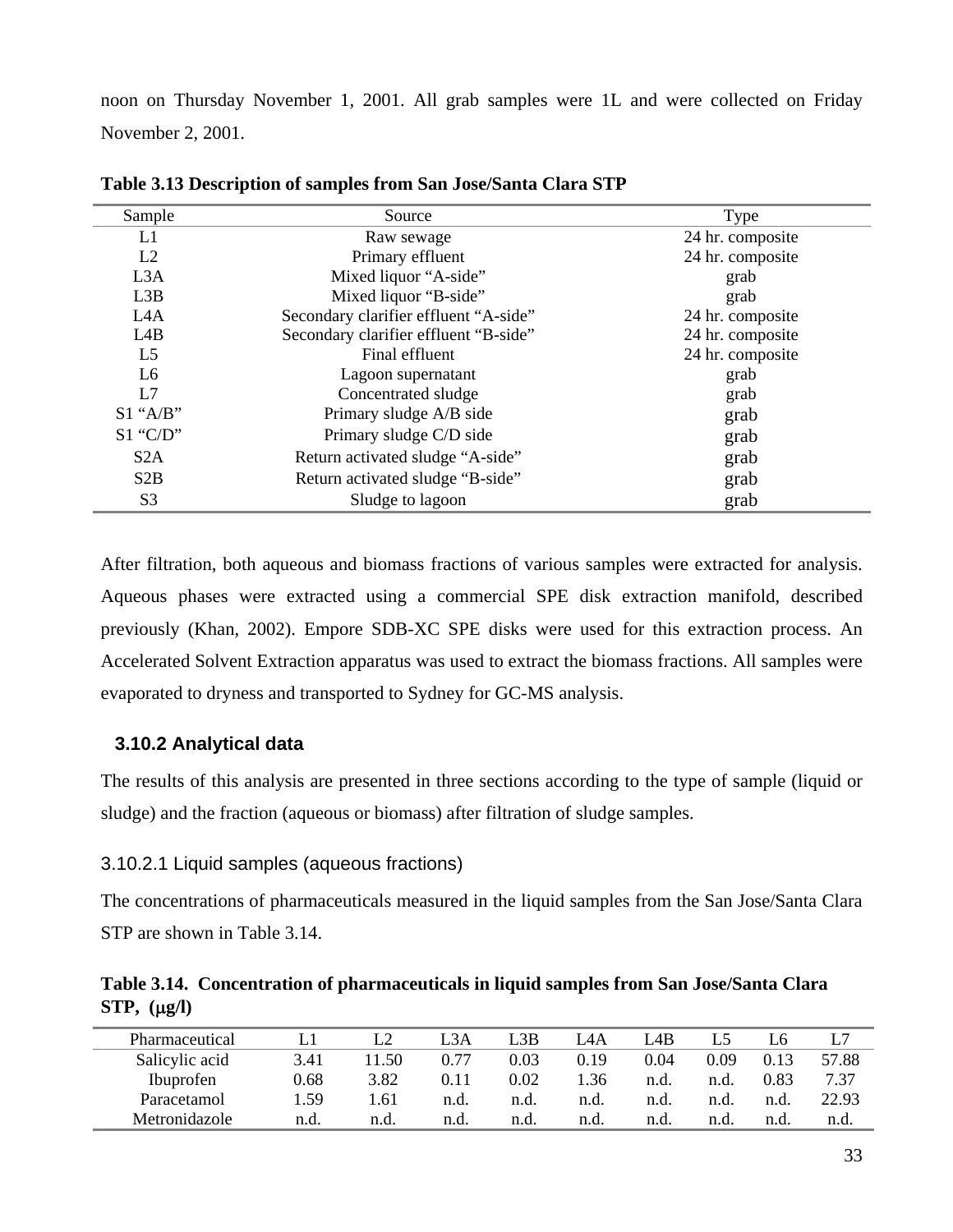| Methamphetamine | 4.04 | 1.28 | n.d. | n.d. | n.d. | n.d. | n.d. | 0.22 | n.d. |
|-----------------|------|------|------|------|------|------|------|------|------|
| Gemfibrozil     | 0.34 | 0.31 | n.d. | 0.20 | n.d. | n.d. | n.d. | 0.65 | 0.06 |
| Captopril       | n.d. | n.d. | n.d. | n.d. | n.d. | n.d. | n.d. | n.d. | n.d. |
| Naproxen        | 5.06 | 1.16 | n.d. | n.d. | n.d. | n.d. | n.d. | n.d. | n.d. |
| Methadone       | 0.08 | n.d. | n.d. | n.d. | n.d. | n.d. | n.d. | n.d. | n.d. |
| Ketoprofen      | n.d. | n.d. | n.d. | n.d. | n.d. | n.d. | n.d. | n.d. | n.d. |
| Phenytoin       | n.d. | n.d. | n.d. | n.d. | n.d. | n.d. | n.d. | n.d. | n.d. |
| Carbamazepine   | n.d. | n.d. | n.d. | n.d. | n.d. | n.d. | n.d. | n.d. | n.d. |
| Morphine        | n.d. | 0.39 | n.d. | n.d. | n.d. | n.d. | n.d  | 0.50 | n.d. |

### 3.10.2.2 Sludge samples (aqueous fractions)

The concentrations of the pharmaceuticals measured in the aqueous fractions of the filtered sludge samples are shown in Table 3.15.

### **Table 3.15 Concentrations of pharmaceuticals in aqueous fractions of sludge samples from San Jose/Santa Clara STP (**µ**g/l)**

| Pharmaceutical  | $S1$ "A/B" | $S1$ "C/D" | S <sub>2</sub> A | S2B  | S <sub>3</sub> |
|-----------------|------------|------------|------------------|------|----------------|
| Salicylic acid  | 9.23       | 51.93      | 0.03             | 0.20 | 3.31           |
| Ibuprofen       | 0.51       | 1.92       | 0.01             | 0.10 | 7.20           |
| Paracetamol     | n.d.       | 4.12       | n.d.             | n.d. | n.d.           |
| Metronidazole   | n.d.       | n.d.       | n.d.             | n.d. | n.d.           |
| Methamphetamine | n.d.       | 3.78       | n.d.             | n.d. | 0.42           |
| Gemfibrozil     | 0.02       | 0.20       | 0.02             | n.d. | 1.00           |
| Captopril       | n.d.       | n.d.       | n.d.             | n.d. | n.d.           |
| Naproxen        | 0.04       | 0.06       | n.d.             | 0.11 | 0.25           |
| Methadone       | n.d.       | n.d.       | n.d.             | n.d. | n.d.           |
| Ketoprofen      | n.d.       | 0.67       | n.d.             | 0.26 | n.d.           |
| Phenytoin       | n.d.       | n.d.       | n.d.             | n.d. | n.d.           |
| Carbamazepine   | n.d.       | n.d.       | n.d.             | n.d. | n.d.           |
| Morphine        | n.d.       | 0.64       | n.d.             | n.d. | 1.19           |

n.d.: not detected.

### 3.10.2.3 Sludge samples (biomass fractions)

The concentrations of pharmaceuticals measured in the biomass fractions of the filtered sludge samples are shown in Table 3.16.

|                                  | Table 3.16. Concentrations of pharmaceuticals in biomass fractions of sludge samples from |
|----------------------------------|-------------------------------------------------------------------------------------------|
| San Jose/Santa Clara STP (μg/kg) |                                                                                           |

| Pharmaceutical  | $S1$ "A/B" | $S1$ "C/D" | S <sub>2</sub> A | S2B   | S3    |
|-----------------|------------|------------|------------------|-------|-------|
| Salicylic acid  | 4.80       | n.d.       | 14.83            | 14.54 | 4.51  |
| Ibuprofen       | n.d.       | 5.29       | n.d.             | n.d.  | 29.13 |
| Paracetamol     | 50.85      | 32.27      | 125.74           | n.d.  | n.d.  |
| Metronidazole   | n.d.       | n.d.       | n.d.             | n.d.  | n.d.  |
| Methamphetamine | n.d.       | n.d.       | n.d.             | n.d.  | n.d.  |
| Gemfibrozil     | 836.58     | n.d        | 325.81           | 48.73 | 43.23 |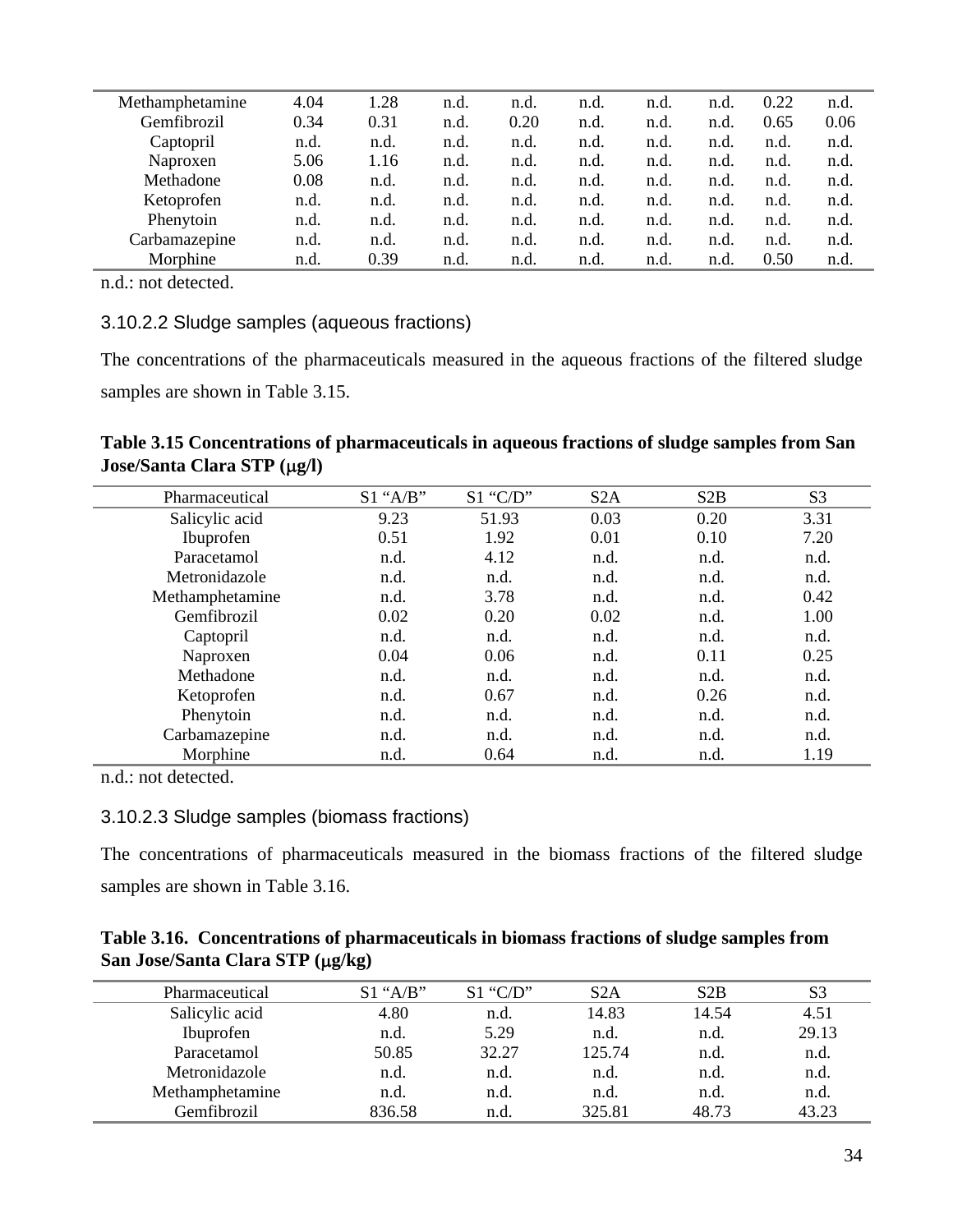| Captopril     | n.d.   | n.d.   | n.d. | n.d. | n.d. |  |
|---------------|--------|--------|------|------|------|--|
| Naproxen      | n.d.   | n.d.   | n.d. | n.d. | n.d. |  |
| Methadone     | 442.03 | 862.95 | n.d. | n.d. | n.d. |  |
| Ketoprofen    | n.d.   | n.d.   | n.d. | n.d. | n.d. |  |
| Phenytoin     | n.d.   | n.d.   | n.d. | n.d. | n.d. |  |
| Carbamazepine | n.d.   | n.d.   | n.d. | n.d. | n.d. |  |
| Morphine      | n.d.   | n.d.   | n.d. | n.d. | n.d. |  |
|               |        |        |      |      |      |  |

A detailed discussion of the analytical results obtained in this study are presented in section 4.10.

# **3.11 Removal of pharmaceuticals from domestic wastewater by advanced water recycling technology**

In 2000, the Queensland Government, as a component of the Queensland Water Recycling Strategy, commissioned the construction of the Advanced Water Recycling Demonstration Plant (AWRDP) (Gibson & Apostolidis, 2001). The plant consists of eight modules, each housing a different water treatment technology. Each module is designed as a relocatable unit so that it can be transported to various sites throughout Queensland. The influent to the AWRDP was taken from treated effluent from the nearby Brendale Wastewater Treatment Plant (Pine Rivers Shire Council). The modules included lime clarification (LC), dissolved air flotation (DAF), dual media filtration (DMF), ozonation  $(O_3)$ , biological activated carbon filtration (BAC), microfiltration (MF), combined reverseosmosis/nanofiltration (RO/NF) and UV-disinfection. Individual modules could be placed on-line or bypassed very quickly and simply. The outlay of the AWRDP modules is shown in Figure 3.6.





#### **3.11.1 Analytical details**

Initial experiments were undertaken to measure the concentration of seven pharmaceutical residues after treatment by various modules under two different plant configurations.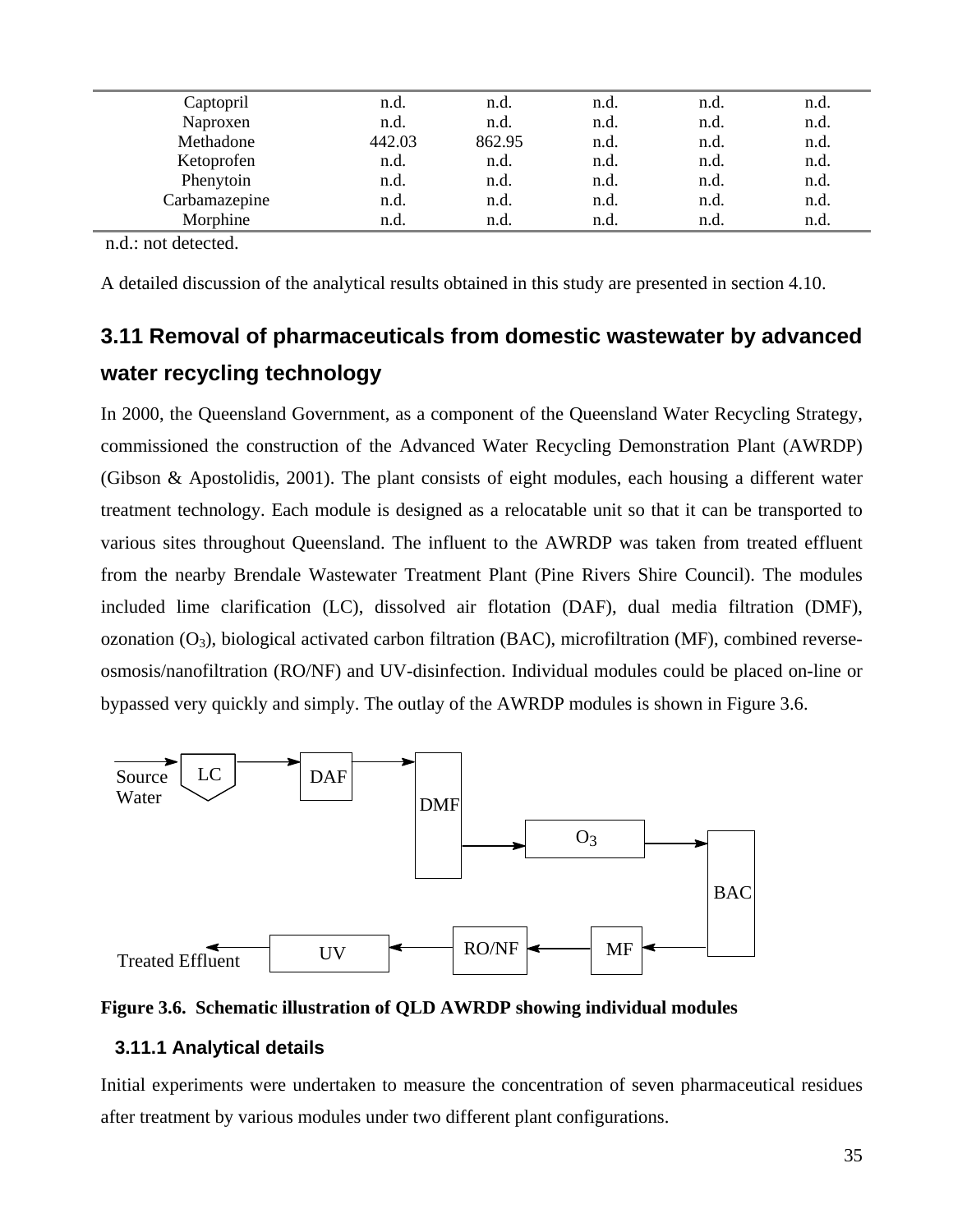In addition to investigating the treatability of contaminants that were measurable in the various module influents, the small scale of the AWRDP permitted the undertaking of spiking experiments. By spiking measurable concentrations of the seven pharmaceutical compounds, it was possible to gain significantly more information on the behaviour of these compounds during advanced treatment.

Two pharmaceutical spiking experiments were conducted. The first study incorporated both the microfiltration and RO/NF modules. The pharmaceuticals were spiked into the feed tank of the microfiltration module. Samples for analysis were taken from the microfiltration module (feed and permeate) and the RO/NF module (RO permeate, RO retentate, NF permeate, NF retentate). The second spiking experiment incorporated only the RO/NF module. The feed tank to the RO/NF module was spiked. Samples were then taken from the RO/NF feed, RO permeate, RO retentate, NF permeate, NF retentate.

#### **3.11.2 Analytical data**

The concentrations of pharmaceuticals were measured in the various stages of the AWRDP. Sampling was undertaken in two plant configurations. The first was with the ozone treatment offline (9 Apr 2002) (Table 3.17), and the second with ozone treatment running (17 Apr 2002) (Table 3.18).

| Source         | DMF  | <b>BAC</b> | <b>MF</b> | RO per | RO ret | NF per |
|----------------|------|------------|-----------|--------|--------|--------|
| Salicylic Acid | 0.33 | 0.23       | 0.13      | 0.16   | 2.21   | 0.17   |
| Ibuprofen      | n.d. | n.d.       | n.d.      | n.d.   | 0.31   | n.d.   |
| Metronidazole  | n.d. | n.d.       | n.d.      | n.d.   | n.d.   | n.d.   |
| Gemfibrozil    | 0.18 | n.d.       | n.d.      | n.d.   | 0.86   | n.d.   |
| Naproxen       | n.d. | n.d.       | n.d.      | n.d.   | 0.70   | n.d.   |
| Ketoprofen     | n.d. | n.d.       | n.d.      | n.d.   | 0.37   | n.d.   |
| Carbamazepine  | n.d. | n.d.       | n.d.      | n.d.   | n.d.   | n.d.   |

**Table 3.17. Concentration of pharmaceuticals (**µ**g/l) in AWRDP with ozone offline** 

n.d.: not detected.

|  |  |  |  |  |  | Table 3.18. Concentration of pharmaceuticals $(\mu g/l)$ in AWRDP with ozone online |
|--|--|--|--|--|--|-------------------------------------------------------------------------------------|
|--|--|--|--|--|--|-------------------------------------------------------------------------------------|

| Source         | <b>DMF</b> | $\mathbf{U}_3$ | <b>BAC</b> |  |
|----------------|------------|----------------|------------|--|
| Salicylic Acid | 0.65       | 0.26           | 0.34       |  |
| Ibuprofen      | n.d.       | n.d.           | n.d.       |  |
| Metronidazole  | n.d.       | n.d.           | n.d.       |  |
| Gemfibrozil    | n.d.       | n.d.           | n.d.       |  |
| Naproxen       | n.d.       | n.d.           | n.d.       |  |
| Ketoprofen     | n.d.       | n.d.           | n.d.       |  |
| Carbamazepine  | n.d.       | n.d.           | n.d.       |  |
|                |            |                |            |  |

n.d.: not detected.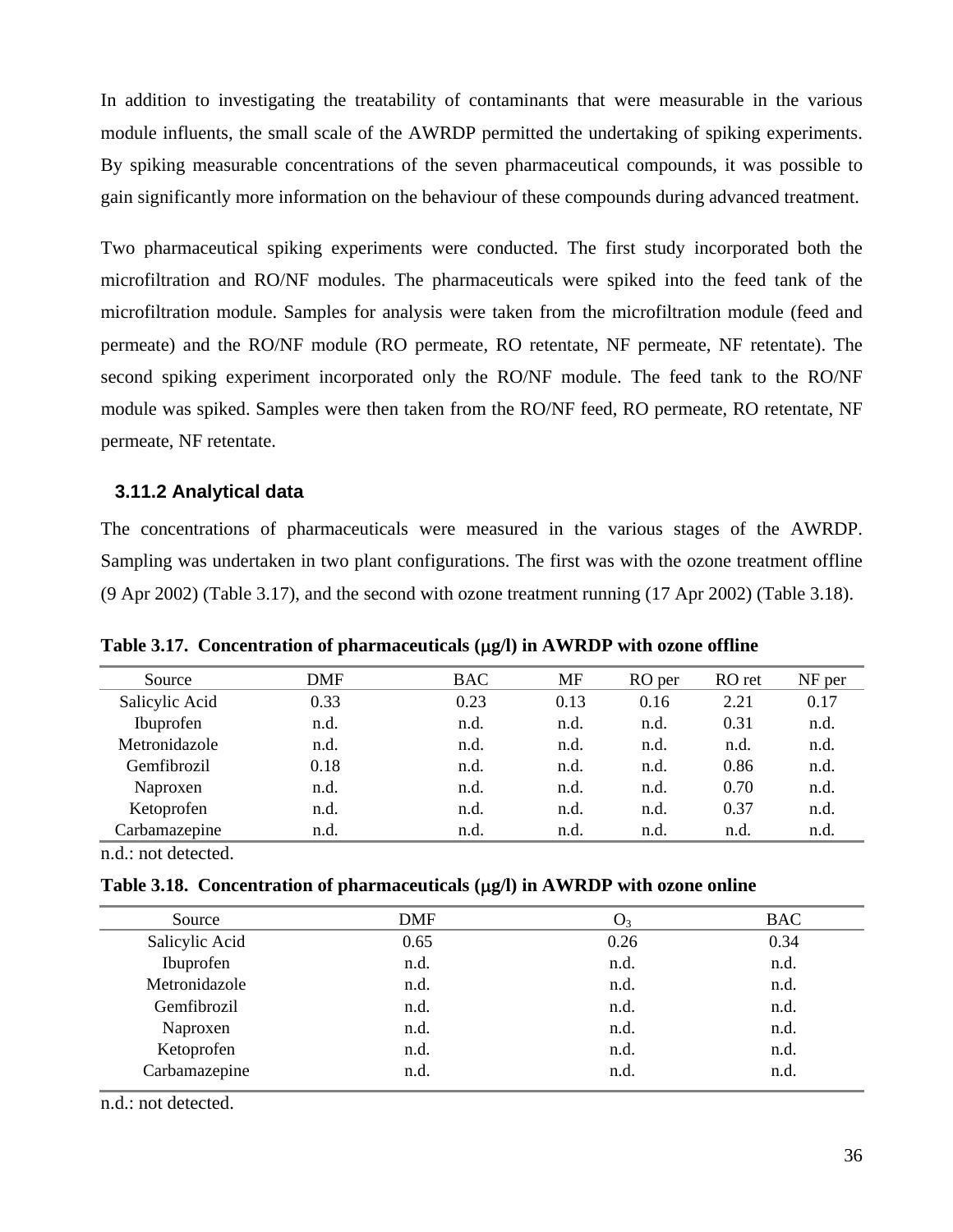Concentrations of pharmaceuticals in various stages of the AWRDP during spiking experiments are shown for two plant configurations.

The first of these was conducted with the ozone treatment module offline (11 Apr 2002). Six stock solutions, each containing salicylic acid (3.2 mg), ibuprofen (1.6 mg), gemfibrozil (1.2 mg), naproxen (0.8 mg) and ketoprofen (0.8 mg) in 200 ml of distilled water were prepared. These were dosed into the feed tank of the MF module at 9:00 am, 9:10 am, 9:20 am, 9:30 am, 9:40 am and 9:50 am. The recovered concentrations from the RO/NF module, at three sampling times, are shown in Table 3.19.

Table 3.19. Concentration of pharmaceuticals ( $\mu$ g/l) in AWRDP during spiking experiments **with ozone offline** 

|                | RO/NF | NF   | NF               | RO.  | RO/NF | NF    | NF    | RO.   | RO/NF | NF              | NF   | RO.   |
|----------------|-------|------|------------------|------|-------|-------|-------|-------|-------|-----------------|------|-------|
| Source         | feed  | per  | ret              | per  | feed  | per   | ret   | per   | feed  | per             | ret  | per   |
| Time           | 9:30  | 9:30 | 9:30             | 9:30 | 10:00 | 10:00 | 10:00 | 10:00 | 10:15 | $10:15$ $10:15$ |      | 10:15 |
| Salicylic Acid | 2.33  |      | 19.89 11.42 0.25 |      | 4.79  | 3.80  | 10.38 | n.d.  | n.d.  | 4.12            | 5.82 | n.d.  |
| Ibuprofen      | 0.36  | 0.47 | 0.72             | n.d. | 0.68  | 0.14  | 1.95  | n.d.  | 0.36  | 0.22            | 1.88 | n.d.  |
| Gemfibrozil    | 0.76  | 0.43 | 1.08             | n.d. | 1.91  | n.d.  | 5.31  | n.d.  | 0.41  | 0.32            | 4.30 | n.d.  |
| Naproxen       | 0.31  | 0.39 | -1.11            | n.d. | 0.53  | n.d.  | 3.17  | n.d.  | n.d.  | n.d.            | 2.02 | n.d.  |
| Ketoprofen     | 0.22  | n.d. | -1.11            | n.d. | n.d.  | n.d.  | 2.30  | n.d.  | n.d.  | n.d.            | 1.99 | n.d.  |

n.d.: not detected.

The second spiking experiment was conducted with the ozone treatment module online (19 Apr 2002). Six stock solutions, each containing salicylic acid (1.3 mg), ibuprofen (2.2 mg), gemfibrozil (1.2 mg), naproxen (0.8 mg) and ketoprofen (1.1 mg) in 200 ml of distilled water were prepared. These were dosed into the feed tank of the RO/NF module at 9:00 am, 9:10 am, 9:20 am, 9:30 am, 9:40 am and 9:50 am. The recovered concentrations from the RO/NF module, at two sampling times, are shown in Table 3.20.

Table 3.20. Concentration of pharmaceuticals ( $\mu$ g/l) in AWRDP during spiking experiments **with ozone online** 

|                | MF   |      | RO.         | R <sub>O</sub> | NF                  | NF   | MF    |       | R <sub>O</sub> | RO.   | NF    | NF    |
|----------------|------|------|-------------|----------------|---------------------|------|-------|-------|----------------|-------|-------|-------|
| Source         | feed | МF   | ret         | per            | ret                 | per  | feed  | МF    | ret            | per   | ret   | per   |
| Time           | 9:45 |      |             |                | 9:45 9:45 9:45 9:45 | 9:45 | 10:15 | 10:15 | 10:15          | 10:15 | 10:15 | 10:15 |
| Salicylic Acid | 6.87 |      | 3.07 1.44   | n.d. 0.57      |                     | n.d. | 0.56  | n.d.  | n.d.           | n.d.  | n.d.  | n.d.  |
| Ibuprofen      | 1.87 |      | $0.79$ 1.04 | n.d. 2.83      |                     | 0.85 | 0.50  | n.d.  | n.d.           | n.d.  | 0.96  | n.d.  |
| Gemfibrozil    | 2.19 |      | 1.53 1.95   | n.d.           | 4.65                | 0.28 | 0.70  | n.d.  | 0.15           | n.d.  | 3.36  | n.d.  |
| Naproxen       | 1.65 | 0.63 | 1.32        | n.d.           | 2.76                | 0.49 | 0.38  | n.d.  | n.d.           | n.d.  | 0.65  | n.d.  |
| Ketoprofen     | 0.86 | 0.29 | 0.82        | n.d.           | 3.09                | 0.32 | n.d.  | n.d.  | n.d.           | n.d.  | 0.04  | n.d.  |

n.d.: not detected.

A detailed discussion of the analytical results obtained in this study are presented in section 4.11.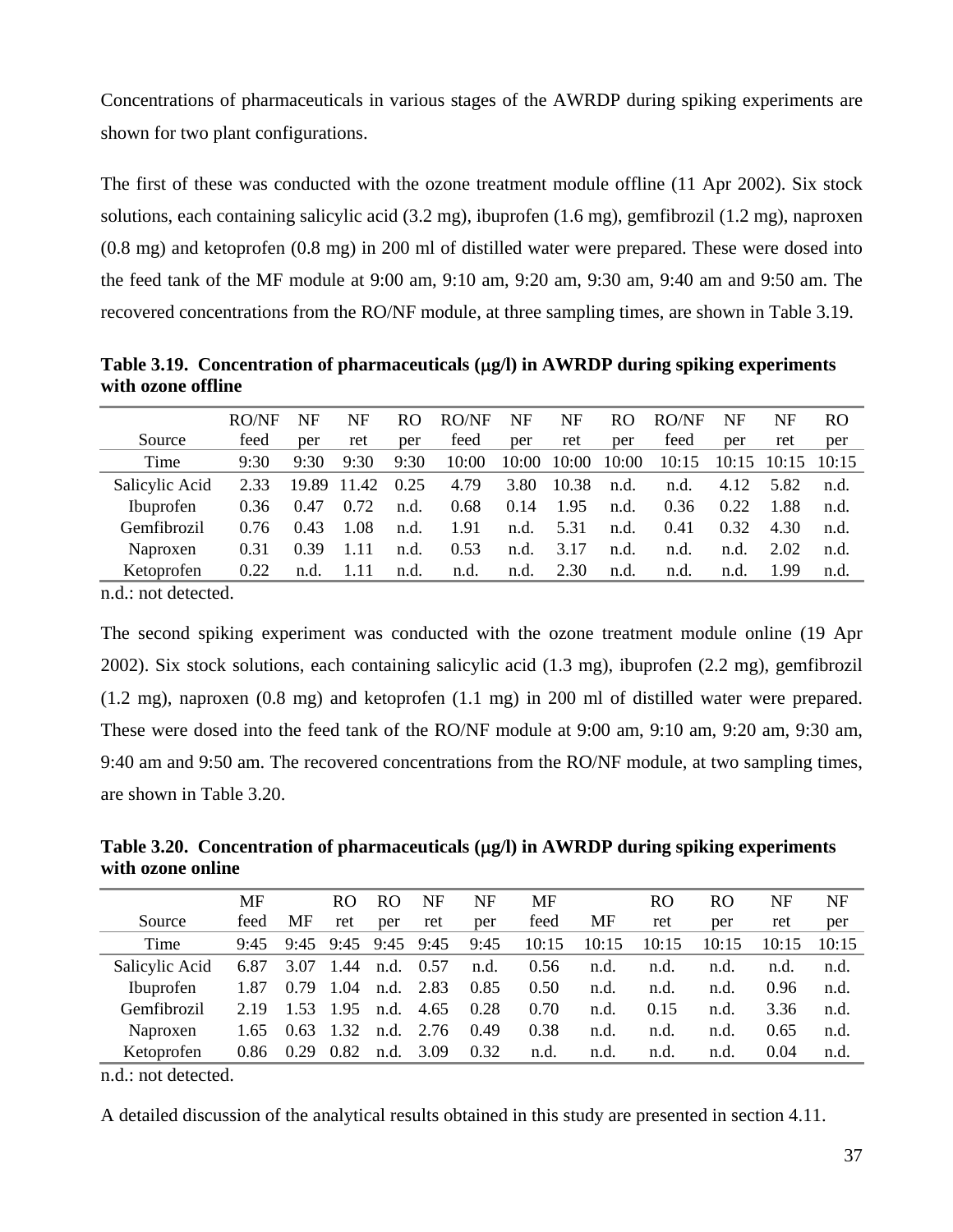# **Chapter 4--Discussion, PhAC Fate in Sewage & Sludge**

## **4.1 Overview**

The analytical data that were presented in Chapter 3 are discussed in detail in the current chapter. Factors that influenced or contributed to the observed concentrations of pharmaceutical residuals are considered here. Specific aspects of the discussion include biodegradation and partitioning between aqueous and biomass phases.

Details pertaining to the measurability, as well as to the reproducibility and accuracy of measurements are also included in this chapter. An objective of the project was to provide evidence of the usefulness and shortcomings of the predictive model described in Section 2. Such evidence pertaining to the acquired analytical data is presented here.

A series of discrete analytical studies were undertaken to provide individual parts to the bigger picture of the pharmaceuticals in sewage issue. These are outlined in Table 4.1. Discussions relating to each of these studies are presented in the following sections. The section numbers correspond to the relevant section numbers where the analytical data were presented in Chapter 3.

| Section | Title                                                                            | Purpose                                                                                                      |
|---------|----------------------------------------------------------------------------------|--------------------------------------------------------------------------------------------------------------|
| 4.2     | General scan of sewage and<br>sludge: Bondi STP                                  | Investigate major volatile organics component                                                                |
| 4.3     | General scan of sewage: Castle<br><b>Hill STP</b>                                | Investigate derivatised volatile organics component                                                          |
| 4.4     | Determination of variation among<br>grab-samples                                 | Determine representativeness of single grab-samples                                                          |
| 4.5     | Diurnal analysis at Castle Hill<br><b>STP</b>                                    | Explore diurnal variation of pharmaceuticals in sewage                                                       |
| 4.6     | Seven-day sewage analysis,<br>Castle Hill STP                                    | Explore daily variation of pharmaceuticals in sewage as well<br>as removal efficiency of treatment processes |
| 4.7     | Sewage & Sludge analysis for<br><b>Bondi STP</b>                                 | Explore partitioning to biomass in primary and digested<br>primary sludge                                    |
| 4.8     | Sewage Analysis for 3 STPs in<br>Berlin, Germany                                 | Explore geographic variation and compare with results<br>obtained by well established methods                |
| 4.9     | Sewage & Sludge Analysis East<br>Bay Municipal Utilities District,<br><b>USA</b> | Further explore geographic variation in pharmaceutical profile                                               |
| 4.10    | Sewage & Sludge Analysis San                                                     | Explore geographic variation and mass-balance through a                                                      |
|         | Jose/Santa Clara, USA                                                            | large STP                                                                                                    |
| 4.11    | Removal by advanced treatment                                                    | Investigate removal efficiencies of some advanced treatment                                                  |
|         | processes                                                                        | processes                                                                                                    |

#### **Table 4.1. Overview of discrete analytical studies**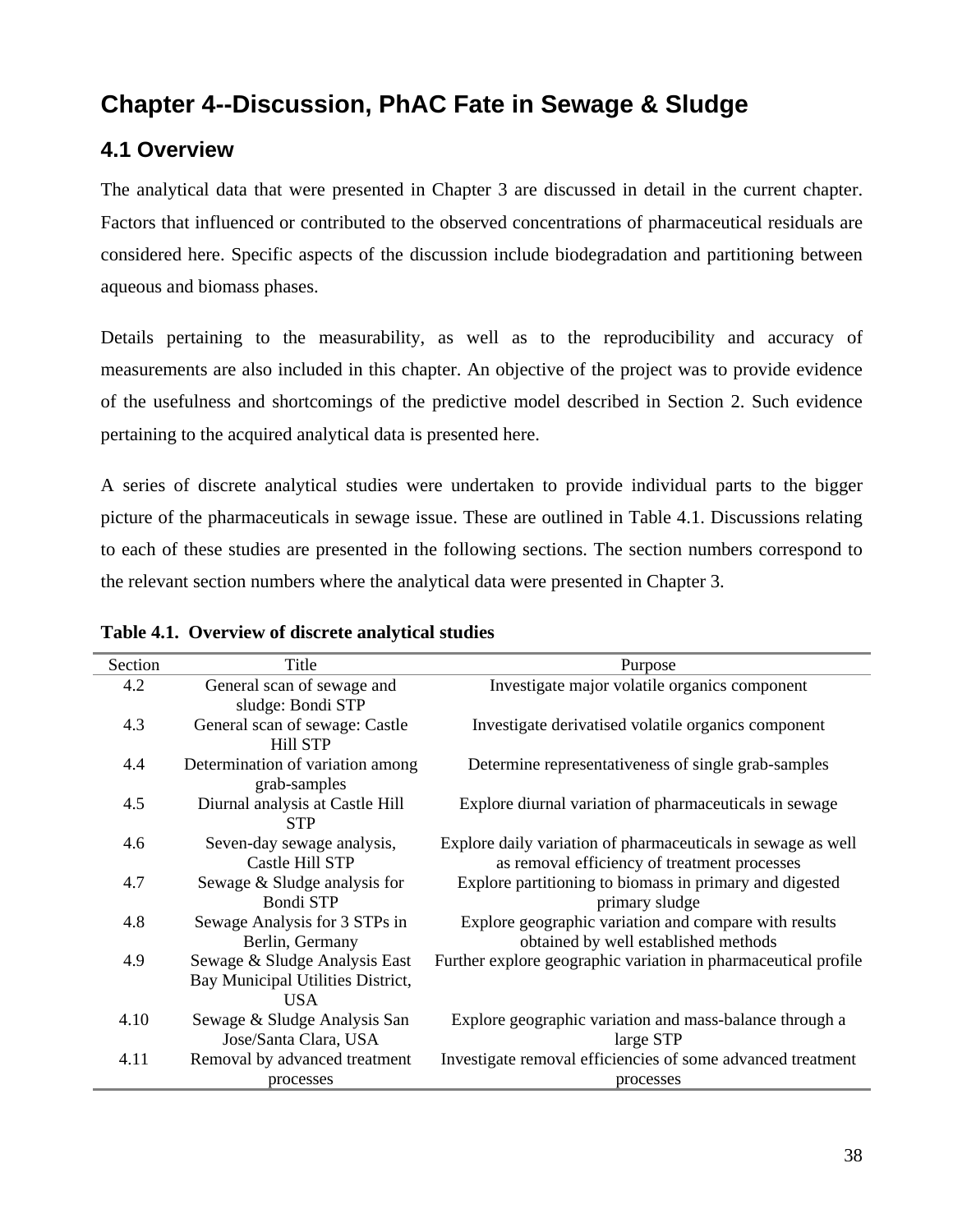## **4.2 General scan of sewage and sludge: Bondi STP**

A number of biologically relevant compounds were detected in the general scan of sewage and sludge extracts from Bondi STP (Kahn, 2002). Most significant was ibuprofen, which is a pharmaceutical, identified frequently as most likely to be present in considerable concentrations. Ibuprofen was detected in this analysis in its non-derivatised form. Analysis of Bondi samples provided qualitative data only.

Among other observed biological compounds were the commonly known alkaloid, caffeine, and the antibacterial/anti-microbial agent, triclosan. Caffeine is an ingredient of coffees, teas and numerous carbonated soft drinks. It is certain to be ubiquitous in raw sewage. Triclosan is used in anti-gumdisease toothpaste as well as in deodorants, antiperspirants, detergents, dishwashing liquids, cosmetics and anti-microbial creams, lotions, and hand soaps. Triclosan has been shown to be only partially removed during conventional sewage treatment processes and, hence, it is measurable in surface waters (Lindström *et al.*, 2002).

A number of steroidal compounds were identified. These included cholesterol, dihydrocholesterol, 5α-cholestan-3-one and cholesta-3,5-diene. 14β pregnane is a progestinal steroid hormone and 3αhydroxy-5β-androstane-17-one is an androgenic steroid hormone. Squalene, which was also found but not a steroid, is an important intermediate in the biochemical synthesis of cholesterol.

Omega-pentadecalactone (Adams *et al.*, 1998) and versalide are musky, synthetic perfumes frequently used in soaps. Methyldihydrojasmonate95 is an artificial peach/apricot flavouring agent.

Not surprisingly, many of the most prevalent chemicals are short-chain fatty acids, which are components of soaps, shampoos and detergents. Examples include stearic acid, palmitic acid, lauric acid, capric acid, oleic acid and linoleic acid. Some amides of these acids were also observed as were methyl esters of many of the acids. It is likely that methyl esters were formed by reaction with methanol solvent in the GC-MS inlet.

A number of phthalates were observed: diethyl phthalate, isobutyl phthalate, dibutyl phthalate, butyl benzyl phthalate, dicyclohexyl phthalate and bis(2-ethylhexyl) phthalate. These are industrial compounds used as plasticisers in PVC and some other products including paints. Phthalates are ubiquitous in sewage (Alcock *et al.*, 1999).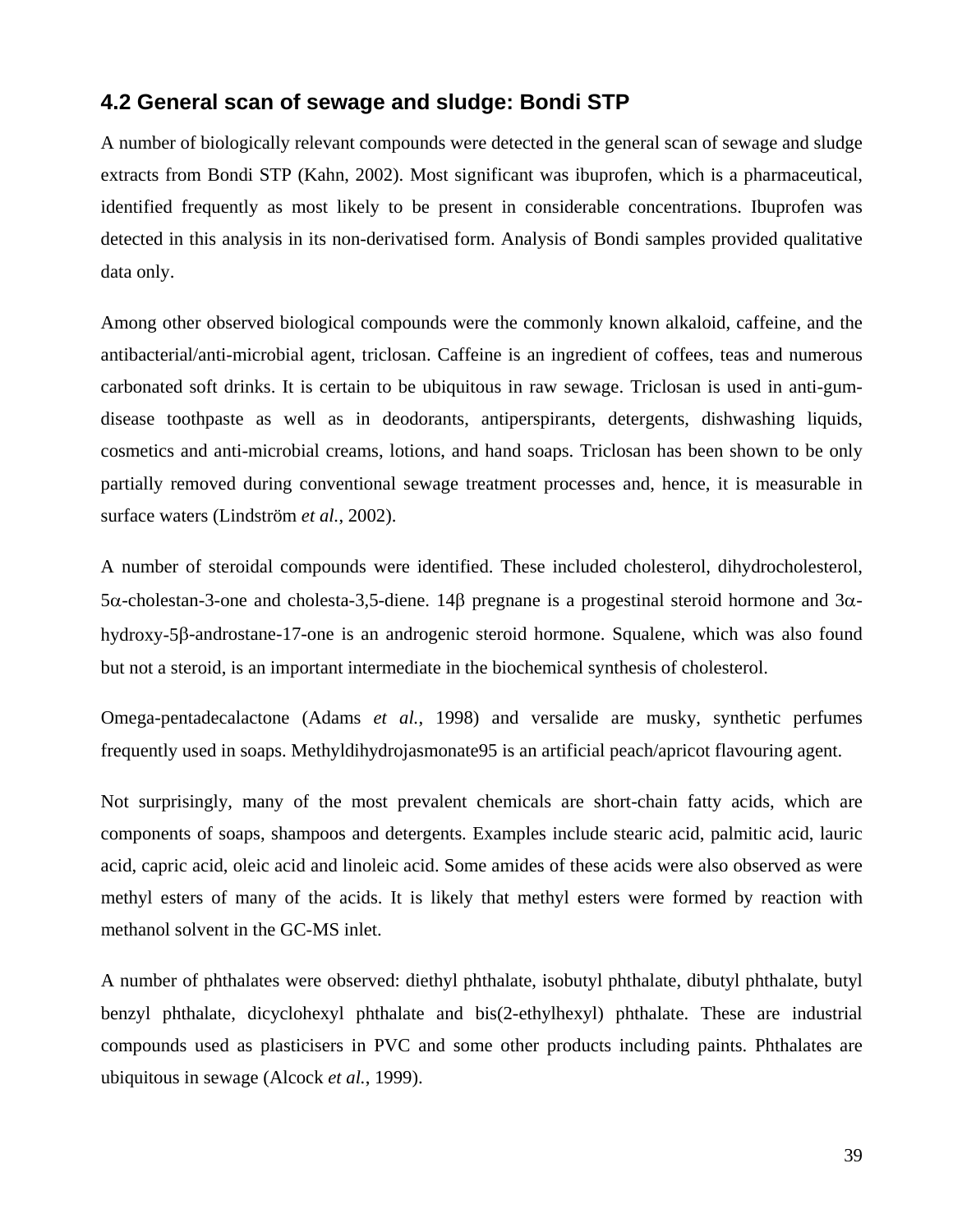### **4.3 General scan of extracted sewage samples: Castle Hill STP**

A number of significant biological compounds were identified in the general scan of extracted sewage from Castle Hill STP (Khan, 2002). In this analysis, it was possible to detect a wider range of less volatile compounds than those identified from Bondi STP (section 4.2). This was achieved by derivatising the extracted samples with BSTFA to deliver TMS derivatives. The effect was twofold: First, the increased volatility of the abundant long-chain organic acids caused these compounds to be eluted earlier and in narrower peaks, thus obscuring less of the total chromatograph. Second, the increased volatility of some further compounds of interest allowed them to be adequately chromatographed and observed without thermal decomposition.

Ibuprofen was again observed (this time as a TMS derivative). Paracetamol (listed as acetaminophen in the mass-spectral database) was observed as a consequence of the derivatisation. This compound was predicted to be the highest concentration pharmaceutical in raw sewage (Table 2.1). Iminostilbene (Figure 4.1) is both a manufacturing precursor and urinary metabolite of the antiepileptic drug, carbamazepine. A further compound was identified by the Wiley mass-spectral database as "naproxen metabolite". The identity of this compound was confirmed to be the major metabolite 6-*o*-desmethylnaproxen (Figure 4.1), by inspection of its mass spectrum. Both carbamazepine and naproxen were shown, in Table 2.1, to be high use (by mass) drugs. However, diminished concentrations of the parent drugs were predicted because of extensive metabolism. This is very consistent with the results obtained.



Iminostilbene 6-*o*-desmethylnaproxen

#### **Figure 4.1. Structures of identified pharmaceutical metabolites**

Also found was  $5\alpha$ -androstan-3 $\alpha$ -ol-17-one (androsterone), a male hormone that is biosynthesised from progesterone. It is one of the major urinary metabolites of testosterone. 11-keto-etiocholanolone is also a natural urinary steroid. Many of the other steroids, phthalates and long chain organic acids described in section 4.2, were again observed in this analysis. As with the previous section, only qualitative data were available from this analysis.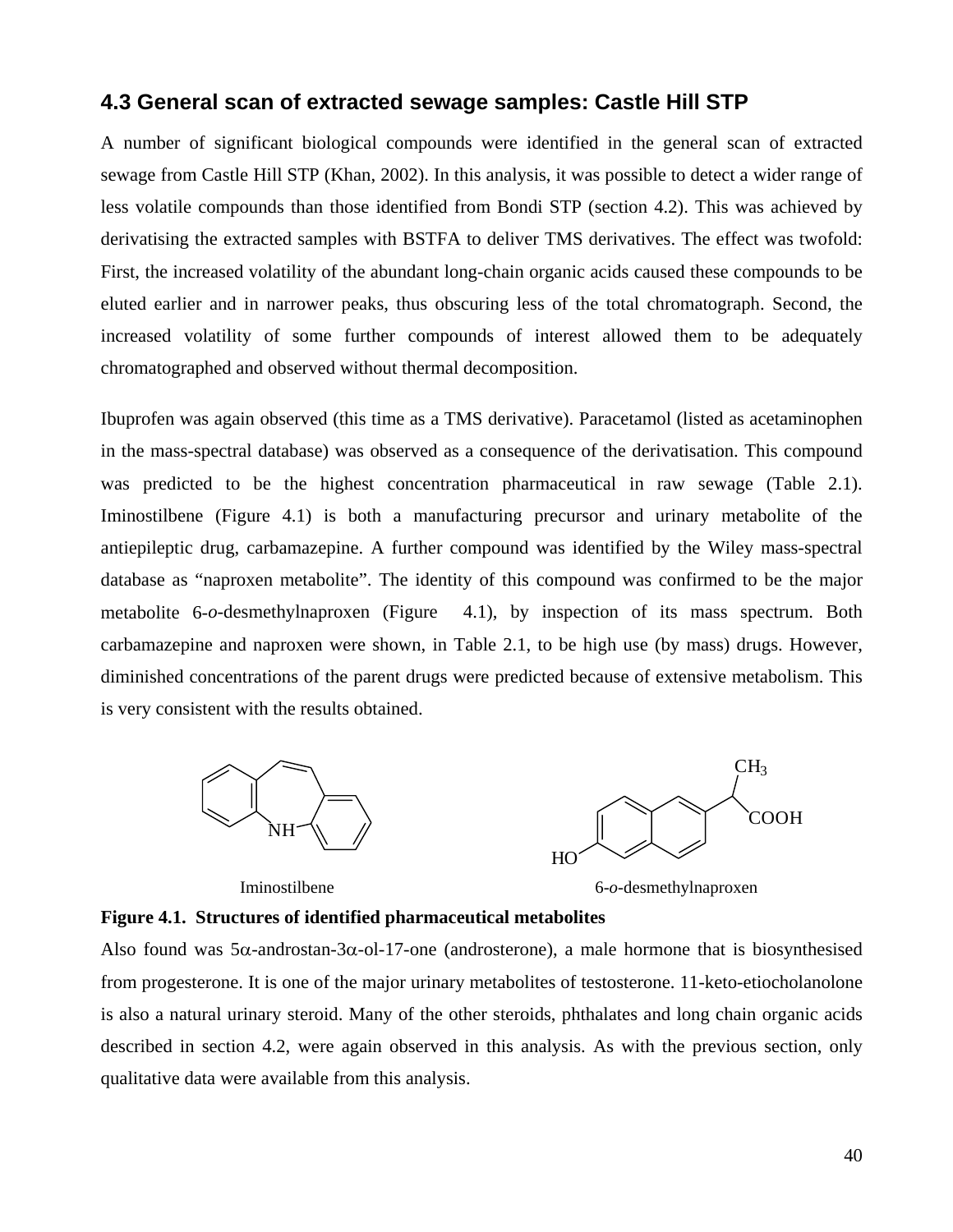### **4.4 Determination of variation among grab-samples**

This analysis was undertaken as a precursor to the diurnal analysis at Castle Hill STP (Section 4.5). In the diurnal analysis, concentration and load variations were to be considered on a time scale of hours. The current tasks were undertaken as a check that the finer-detail variations (i.e. on the order of minutes) were not of the same order as the hourly variations..

The data for this analysis are presented in section 3.4. All five samples were collected from the same location within a period of ten minutes. Reasons reported for variations between samples include:

- short-term flow variations.
- short-term load variations.
- variations in homogeneity of sewerage chamber content.
- variations in sampling, extraction and analysis of samples.

The means and standard deviations were calculated (Table 3.3). Non-detect samples were omitted from the calculation. The coefficients of variation (CV) were calculated from the mean and standard deviation (σ) by the equation:

$$
CV = \frac{\sigma}{\text{mean}} \times 100
$$

In all cases the coefficients of variation (from 3-5 analyses) were no greater than 50%, indicating adequate reproducibility within data sets of this size. Coefficients of 10% or less were obtained for salicylic acid, ibuprofen, gemfibrozil, naproxen and ketoprofen. The collection, extraction and analysis of these compounds was therefore considered highly reproducible and the short-term concentration variation insignificant at the sampling time that the experiment was performed.

#### **4.5 Diurnal analysis at Castle Hill STP**

In an STP, the overall flow-rate exhibits significant diurnal variation. This experiment was undertaken to investigate the diurnal variations in the concentrations of pharmaceutical residues. The data obtained are presented in Table 4.2. To a first approximation, it may have been expected that the concentration of contaminants may have exhibited a reverse diurnal pattern. That is, lower concentrations may have been expected with the increased dilution associated with flow-rate peaks in the cycle. In fact, concentration variations proved to be more complicated.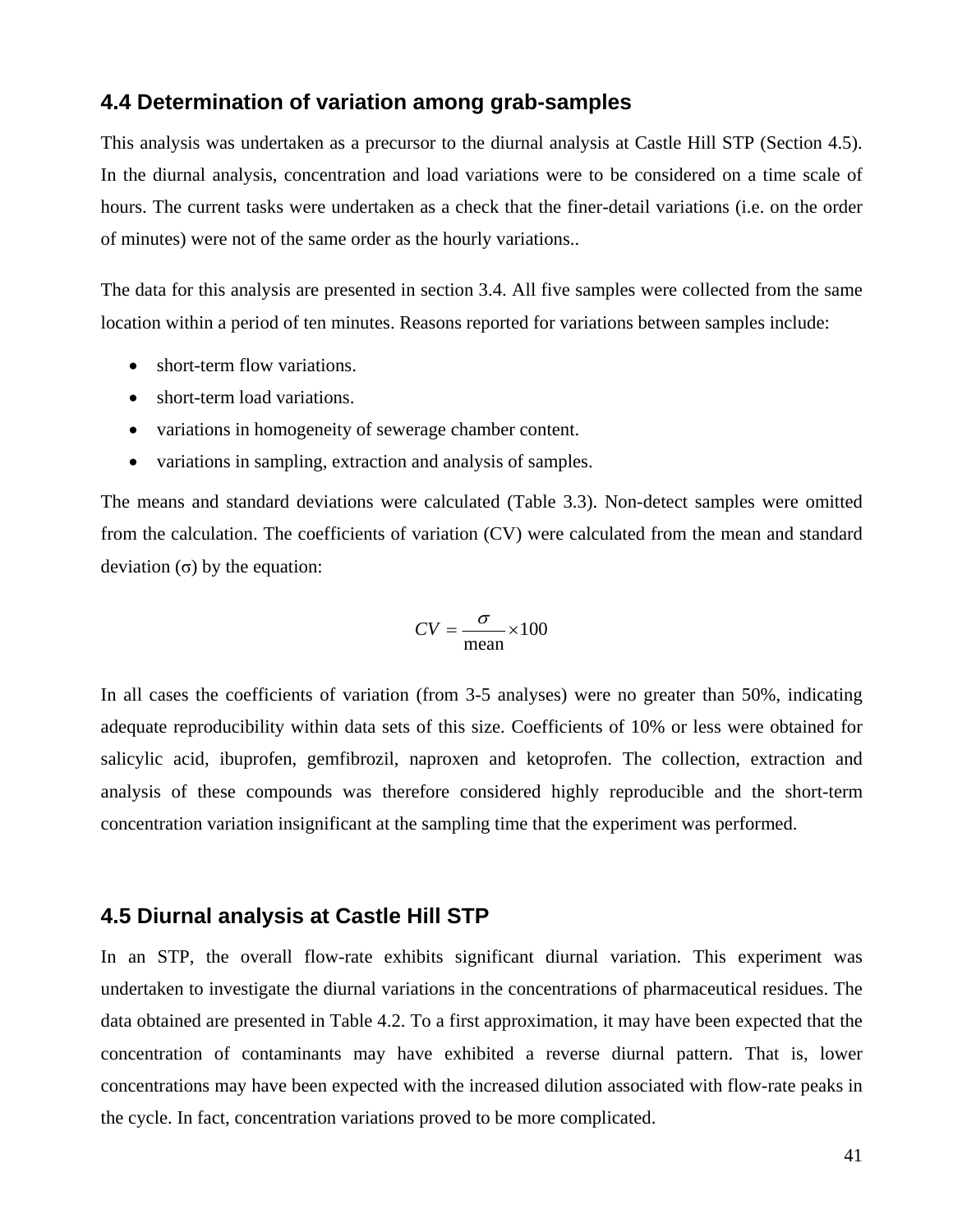The actual excretion of pharmaceuticals into a particular sewerage system was also expected to exhibit a highly diurnal nature. This would reflect variations in factors such as typical times of drug ingestion, lapse times for excretion peaks, peak times of elimination to the sewerage system and population shifts into and out of an area during a working-day cycle.

This investigation was undertaken at the Castle Hill STP, which was described in section 3.3. The Castle Hill STP treats predominantly domestic municipal sewage. The rate of flow of influent to such an STP typically exhibits a diurnal nature as shown in Figure 4.2 and Figure 4.3. The diurnal pattern reflects patterns of community water usage. Much of the detail is attributable to factors, generally



**Figure 4.2. Sewage flow at Castle Hill, Tues 11 Sep 2001 (\*\* sampling times)**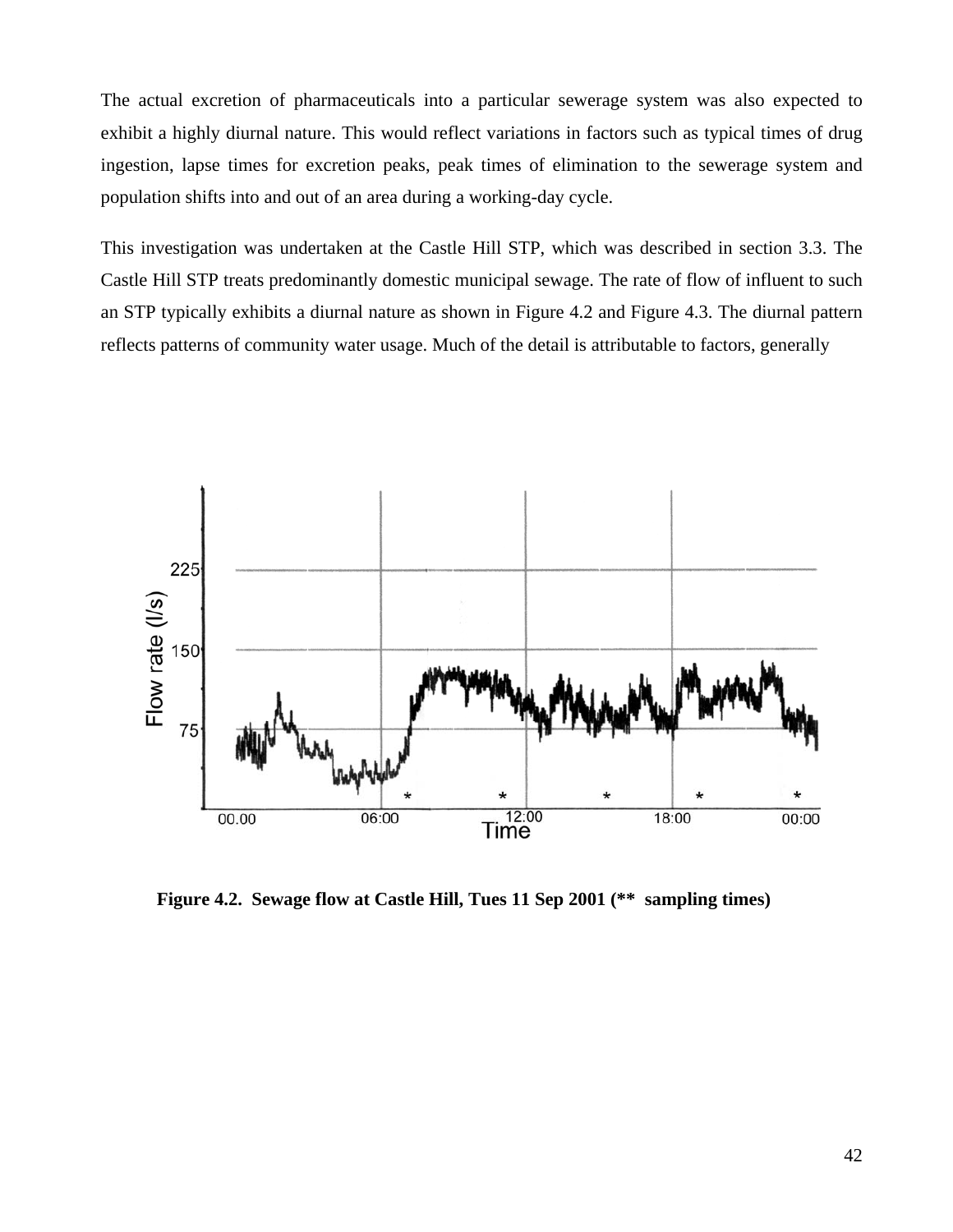

**Figure 4.3. Sewage flow at Castle Hill, Wed. 12 Sep 2001 (\*\* sampling times)** 

categorised as washing (baths, showers, dishes and clothes). The phasing of the diurnal flow curve is influenced by the length of the sewers and, hence, the average delay incurred between wastewater generation and the time it takes for it to reach the STP.

#### **4.5.1 Diurnal concentration variation of pharmaceuticals**

An initial assumption may be that times of peak flow might be translated as times of peak dilution and, hence, minimum concentration of organic matter. In fact, the reverse is generally the case. The concentration of organic matter in sewage is commonly measured by its biochemical oxygen demand (BOD) or the total organic carbon (TOC) concentration. BOD, TOC and suspended solids concentrations typically roughly parallel the flow variation during dry weather and in the absence of major industrial discharges. That is, they exhibit the same pattern in phase with Figure 4.2 and Figure 4.3 (Metcalf & Eddy. Inc., 1991). The explanation is that these parameters originate predominantly from the same sources as the flow variations. Much of the measured BOD and TOC is contributed by human excretions, as well as soaps and detergents used in washing.

On the other hand, specific organic compounds originating solely from human excretions (such as pharmaceutical residuals) may not be expected to follow the same concentration variation as the BOD and TOC. It seems likely that the ratio of sewage generated from toilet flushing to that generated by washing may also exhibit peaks and troughs. If this is the case, we might expect to see peak concentrations of pharmaceuticals at times where this "flushing-to-washing" ratio is greatest. Predicting these times is, however, less straightforward.

A few assumptions can be made to help postulate the diurnal pattern of the flushing-to-washing ratio and, hence, presumably the pharmaceutical concentration variation. Peak flushing times will likely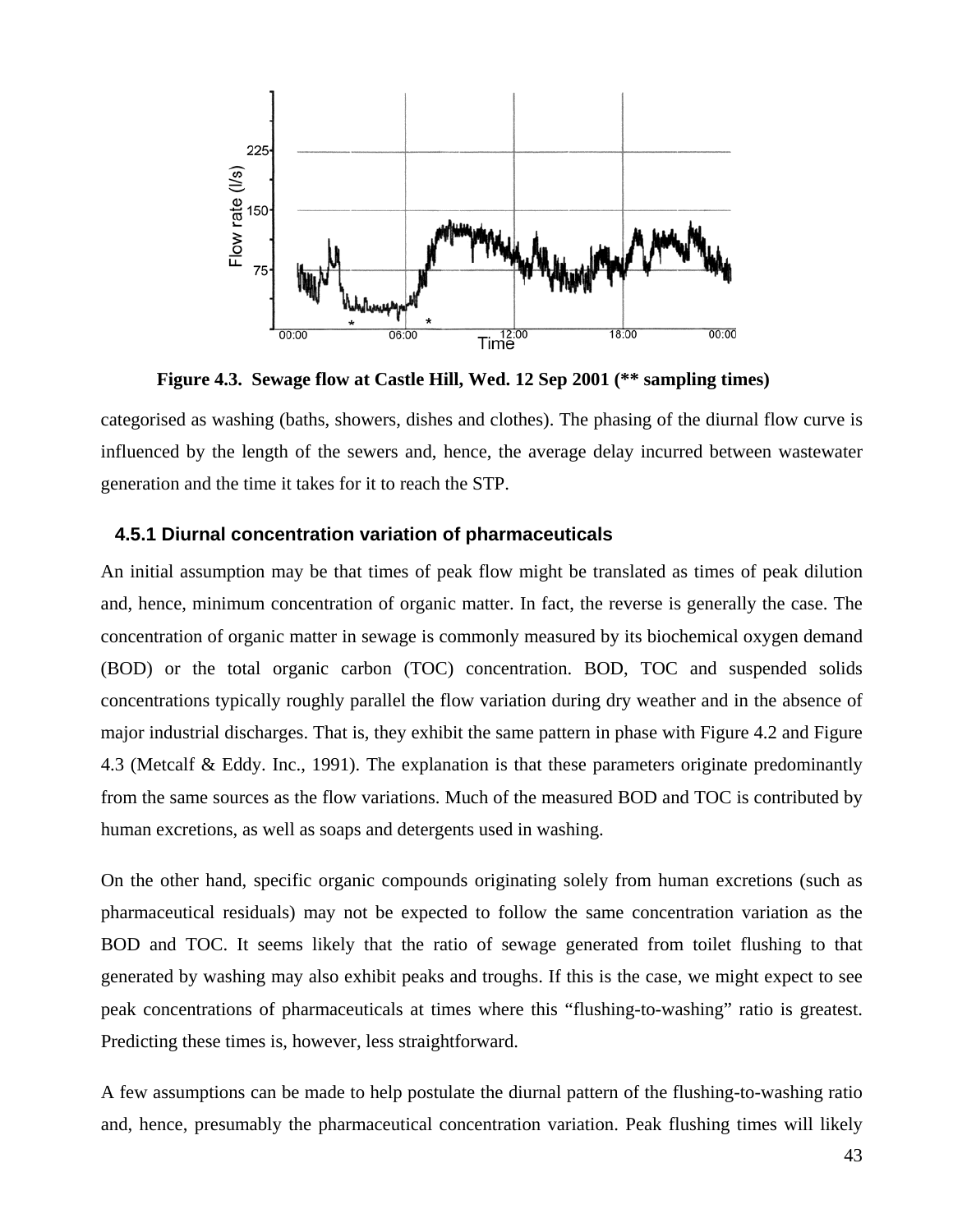coincide with peak washing times (i.e. morning and evening). Similarly, a trough in the flushing volume may be expected to coincide with a trough in washing volume in the very early hours of the morning (say  $2 \text{ am} - 5 \text{ am}$ ), however, the flushing trough may be less severe than the washing trough. A decrease in washing activity is assumed to be primarily responsible for the observed afternoon flow-minimum (see Figure 4.3). However, it may be assumed that flushing activity again exhibits a less severe trough than washing.

It follows from these assumptions that while the total flushing volume and the total washing volume may each exhibit a diurnal pattern consistent with Figure 4.2 and Figure 4.3, the flushing-to-washing ratio may be somewhat the inverse. The conclusion is that peak pharmaceutical concentrations may be expected in the very early morning and in the late afternoon. If this were the case, measurement of pharmaceuticals at these concentration peaks would be further facilitated by the minimums in BOD and TOC concentrations, which occur at those times. This hypothesis was tested by analysing grab samples collected every four hours over a 24-hour cycle. The sample times are marked with asterisks in Figure 4.2 and Figure 4.3. The concentration variations observed were, in most cases, greater than the short-term sample variations observed in Sections 4.3 and 4.4, thereby indicating that diurnal concentration variation was indeed observable by this method of sampling. A clear pattern, on the other hand, was less evident.

Paracetamol was the pharmaceutical measured in highest concentrations. Paracetamol concentrations were compared to TOC concentrations over the diurnal cycle (Figure 4.4). A significant concentration peak for this drug was indeed observed in the afternoon sample (3pm). However, there was less evidence of the postulated early morning concentration peak. The only observed TOC concentration peak was in the evening (around 11pm).



**Figure 4.4. Diurnal concentration variation of paracetamol (**µ**g/l) and TOC (mg/l)**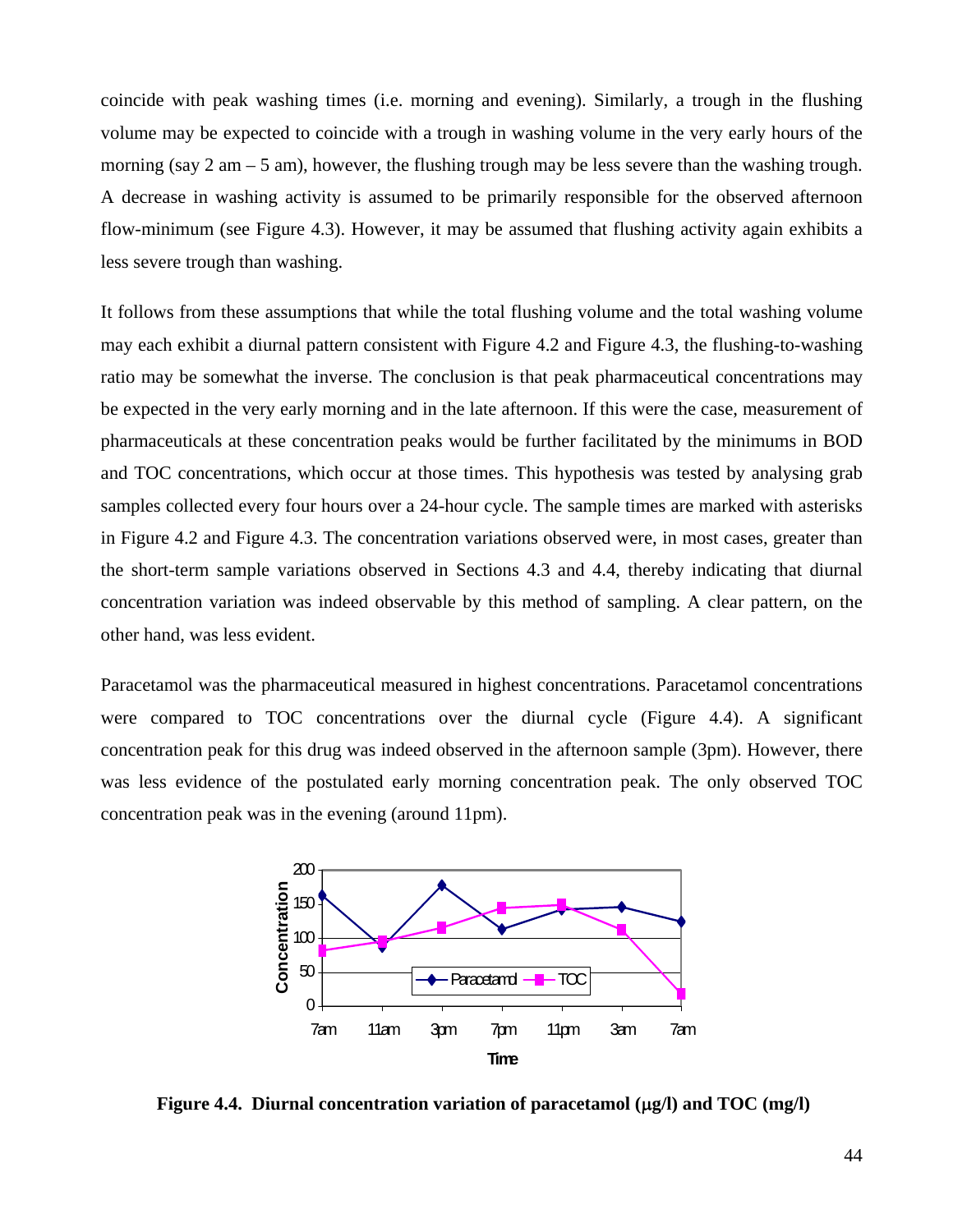The diurnal concentration variations of salicylic acid, ibuprofen, gemfibrozil, naproxen and ketoprofen were compared (Figure 4.5). It was apparent that while some aspects of the overall trends were consistent among the different pharmaceuticals, some considerable variations were also observed.



**Figure 4.5 Diurnal concentrations of salicylic acid, ibuprofen, gemfibrozil, naproxen and ketoprofen (**µ**g/l)** 

Furthermore, it was noted that concentrations of specific drugs were, in most cases, significantly different at 7am on the first morning (Tuesday) compared to those at 7am on the second morning (Wednesday). A likely explanation is that at this time, the sewage flow rate is typically changing much more rapidly than when the short-term variation tests were undertaken (12 noon). This rapid rate of change in flow rate at 7am can be seen clearly in Figure 4.2 and Figure 4.3. Hence, short-term variability around this time is expected to be much more significant. Thus, small variations in sampling time, from one day to the next, may have resulted in considerable variations in sample concentration.

A second factor, which may account for some differences between the two mornings, was that the events in the USA of September 11 2001 occurred overnight (Sydney time) during the study. This may have had an unknown effect on people's morning habits, as many may have made adjustments in order to watch television news broadcasts during the late evening and following morning.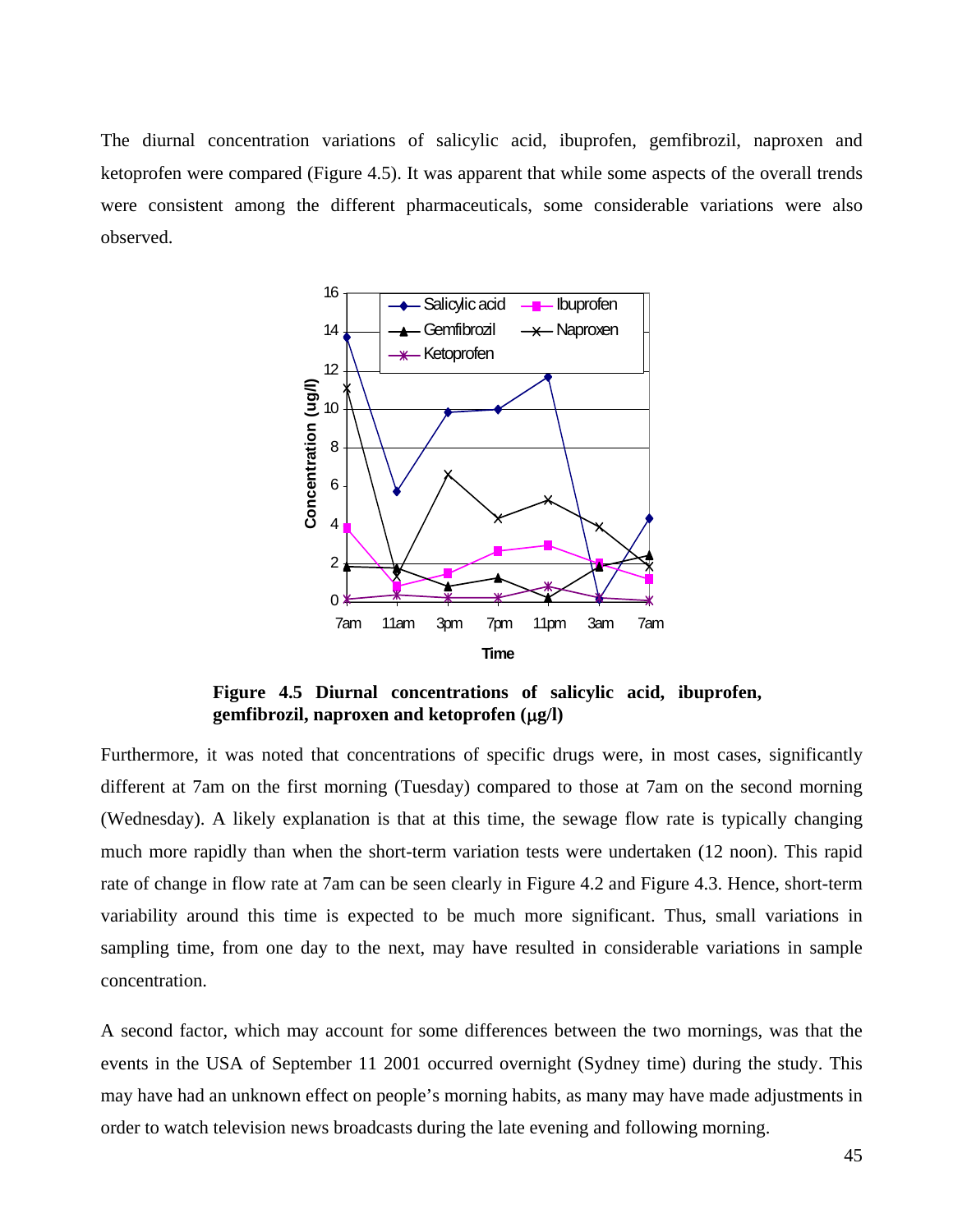#### **4.5.2 Diurnal load variation of pharmaceuticals**

The pharmaceutical loads were calculated from the concentration and flow to examine the variations in the total quantities of each of the pharmaceuticals in the STP:

$$
Load (\mu g/s) = Concentration (\mu g/l) \times Flow rate (l/s)
$$

At each of the given sampling times, the flow was estimated from Figure 4.2 or Figure 4.3. The data are included as "Flow (l/s)" in Table . The load was calculated for each of the eight pharmaceuticals for which there was a full, or near-full, set of diurnal data. The load was also calculated for the total organic carbon (TOC) (Table 4.2).

|                | 7am                      | 11am  | 3pm   | 7pm   | 11 <sub>pm</sub> | 3am  | 7am  |
|----------------|--------------------------|-------|-------|-------|------------------|------|------|
| Flow $(l/s)$   | 53                       | 115   | 90    | 102   | 86               | 27   | 75   |
| Salicylic acid | 727                      | 657   | 887   | 1018  | 1003             | 4    | 326  |
| Ibuprofen      | 201                      | 92    | 132   | 269   | 255              | 53   | 88   |
| Paracetamol    | 8620                     | 9962  | 16004 | 11514 | 12213            | 3936 | 9296 |
| Gemfibrozil    | 99                       | 201   | 72    | 130   | 18               | 50   | 183  |
| Naproxen       | 589                      | 155   | 596   | 442   | 458              | 105  | 136  |
| Ketoprofen     | 10                       | 41    | 17    | 19    | 71               |      | 8    |
| Carbamazepine  |                          | 6     | 7     | 11    | 9                | 4    | 6    |
| Morphine       | $\overline{\phantom{0}}$ | 23    | 39    | 43    | 27               | 8    | ⇁    |
| TOC            | 4346                     | 10925 | 10350 | 14688 | 12814            | 3024 | 1350 |

**Table 4.2. Flow rates and loads of pharmaceuticals (**µ**g/s) and TOC (mg/s) at Castle Hill STP.** 

The diurnal load variations provide a much clearer description of the quantity of pharmaceutical residues in the system than do the diurnal concentration variations. The limited number of data points did not allow for a complete analysis, however some general observations could be made.

The diurnal paracetamol load variation was compared to the diurnal TOC load variation (Figure 4.6). It was evident that the paracetamol load peaks and TOC load peaks did not coincide. It appears that the paracetamol load peaked in the late afternoon, while the TOC load peaked in the early evening. Moreover, between 3am and 7am, the loads of paracetamol and TOC moved in opposite directions. While the TOC load underwent a sharp increase, the paracetamol load continued to decrease. These observations are consistent with the above speculation regarding variations in sewage generated by flushing and washing.

The diurnal load variations of salicylic acid, ibuprofen, gemfibrozil, naproxen and ketoprofen were compared (Figure ). Even with the limited data available, it is clear that the different pharmaceuticals did indeed exhibit different patterns of diurnal load variation. The most extreme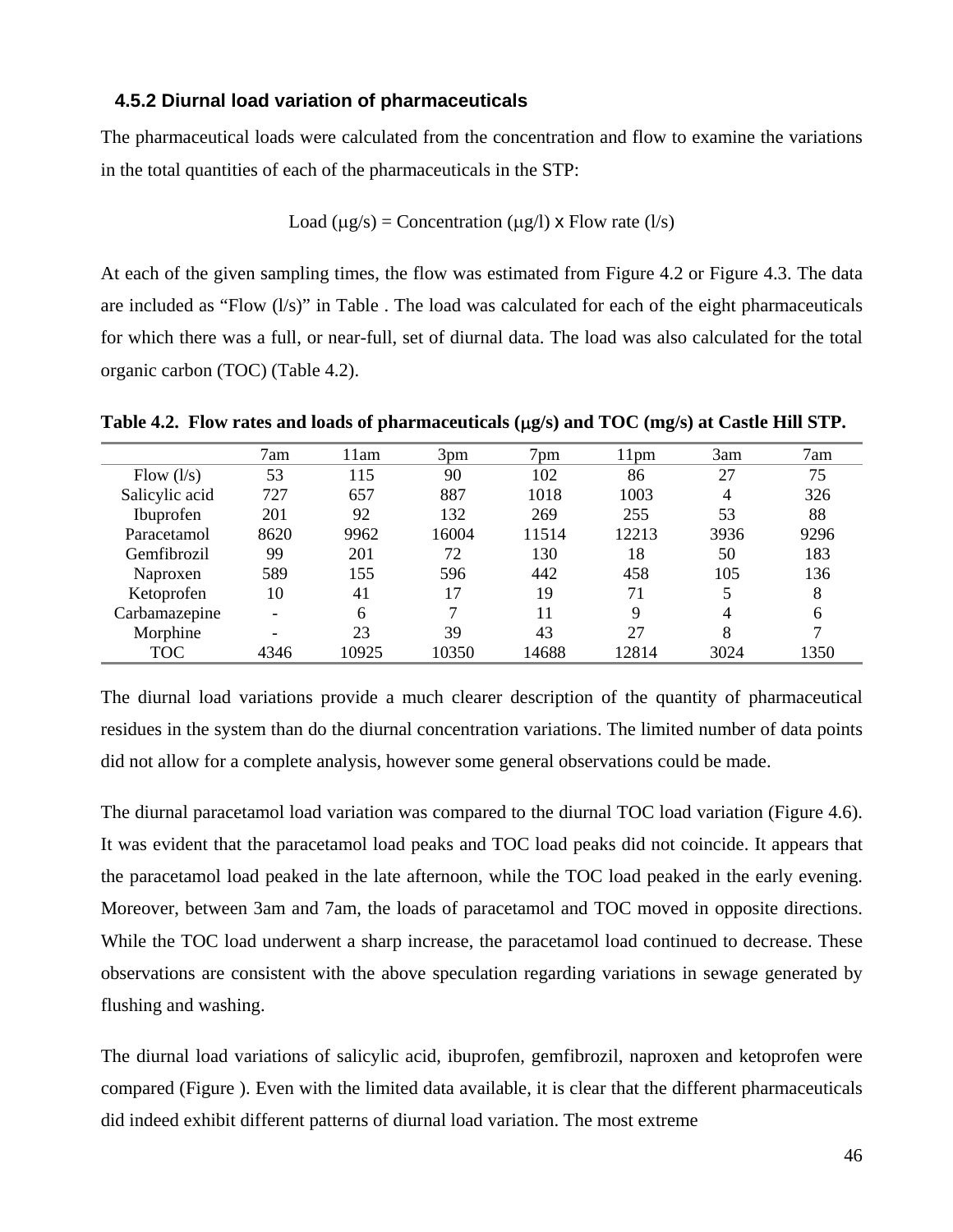

**Figure 4.6. Diurnal load of paracetamol (**µ**g/s) and TOC (mg/s).** 

variation was observed for salicylic acid, which was observed to decrease in load by more than two orders of magnitude between 11pm and 3am.



**Figure 4.7. Diurnal loads of salicylic acid, ibuprofen, gemfibrozil, naproxen and ketoprofen (**µ**g/s)**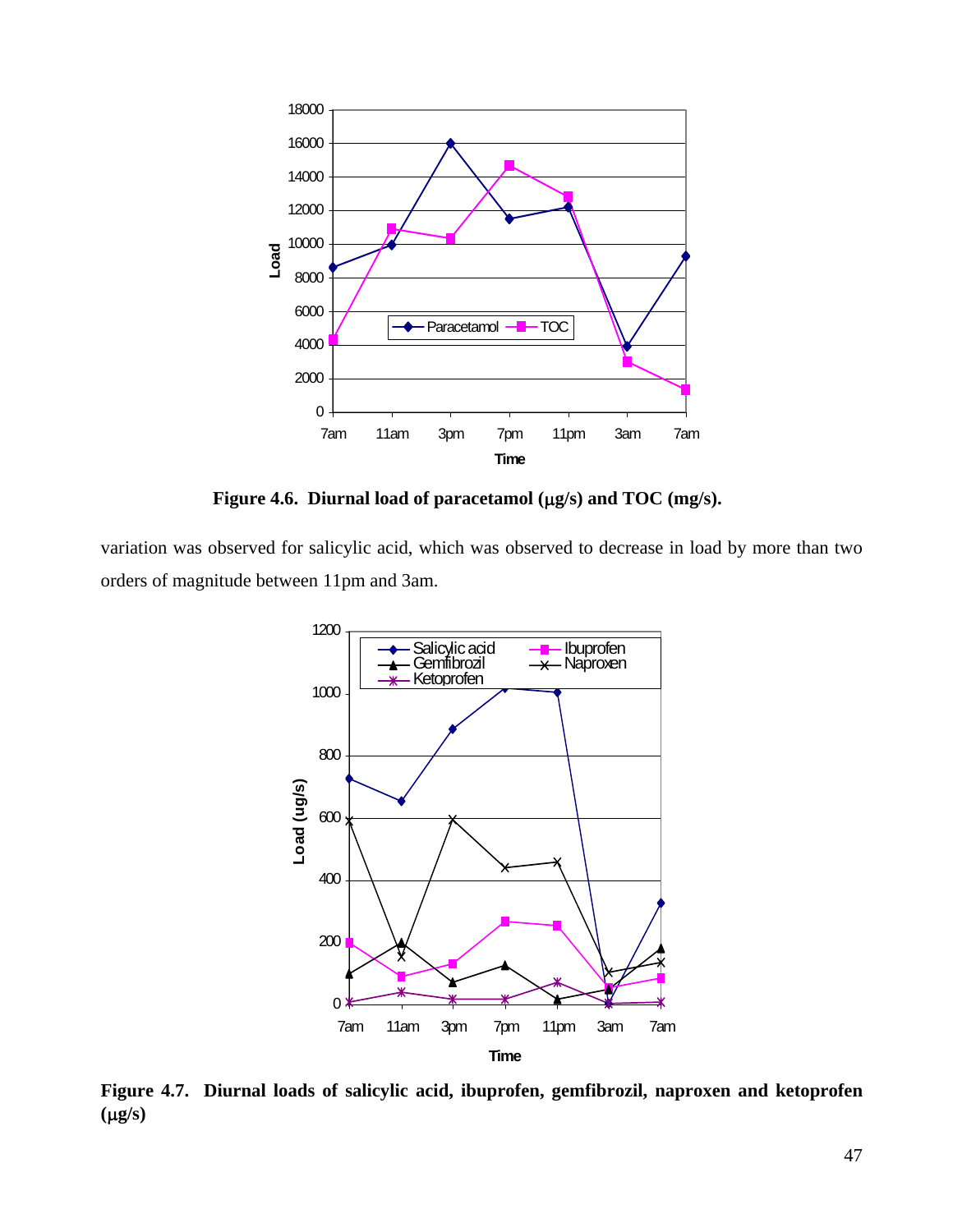### **4.5.3 Conclusions regarding diurnal variations of pharmaceuticals in sewage**

A number of conclusions may be drawn from this study. These include:

- 1. Diurnal variation of pharmaceutical concentrations and loads in sewage is evident.
- 2. As a result of the diurnal variability, randomly selected grab-samples are not representative of daily load.
- 3. Sensitivity of comparing a small number of grab samples is limited somewhat by the shorttime variation observed in grab samples.
- 4. The diurnal pattern of pharmaceutical concentration does not reflect the diurnal variations of the total organic load.
- 5. Diurnal patterns appear to be variable, even among different pharmaceutical residuals.

The last of these points is, perhaps, the most interesting and warrants further consideration. What factors may be responsible for variations in the diurnal concentrations between different pharmaceuticals?

First, many pharmaceuticals are dispensed with instructions regarding the time of day at which they should be administered. This may vary between different classes of drugs. Examples of instructed administration times include mornings, evenings, before or after meals. Second, pharmaceuticals vary in the time taken from ingestion to excretion. Third, the use of particular drugs varies across age groups. Regularity and times of toilet-use may similarly vary across age groups, resulting in further variation in overall excretions of these drugs. All of these factors may contribute to peak times of excretion, which may vary considerably amongst different drugs. Hence, flushing-generated sewage would be expected to carry variable loads of such drugs over 24-hours.

## **4.6 Seven-day sewage analysis, Castle Hill STP, Sydney**

A seven-day sewage analysis was undertaken at the Castle Hill STP to investigate daily variations in pharmaceutical loads over a typical weekly cycle. The data obtained were also used to compare analytical results with the concentration predictions generated in Section 2.

For seven consecutive days (Tue 18 Dec – Mon 24 December 2001), 24-hour composite raw sewage samples from the Castle Hill STP were collected and analysed. Additionally, 24-hour composite samples of primary and secondary effluents were collected and analysed over five consecutive week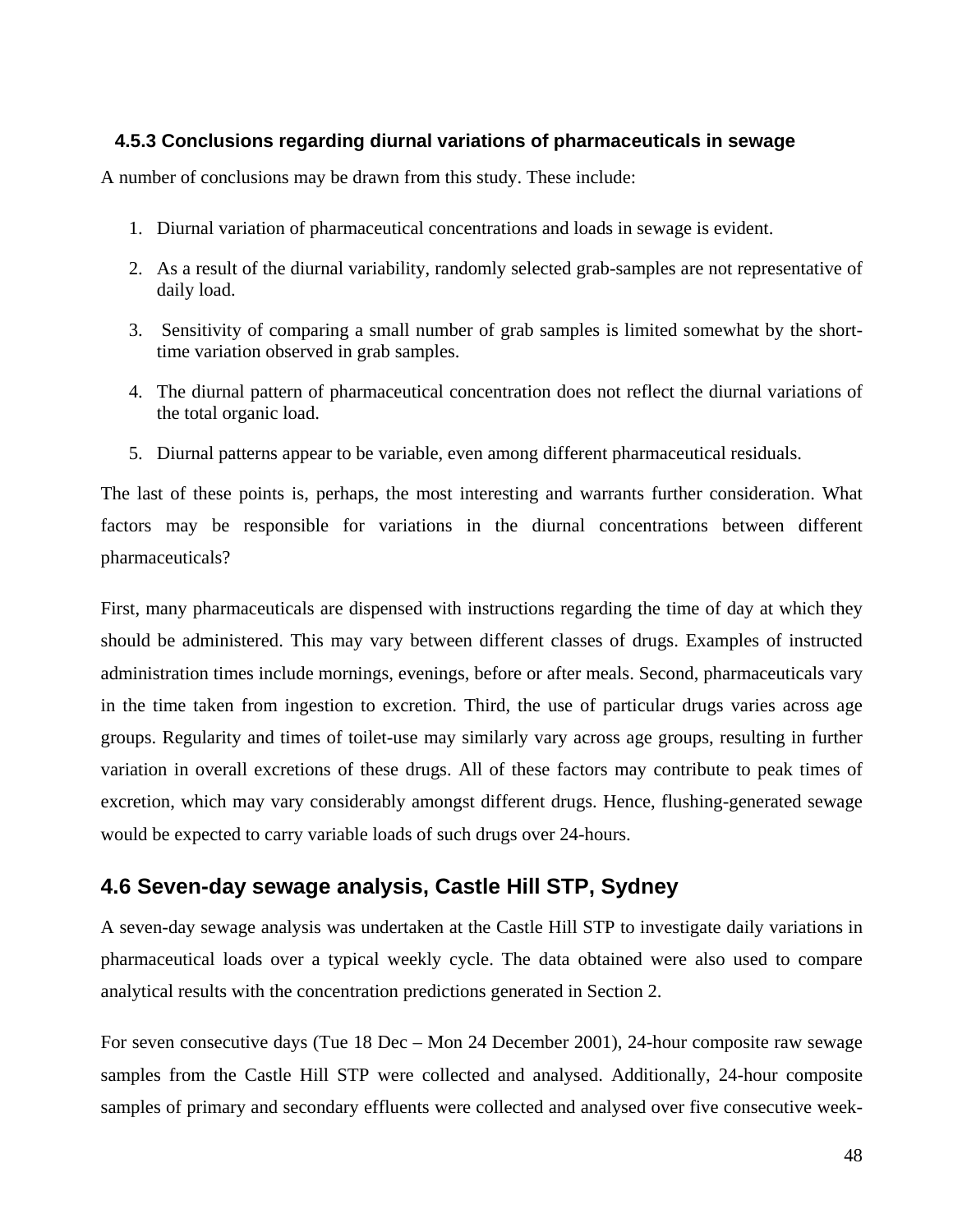days (Tue 18, Wed 19, Thu 20, Fri 21, Mon 24 December 2001). The composite periods concluded at 9am each day. The analytical results are presented in section 3.6.

The total flow and rainfall at the STP during the sampling period are shown in Table 4.3 (Rodrigues, 2002). The flow data for each day start and end at midnight. Accordingly, it was not possible to correct the measured concentrations for flow rate, because the flow data were out of phase with the sampling composites.

|               | ı ue       | Wed     | Thu     | Fri  | Sat              | Sun      | Mon           |
|---------------|------------|---------|---------|------|------------------|----------|---------------|
| (Ml)<br>Flow  | າ<<br>∪.∠J | ∪.ບ∠    | ◡ ・ ・ ・ | 7.04 | $\Omega$<br>0.O. | 6.63     | ട റെ<br>∪. フ∠ |
| Rainfall (mm) | ن. ب       | $0.0\,$ | $0.0\,$ | т.   | v.v              | $_{0.0}$ | v.v           |

**Table 4.3. Total flow (Ml) and rainfall (mm) for sample period (Rodrigues, 2002)** 

The average flow recorded over the seven days was 6.74 Ml/day with a standard deviation of 0.27 Ml/day. The coefficient of variation was therefore calculated to be 4.0. Since the coefficient of variation was significantly less than 10, the variation in daily flow was not considered to be a significant factor in the overall measured variation in composite pharmaceutical concentrations.

Total sewage flow variations resulting from domestic sources are generally negligible from one day to the next. Typical weekly flow patterns are shown in Figure 4.8 (Metcalf & Eddy. Inc., 1991).



**Figure 4.8. Typical weekly flow rate variations during wet and dry periods. Reproduced from (Metcalf & Eddy. Inc., 1991)**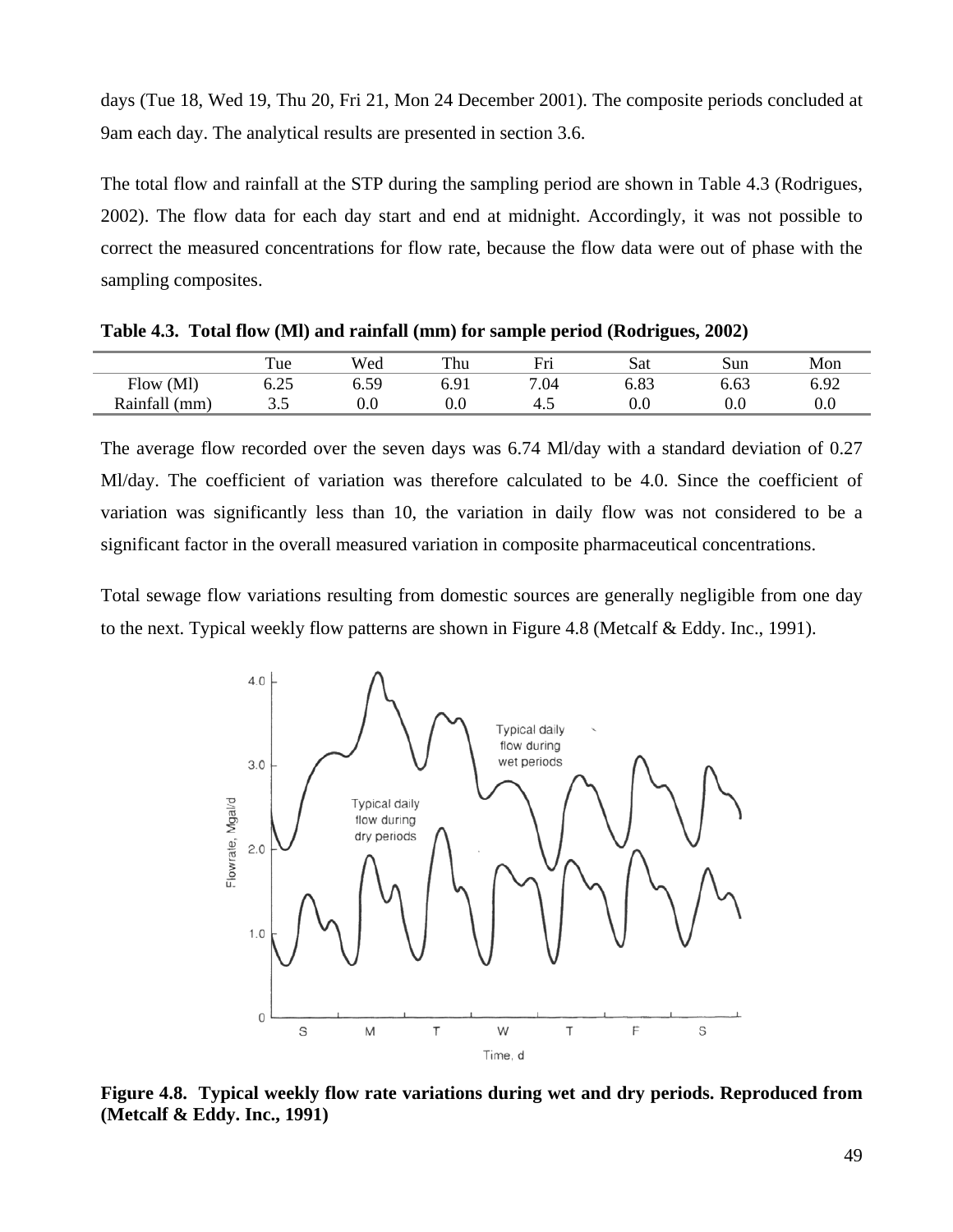Very consistent data were obtained for the 24-hour composites, much more so than for previous single grab samples. Most of the factors contributing to concentration variations in grab samples taken over a 24-hour period (described in section 4.5) were not applicable to 24-hour composites.

The means and standard deviations of the measured pharmaceutical concentrations were calculated for raw influent, primary effluent and secondary effluent (Table 4.4). Samples in which the pharmaceutical was not detected were not used in the calculation. For consistency, only the weekday concentrations were used in the calculation for raw sewage. Only drugs that were detected in at least three of the five samples were included. Failure to detect a compound did not automatically infer a low concentration. Occasionally, significant concentrations of compounds may go undetected due to masking by co-eluting peaks.

| Pharmaceutical  | Raw influent      | Primary effluent | Secondary effluent |
|-----------------|-------------------|------------------|--------------------|
| Salicylic acid  | $13.43 \pm 3.26$  | $6.12 \pm 1.40$  | $0.38 \pm 0.13$    |
| Ibuprofen       | $2.72 \pm 0.35$   | $2.25 \pm 0.34$  | $0.22 \pm 0.15$    |
| Paracetamol     | $104.48 \pm 1.79$ | $27.78 \pm 3.54$ | $0.39 \pm 0.23$    |
| Metronidazole   |                   |                  |                    |
| Methamphetamine | $0.18 \pm 0.11$   |                  |                    |
| Gemfibrozil     | $1.49 \pm 0.19$   | $1.25 \pm 0.08$  | $0.25 \pm 0.03$    |
| Captopril       |                   |                  |                    |
| Naproxen        | $6.48 \pm 0.42$   | $5.54 \pm 0.73$  | $0.35 \pm 0.12$    |
| Methadone       |                   |                  |                    |
| Ketoprofen      | $0.90 \pm 0.08$   | $1.02 \pm 0.18$  | $0.59 \pm 0.05$    |
| Phenytoin       |                   |                  |                    |
| Carbamazepine   |                   |                  |                    |
| Morphine        | $0.26 \pm 0.11$   | $0.19 \pm 0.02$  | $0.02 \pm 0.00$    |

**Table 4.4. Statistics of pharmaceutical concentrations (**µ**g/l) in Castle Hill STP over five days** 

The acquired data were compared to the data predicted in Tables 2.1 and 2.2). The comparisons were made in terms of both absolute concentrations of pharmaceuticals and relative removal rates.

#### **4.6.1 Comparison of absolute concentrations of pharmaceuticals**

The concentrations of pharmaceuticals predicted and measured in raw sewage were compared (Figure 4.9). For the six compounds with full sets of analytical data, very close agreement between predicted and measured concentrations generally achieved for raw sewage. Of these six pharmaceuticals, four were under-predicted compared to the analytical results from raw sewage. The remaining two were over-predicted compared to measured results.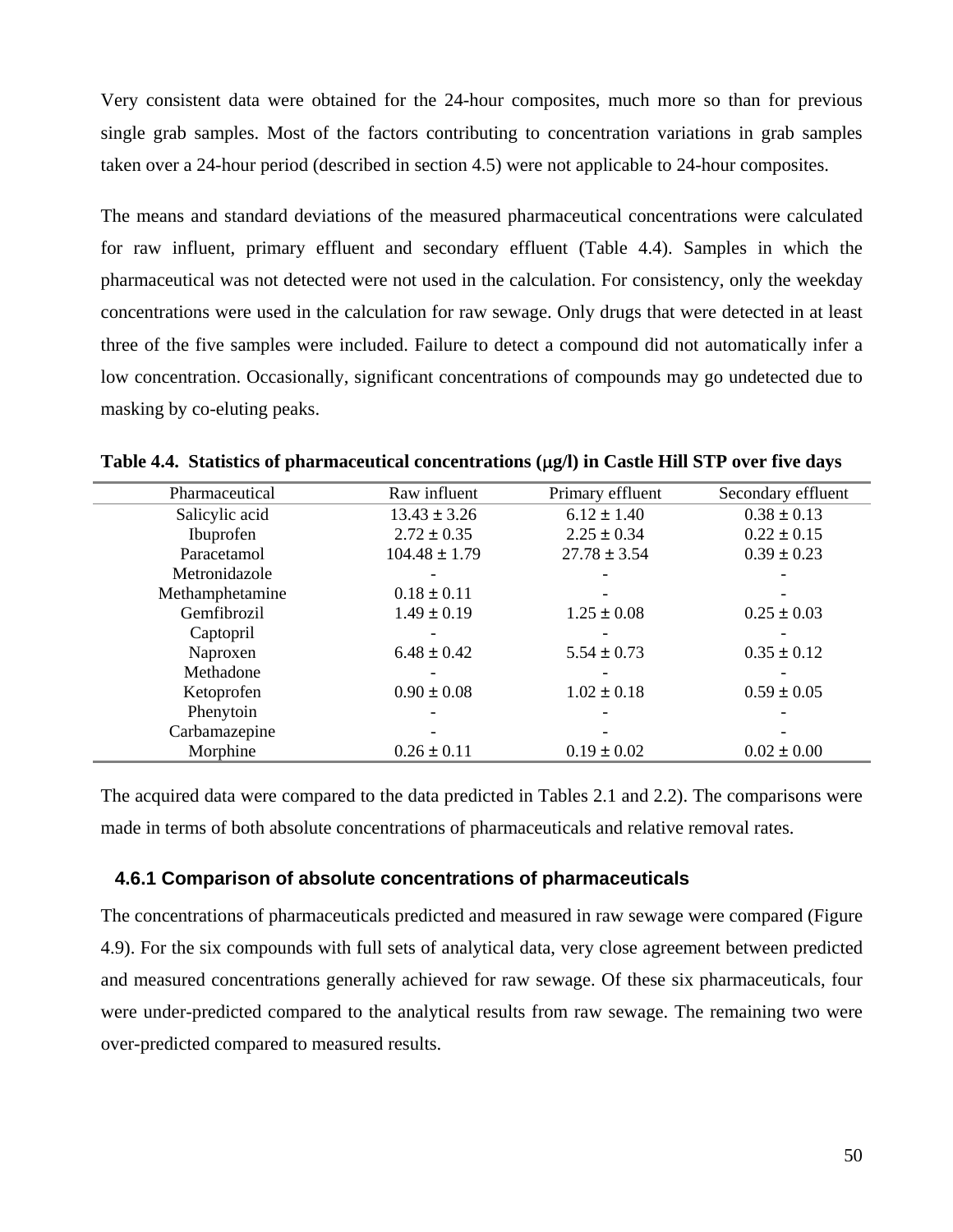

**Figure 4.9. Measured vs. predicted pharmaceutical concentrations in raw sewage** 

The under-predicted compounds were salicylic acid (predicted concentration was 30% of analytical concentration), ibuprofen (33%), paracetamol (73%) and naproxen (77%). The over-predicted compounds were gemfibrozil (537%) and ketoprofen (111%).

Of the under-predicted compounds, purchases from non-pharmacy sources are suspected of being significant for salicylic acid, ibuprofen and paracetamol.

The significantly over-predicted gemfibrozil concentrations warrant close consideration. Gemfibrozil is considerably more lipophilic than the other five compounds. It was therefore predicted to partition towards the sewage biomass to a much greater extent than the others (see Table 2.1). Given that these raw sewage samples were filtered before analysis and that only the aqueous fractions were analysed, it is likely that a considerable amount of gemfibrozil was discarded in the filtered residue (biomass fraction). This may partially account for the significant over-prediction of gemfibrozil in this analysis.

Naproxen and ketoprofen were considered to have been predicted adequately in raw sewage. Concentrations of predicted vs measured compounds in primary effluent were compared (Figure 4.10). In primary effluent, salicylic acid (65%) and ibuprofen (40%) were considered to be underpredicted compared to analytical results. Paracetamol (266%) and gemfibrozil (640%) were considered over-predicted. Naproxen (90%) and ketoprofen (98%) were considered to be satisfactorily predicted. The primary effluent concentrations generally reflect the variations observed for raw sewage, with two notable exceptions. Ratios of predicted-to-measured concentrations for paracetamol and gemfibrozil were dramatically increased compared to that observed for raw sewage.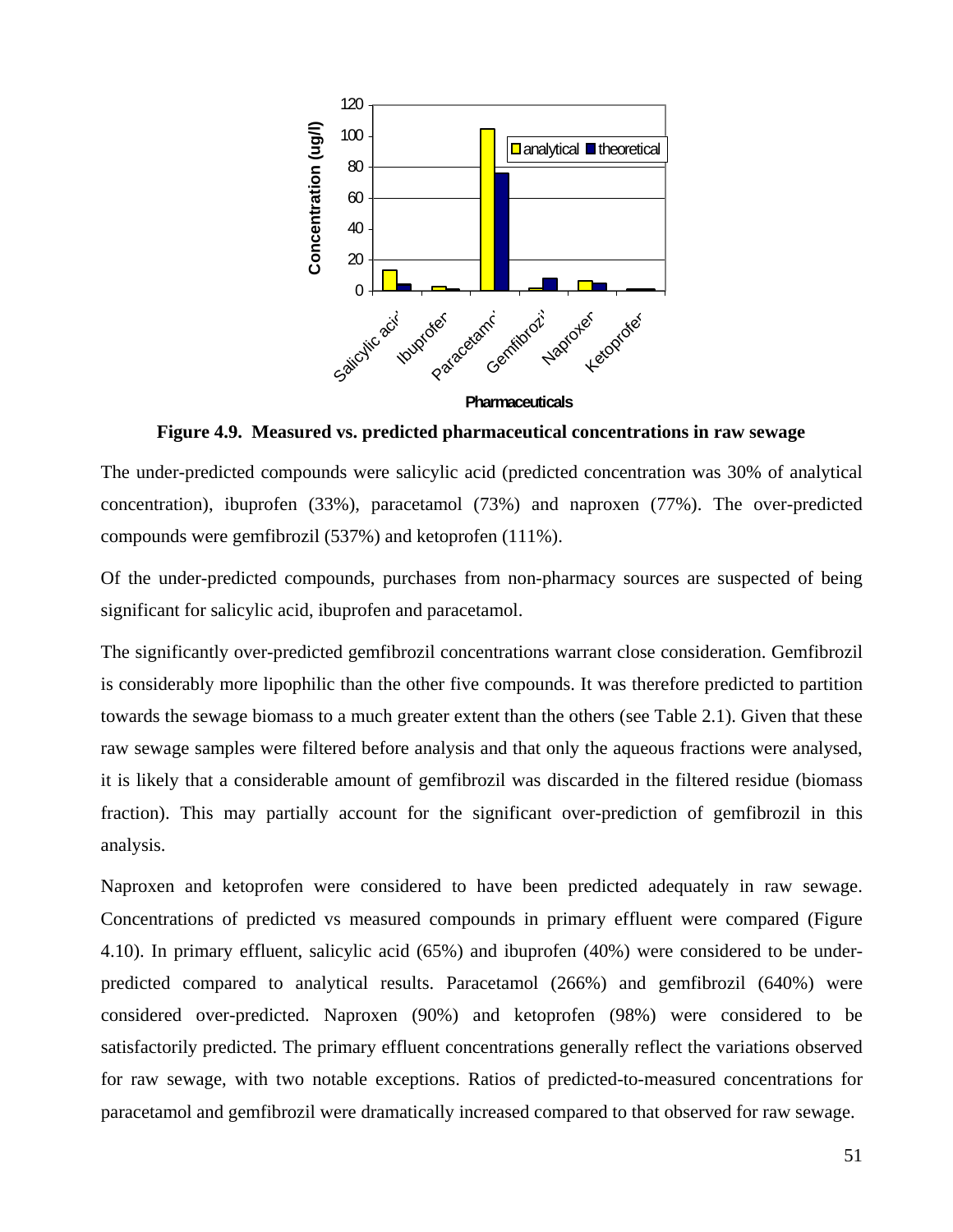

**Figure 4.10. Measured vs predicted pharmaceutical concentrations in primary effluent** 

Not withstanding deficiencies in the chemical analysis, this suggests some combination of three likely possibilities for the predictions regarding these compounds:

- 1. Predictions underestimated the degree of compound removed to sludge.
- 2. Predictions underestimated the aerobic biodegradation rate during primary treatment.
- 3. Predictions suffered from excluding the possible anaerobic degradation in primary treatment.

Predicted vs measured concentrations in secondary effluent were compared (Figure 4.11).



 **Figure 4.11. Measured vs predicted pharmaceutical concentrations in secondary effluent**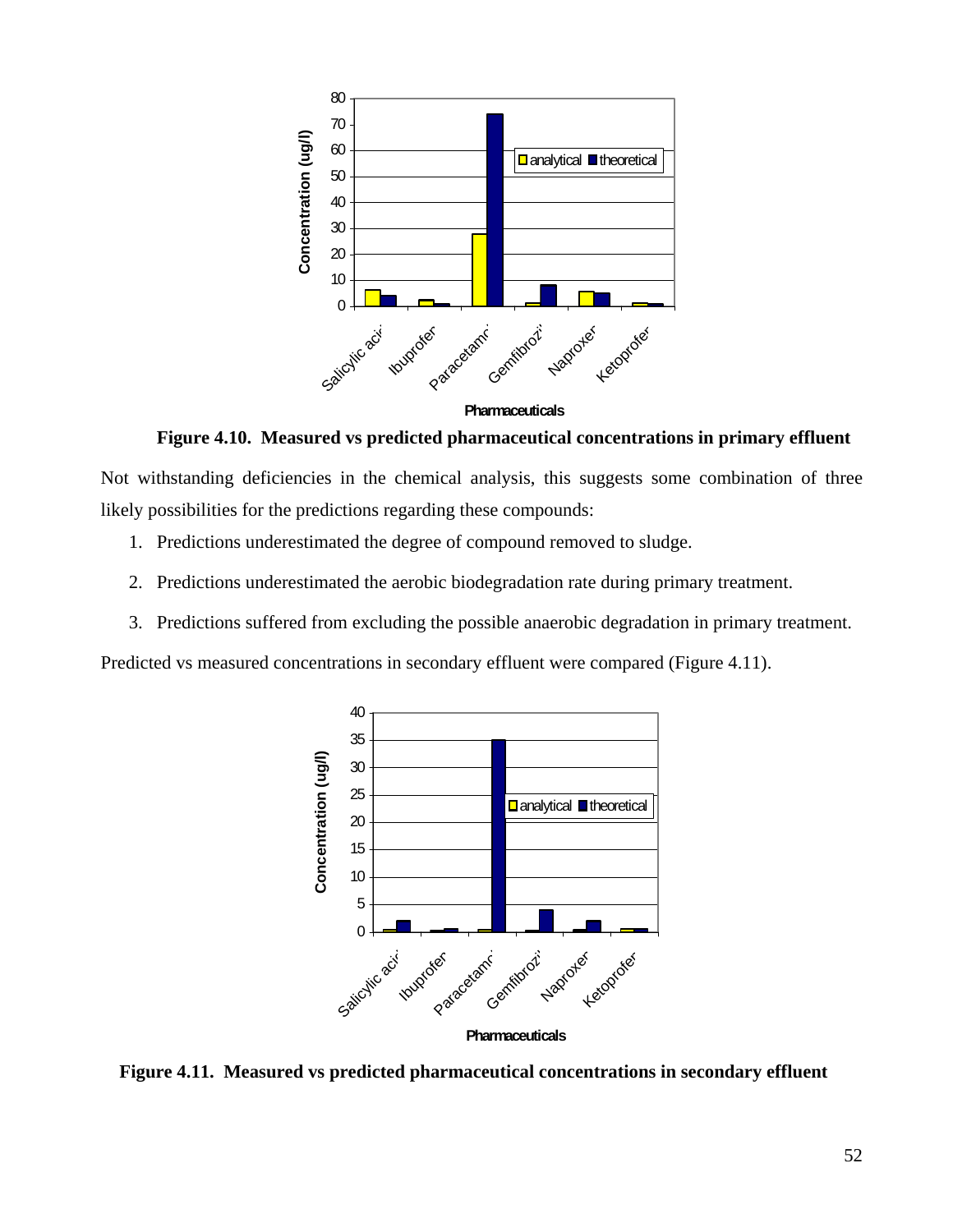As anticipated, secondary effluent concentrations proved considerably more difficult to predict compared to raw sewage and primary effluent concentrations. All compounds, except ketoprofen, were over-predicted in secondary effluent. The predictions, compared with the analytical results, were salicylic acid (526%), ibuprofen (227%), paracetamol (8974%), gemfibrozil (1600%), naproxen (571%) and ketoprofen (85%).

Secondary treatment in this analysis comprised activated sludge aeration followed by secondary clarification. Accordingly, two possible factors are likely to have dominated the under-predicted observed removal rates:

- 1. under-predicted removal to secondary sludge.
- 2. under-predicted aerobic biodegradation rates.

In order to identify which of these was the dominant factor, two observations should be considered:

- 1. Primary effluent concentrations were significantly more successfully predicted than were secondary effluent concentrations.
- 2. Aerobic biodegradation half-lives were determined to be the most critical and least-well defined parameters in predicting secondary effluent concentrations (Khan, 2002)

These observations strongly suggest that underestimation of aerobic biodegradation half-lives was the major contributing factor to the over-prediction of the pharmaceutical residues in secondary effluent.

### **4.6.2 Comparison of relative removal rates**

The general trend in concentration for the four compounds for which full sets of data are available (salicylic acid, ibuprofen, naproxen and ketoprofen) are shown Figure 4.12. Average concentrations



**Treatment Stage (effluent)**

**Figure 4.12. Concentration of selected pharmaceuticals in raw influent, primary effluent and secondary effluent (**µ**g/l)**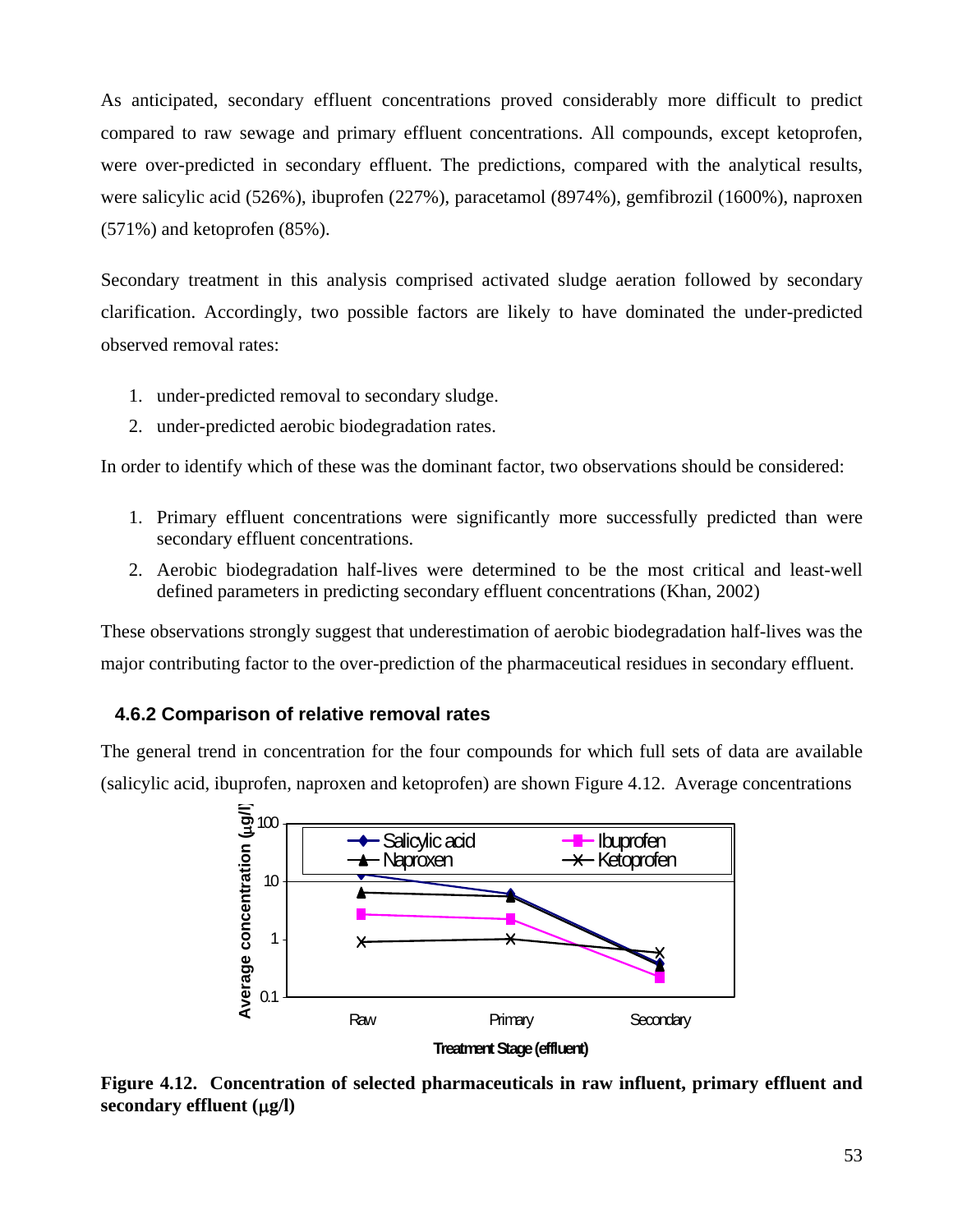were calculated for weekdays only. Secondary aeration treatment was shown to be significantly more effective than primary treatment for all four of the compounds shown in Figure 4.12.

Analysis of removal during primary and secondary treatment was undertaken by comparing concentrations observed in the effluent of each treatment stage to concentrations observed in the influent of the treatment stage. This was considered for primary settling (Table 4.5) as well as for secondary aeration coupled with secondary clarification (Table 4.6). Only samples for which a compound was detected in both the influent and effluent were used in the calculation of the average and standard deviation.

|                 | Tues                     | Wed      | <b>Thurs</b>             | Fri   | Mon            | Average      |
|-----------------|--------------------------|----------|--------------------------|-------|----------------|--------------|
| Salicylic acid  | 56                       | 57       | 44                       | 64    | 46             | $54 \pm 8$   |
| Ibuprofen       | $-7$                     | 27       | 12                       | 32    | 18             | $16 \pm 15$  |
| Paracetamol     | 77                       | 68       | 77                       | 72    | 73             | $73 \pm 4$   |
| Metronidazole   | -                        |          |                          |       |                |              |
| Methamphetamine |                          |          |                          | 17    | 39             | $28 \pm 16$  |
| Gemfibrozil     | 9                        | 21       | 24                       | 12    | 13             | $16 \pm 7$   |
| Captopril       |                          |          |                          |       |                |              |
| Naproxen        | 14                       | 16       | 33                       | 16    | $-10$          | $14 \pm 16$  |
| Methadone       |                          |          |                          |       |                |              |
| Ketoprofen      | $-17$                    | $\theta$ | $-27$                    | $-17$ | $\overline{2}$ | $-12 \pm 13$ |
| Phenytoin       | $\overline{\phantom{0}}$ |          | $\overline{\phantom{0}}$ |       |                |              |
| Carbamazepine   |                          |          |                          |       |                |              |
| Morphine        | 19                       | 10       | 11                       | 20    | 57             | $23 \pm 19$  |

Table 4.5. Removal rates of pharmaceuticals during primary settling (%)

In most cases, losses of around 15-30% were observed during primary settling. Two exceptions were salicylic acid and paracetamol, observed at much lower concentrations after primary treatment.

The predicted removal rates can likewise be obtained by comparing predicted primary effluent concentrations to predicted influent concentrations (Table 2.2). The predicted removal rates were, in all cases, negligible or insignificant. The model has, therefore, under-predicted the removal rates of most of the analysed pharmaceuticals during primary treatment. With the exception of gemfibrozil, these are not lipophilic compounds. Therefore, it is unlikely that the predominant under-predicted mechanism of the observed loss was by hydrophobic partitioning to sludge. Other, less wellunderstood mechanisms of sludge partitioning, may have been responsible. Such phenomena were discussed in section 2.1.6.

An alternative explanation is that biodegradation may have been responsible for the observed loss of compound. The significant biochemical oxygen demand (BOD) that is typical of raw sewage can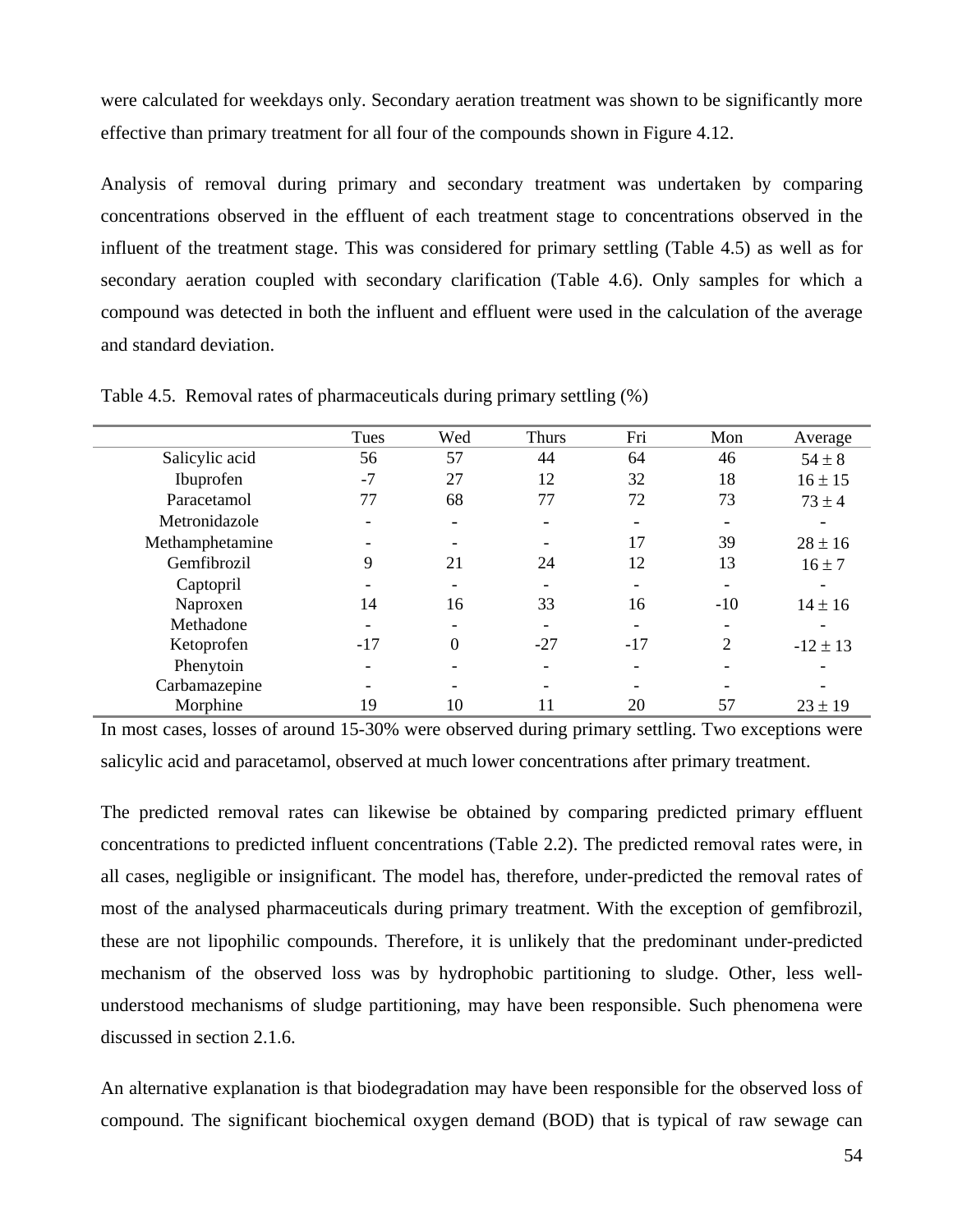quickly deplete any available dissolved oxygen. Consequently, primary settling tanks are often highly anaerobic. It is likely, therefore, that anaerobic mechanisms of biodegradation may be responsible for much of the observed removal rates.

A structure-activity relationship (SAR) model was available to help predict the anaerobic biodegradability of some of the compounds (Rorije *et al.*, 1998). A description of the model is given elsewhere (Khan, 2002). The model indicated that salicylic acid, ibuprofen, paracetamol, gemfibrozil, naproxen and ketoprofen were indeed likely to be susceptible to anaerobic biodegradation (Rorije, 2002). SAR tests were not conducted for methamphetamine or morphine. The model does not provide relative degrees or rates of degradation to enable a comparison or ranking between the compounds. The case for an anaerobic rather than aerobic mechanism was strengthened by the higher paracetamol removal observed during primary treatment compared to that observed in secondary aeration treatment.

More often than not, the concentration of ketoprofen was observed to increase after primary treatment. The likely explanation is that ketoprofen was present in raw effluent, partially as its glucuronide conjugate, which is the predominant excreted product. This may then have been somewhat hydrolysed during primary settling, to give further unconjugated ketoprofen.

The observed rates of removal of pharmaceuticals during secondary aeration treatment and clarification are shown in Table 4.6.

|                 | Tues                     | Wed | <b>Thurs</b> | Fri   | Mon | Average    |
|-----------------|--------------------------|-----|--------------|-------|-----|------------|
| Salicylic acid  | 84                       | 89  | 70           | 86    | 83  | $82 \pm 7$ |
| Ibuprofen       | 77                       | 96  | 94           | 76    | 84  | $85 \pm 9$ |
| Paracetamol     | 62                       |     |              | $-47$ | 16  | 10±55      |
| Metronidazole   | $\overline{\phantom{0}}$ |     |              |       |     |            |
| Methamphetamine |                          |     |              |       |     |            |
| Gemfibrozil     |                          | 95  | 95           | 95    | 94  | $95 \pm 0$ |
| Captopril       |                          |     |              |       |     |            |
| Naproxen        | 82                       | 90  | 82           | 81    | 81  | $83 \pm 4$ |
| Methadone       |                          |     |              |       |     |            |
| Ketoprofen      | 98                       | 99  | 98           | 98    | 98  | $98 \pm 0$ |
| Phenytoin       |                          |     |              |       |     |            |
| Carbamazepine   |                          |     |              |       |     |            |
| Morphine        | 91                       | 90  | 91           |       |     | $91 \pm 0$ |

**Table 4.6. PhAC residual removals during aeration for secondary treatment (%)** 

Most measured compounds exhibited removal rates of 80-90% during secondary treatment. Removal of paracetamol was highly erratic, however in one case, its concentration was observed to increase. It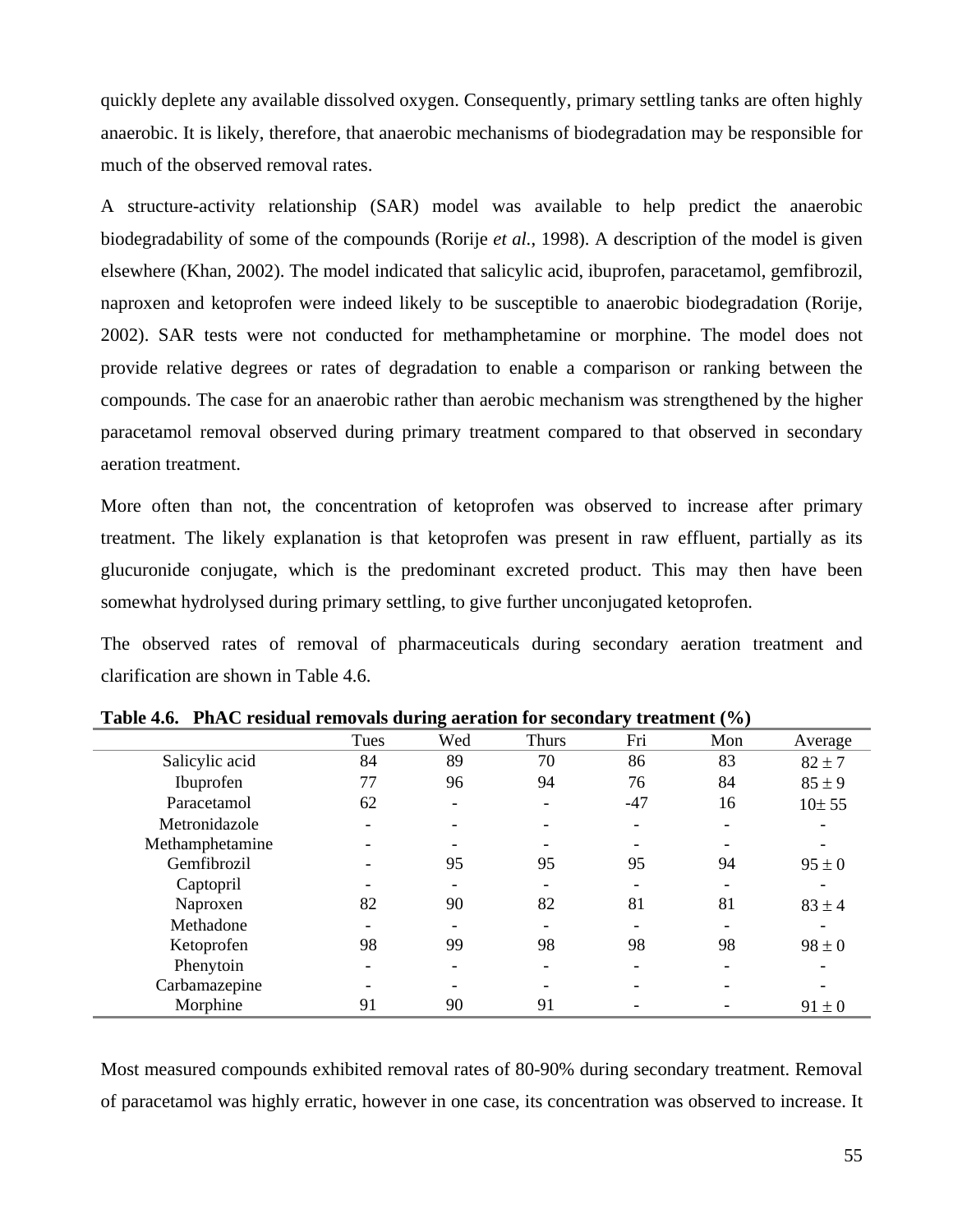is likely that competing processes of aerobic biodegradation and hydrolysis of conjugates may partially explain the observed variability.

The observed removal rates were generally greater than the predicted removal rates shown in Table 2.2. It was not possible to conclude whether the under-predicted parameter was adsorption to biomass, aerobic biodegradation or a combination of the two.

## **4.7 Sewage and sludge analysis for Bondi STP, Sydney**

This study was undertaken at a major primary STP in Sydney. The analytical results are described in section 3.7. The purpose was to determine the degree of correspondence between predicted values (Table 2.1) and measured concentrations of pharmaceuticals in raw influent, primary effluent, primary sludge and digested sludge (Table 4.7). It was assumed that predicted concentrations in primary effluent and primary sludge for Castle Hill STP, would apply reasonably well for Bondi STP. The experiment was designed to provide detail regarding partitioning of the pharmaceuticals between aqueous and biomass phases.

Concentrations of representative compounds measured in the raw sewage influent appear to closely match the predicted concentrations. Relatively higher concentrations observed for paracetamol, salicylic acid, and ibuprofen may be attributed to the relatively high proportion of non-pharmacy purchase of those drugs. Three pharmaceuticals that were not identified in the Castle Hill raw sewage analysis were identified in raw sewage at Bondi. These were methadone, phenytoin and carbamazepine.

Precise analysis of the degree of match between the predicted and analytical results is not given as the model results were derived for a different STP. Furthermore, these results are for grab-samples only and, as such, do not represent the overall diurnal variation in pharmaceutical concentrations. The concentration of pharmaceuticals in sewage and sludge at Bondi STP are presented relative the raw influent concentrations in Table 4.7.

**Table 4.7. Concentrations (***w/w***) of pharmaceuticals in sewage and sludge at Bondi STP relative to the concentrations in raw influent (%)** 

| Pharmaceutical | Raw Influent | Primary Effluent |         | Primary Sludge |          | Digested Sludge |     |
|----------------|--------------|------------------|---------|----------------|----------|-----------------|-----|
|                | aqueous      | aqueous          | aqueous | dry            | combined | aqueous         | dry |
| Paracetamol    | 100          | 87               | 14      | 1554           | 61       |                 |     |
| Naproxen       | 100          | 105              | 63      | 33953          | 1082     |                 |     |
| Salicylic acid | 100          | 80               |         | 85498          | 2636     | Q               |     |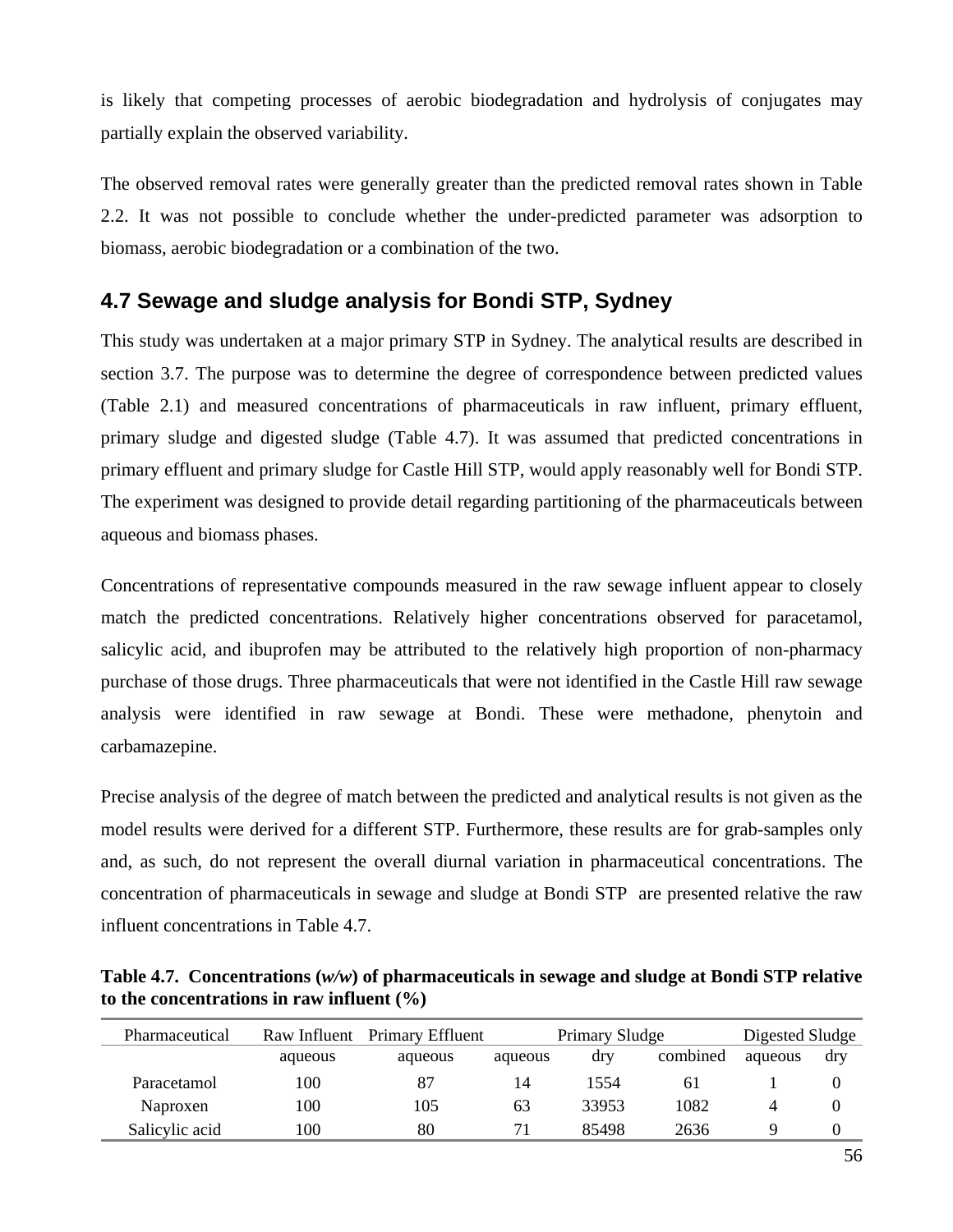| Gemfibrozil   | 100 | 41  | 51   | 39733                        | 1243  | $\overline{\phantom{0}}$ |    |
|---------------|-----|-----|------|------------------------------|-------|--------------------------|----|
| Ibuprofen     | 100 | 87  | 43   | 111397                       | 3385  | 180                      | 0  |
| Ketoprofen    | 100 | 118 | 163  | 123750                       | 3878  | 75                       | 0  |
| Methadone     | 100 | 39  | 7    | 197143                       | 5918  | 82                       |    |
| Phenytoin     | 100 | 72  | 193  | $\qquad \qquad \blacksquare$ | 193   | 3                        | 0  |
| Carbamazepine | 100 | 60  | 2510 | 1731000                      | 54440 | 5980                     | 14 |
| Morphine      | 100 | 63  | 92   | -                            | 92    | 160                      | ٠  |
|               |     |     |      |                              |       |                          |    |

n.d.: not detected.

The removal rates of pharmaceuticals during primary settling at Bondi STP were, in most cases, similar to those observed at Castle Hill STP (section 4.6). The major exceptions were salicylic acid, paracetamol and gemfibrozil. Salicylic acid (20% removal) and paracetamol (13% removal) did not exhibit the same degree of removal (54% and 73% respectively) that had been observed during primary settling at Castle Hill STP. This may be a consequence of the high-rate primary settlement that is used at Bondi compared with the more conventional rate at Castle Hill. Gemfibrozil, on the other hand, was removed much more effectively at Bondi STP (59%) compared with removal during primary settling at Castle Hill STP (16%).

In this experiment, sludge samples were also collected. The sludge samples were filtered and the aqueous and dry fractions were analysed separately.

The concentrations predicted in the aqueous phase of primary sludge (Table 4.7) relative to the predicted influent concentrations were comparable to the measured analytical concentrations relative to the analytical influent concentrations, in most cases. However, the observed relatively high concentration of carbamazepine was difficult to explain.

The relative analytical and theoretical concentrations of pharmaceuticals in aqueous and biomass fractions of primary sludge are shown in Figure 4.13 as a percentage of influent concentration. Concentrations of pharmaceuticals associated with the biomass phase were less successfully predicted by the model. In most cases, significantly higher relative concentrations were measured than those predicted. Possible reasons include unaccounted-for hydrophilic interactions that may be responsible for pharmaceutical adsorption to solids (in addition to lipid partitioning). In addition, errors may have been incurred by the extrapolation of concentration from extraction of a relatively small sample size  $\left($ <10g dry weight).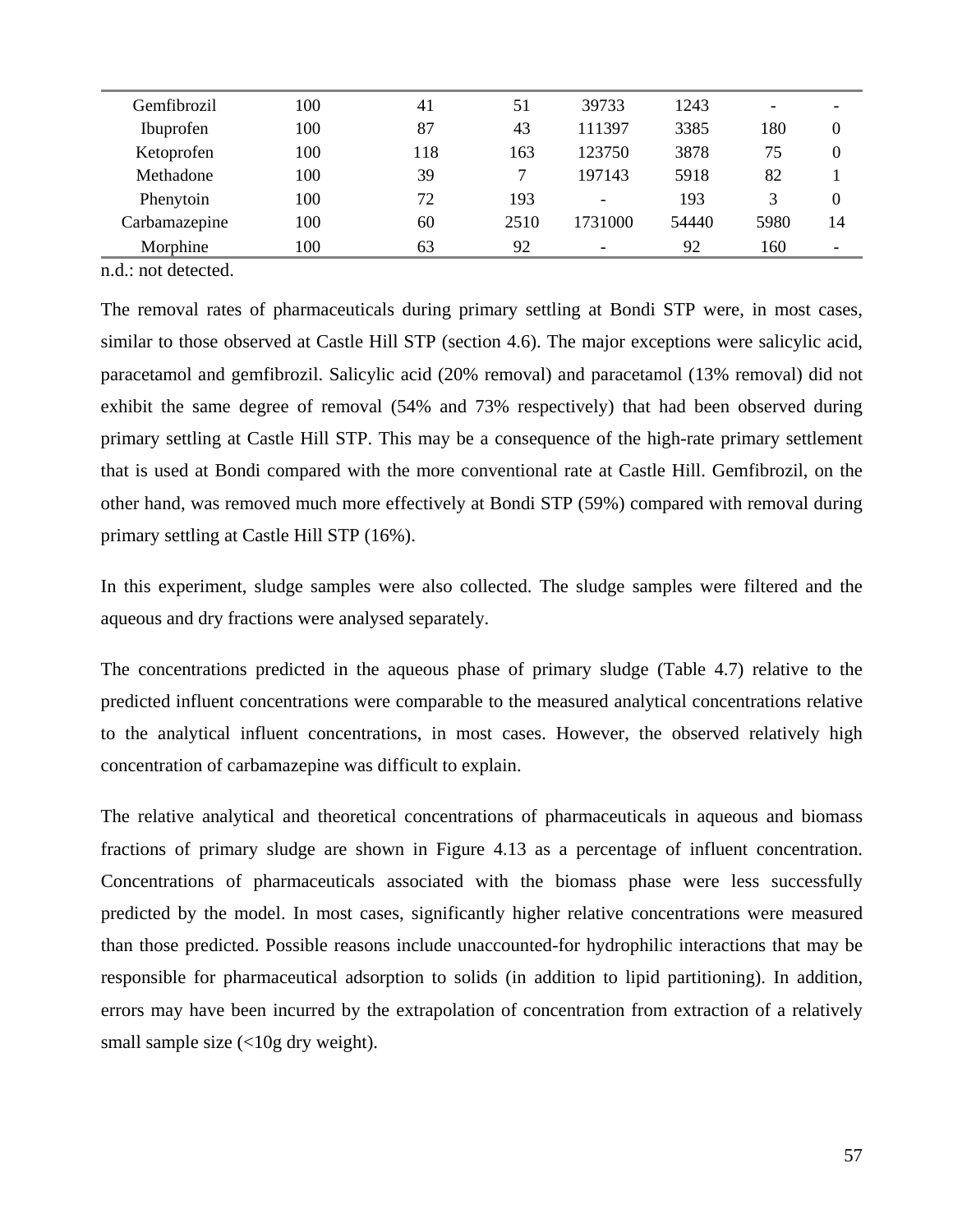

**Figure 4.13. Analytical and theoretical concentrations of pharmaceuticals in aqueous and biomass fractions of primary sludge (as % influent concentration)** 

The high sludge adsorption results are not without precedence. Very similar observations were reported in Denmark (Stuer-Lauridsen *et al.*, 2000). A discussion of potential mechanisms for this under-predicted high sludge adsorption was presented in Section 2.1.6.

 Most of the compounds were shown to persist in the aqueous component of digested sludge, exhibiting some resistance to anaerobic degradation. Concentrations in the solids component of digested sludge were extremely low, even when compared to those in the aqueous phase of the same sample. This indicated that once digested, the sludge solids did not retain their lipophilic (or other adsorbing) properties and that all of the investigated compounds had partitioned extensively to the aqueous phase.

### **4.8 Sewage analysis for three STPs in Berlin, Germany**

The raw influents and final effluents of three large STPs in the city of Berlin (Germany) were investigated for pharmaceutical residues (Khan, 2002). The STPs were Schönerlinde (SCH), Ruhleben (RUH) and Falkenberg (FAL).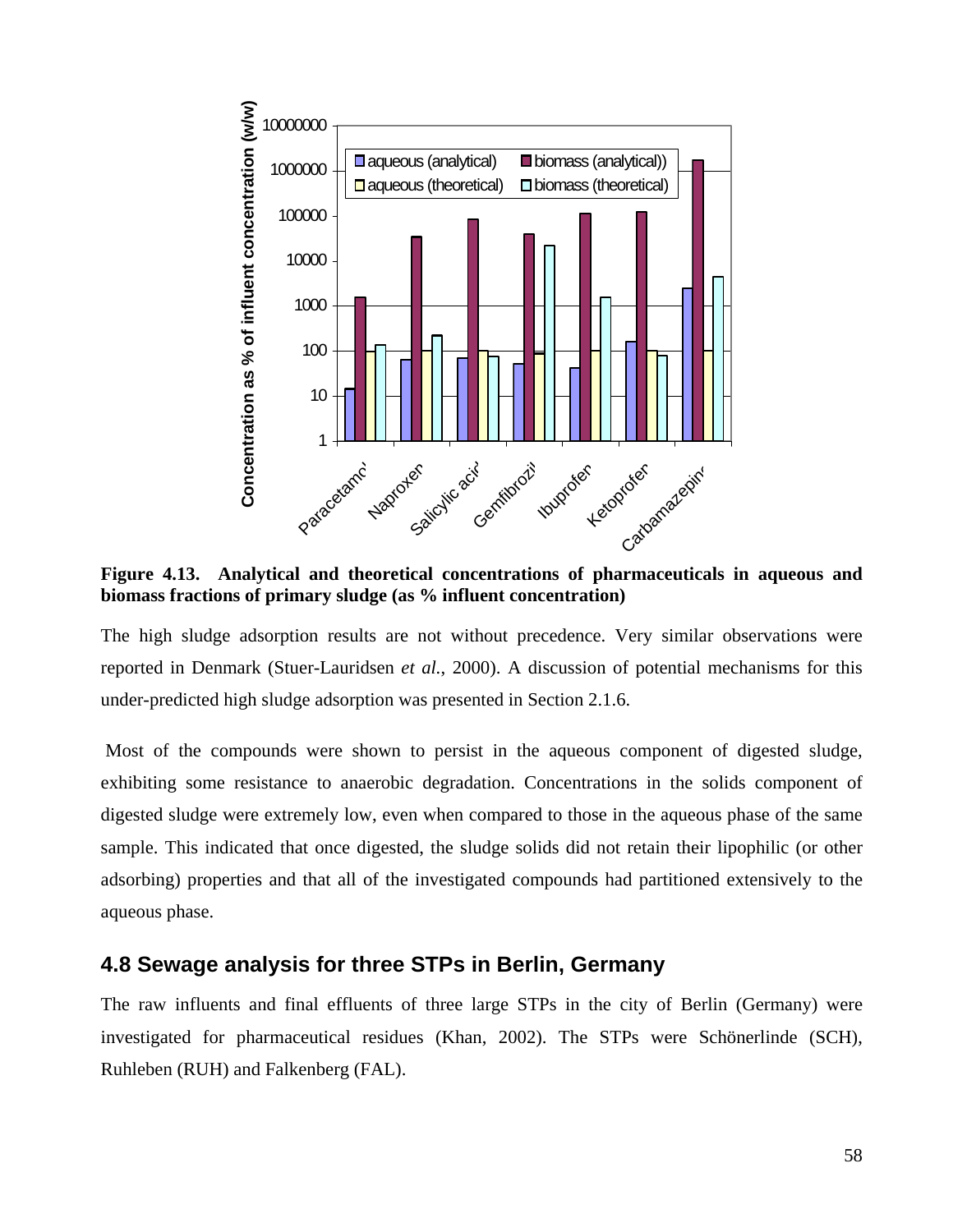The raw sewage results show some interesting differences when compared to raw sewage from Castle Hill STP, Australia. Most strikingly, much higher concentrations of salicylic acid, ibuprofen and carbamazepine (see discussion below) were observed in Berlin. On the other hand, considerably higher concentrations of paracetamol and naproxen were observed in Sydney. Paracetamol and salicylic acid are often used to treat similar conditions and may be used rather interchangeably for the treatment of many symptoms. The same is true for ibuprofen and naproxen. It is possible that these concentration trends reflect variable regional preferences of interchangeable drugs.

Another important factor is Berlin's low per capita water use (130 L/person/day) compared with Australia (270 L/person/day) and the USA (about 300 L/person/day).

For the purpose of comparison, the samples described in this section were also analysed by Kirsten Reddersen at the Technical University of Berlin. Reddersen is a Ph.D. student working with Dr. Thomas Heberer, an experienced researcher in the analysis of pharmaceuticals from aqueous samples. Reddersen's analytical method is considerably different to the one described in this thesis. The main differences are:

- SPE sorbent (C18)
- Preextraction volume (500 ml, diluted to 1L)
- Elution solvent (MeOH)
- Derivatisation scheme (PFBBr and TBDMSTFA)
- Target analytes.
- GC-MS temperature profile, inlet liner etc.

Reddersen's results are presented in Table 4.8.

|               |      | <b>SCH</b> |      | <b>RUH</b> | <b>FAL</b> |          |
|---------------|------|------------|------|------------|------------|----------|
|               | Raw  | Effluent   | Raw  | Effluent   | Raw        | Effluent |
| Gemfibrozil   | n.d. | 0.06       | n.d. | 0.02       | n.d.       | 0.06     |
| Ibuprofen     | 5.9  | 0.08       | 6.1  | 0.04       | 12.3       | 0.05     |
| Ketoprofen    | n.d. | 0.15       | n.d. | 0.15       | n.d.       | 0.13     |
| Naproxen      | 0.61 | 0.45       | 0.78 | 0.4        | 1.15       | 0.33     |
| Carbamazepine | 1 27 | 2.65       | 0.66 | 2.09       | 2.56       | 3.7      |

**Table 4.8. Reddersen results for compounds common to both methods (Reddersen, 2001)** 

n.d.: not detected.

Reddersen's analytical methods are well established and known to be reliable. However, they have been optimised for analysis of comparatively clean samples such as environmental surface waters and final sewage effluents. Consequently, some analytical difficulties were caused by interfering matrix compounds in the raw sewage samples. This is the reason for compounds not being detected in the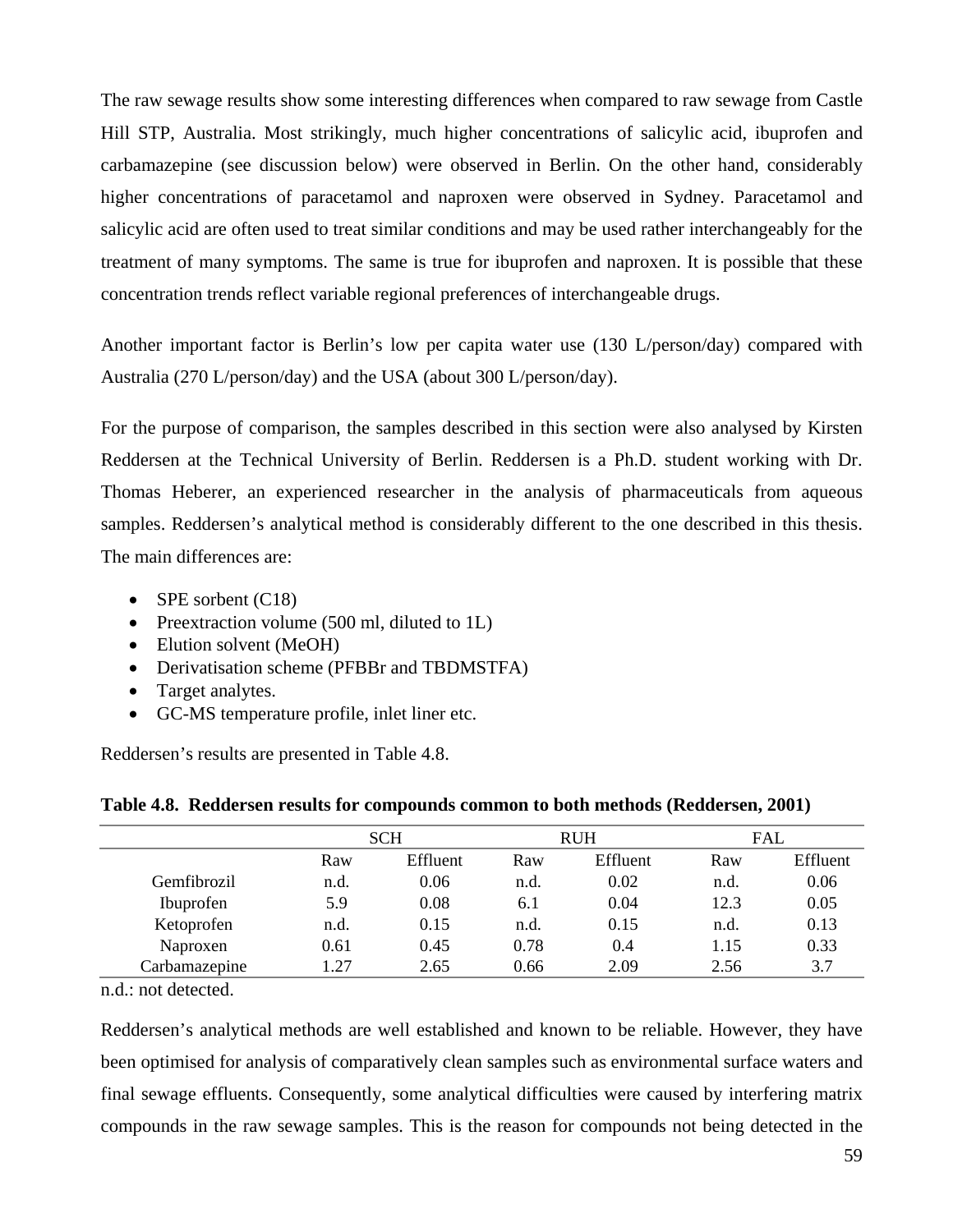influents and that influent concentrations of carbamazepine were markedly less than the effluent concentrations.

The level of agreement between the results obtained for the methods presented in this thesis and the results obtained by Reddersen are mixed. The three compounds for which full sets of data are available for comparison are naproxen, ibuprofen and carbamazepine.

The results for naproxen are very similar, both in raw sewage and final effluent. Naproxen is an "analytically agreeable" compound. It is generally well extracted and easily derivatised. It is chemically stable and provides useful high intensity, high *m/z* mass peaks. Poor agreement between methods for this compound would have indicated considerable analytical deficiencies.

The results for ibuprofen are less well matched, however the results obtained by the methods of this thesis appear to be a reasonably consistent factor of two times Reddersen's results. Hence some systematic variation appears to be responsible.

The least-well matched results are for carbamazepine, which vary by factors of about two to four. As noted, Reddersen experienced complications in some of the raw sewage analysis and for this compound returned lower values for raw sewage than for treated effluent. However, this is a compound for which I have also experienced poor reproducibility in terms of GC-MS detection and poor recoveries. So it is not possible, without further testing, to identify where the major analytical deficiencies lie. It is conceivable that variable derivatisation efficiency may be a source of error.

Comparing effluent-only concentrations of gemfibrozil, the methods are in agreement that Schönerlinde (SCH) and Falkenberg (FAL) STPs were approximately equal in concentration and that Ruhleben (RUH) was somewhat lower. Again a systematic difference of a factor of 2-3 has prevailed. Effluent concentrations for ketoprofen are generally in closer agreement.

Removal efficiencies calculated for the pharmaceutical residues in the Berlin STPs are presented in Table 4.9. Some compounds, most notably salicylic acid, ibuprofen, paracetamol and morphine, were easily removed during sewage treatment. Others such as naproxen, ketoprofen, phenytoin and carbamazepine were considerably less-efficiently removed.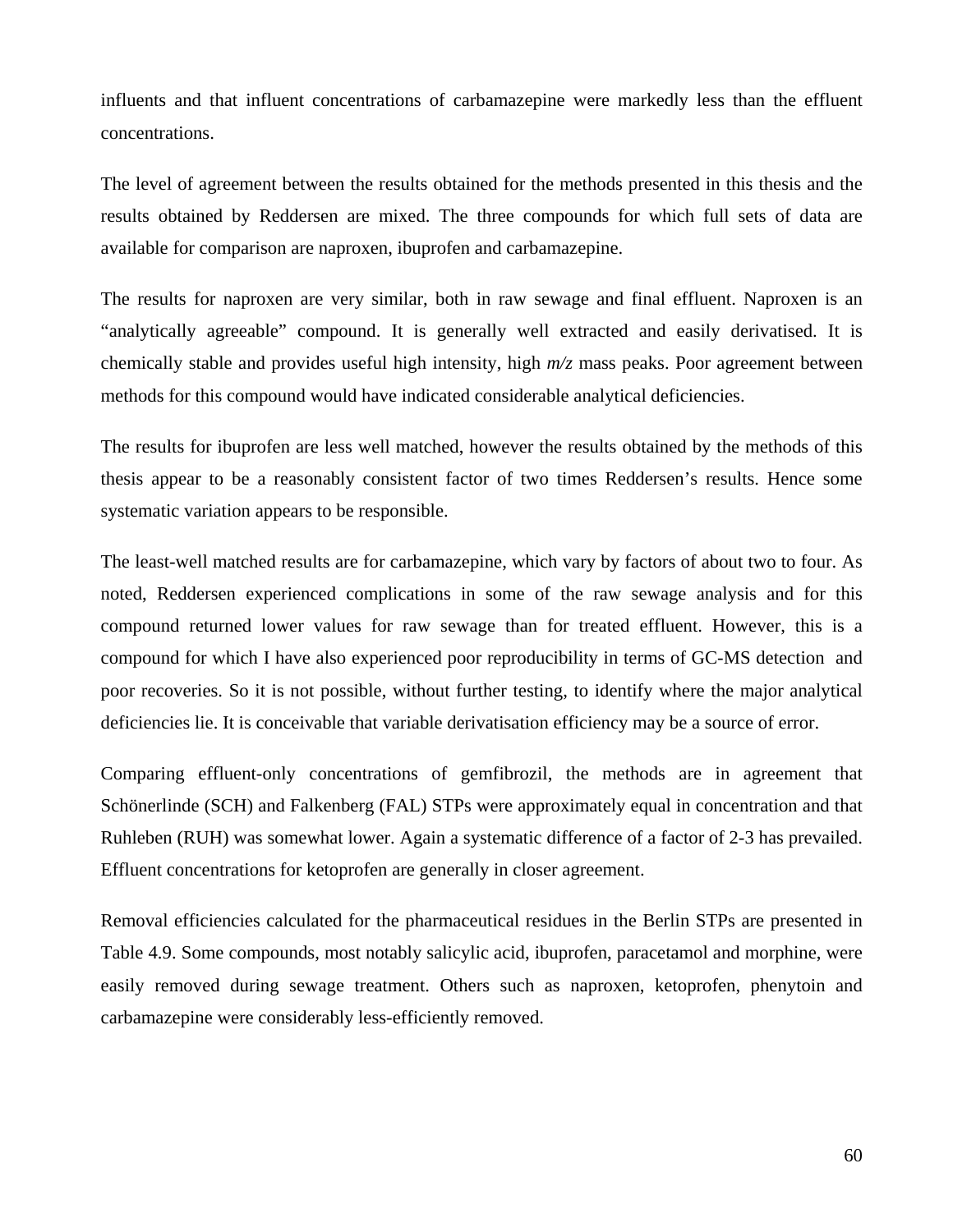|                 | <b>SCH</b> | <b>RUH</b> | <b>FAL</b> |
|-----------------|------------|------------|------------|
| Salicylic acid  | 100        | 100        | 100        |
| Ibuprofen       | 98         | 99         | 99         |
| Paracetamol     | 99         | 97         | 99         |
| Metronidazole   |            |            |            |
| Methamphetamine |            |            |            |
| Gemfibrozil     | 69         | 100        | 78         |
| Captopril       |            |            |            |
| Naproxen        | 31         | 65         | 65         |
| Methadone       | 51         |            | 100        |
| Ketoprofen      |            | 38         | $-29$      |
| Phenytoin       | 67         |            |            |
| Carbamazepine   | 18         | 22         |            |
| Morphine        | 85         | 99         | 93         |

#### **Table 4.9. Removal of pharmaceuticals (%) in Berlin STPs**

The observed removal rates of pharmaceuticals from the three Berlin STPs were generally comparable to those observed at Castle Hill STP (section 4.6). Removal rates of salicylic acid, ibuprofen and (especially) paracetamol more closely approached completeness in Berlin. Naproxen and ketoprofen appear to have been more effectively removed in the Castle Hill analysis. The negative removal rate of ketoprofen at Falkenberg (FAL) is, as previously, suspected to be due to hydrolysis of ketoprofen conjugates during sewage treatment. The same phenomenon was observed during primary settling at Castle Hill STP (Table 4.5) and Bondi STP (Table 4.7).

In comparing removal efficiencies with Reddersen's results (Table 4.10), calculated removal rates for ibuprofen are the same, confirming the systematic variation mentioned above. Rates for naproxen are also very close, with both methods in agreement that the least efficient removal occurred at Schönerlinde (SCH). Carbamazepine comparisons were hampered as described above, however, both methods agree that the relative removal rates of the compounds was ibuprofen > naproxen > carbamazepine.

|               | <b>SCH</b>               | <b>RUH</b>               | FAL |
|---------------|--------------------------|--------------------------|-----|
| Gemfibrozil   | $\overline{\phantom{0}}$ | $\overline{\phantom{0}}$ | -   |
| Ibuprofen     | 99                       | 99                       | 100 |
| Ketoprofen    | $\overline{\phantom{0}}$ | $\overline{\phantom{0}}$ | -   |
| Naproxen      | 26                       | 49                       |     |
| Carbamazepine | $-109$                   | $-217$                   | -4' |

**Table 4.10. Removal of pharmaceuticals calculated with Reddersen's results**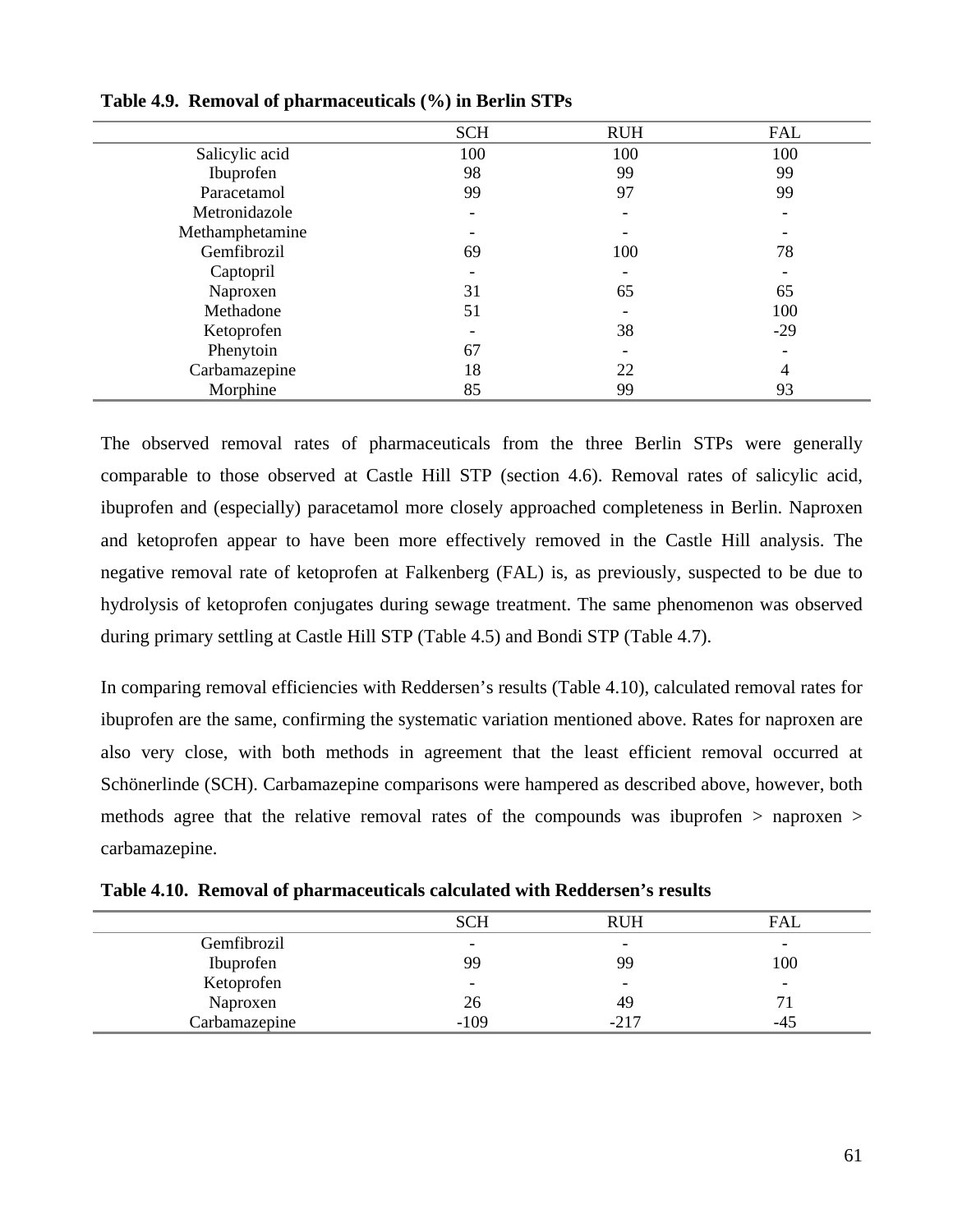The conclusion derived from this study was that each method appears to give fairly consistent results, however, systematic differences, between the methods, of a factor of 2-4 are evident for some compounds.

# **4.9 Sewage & sludge analysis for East Bay Municipal Utilities District, USA**

The concentrations of pharmaceutical residues at East Bay Municipal Utilities District (EBMUD) STP were determined as a comparison to the data obtained from Australian and German STPs. The results and analytical details were presented in section 3.9.

It was intended to collect and analyse a series of samples in order to establish a full mass-balance of some pharmaceuticals in the system. However, two factors prevented the mass-balance from being achieved. The first was the difficulties encountered in analysing the biomass phase of the S1 (primary sludge) samples as described in section 3.9.2.2. Previous investigations have shown that this is an important component of the overall mass-balance (see section 4.7). The second factor was that 24 hour composite samples were only available for the raw influent (L1) and final effluent (L4). All other samples were collected by grab-sampling at noon. Previous results have shown that such grabsamples are not comparable to 24-hour composites due to significant diurnal variations (see section 4.5). This incomparability was further apparent by inspection of the analytical results. In all cases, Sample L1 (raw influent, composite) exhibited lower concentrations than Sample L2 (primary effluent, noon grab) and Sample L3 (secondary clarifier influent, noon grab) exhibited lower concentrations than Sample L4 (secondary effluent, composite). These observed anomalies could be explained by diurnal variations, as well as by variable degrees of biodegradation corresponding to variable sample ages (time between collection and extraction) and variable sample biomass concentrations.

#### **4.9.1 Comparison of influent concentrations with Australian data**

The variations in influent pharmaceutical concentrations from region to region provide an indication of the relative degrees of drug utilisation between the regions. As previously noted, typical per-capita municipal water use and wastewater generation are not constant between regions, so this variation must also be considered when comparing concentrations.

The influent concentration data from EBMUD were compared to the average pharmaceutical concentrations determined for Castle Hill STP (Table 4.4). The concentrations of 13 pharmaceuticals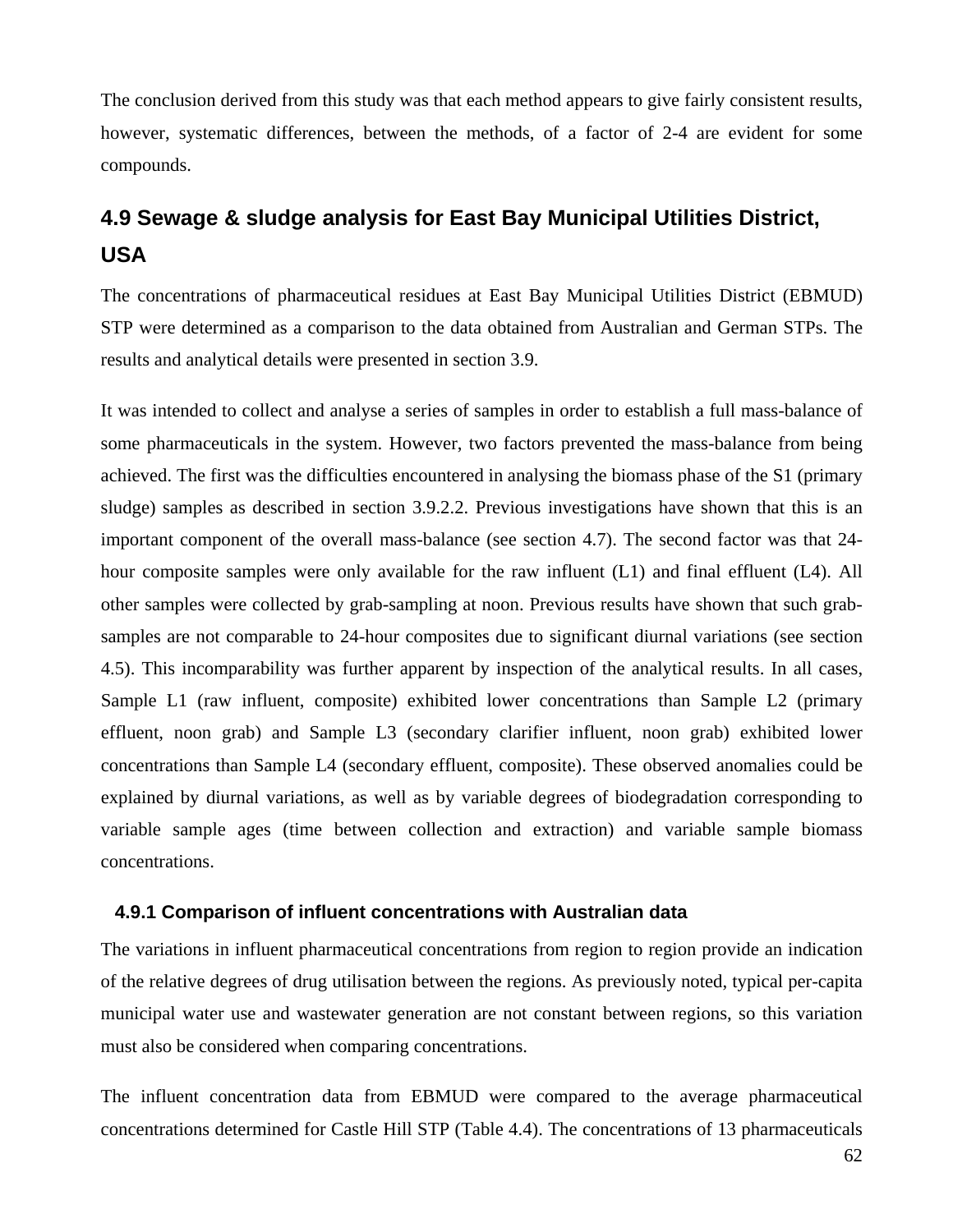from the two STPs are shown in Figure 4.14. The influent pharmaceutical concentrations at Castle Hill STP and EBMUD were generally similar. The clear exception was paracetamol (acetaminophen), which was determined to be  $104.48 \pm 1.79$  µg/l at Castle Hill but was only 1.48 µg/l at EBMUD. Given the relative agreement for the remaining detected pharmaceuticals, this appears to be a significant regional variation in the utilisation of paracetamol. Further testing, however, would be required to adequately preclude other variables including water use, seasonal variations, as well as sampling and analytical variations.



**Figure 4.14. Comparison of influent pharmaceutical concentrations (** $\mu$ **<b>g/l)** for Castle Hill STP **and EBMUD** 

#### **4.9.2 Overall removal rates**

As discussed above, only the results for the sewage samples that were collected as 24-hour composites can be reasonably compared. The raw influent (L1) and final effluent (L4) were sampled by this means and, therefore, provide an indication of the overall removal rates of the pharmaceuticals during secondary treatment at EBMUD. The percentage removal rates of pharmaceuticals during treatment were salicylic acid (93%), ibuprofen (94%), paracetamol (10%) and gemfibrozil (-74%). The negative removal rate for gemfibrozil may be the result of accelerated biodegradation in the composite raw sewage sample (high biosolids) compared with the final effluent sample (low biosolids). The removal rate for paracetamol is considerably lower than has been observed in some of the other investigations, however, this compound has previously exhibited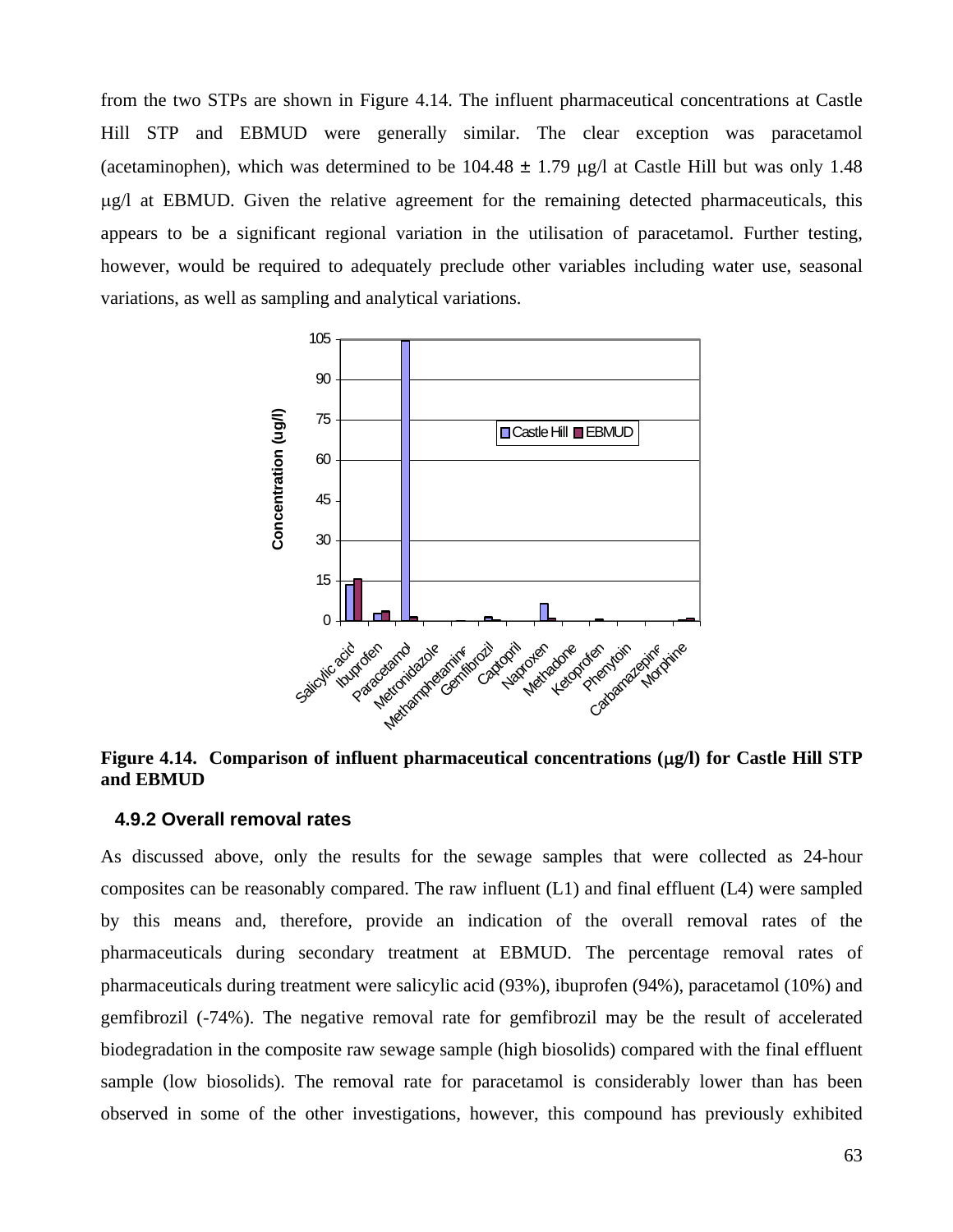somewhat erratic removal efficiency during secondary aeration treatment (see section 4.6.2). Morphine was effectively removed, being detected in the influent, but not the effluent. Methadone was identified in the effluent, but not in the influent. This is likely to be the result of difficulties endured in the analysis of this particular compound in high-background samples rather than the absence of methadone in the influent.

#### **4.9.3 Partitioning to and from biomass in sludge samples**

As discussed above, the biomass fraction of primary sludge sample (S1) extracted in this investigation did not prove suitable for GC-MS analysis. However, the secondary sludge sample (S2) was filtered and the aqueous and biomass fractions were successfully analysed. Four of the analytes were identified to be associated with the filtered biomass from secondary sludge. These were salicylic acid (11.43 µg/kg), paracetamol (127.39 µg/kg), gemfibrozil (213.69 µg/kg) and naproxen (17.96 µg/kg). The concentrations of these compounds in the aqueous fraction of the same sludge sample were determined to be salicylic acid  $(1.65 \mu g/l)$ , paracetamol  $(n.d.)$  gemfibrozil  $(0.64\mu g/l)$  and naproxen (0.05  $\mu$ g/l). Residuals of ibuprofen (0.33  $\mu$ g/l) and morphine (2.65  $\mu$ g/l) were also identified in the aqueous phase, though not in the biomass phase. These results indicate that paracetamol, gemfibrozil and naproxen were considerably associated with the biomass phase; salicylic acid was moderately associated with the biomass phase. Ibuprofen and morphine were associated predominantly with the aqueous phase in secondary sludge.

After centrifugation of the waste activated sludge, some of the pharmaceuticals were measurable in the centrate sample (L5). These were salicylic acid (0.68  $\mu$ g/l), ibuprofen (6.69  $\mu$ g/l), methamphetamine (3.19  $\mu$ g/l), gemfibrozil (3.68  $\mu$ g/l) and morphine (2.49  $\mu$ g/l). The detection of methamphetamine in the centrate suggests that the detectability of this compound was enhanced by the concentrating effect of centrifugation.

A number of the pharmaceuticals persisted in measurable concentrations in the digested sludge sample (S3). Three of these were determined to be associated with the digested biomass phase. These were salicylic acid (6.95 µg/kg), ibuprofen (19.54 µg/kg) and gemfibrozil (32.02 µg/kg). The aqueous phase of the digested sludge was determined to consist of salicylic acid  $(8.09 \text{ µg/l})$ , ibuprofen (16.14  $\mu$ g/l), gemfibrozil (5.89  $\mu$ g/l), methadone (0.34  $\mu$ g/l) and morphine (2.39  $\mu$ g/l). The feed to the sludge digestion tanks consists mainly of primary sludge rather than secondary sludge. Therefore, these results are not considered to be comparable with the secondary sludge results, above.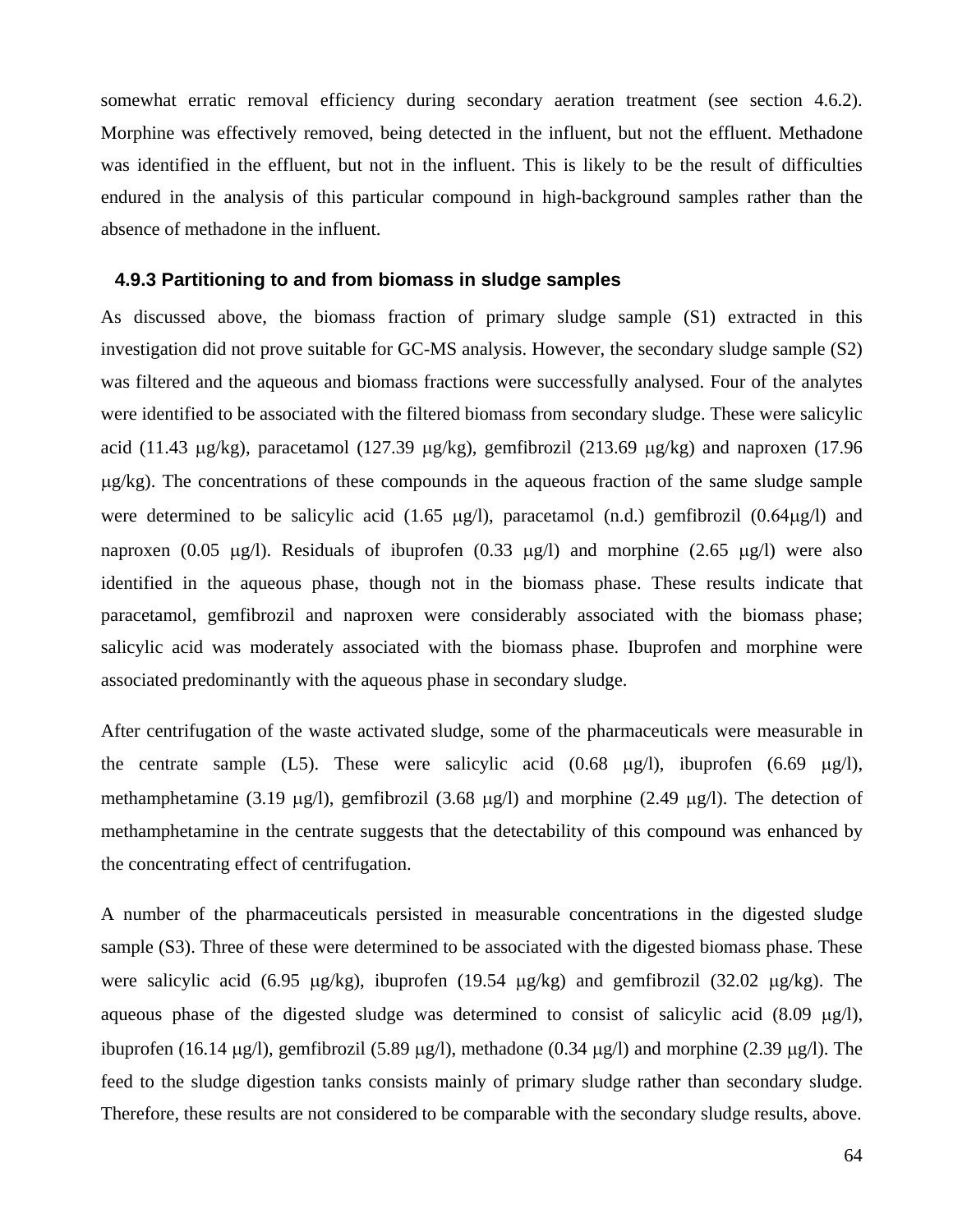## **4.10 Sewage & sludge analysis for San Jose/Santa Clara STP**

The data from the sewage and sludge analysis for San Jose/Santa Clara STP are shown in section 3.10.2. Various flow and composition details were required to undertake a mass-balance analysis of selected pharmaceuticals in the STP. These are presented in Table 4.11.

| Mass balance parameter                                           | Fraction |
|------------------------------------------------------------------|----------|
| PRIMARY SETTLING                                                 |          |
| Fraction of influent that flows to primary effluent              | 0.9956   |
| Fraction of influent that flows to primary sludge                | 0.0044   |
| Fraction of flow through tanks A/B                               | 0.50     |
| Fraction of flow through tanks C/D                               | 0.50     |
| Solids concentration in sludge from tanks A/B                    | 0.0034   |
| Solids concentration in sludge from tanks C/D                    | 0.0036   |
| <b>ACTIVATED SLUDGE (AS) TREATMENT</b>                           |          |
| Fraction of primary effluent that flows to "A-side" AS tanks     | 0.684    |
| Fraction of primary effluent that flows to "B-side" AS tanks     | 0.316    |
| <b>SECONDARY CLARIFICATION</b>                                   |          |
| Fraction of "A-side" clarifier influent recycled back to AS tank | 0.65     |
| Fraction of "B-side" clarifier influent recycled back to AS tank | 0.70     |
| Fraction of "A-side" clarifier influent removed as waste AS      | 0.02     |
| Fraction of "B-side" clarifier influent removed as waste AS      | 0.02     |
| Solids concentration in "A-side" clarifier sludge                | 0.0081   |
| Solids concentration in "B-side" clarifier sludge                | 0.0076   |

The sampling for this analysis was undertaken in dry weather and the plant-recorded flow rate for the sampling day was 479 Ml (126.3 MG). As stated in section 3.10, the flow through each primary tank was approximately equal. For mass balance reasons this was only of interest with respect to the sludge streams. The quantity of flow responsible for generating the A/B sludge should have been about equal to that generating the C/D sludge. About twice as much primary effluent flows to the "Aside" compared to the "B-side" activated sludge systems.

The mass-balance for the pharmaceutical residuals was calculated by considering the flows and concentrations during the various stages of sewage treatment as a proportion of the total amount of salicylic acid in the raw influent (per unit time). The calculation was given by the following equation:

|               | Concentration          | Flow rate          |
|---------------|------------------------|--------------------|
| Mass $(\%) =$ | Influent concentration | Influent flow rate |

Salicylic acid was the only compound with measurable loads in each of the important compartments contributing to the overall mass-balance of the system. Accordingly, salicylic acid was selected as the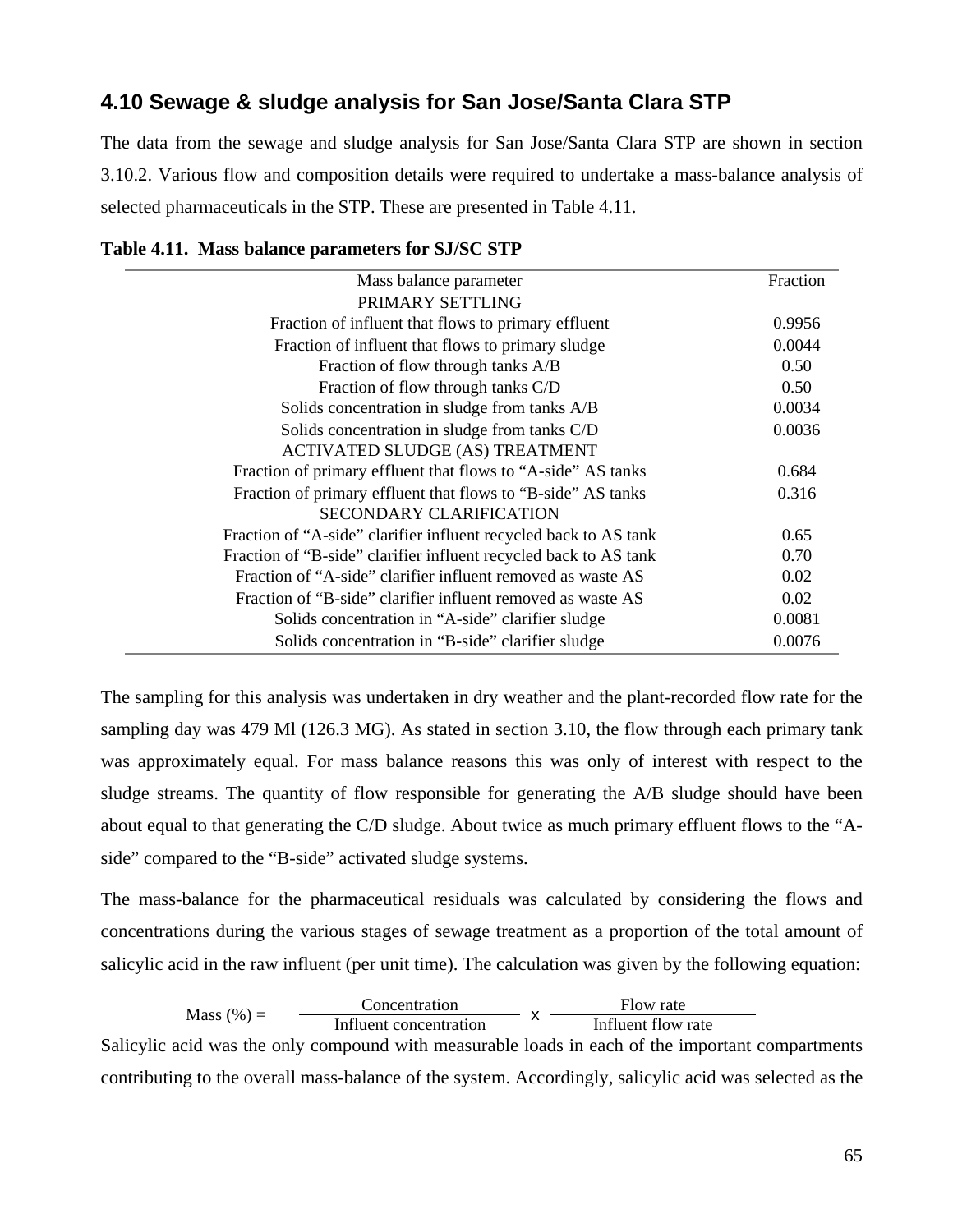best example with which to illustrate the mass balance calculations. Data for other measured compounds are included where applicable.

The mass-balance figures are given for salicylic acid in Table 4.12. The data are presented as overall loads of compound in aqueous and biomass phases of samples representing the various stages of the sewage treatment process. The figures are given, normalised to the raw sewage (influent) load of salicylic acid.

| Source                                | Aqueous $(\%)$ | Biomass $(\%)$ | Total $(\%)$ |
|---------------------------------------|----------------|----------------|--------------|
| Raw sewage                            | 100.00         |                | 100.00       |
| Primary effluent                      | 335.76         |                | 335.76       |
| Mixed liquor "A-side"                 | 15.38          |                | 15.38        |
| Mixed liquor "B-side"                 | 0.28           |                | 0.28         |
| Secondary clarifier effluent "A-side" | 3.72           |                | 3.72         |
| Secondary clarifier effluent "B-side" | 0.36           |                | 0.36         |
| Final effluent                        | 2.58           |                | 2.58         |
| Primary sludge A/B side               | 0.59           | 0.00           | 0.59         |
| Primary sludge C/D side               | 3.34           | 0.00           | 3.33         |
| Return activated sludge "A-side"      | 0.39           | 1.56           | 0.40         |
| Return activated sludge "B-side"      | 1.28           | 0.71           | 1.28         |
| Waste activated sludge "A-side"       | 0.01           | 0.05           | 0.01         |
| Waste activated sludge "B-side"       | 0.04           | 0.02           | 0.04         |

**Table 4.12. Mass balance for salicylic acid at SJ/SC STP (as % of influent load)** 

The mass-balance results indicate that salicylic acid was almost entirely associated with the aqueous phases of the samples for which both aqueous and biomass phases were tested. Biomass salicylic acid loads had only very minor bearing on the total loads. This was also the case for ibuprofen, methamphetamine and naproxen. However gemfibrozil, methadone and, to a lesser extent, paracetamol had significant proportions of the total loads associated with biomass.

The raw influent of the STP was split evenly between the "A/B" settling tanks and the "C/D" settling tanks. It is unclear, therefore why such considerable salicylic acid load differences were measured in the primary sludges. This phenomenon was observed for all of the compounds that were measurable in the primary sludge. These were ibuprofen, paracetamol, methamphetamine, gemfibrozil and methadone. It is possible that some post-sampling biodegradation had occurred in the sludge samples and therefore, variations of a few hours in sample age may have had a significant effect. Regardless, the sludge loads were relatively minor components of the total post-primary treatment load in all cases. The total salicylic acid load after primary treatment, as a percentage of the load prior to primary treatment was given by: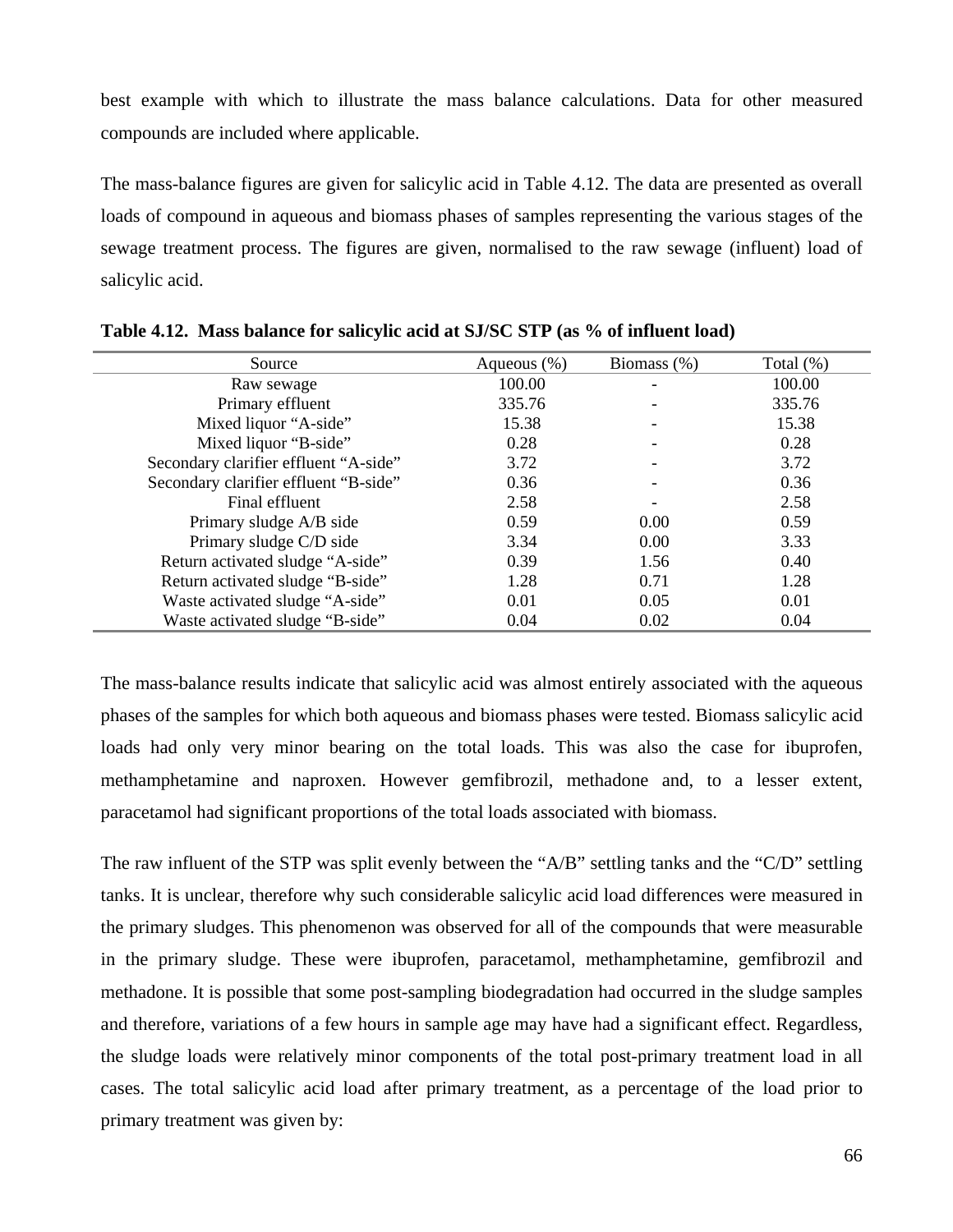|          | Primary effluent $+$ Primary sludge "A/B" | $+$ Primary sludge "C/D" |
|----------|-------------------------------------------|--------------------------|
| 335.76   | 0.59                                      | 3.33                     |
| 339.68 % |                                           |                          |

Aspirin is excreted predominantly as (potentially hydrolysable) conjugates of salicylic acid (Moffat, 1986). The observed increase in free salicylic acid concentration after primary settling was presumed to be the result of hydrolysis of such conjugates. The "removal" rate for salicylic acid during primary settling was then –240%. Negative removal rates were also observed for ibuprofen (-460%) and paracetamol (-1%), both of which are also excreted largely as conjugates. Other calculated removal rates were for methamphetamine (68%), gemfibrozil (9%), naproxen (77%) and methadone (100%). Given that removal to sludge was included in the mass balance calculation and that these are not believed to be volatile compounds (see individual tables), the removal rates were assumed to be attributable to biodegradation during primary settling.

During secondary treatment, twice as much primary effluent is treated by the "A-side" compared to the "B-side" of the plant (see Table 4.11). The load of salicylic acid after activated sludge treatment on the "A-side" of the plant, as a percentage of load delivered by the combination of primary effluent and return activated sludge (RAS) was given by:

$$
\frac{\text{Mixed liquor "A"}}{\text{(Fraction "A" x Primary effluent)}} + \text{RAS "A"} \qquad \text{X} \qquad 100
$$
\n
$$
= \frac{15.38}{(0.684 \times 335.76)} + 0.40 \qquad \text{X} \qquad 100
$$
\n
$$
= 6.68\%
$$

Accordingly, the removal rate for salicylic acid during activated sludge treatment on the "A-side" of the plant was 93.3%. Similarly, ibuprofen was removed 97.1%. Other compounds were shown to be efficiently removed by virtue of the fact that they were observed in the primary effluent, but were not detected in the mixed liquor of the "A-side" activated sludge tank. These were paracetamol, methamphetamine, gemfibrozil and naproxen.

The salicylic acid load after activated sludge treatment on the "B-side" of the plant, as a percentage of load delivered by the combination of primary effluent and return activated sludge (RAS) was given by:

Mixed liquor "B" (Fraction "B" x Primary effluent) + RAS "B" x <sup>100</sup>

67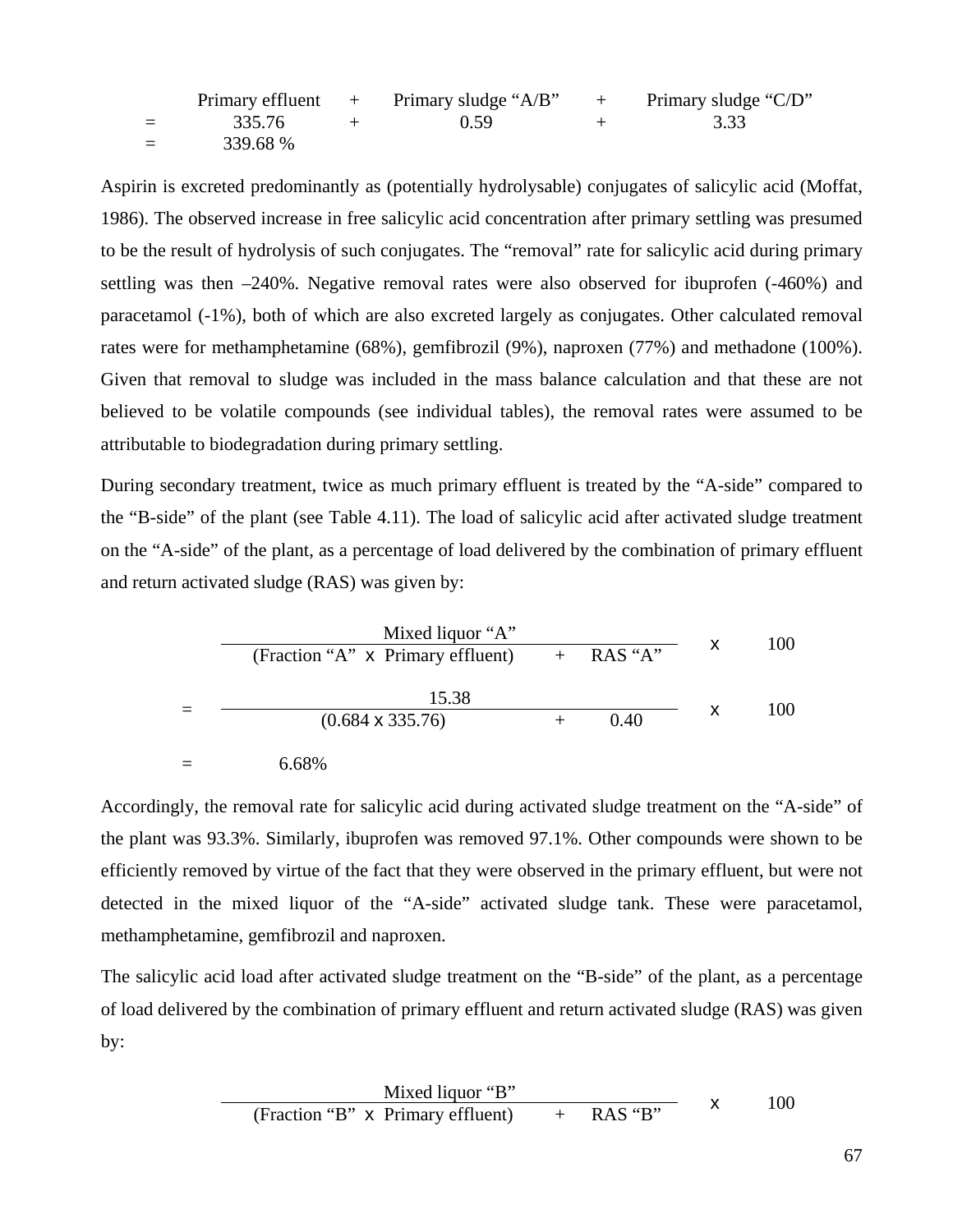$$
= \frac{0.28}{(0.316 \times 335.76)} + 1.28 \times 100
$$
  
= 0.26%

The removal rate for salicylic acid during activated sludge treatment on the "B-side" of the plant was 99.7%. Ibuprofen was removed 99.5% and gemfibrozil was removed 35.%. Compounds observed in the primary effluent, but not detected in the mixed liquor of the "A-side" activated sludge tank were paracetamol, methamphetamine and naproxen. Again, it was assumed that the loss of compounds during activated sludge treatment was due to biodegradation.

The load of salicylic acid after secondary clarification on the "A-side" of the plant, as a percentage of the load in mixed liquor was given by:

| Clarifier "A" | x                    | 100 |     |
|---------------|----------------------|-----|-----|
| =             | $\frac{3.72}{15.38}$ | x   | 100 |
| =             | $24.18\%$            | x   | 100 |

The determined removal rates during clarification on the "A-side" were for salicylic acid (75.8%) and ibuprofen (-1112%). The reason for the observed increase in ibuprofen during clarification is unknown. However, it is likely that inaccuracies may be partially attributable to the fact that the mixed liquor samples were only available as "grab-samples" and may not have been representative of the overall daily load. The clarifier effluent samples were collected as 24-hour composites.

The load of salicylic acid after secondary clarification on the "B-side" of the plant, as a percentage of the load in mixed liquor was given by:

| Clarifier "B" | x                   | 100 |     |
|---------------|---------------------|-----|-----|
| =             | $\frac{0.36}{0.28}$ | x   | 100 |
| =             | $\frac{0.36}{0.28}$ | x   | 100 |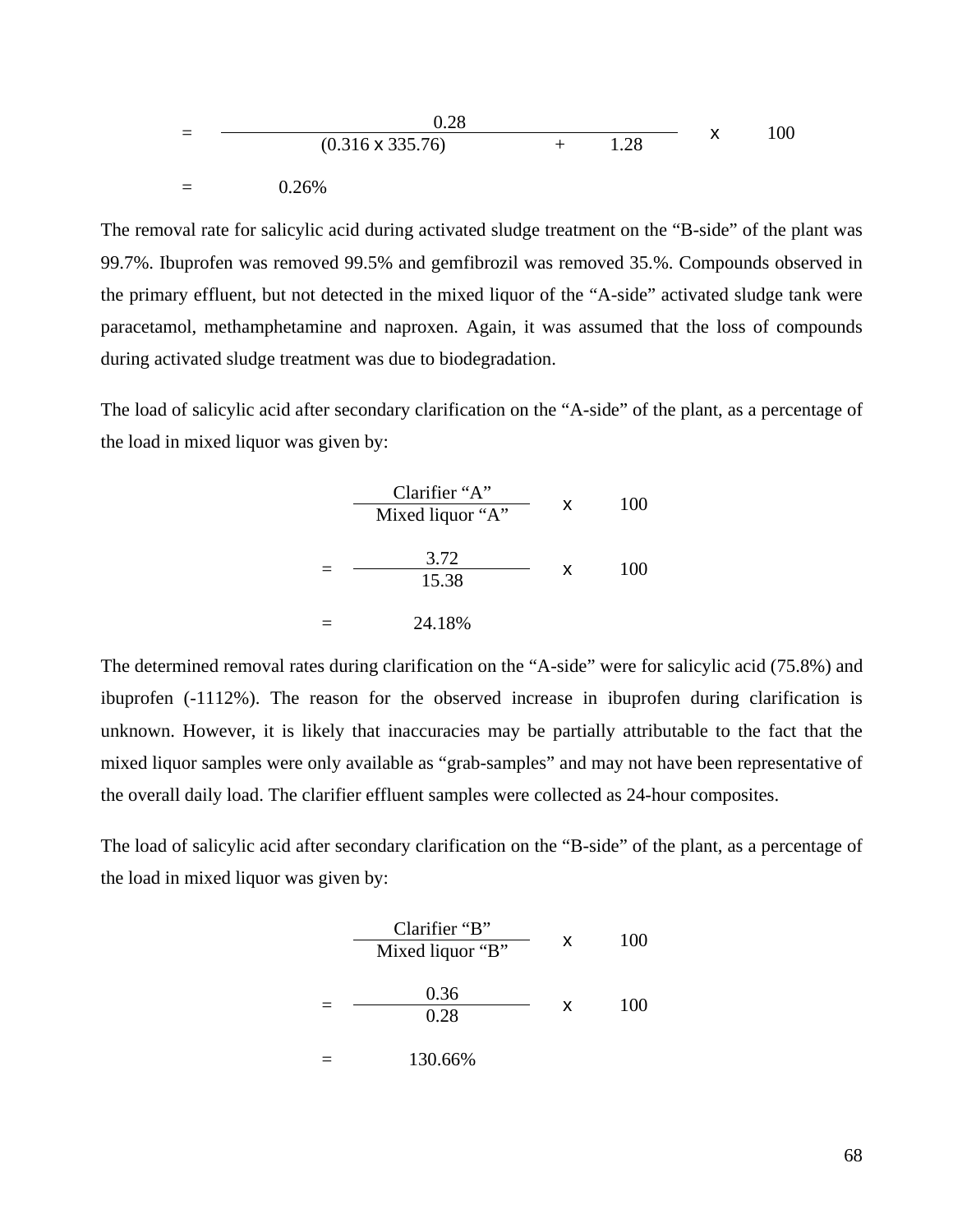The removal rate for salicylic acid during clarification on the "B-side" of the plant was –30.7%. In this case, ibuprofen and gemfibrozil were observed in the mixed liquor, but were not detected after clarification. Again, the reason for the elevated salicylic acid concentration is unknown and nonrepresentative grab-sampling of mixed liquor samples was presumed to be a contributing factor.

The salicylic acid load after filtration and disinfection, as a percentage of the load carried by the secondary clarifier effluent, is given by:

| Final effluent                  |      |      |    |     |
|---------------------------------|------|------|----|-----|
| Clarifier "A" $+$ Clarifier "B" |      |      | X  | 100 |
|                                 | 2.58 |      |    | 100 |
| 3.72                            |      | 0.36 | X. |     |
| 63.11%                          |      |      |    |     |

Residual salicylic acid was observed to be removed 36.9% during filtration and disinfection. Ibuprofen, which was measurable in the "A-side" clarifier effluent was not measurable after filtration and disinfection. Other compounds were not detected in the clarifier effluents nor the final effluent.

The overall results of the mass-balance investigation have indicated that the total measurable loads of all investigated compounds were largely eliminated by biodegradation during sewage treatment. Since an unknown quantity of hydrolysable conjugates of some compounds appeared to have been present in the influent of the plant, it was not possible to determine the degree of biodegradation during primary settling. However, the results indicate that biodegradation during activated sludge treatment was an effective means for the removal for all of the detected compounds and that further removal of the few remaining residuals occurred during filtration and disinfection.

## **4.11 Removal of pharmaceuticals from domestic wastewater by advanced water recycling technology.**

This analysis was undertaken to determine the effectiveness of a range of advanced water recycling technologies for the removal of pharmaceuticals from treated sewage effluent. The results are presented in section 3.11. The technologies investigated included ozonation, microfiltration, nanofiltration and reverse-osmosis.

Ozonation is a chemical oxidation process used for the degradation of organic contaminants in water (Chiron *et al.*, 2000). The ozone is generated by an electric discharge method in the presence of air or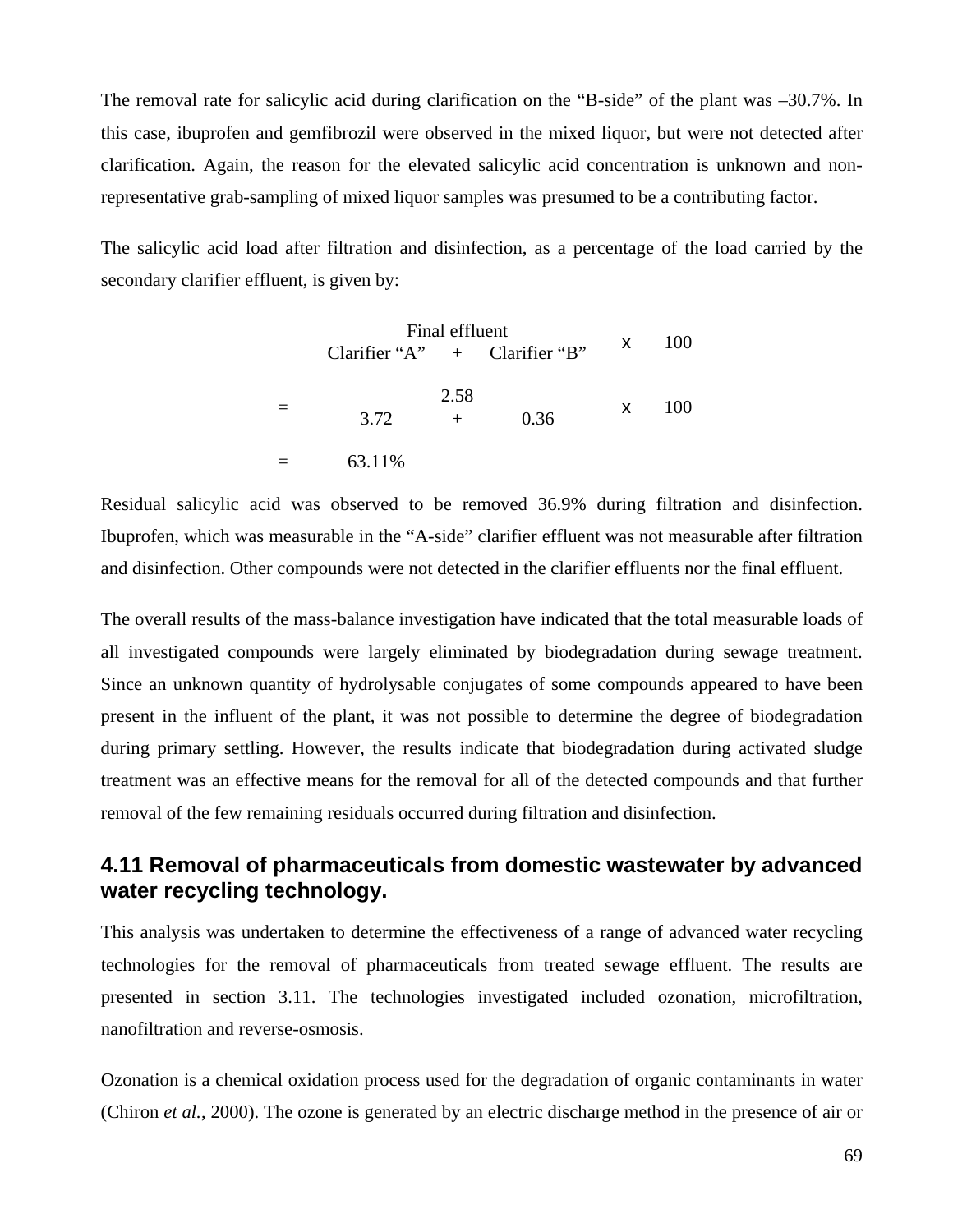oxygen. One of the disadvantages of ozonation is that the process does not actually remove the contaminants from the water stream, but degrades them. Consequently, degradation products remain of concern in ozone-treated water. Ozonation was only briefly examined in this study. The influent to the ozonation module was the effluent from the dual-media filtration module. By comparing the concentrations of pharmaceuticals in the ozonation influent to the ozonation effluent it was intended to determine the effectiveness of ozonation in the removal of these compounds. Since the influent is already quite highly treated wastewater, only salicylic acid was measurable (Table 3.18). The result obtained indicates that salicylic acid was partially degraded from the influent  $(0.65 \mu g/l)$  to the effluent  $(0.26 \mu g/l)$  during ozonation.

Microfiltration is a physical membrane filtration process that is used to remove particles, above a certain size, from water (Schäfer, 1999). Microfiltration pores are relatively large (typically 0.1-1 µm). The removal of organic substances is possible if they are associated with particulates in the water. Initial testing of the wastewater indicated that salicylic acid was partially removed during membrane filtration. The previous module (biological activated carbon) exhibited an effluent concentration of 0.23 µg/l, while the microfiltration effluent was reduced to 0.13 µg/l (Table 3.17). None of the other analytes were observed in either effluent.

Spiking experiments were undertaken to further investigate the pharmaceutical removal efficiency of microfiltration (Table 3.20). During the spiking period, all of the analytes were observed in both the feed (influent) to the microfiltration unit and the effluent, however a partial reduction in concentration was evident for all pharmaceuticals (Figure 4.15). Most of the pharmaceuticals were not measurable in samples collected from the microfiltration unit 25 minutes after the cessation of spiking (Table 3.20).



**Figure 4.15. Removal of pharmaceuticals by microfiltration during spiking experiment.**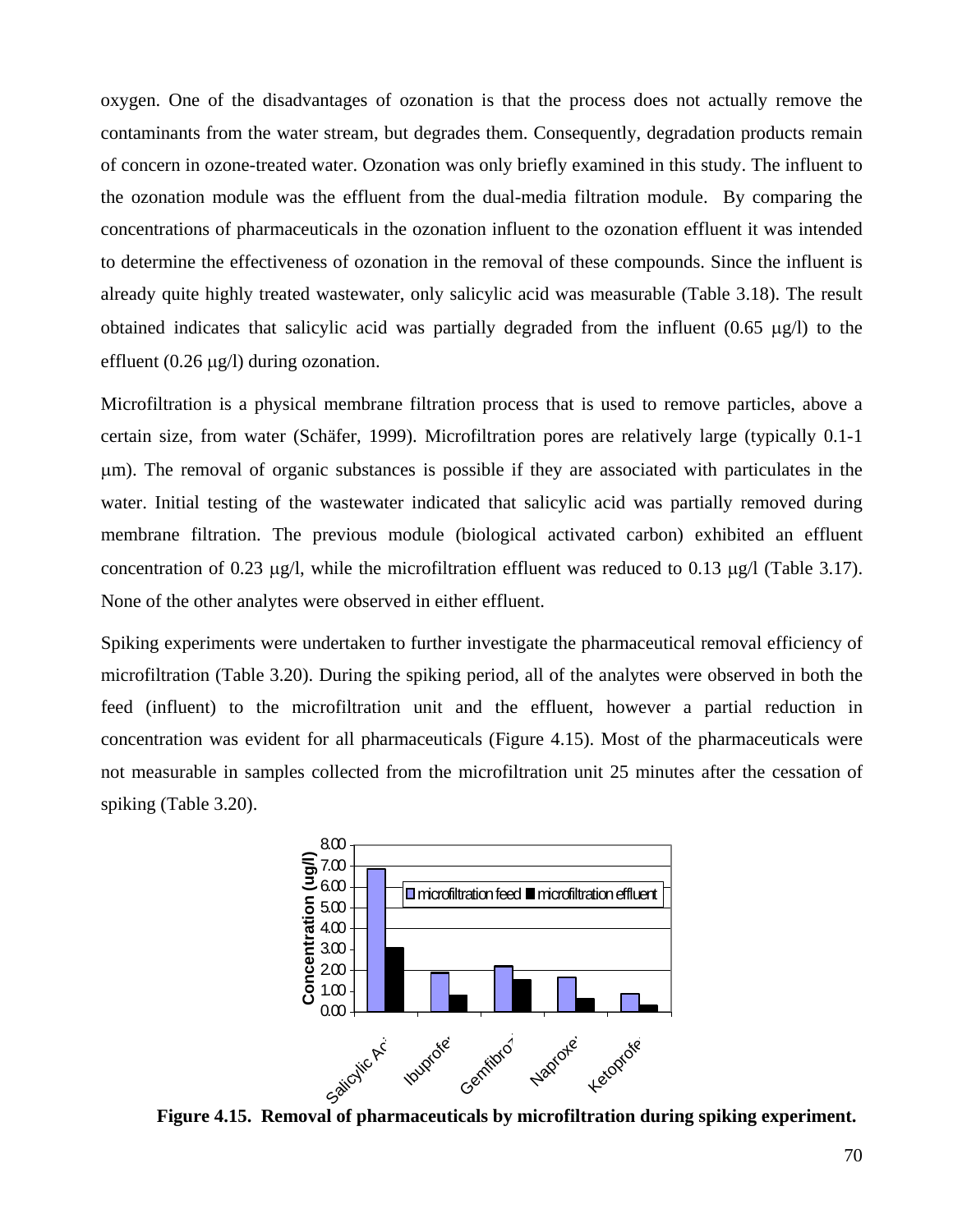The observed concentration reductions could be attributable to adsorption on the membrane rather than removal by size exclusion. This possibility could potentially be confirmed by the examination of removal over extended periods of operation, in which time the adsorptive capacity of the membrane for a particular compound may reach saturation. Another possible explanation is that compounds may have been removed by adsorption to larger particles which were retained by the membrane filtration.

Nanofiltration is a membrane filtration process in which organic solutes and multivalent ions are removed by a combination of size exclusion and charge interactions (Schäfer, 1999). Nanofiltration membranes feature so-called nano-pores, which are charged channels. Mass transfer is not only controlled by solution-diffusion but also by charge effects and convection through these nano-pores. For many trace contaminants with a molecular mass greater than 200 amu, nanofiltration is a useful option allowing higher water fluxes and hence a better economic feasibility than reverse osmosis.

Spiking tests undertaken for the nanofiltration units gave somewhat erratic results. In some cases, the membrane permeate concentrations were greater then the measured concentration in the feed to the module (Table 3.20). This was likely to be partially the result of variations caused by the stepwise (non-continuos) dosing regime and the time delay between sample collections. However, the membrane permeate and membrane retentate concentrations were generally similar and often featured permeate concentrations greater than the retentate concentrations. This indicated that the compounds were generally not being effectively removed by nanofiltration and concentrated in the retentate. In a later experiment where the nanofiltration permeates and retentates were monitored after spiking of the microfiltration module, there was some evidence of pharmaceutical concentration in the retentate (Table 3.20). However, the overall removal rates from the microfiltration effluent to the nanofiltration permeate were generally not significant.

Previous studies have indicated that organics may be adsorbed, on initial spiking, to the nanofiltration membrane. Once the influent concentration drops, the compounds then desorbs from the membrane (Chang *et al.*, 2002). This process may have contributed to the observations described here.

Reverse-osmosis is a membrane filtration method similar to nanofiltration. However, reverse osmosis membranes are much denser polymer matrices where permeation can only occur via a solutiondiffusion process. In terms of organics rejection, reverse osmosis membranes generally display higher performances and are less dependant on pH-variations. The use of reverse osmosis in potable reuse of wastewater has been recently discussed (Ramirez *et al.*, 2002).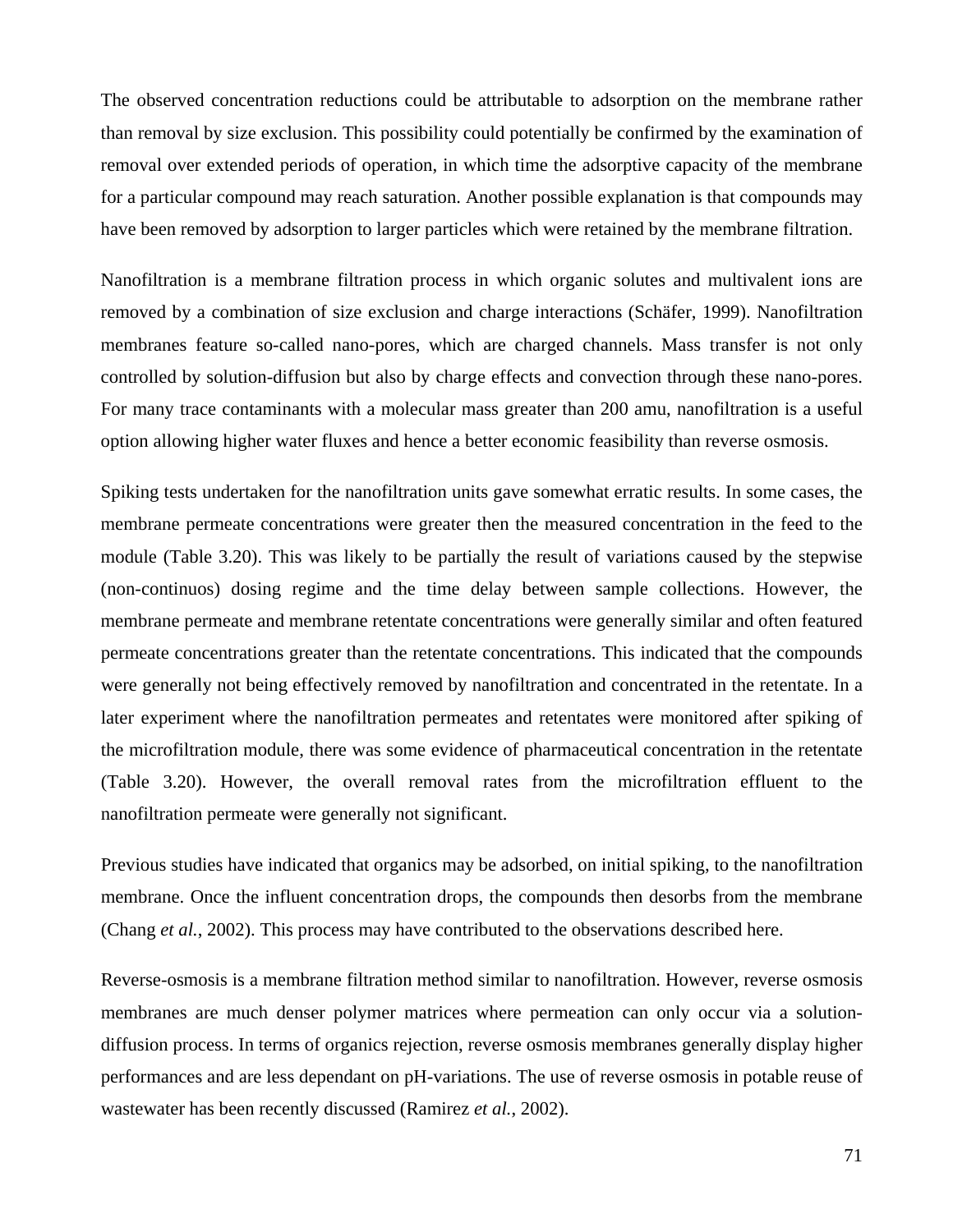The results of the spiking tests undertaken in this study indicate that the reverse osmosis process was highly effective in the removal of all of the tested pharmaceutical compounds (Table 3.19 and Table 3.20). Only in one case was any of the pharmaceuticals identified in the reverse osmosis permeate (salicylic acid, 0.25 µg/l) whereas they were regularly observed in the feed (Table 3.19) and the retentates (Table 3.20) at significant concentrations.

Of the advanced wastewater recycling technologies considered in this study, only reverse-osmosis was able to demonstrate significant and consistent removal of the investigated pharmaceutical compounds. As such, reverse osmosis shows promising potential for the effective routine removal of a wider range of pharmaceutical residues from sewage.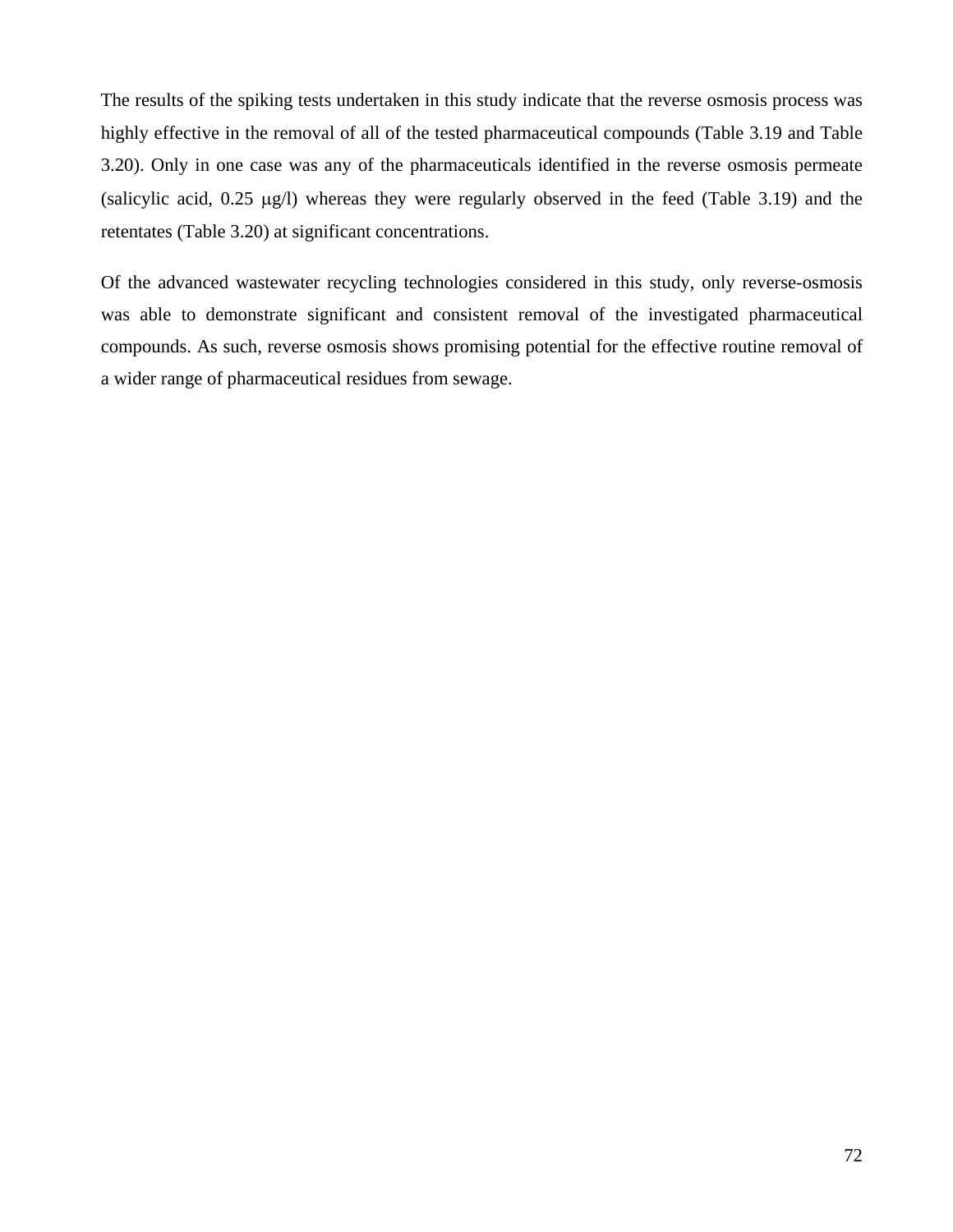## **REFERENCES**

- 1. Adams, T. B., Greer, D. B., Doull, J., Munro, I. C., Newberne, P., Portoghese, P. S., Smith, R. L., Wagner, B. M., Weil, C. S., Woods, L. A. and Ford, R. A. (1998) The FEMA GRAS assessment of lactones used as flavour ingredients. *Food Chem. Toxicol.,* **36**(4)*,* 249-278.
- 2. Alcock, R. E., Sweetman, A. and Jones, K. C. (1999) Assessment of organic contaminant fate in waste water treatment plants. I: Selected compounds and physicochemical properties. *Chemosphere,* **38**(10)*,* 2247-2262
- 3. Australian Commonwealth Department of Health and Aged Care (1999a) Australian Statistics on Medicines 1998. Pharmaceutical Benefits Advisory Committee, Commonweath of Australia, Canberra Buser et al., 1999
- 4. Ayscough, N. J., Fawell, J., Franklin, G. and Young, W. (2000) Review of human pharmaceuticals in the environment, R&D Technical Report P390, UK Environment Agency, Bristol
- 5. Buser, H.-R., Muller, M. D. and Theobald, N. (1998) Occurrence of the pharmaceutical drug clofibric acid and the herbicide mecoprop in various Swiss lakes and in the North Sea. *Environ. Sci. Technol.,* **32***,* 188-192
- 6. Chang, S., Waite, T. D., Schäfer, A. I. and Fane, A. G. (2002) Binding of estrone to hollow fibre membranes in microfiltration of solutions containing trace estrone*.* In: Proceedings of the 3rd International Water Association World Water Congress Melbourne
- 7. Chiron, S., Fernandez-Alba, A., Rodriguez, A. and Garcia-Calvo, E. (2000) Pesticide chemical oxidation: state-of-the-art. *Water Res.,* **34**(2)*,* 366-377.
- 8. Clark, B., Henry, J. G. and Mackay, D. (1995) Fugacity analysis and model of organic chemical fate in a sewage treatment plant. *Environ. Sci. Technol.,* **29***,* 1488-1494.
- 9. Daughton, C. G. and Ternes, T. A. (1999) Pharmaceuticals and personal care products in the environment: Agents of subtle change? *Environ. Health Persp.,* **107**(Sup 6)*,* 907-938
- 10. Garrison, A. W., Pope, J. D. and Allen, F. R. (1976) GC/MS analysis of organic compounds in domestic wastewaters*.* In: Identification and Analysis of Organic Pollutants in Water (Ed, Keith, L. H.) Ann Arbor Science Publishers Inc, Ann Arbor, 517-556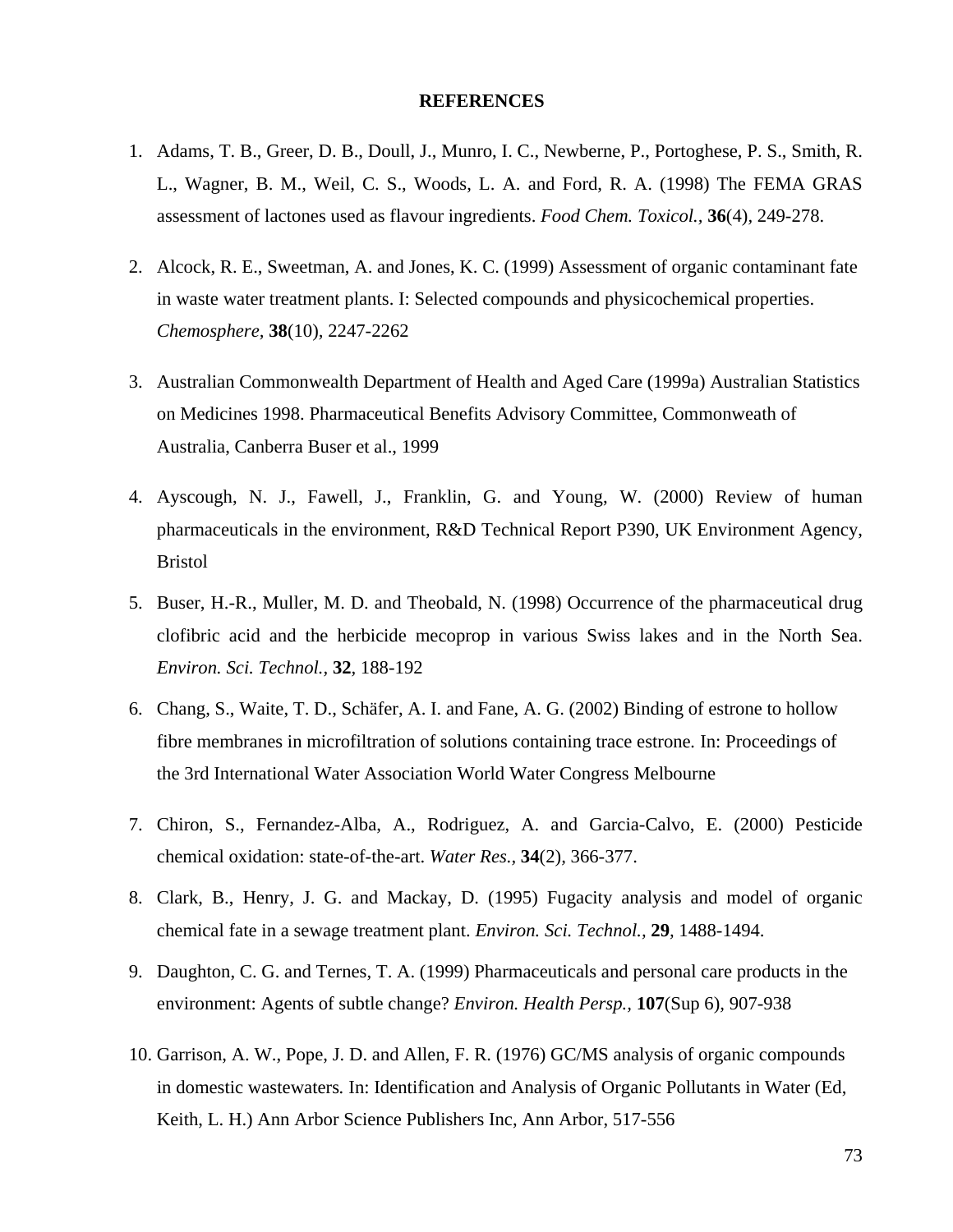- 11. Hignite, C. and Azarnoff, D. L. (1977) Drugs and drug metabolites as environmental contaminants: Chlorophenoxyisobutyrate and salicylic acid in sewage water effluent. *Life Sci.,* **20***,* 337-342
- 12. Khan, Stewart, 2002. Occurrence, Behaviour, and Fate of Pharmaceutical Residues in Sewage Treatment. Doctoral Thesis, University of New South Wales, Sydney, Australia.
- 13. Khan, S, and JE Ongerth\*, 2002. Estimation of pharmaceutical residues in primary and secondary sewage sludge based on quantities of use and fugacity modelling. Wat Sci Technol, 46(3):105-113, August, 2002.
- 14. Kahn, S, and JE Ongerth, 2004. Modelling of pharmaceutical residues in Australian sewage by quantities of use and fugacity calculations. Chemosphere 54: 355 -367
- 15. Lindström, A., Buerge, I. J., Poiger, T., Bergqvist, P. A., Müller, M. D. and Buser, H. R. (2002) Occurrence and environmental behavior of the bactericide triclosan and its methyl derivative in surface waters and in wastewater. *Environ. Sci. Technol.,* **36**(11)*,* 2322-2329
- 16. Metcalf & Eddy. Inc. (1991) Wastewater Engineering. Treatment, Disposal and Reuse. 3rd Ed.*,* McGraw-Hill, Inc., New York
- 17. Ramirez, J. A. L., Alonso, J. M. Q., Marquez, D. S. and Asano, T. (2002) Indirect potable reuse and reverse osmosis: challenging the course to 'new water'. *Water 21,* (June)*,* 56-59
- 18. Reddersen, K. (2001) Technical University of Berlin, Berlin. *Personal communication*
- 19. Rodrigues, E. (2002), Castle Hill Sewage Treatment Plant. *Personal communication*
- 20. Rogers, I. H., Birtwell, I. K. and Kruzynski, G. M. (1986) Organic extractables in municipal wastewater, Vancouver, British Columbia. *Water Poll. Res. J. Canada.,* **21**(2)*,* 187-204.
- 21. Rorije, E., Eriksson, L., Verboom, H., Verhaar, H. J. M., Hermens, J. L. M. and Peijnenburg, W. J. G. M. (1997) Predicting reductive transformation rates of halogenated aliphatic compounds using different QSAR approaches. *Environ. Sci. Pollut. Res.,* **4***,* 47-54.
- 22. Schäfer, A. I. (1999) Natural Organics Removal Using Membranes*,* A thesis presented to Chemical Engineering and Industrial Chemistry, University of New South Wales, Sydney